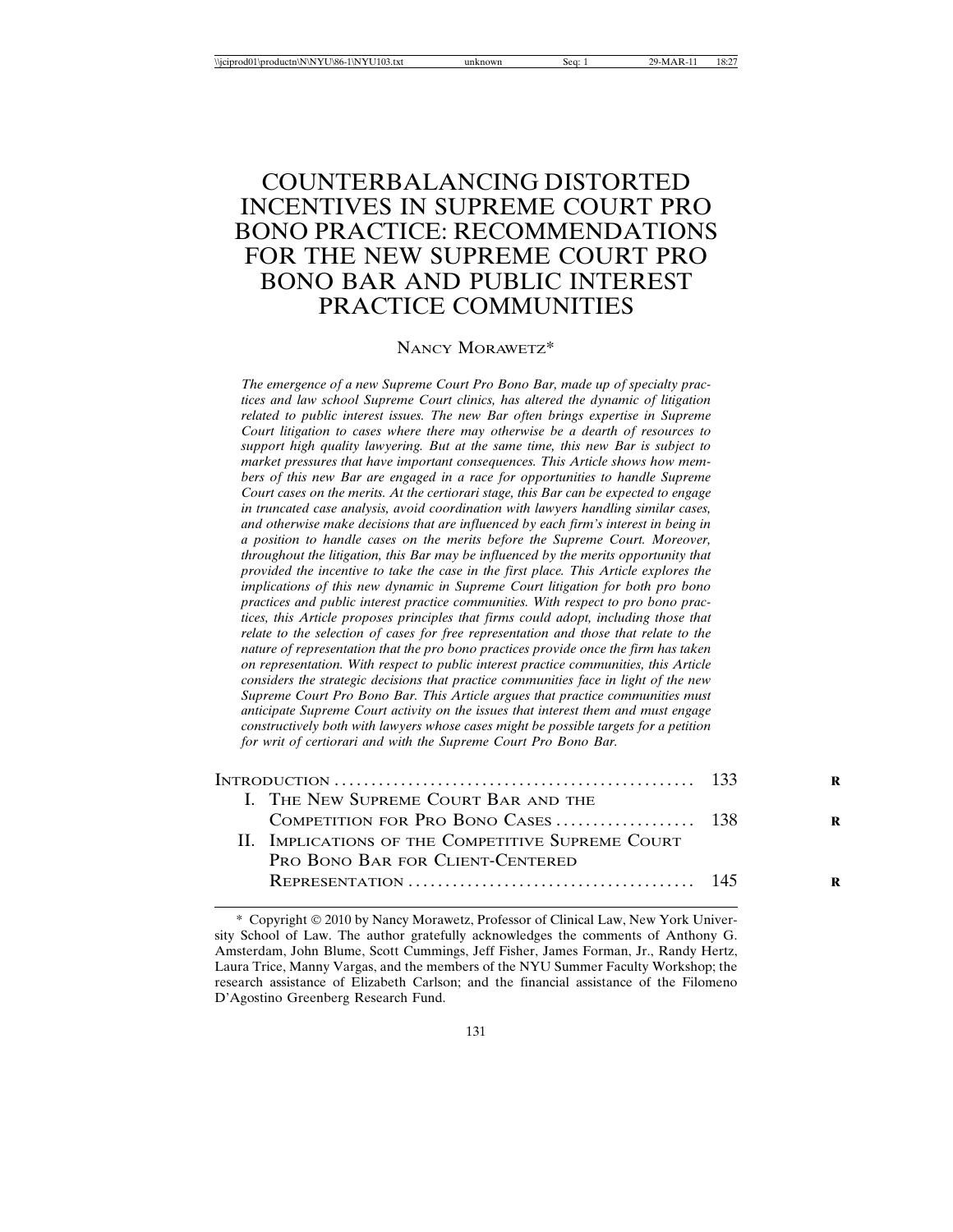|      |                                           |                                    | A. Implications for Case Analysis and Strategy                                                        | 145 |
|------|-------------------------------------------|------------------------------------|-------------------------------------------------------------------------------------------------------|-----|
|      |                                           | 1.                                 | Analysis of Alternative Courses of Action                                                             | 146 |
|      |                                           | 2.                                 | Analysis of Risks to Future Advocacy                                                                  | 155 |
|      |                                           | 3.                                 | Implications for Settlement                                                                           | 157 |
|      | B.                                        |                                    |                                                                                                       |     |
|      |                                           |                                    | Implications for Collaboration To Identify Best                                                       | 159 |
|      | C.                                        |                                    | Implications for the Development of the Law                                                           | 165 |
|      |                                           | 1.                                 | Implications for Timing and the Balance                                                               |     |
|      |                                           |                                    | Between Litigation and Non-litigation Forms of                                                        |     |
|      |                                           |                                    | $Advocacy \ldots \ldots \ldots \ldots \ldots \ldots \ldots \ldots \ldots \ldots \ldots \ldots \ldots$ | 166 |
|      |                                           | 2.                                 | Implications for Post-Supreme Court Advocacy                                                          |     |
|      |                                           |                                    |                                                                                                       | 171 |
| III. | A CLOSER LOOK AT A SUPREME COURT PRO BONO |                                    |                                                                                                       |     |
|      |                                           | CASE: FERNANDEZ-VARGAS V. GONZALES | 173                                                                                                   |     |
|      |                                           |                                    | 174                                                                                                   |     |
|      | B.                                        |                                    | What Could Have Been Achieved Through Attention                                                       |     |
|      |                                           |                                    | to Alternative Remedies and Coordination?                                                             | 180 |
|      |                                           | 1.                                 | Pursuit of Waivers and Consular Processing                                                            | 181 |
|      |                                           | 2.                                 | Pursuit of Rehearing and Rehearing En Banc                                                            | 182 |
|      |                                           | 3.                                 | Pursuit of an Extension of Time To Seek                                                               |     |
|      |                                           |                                    |                                                                                                       | 183 |
|      |                                           | 4.                                 | $Coordination \ldots \ldots \ldots \ldots \ldots \ldots \ldots \ldots \ldots \ldots \ldots$           | 183 |
|      |                                           | 5.                                 | Planning Amicus Filings                                                                               | 186 |
|      |                                           |                                    | C. Consequences of the Decision for the Development                                                   |     |
|      |                                           |                                    | 187                                                                                                   |     |
|      |                                           |                                    | D. Reflections on Market Pressures and Advocacy                                                       |     |
|      |                                           |                                    | 187                                                                                                   |     |
| IV.  |                                           |                                    | 190                                                                                                   |     |
|      |                                           |                                    | COUNTERBALANCING DISTORTED INCENTIVES<br>A. Proposed Principles for Law Firm Supreme Court            |     |
|      |                                           |                                    | 190                                                                                                   |     |
|      |                                           |                                    | Principles for Case Selection                                                                         | 191 |
|      |                                           |                                    | Assessment of the Likelihood of a<br>a.                                                               |     |
|      |                                           |                                    | Successful Outcome, as Opposed to the                                                                 |     |
|      |                                           |                                    | Likelihood of Obtaining Review on the                                                                 |     |
|      |                                           |                                    | Merits                                                                                                | 192 |
|      |                                           |                                    | Assessment of the Potential Consequences<br>$\mathbf{b}$ .                                            |     |
|      |                                           |                                    | of Supreme Court Litigation                                                                           | 192 |
|      |                                           |                                    | Assessment of the Record and the<br>$c_{\cdot}$                                                       |     |
|      |                                           |                                    | Alternatives Available to the Client                                                                  | 193 |
|      |                                           | 2.                                 | Principles for Represented Clients                                                                    | 194 |
|      |                                           |                                    | Full Case Analysis, Including an Assessment<br>a.                                                     |     |
|      |                                           |                                    | of Alternative Routes for Serving the                                                                 |     |
|      |                                           |                                    | Client's Interests and an Assessment of the                                                           |     |
|      |                                           |                                    |                                                                                                       |     |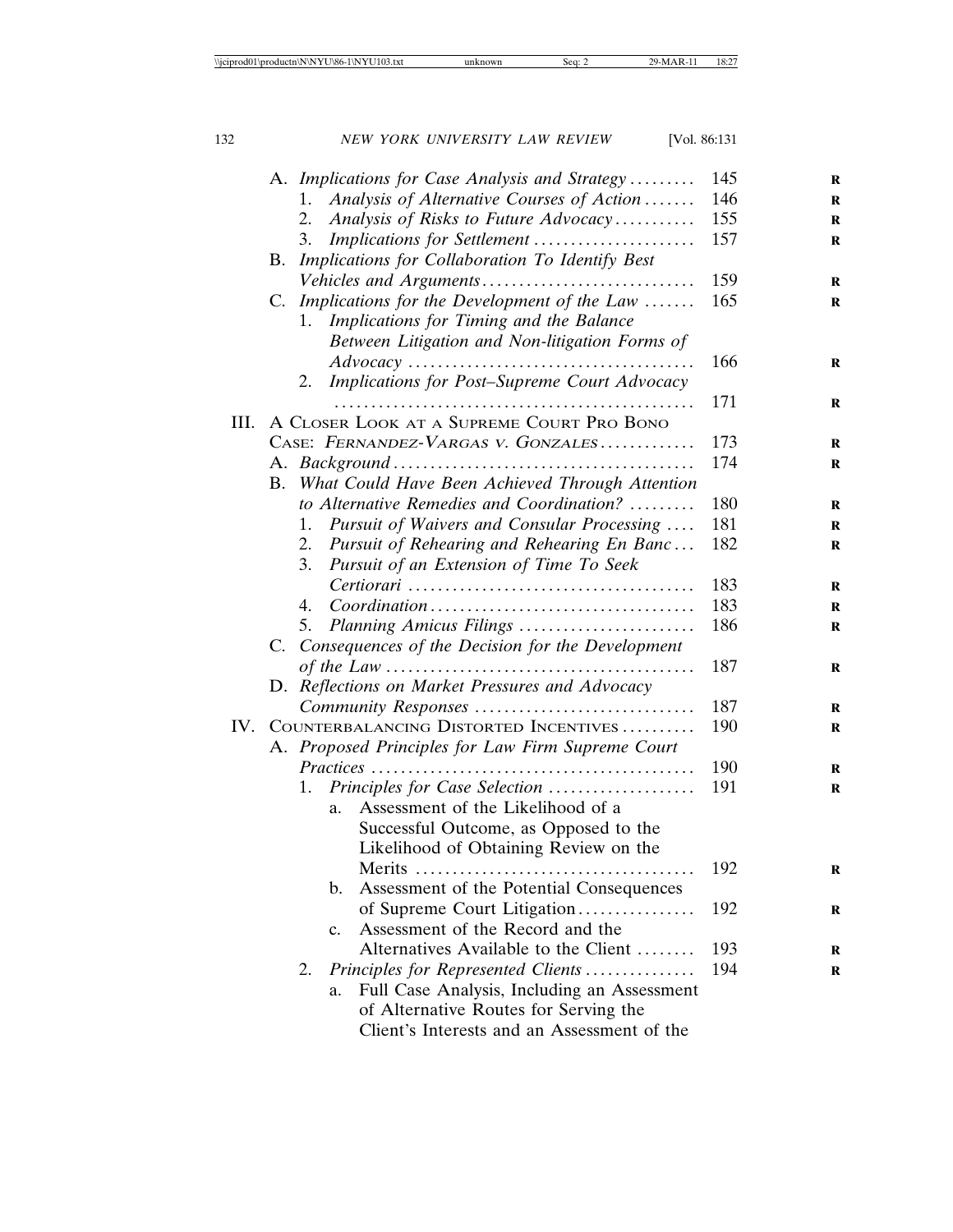|  |     |                | Potential Consequences of Seeking Supreme       |     |
|--|-----|----------------|-------------------------------------------------|-----|
|  |     |                | Court Review                                    | 194 |
|  |     | $\mathbf{b}$ . | Coordination, Including Efforts To Learn of     |     |
|  |     |                | Other Cases Raising Similar Issues for the      |     |
|  |     |                | Purpose of Identifying Best Vehicles            | 195 |
|  |     | $c_{\cdot}$    | Counseling, Including Providing the Client      |     |
|  |     |                | with an Assessment of the Potential             |     |
|  |     |                | Advantages and Disadvantages of Different       |     |
|  |     |                |                                                 | 195 |
|  |     | d.             | Working with Experts in Substance and           |     |
|  |     |                |                                                 | 196 |
|  |     |                | B. Proposed Strategies for Practice Communities | 197 |
|  | 1.  |                | The Strategic Challenge Posed by the            |     |
|  |     |                | Competitive Supreme Court Pro Bono Bar          | 198 |
|  |     |                |                                                 |     |
|  |     |                |                                                 |     |
|  |     | 199            |                                                 |     |
|  |     | a.             | Offsetting Constricted Case Analysis            | 199 |
|  |     | $\mathbf{b}$ . | Enhancing Collaboration                         | 201 |
|  |     | $c_{\cdot}$    | Achieving High Quality Representation           | 202 |
|  |     | d.             | Anticipating and Identifying Resources in       |     |
|  |     |                | the Event of Supreme Court Plenary              |     |
|  |     |                |                                                 | 203 |
|  |     | e.             | Negotiating Differences Between Group and       |     |
|  |     |                | Individual Interests                            | 204 |
|  |     | f.             | Developing Expertise About the Supreme          |     |
|  |     |                | Court and Supreme Court Practitioners           | 205 |
|  | 205 |                |                                                 |     |
|  |     |                |                                                 |     |

#### **INTRODUCTION**

In a recent article, Richard Lazarus describes the emergence of a new Supreme Court Bar that is dominating practice before the Court.1 This Bar consists primarily of practice groups within law firms, and in some cases entire law firms, that specialize in practice before the Supreme Court. The Bar also contains specialty clinics within law schools that practice solely or primarily before the Supreme Court.2 Lazarus concludes that this new Bar is pro-business and has succeeded

<sup>1</sup> Richard J. Lazarus, *Advocacy Matters Before and Within the Supreme Court: Transforming the Court by Transforming the Bar*, 96 GEO. L.J. 1487, 1491–1501 (2008).

<sup>2</sup> *See infra* notes 31–35 and accompanying text (discussing proliferation of law school Supreme Court clinics).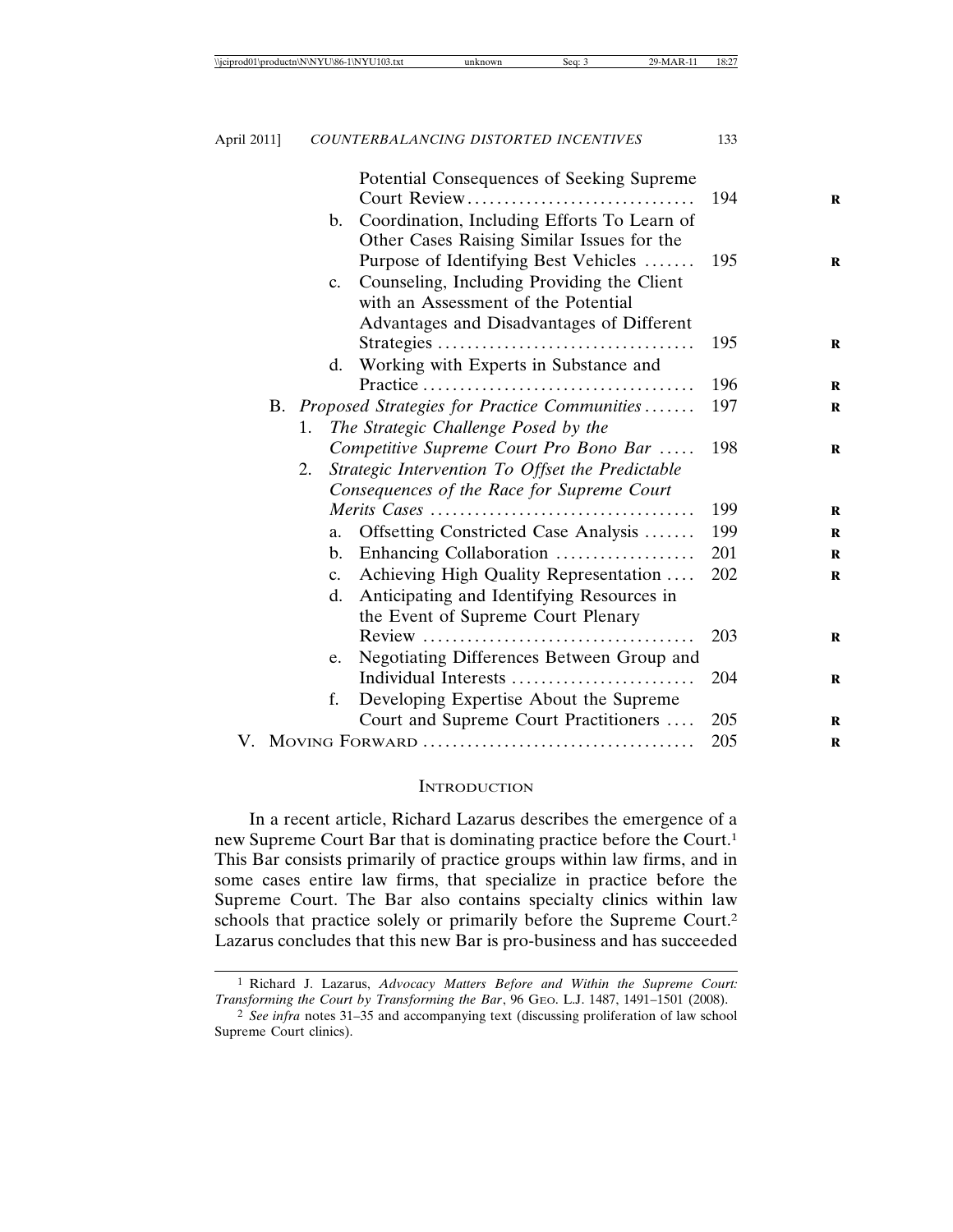in reshaping the Supreme Court's docket in ways that favor business.3 The new Supreme Court Bar, however, is also having a dramatic impact on traditional "public interest" cases through its pro bono activities. This Article looks at the new competitive Supreme Court Pro Bono Bar, in which pro bono lawyers offer free services in return for the opportunity to handle merits cases before the Supreme Court. While there is no question that in many cases these lawyers bring sophisticated litigation skills to the cases they take on, $4$  this Article argues that the Supreme Court Pro Bono Bar is subject to incentives that are problematic both for individual clients and for the broader development of the law. These incentives warrant attention by the Supreme Court Pro Bono Bar and by the practice communities of lawyers who work with clients and issues that are the new Bar's targets of opportunity.5

The new Supreme Court Pro Bono Bar has emerged at a time when public interest lawyers have been criticized for being enamored with litigation. Even the campaign leading to *Brown v. Board of Education*6—generally considered the gold standard in public interest circles for a litigation campaign that built case law strategically and incrementally7—has come under attack. Scholars have charged that

4 *See* Lazarus, *supra* note 1, at 1540–47 (describing value of expert counsel).

5 Lawyers in various types of practice work together to share theories and strategies in their common area of practice. I refer to these types of associations as "practice communities." Practice communities may be led by recognized national groups, subject-specific bar associations, or through listservs and practice-specific conferences. Sometimes lawyers organize around a specific litigation campaign; other times, they organize by substantive area of work, such as consumer, employment, or immigration cases.

6 347 U.S. 483 (1954).

7 Scholars have debated the degree to which the cases leading up to *Brown* were planned with an eye to a specific Supreme Court strategy and the degree to which the lawyers in these campaigns saw litigation as an agent for change. *Compare* RICHARD KLUGER, SIMPLE JUSTICE: THE HISTORY OF *Brown v. Board of Education* and Black America's Struggle for Equality 194–96, 290–94 (2004) (describing specific strategic decisions in litigation campaign against segregation), *and* Stephen C. Yeazell, Brown, *The Civil Rights Movement, and the Silent Litigation Revolution*, 57 VAND. L. REV. 1975, 1977–81 (2004) (describing view of *Brown* litigation strategy as self-consciously designed to attack smaller targets before challenging racial segregation in public schools), *with* Kenneth W. Mack, *Rethinking Civil Rights Lawyering and Politics in the Era Before* Brown, 115 YALE L.J. 256, 351–52 (2005) (challenging narrative in which focus of civil rights lawyers was on achieving victory in courts over racial segregation). Regardless of the role of the legal strategy as an independent force of change, the litigation campaign continues to be understood as a model for strategic development of caselaw. *See, e.g.*, MARTHA F. DAVIS,

<sup>3</sup> Lazarus, *supra* note 1, at 1547–49. *But see* Robin S. Conrad, *The Roberts Court and the Myth of a Pro-Business Bias*, 49 SANTA CLARA L. REV. 997, 1011–15 (2009) (arguing, as executive vice president of National Chamber Litigation Center, that Roberts Court shares business community's interest in uniform and predictable legal rules, which, combined with Court's text-based approach to statutory interpretation, provides alternative explanation for apparent pro-business bias).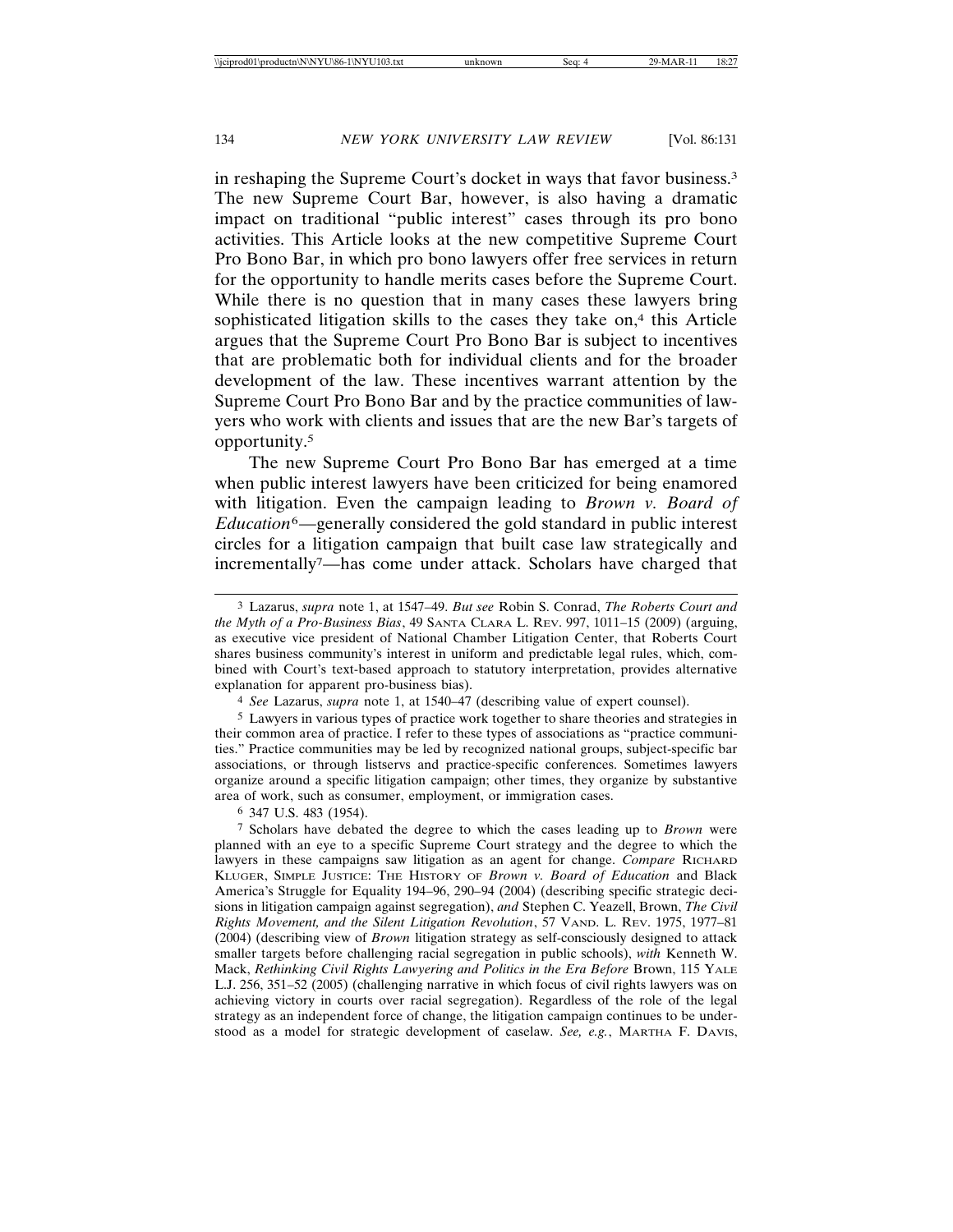public interest lawyers place too much faith in litigation<sup>8</sup> and that they fail to be sufficiently attentive to the interests of their clients when broader law reform interests are at stake.9 Regardless of whether these charges are descriptively accurate,10 there is broad consensus within the legal community on the normative vision of what public interest lawyers should do: (1) They should be sensitive to realistic limitations on obtaining a successful result through litigation; (2) they should be cognizant of the broader institutional and political context of litigation and, in particular, the way that a success in the courts can be undone by the executive branch, Congress, bureaucratic institutions, or political momentum; (3) they should be careful not to privilege litigation solutions over other avenues that might better achieve their objectives; and (4) they should be scrupulously attentive to the interest of any particular client whom they ultimately represent.<sup>11</sup>

8 Gerald Rosenberg's work is well known for criticizing these campaigns for seeking change through the courts. *See, e.g.*, GERALD N. ROSENBERG, THE HOLLOW HOPE: CAN COURTS BRING ABOUT SOCIAL CHANGE? 338 (1991) (arguing that courts can "*almost never* be effective producers of significant social reform" (emphasis in original)); Gerald N. Rosenberg, *Saul Alinsky and the Litigation Campaign To Win the Right to Same Sex Marriage*, 42 J. MARSHALL L. REV. 643 (2009) (criticizing litigation campaign around same-sex marriage). Scholars have critiqued Rosenberg's assumptions about the practices of contemporary public interest lawyers. *See* Scott L. Cummings & Douglas NeJaime, *Lawyering for Marriage Equality*, 57 UCLA L. REV. 1235, 1251–81 (2010) (describing how public interest lawyers were forced into litigation when they preferred legislative solutions); Laura Beth Nielson, *Social Movements, Social Progress: A Response to Professor Rosenberg*, 42 J. MARSHALL L. REV. 671, 682 (2009) (describing how grassroots activism complements litigation).

9 *See, e.g.*, Derrick A. Bell, Jr., *Serving Two Masters: Integration Ideals and Client Interests in School Desegregation Litigation*, 85 YALE L.J. 470, 487–88 (1976) (criticizing civil rights lawyers for pursuing objectives that diverged from their client groups); Deborah L. Rhode, *Class Conflicts in Class Actions*, 34 STAN. L. REV. 1183, 1211–12 (1982) (discussing conflicts between lawyer interests and class interests).

10 *See, e.g.*, Cummings & NeJaime, *supra* note 8, at 1304 (critiquing Gerald Rosenberg's account of practices of contemporary public interest lawyers and illustrating how, in same-sex marriage context, public interest lawyers often were forced into litigation when they preferred legislative solutions); Deborah L. Rhode, *Public Interest Law: The Movement at Midlife*, 60 STAN. L. REV. 2027, 2046–49 (2008) (describing shift toward increased non-litigation advocacy).

11 *See generally* Cummings & NeJaime, *supra* note 8, at 1240–81 (describing and arguing against critique that lawyers for marriage equality failed to consider or adequately prioritize non-litigation strategies); Rhode, *supra* note 10, at 2046–49 (describing evolution of public interest advocacy to include alternatives to litigation); Gerald N. Rosenberg, *Courting Disaster: Looking for Change in All the Wrong Places*, 54 DRAKE L. REV. 795, 814–15 (2006) (noting that "there is some hope that Progressives may be turning away

BRUTAL NEED: LAWYERS AND THE WELFARE RIGHTS MOVEMENT 1960-1973, at 56 (1993) (describing how litigation strategy of welfare advocates was modeled on litigation strategy of NAACP Legal Defense Fund lawyers); Michael Ashley Stein, Michael E. Waterstone & David B. Wilkins, *Cause Lawyering for People with Disabilities*, 123 HARV. L. REV. 1658, 1662 (2010) (looking to Charles Hamilton Houston and Thurgood Marshall as exemplars of sophisticated cause lawyering).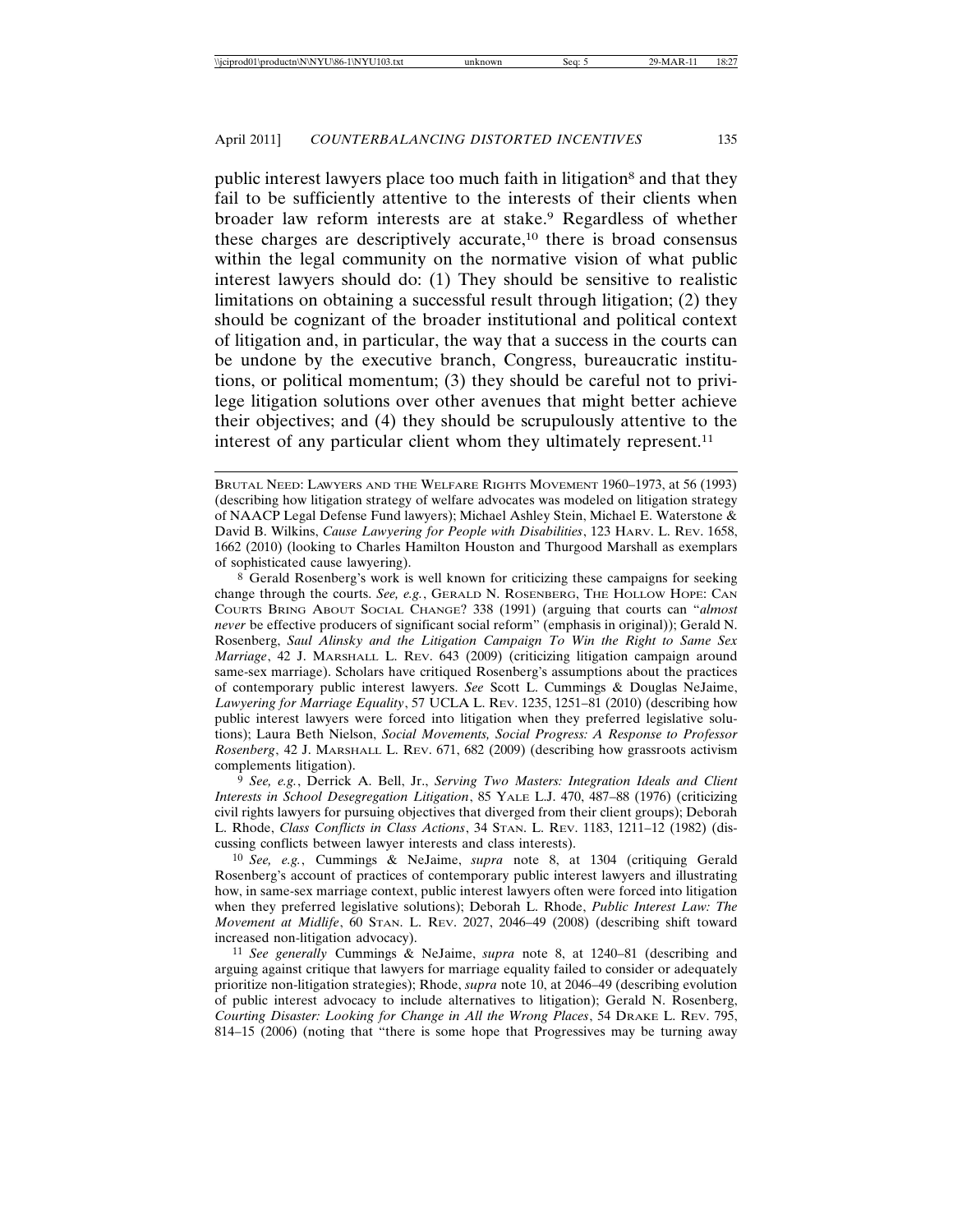The advent of the new Supreme Court Pro Bono Bar means that public interest lawyers face serious obstacles in putting this consensus into practice. Supreme Court Pro Bono lawyers, seeking cases that might warrant review, will bypass non-litigation solutions and even litigation solutions that do not involve representation before the Court.12

Whereas an issue-based law reform organization would probably track an issue on an ongoing basis and would be mindful of alternative litigation and non-litigation strategies, a firm engaged in a competitive practice to handle Supreme Court cases may be unfamiliar with the issue. Furthermore, given that the firm's interest in a case is rooted in its potential for Supreme Court litigation, a firm may be primarily concerned with whether one of its lawyers will handle the merits case before the Supreme Court.13

Because an issue may not have been monitored over time with an eye to varying strategies—including the development of allies, exploration of administrative and legislative possibilities, and efforts to resolve issues at the circuit level—there may be no entity thinking in advance about what conditions would be most likely to lead to a successful result for the client and others similarly situated if the issue were reviewed by the Supreme Court. These conditions include, for example, the type of facts that would best present the issue, development of studies that would support the desired result, and cultivation of allies who might be helpful as amici. As a result, when the Supreme Court does accept an issue for review, the case that is before the Court may not present it in a way that is most favorable for the petitioner, and there may be fewer and less-developed amicus briefs that provide the broader context in which the particular legal issue arises. This is especially a problem when the writ of certiorari is granted at a time when the Court is inclined to shorten briefing schedules and deny extensions.14

While the Supreme Court Pro Bono Bar presents these dangers, it also presents an opportunity for resource-strapped practice communities and clients. The offer of free representation by high-quality firms can have obvious benefits when a case or issue is suitable for

from litigation as a strategy for change" and arguing that lawyers must link litigation to broader political strategies); sources cited *supra* note 9 (criticizing litigation that diverges from client interests).

<sup>12</sup> *See infra* Part II.A (presenting implications of competitive practice).

<sup>13</sup> This is not to say that law reform organizations do not have, at times, their own internal interest in promoting their organization, but rather that there is a different practice culture that may mitigate the drive to have one's own case in the limelight.

<sup>14</sup> *See infra* note 157 (discussing Supreme Court briefing schedules).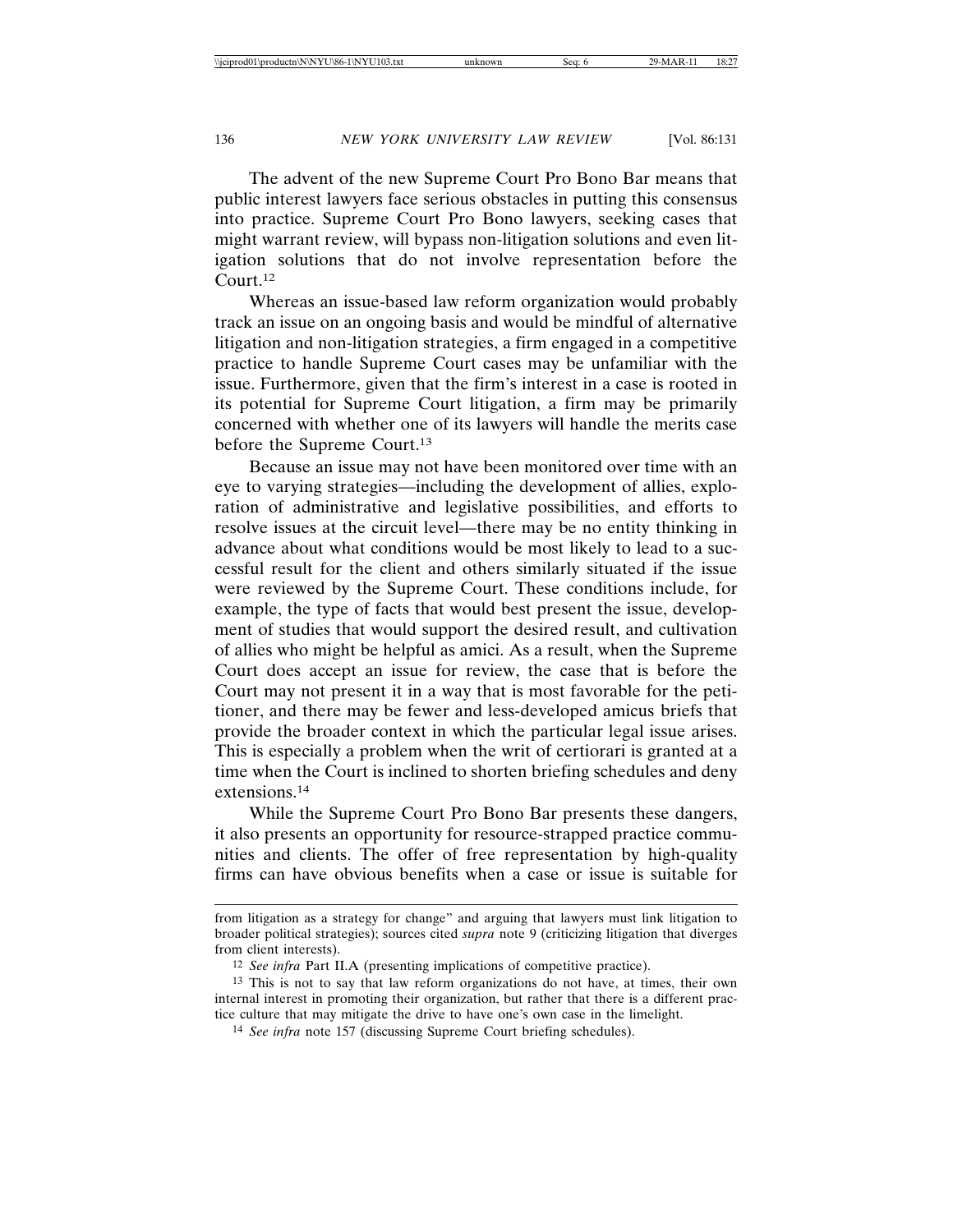review by the Supreme Court. Law firms and law school clinics offer deep pockets for the kind of research that can be key to victory in the Supreme Court—such as fifty-state surveys of laws and procedures, review of obscure legislative history, and systematic case research. The firms also may offer insight into how the opposing party will view the issues and what to expect from opposing briefs. Depending on their familiarity with the litigation of similar issues before the Supreme Court, they may also provide guidance regarding the aspects of a case that might matter to individual Justices. If marshaled well and coordinated with experts in practice communities—particularly experts focused on the risks and benefits of Supreme Court litigation—these resources have the potential to yield very positive outcomes. But if they are used for any case that presents a merits opportunity at the Court without consideration of alternative strategies and without drawing on the experience of others who have litigated similar issues, they can lead to consequences that are detrimental to the client and others affected by the issue.

Presuming that the Supreme Court Pro Bono Bar is here to stay, this Article asks several interrelated questions. First, how do the dynamics of competition for cases affect the way in which this Bar selects and litigates Supreme Court cases? Second, what should a lawyer in one of these pro bono practices do to reduce the influence of the practice's self-interest? Third, what should firms do to mitigate the consequences of their relative lack of familiarity with the relevant substantive areas of law and practice and with any special pitfalls of litigating issues in these areas in the Supreme Court? Fourth, given that representation decisions before the Supreme Court affect not just the individuals named in the case, but also a broader group of individuals who will be affected by the Court's ruling, how should the Pro Bono Bar think about the initial decision to take on a case? Finally, how should the lawyers in public interest practice communities alter their approach to litigation given the reality of the Supreme Court Pro Bono Bar? It is no longer tenable for public interest practice communities to assume that they can control whether and when an issue will be presented to the Supreme Court. Instead, these practice communities must directly face the high likelihood that issues of interest will be pursued at the highest level by pro bono lawyers who may well persuade the Court to consider the issues on the merits.

Part I describes the new market for Supreme Court pro bono cases and its highly competitive structure. Part II explores the implications of the competition for merits cases for client-centered representation and for the development of the law. Part III looks more closely at one case and asks how it might have been handled differently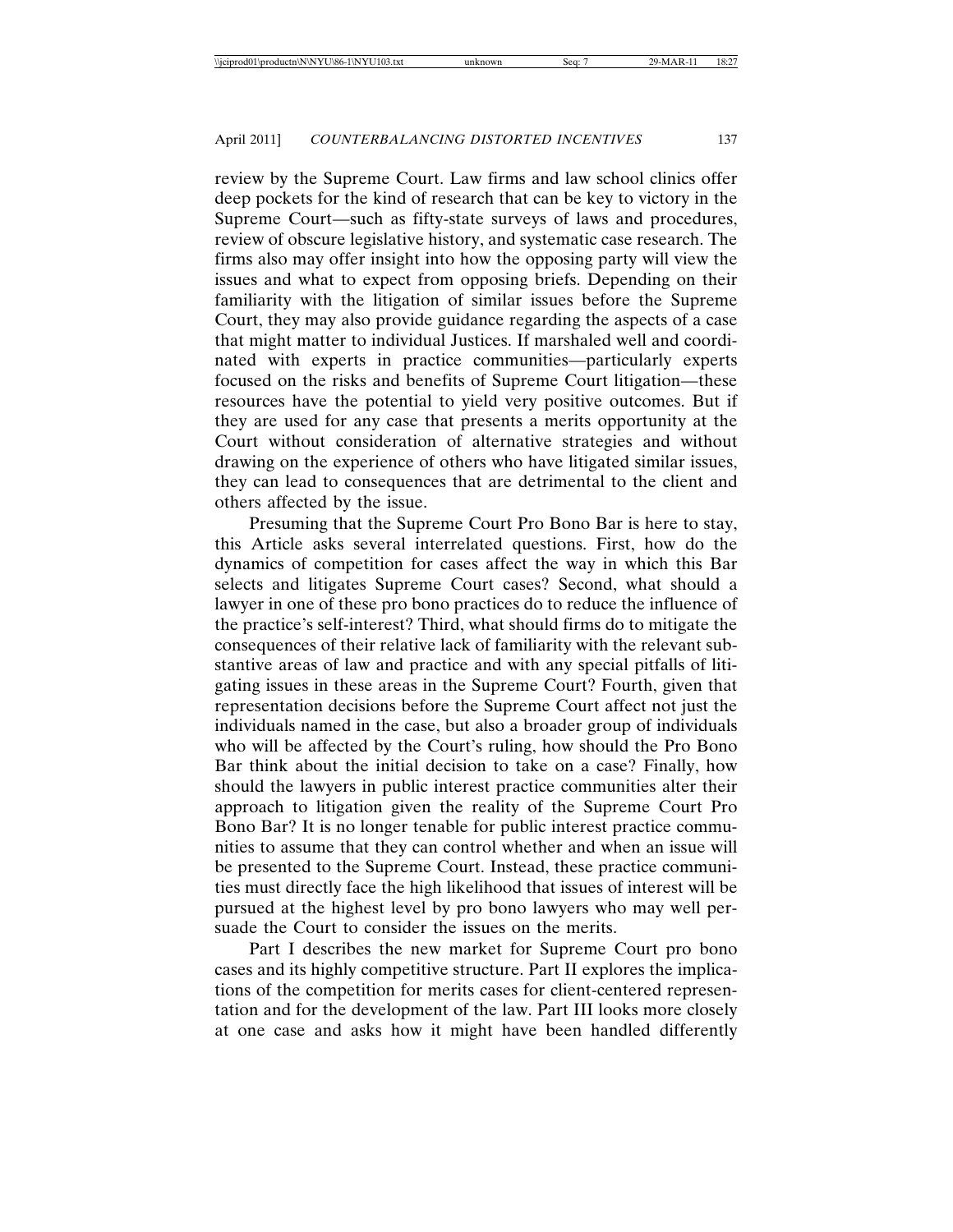outside the competitive model of the new Supreme Court Pro Bono Bar. Part IV explores principles and strategies both for the law firms that handle Supreme Court matters on a pro bono basis and for the practice communities that work in the substantive areas that are targeted by Supreme Court Pro Bono practices.

I

## THE NEW SUPREME COURT BAR AND THE COMPETITION FOR PRO BONO CASES

Richard Lazarus's study of the new Supreme Court Bar presents impressive statistics showing the emergence of a small coterie of lawyers who practice before the Court.15 Whereas in 1980, seventy-six percent of cases were argued by lawyers presenting their first Supreme Court argument, by 2007, the comparable figure was fortythree percent.16 Even more startling, in 1980, only two percent of arguments were presented by persons who had argued ten or more prior cases; by 2007, twenty-eight percent of arguments were presented by lawyers with such experience.17 Lazarus attributes these statistics to the emergence of a highly specialized private Supreme Court Bar.18

17 *Id*.; *see also* John G. Roberts, Jr., *Oral Advocacy and the Reemergence of the Supreme Court Bar*, 30 J. SUP. CT. HIST. 68, 78 (2005) (recounting increased odds that advocate at Supreme Court would have argued before Court previously).

18 *See* Lazarus, *supra* note 1, at 1519–21 (discussing increasing number of expert lawyers who have argued multiple cases before Supreme Court). Firms with practice groups that are geared to Supreme Court and appellate cases, and which are often led by a former Solicitor General or other person with substantial Supreme Court experience, include: Akin Gump Strauss Hauer & Feld LLP, *Practices & Services: Supreme Court & Appellate*, AKIN GUMP STRAUSS HAUER & FELD LLP, http://www.akingump.com/services/Service Detail.aspx?service=269 (last visited Mar. 1, 2011); Covington & Burling LLP, *Litigation: Appellate Litigation / Supreme Court Practice*, COVINGTON & BURLING LLP, http://www. cov.com/practice/litigation/appellate\_supreme\_court/ (last visited Mar. 1, 2011); Gibson Dunn, *Appellate and Constitutional Law*, GIBSON DUNN, http://www.gibsondunn.com/ practices/Pages/acl.aspx (last visited Mar. 1, 2011); Jenner & Block, *Appellate and Supreme Court Practice*, JENNER & BLOCK, http://www.jenner.com/practice/practice\_detail.asp?ID =19 (last visited Mar. 1, 2011); Jones Day, *Issues & Appeals*, JONES DAY, http://www.jones day.com/issues\_appeals/ (last visited Mar. 1, 2011); Kellogg, Huber, Hansen, Todd, Evans & Figel, P.L.L.C., *Supreme Court and Appellate Practice*, KELLOGG, HUBER, HANSEN, TODD, EVANS & FIGEL, P.L.L.C., http://www.khhte.com/matterssupremecourtappellate. php (last visited Mar. 1, 2011); King & Spalding, *Appellate Litigation*, KING & SPALDING, http://www.kslaw.com/portal/server.pt?space=KSPublicRedirect&control=KSPublicRedirect&PracticeAreaId=2&us\_more=0 (last visited Mar. 1, 2011); Latham & Watkins LLP, *Supreme Court and Appellate*, LATHAM & WATKINS LLP, http://www.lw.com/practices. aspx?page=practicedetail&practice=41 (last visited Mar. 1, 2011); Mayer Brown, *Supreme Court & Appellate*, MAYER BROWN, http://www.mayerbrown.com/supremecourtappellate/ (last visited Mar. 1, 2011); O'Melveny & Myers LLP, *Appellate*, O'MELVENY & MYERS

<sup>15</sup> Lazarus, *supra* note 1, at 1519–21.

<sup>16</sup> *Id*. at 1520 tbl.3.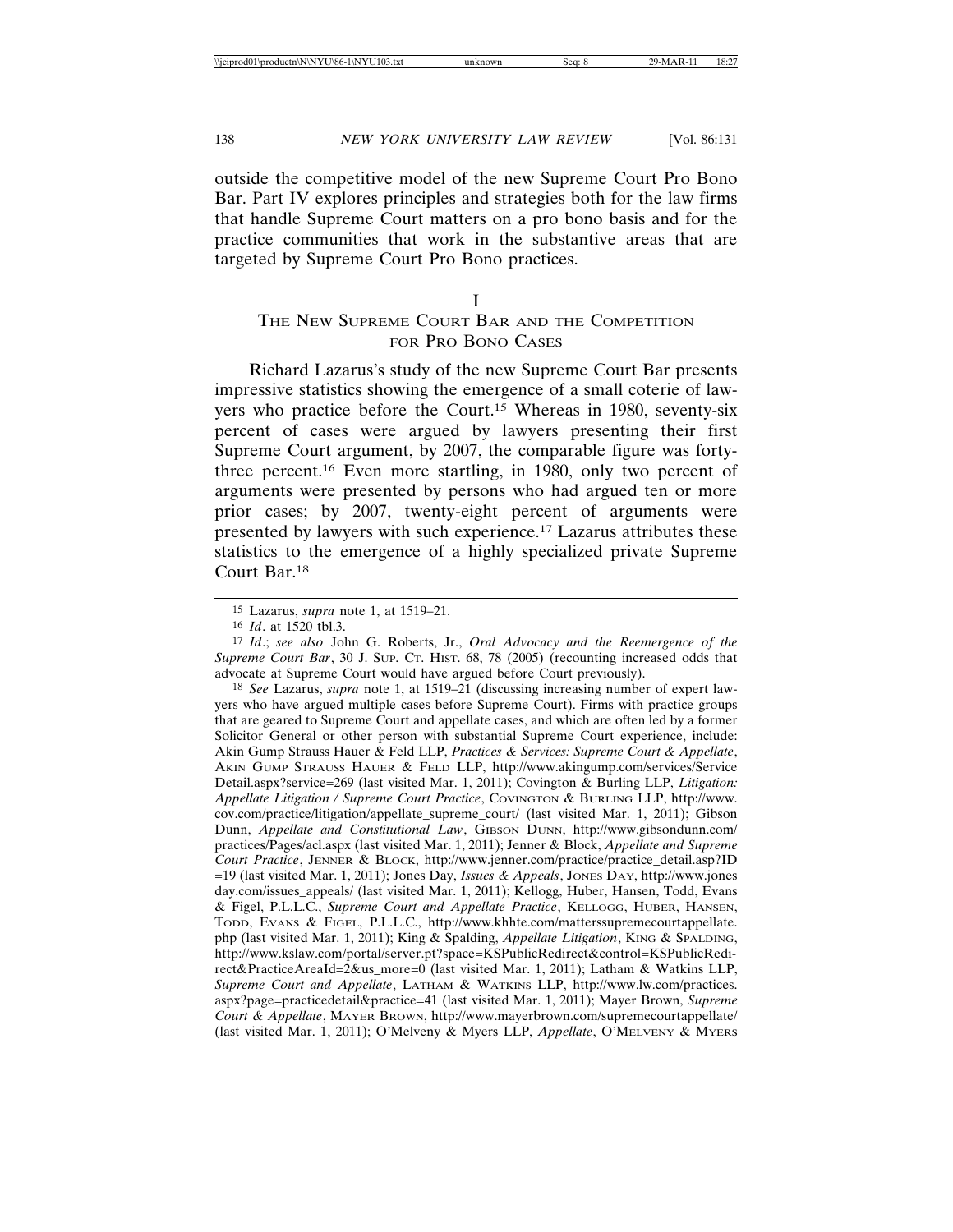As firms compete for prominence in the Supreme Court Bar, they seek to demonstrate substantial experience in Supreme Court advocacy. These firms often present their experience in terms of the sheer number of cases that their lawyers have handled on the merits and argued.19 None of this should be surprising. A client looking for a lawyer in any field is likely to seek a person with experience. Although other forms of experience, such as substantive experience in the relevant legal field, may be helpful for litigators arguing at the Court,20 the essence of the Supreme Court Bar's pitch is that it offers specialized experience in the way the Supreme Court works.<sup>21</sup> Part of that pitch is therefore showing that a particular lawyer or firm has extensive and recent experience with the forum.

What makes the search for experience in the Supreme Court different from other legal markets is that it is a very crowded market in terms of the supply of lawyers, with a tight constraint on numbers of cases. The Court only hears about seventy to ninety cases a year.22

19 *See*, *e.g.*, GOLDSTEIN, HOWE & RUSSELL, P.C., *supra* note 18 (stating that firm was counsel in seven merits cases before Supreme Court last Term); JENNER & BLOCK, *supra* note 18 (stating that firm has handled twenty-two Supreme Court arguments in past nine Terms); SIDLEY AUSTIN LLP, *supra* note 18 ("Since the [Appellate] practice was formed in 1985, the team . . . has briefed well over 160 cases on the merits before the Court and argued more than 85 cases."); *Supreme Court and Appellate Practice Group*, MAYER BROWN, http://www.appellate.net/ (last visited Mar. 1, 2011) (stating that firm attorneys have argued over 200 cases before Supreme Court and have argued average of four per Term).

20 *See, e.g.*, Tony Mauro, *Appealing Practice*, AM. LAW., Oct. 2000, at 80, 85 (describing Justice O'Connor as valuing specialized knowledge of bankruptcy lawyers in bankruptcy case).

21 Seasoned Supreme Court advocates know not only how to stress the kinds of arguments that make a case seem most attractive for review, but also how most effectively to tap into the kinds of concerns that are likely to make a law clerk wary of recommending in favor of plenary review. Lazarus, *supra* note 1, at 1510.

22 The Supreme Court website lists ninety-two opinions for the October 2009 Term; eighty-three for the October 2008 Term; seventy-three for the October 2007 Term; and seventy-five for the October 2006 Term. *Opinions*, SUPREME COURT OF THE UNITED STATES, http://www.supremecourt.gov/opinions/opinions.aspx (last visited Mar. 1, 2011) (listing merits opinions by Term). Those who follow Supreme Court practice do not view all of these decisions as merits decisions. *See SCOTUSblog FINAL Stats OT 09*, SCOTUSBLOG, 1 (July 7, 2010), http://www.scotusblog.com/wp-content/uploads/2010/07/

LLP, http://www.omm.com/appellate/ (last visited Mar. 1, 2011); Robbins, Russell, Englert, Orseck, Untereiner & Sauber LLP, *Appellate Litigation*, ROBBINS, RUSSELL, ENGLERT, ORSECK, UNTEREINER & SAUBER LLP, http://www.robbinsrussell.com/subs/displaypage. php?pname=appellate\_litigation (last visited Mar. 1, 2011); Sidley Austin LLP, *Our Practice: Appellate*, SIDLEY AUSTIN LLP, http://www.sidley.com/appellate/ (last visited Mar. 1, 2011); Williams & Connolly LLP, *Appellate*, WILLIAMS & CONNOLLY LLP, http:// www.wc.com/practice-profile-514.html (last visited Mar. 1, 2011). In addition, the firm of Goldstein, Howe & Russell, P.C., practices primarily in the Supreme Court. *See* GOLDSTEIN, HOWE & RUSSELL, P.C., http://www.howerussell.com/ (last visited Mar. 1, 2011).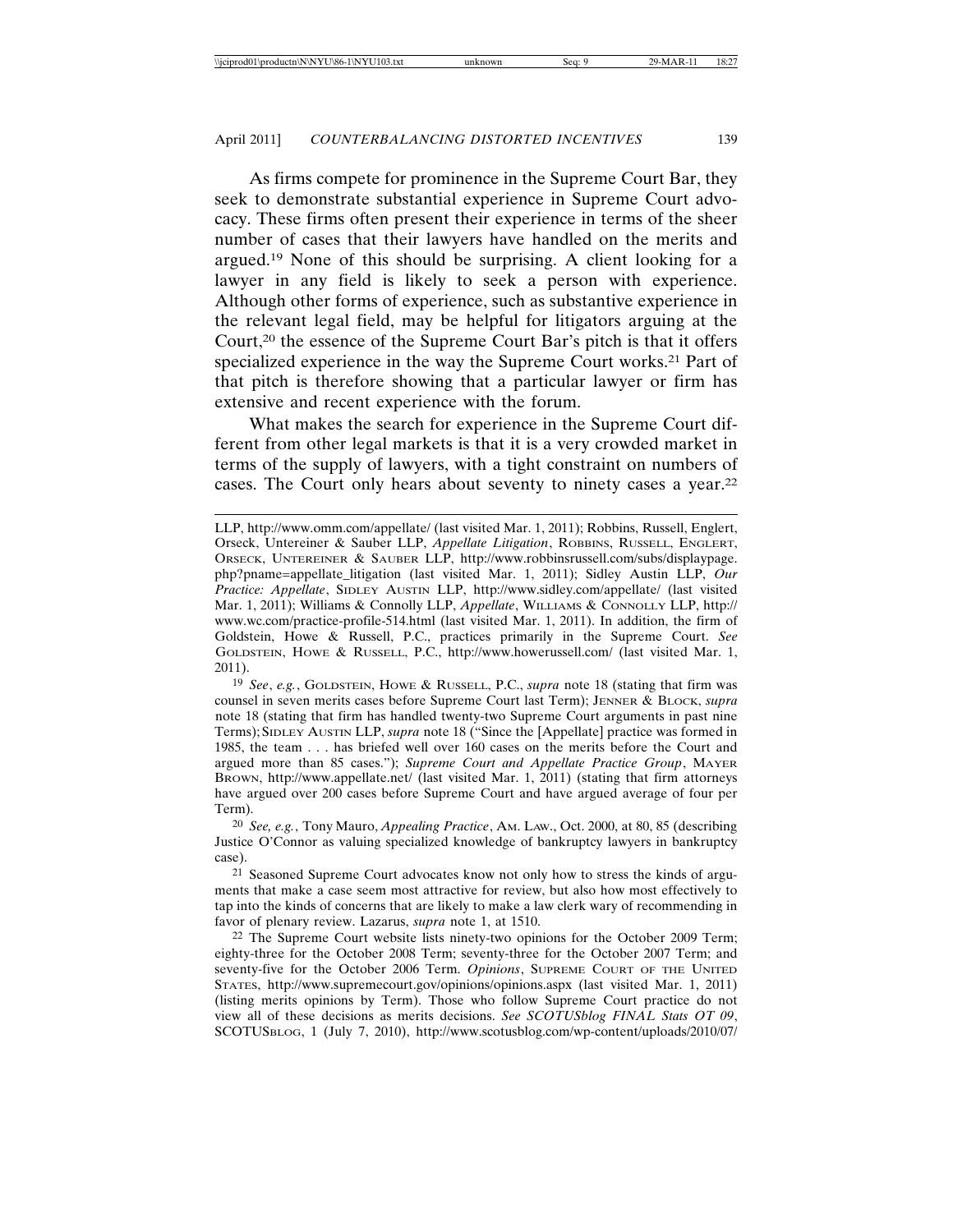Meanwhile, the bar that seeks to handle Supreme Court cases has grown: At least twenty-four law firms have or seek to establish Supreme Court practices.23 To be an attorney who can boast of several arguments a year is difficult in this market. Indeed, to be able to claim one argument a year or every few years is no simple matter: There are just too many lawyers chasing too few arguments. As in any market in which there is an imbalance between demand and supply, the result is intense competition.

Many observers of the Supreme Court date the emergence of the new Supreme Court Bar and the competition for cases to the mid- to late 1990s, when Tom Goldstein created a new business model for Supreme Court litigation.<sup>24</sup> Goldstein refined the art of identifying cases before they reached the Court and cold-calling lawyers to offer to handle their cases. He began by taking on cases pro bono and then expanded to paid clients.25 Goldstein's model for obtaining merits cases at the Supreme Court was wildly successful, allowing him to build a record of Supreme Court arguments.26 Not surprisingly, his strategy spread to other firms.27 More recently, Goldstein helped expand the model to law school clinics through his collaboration with

24 This is not to say that Goldstein invented the model, but that he is the most well known for catapulting attention to this approach. *See The High Court's Star Attorney*—*The Kid*, LAW CROSSING, http://www.lawcrossing.com/article/1203/The-High-Court-s-Star-Attorney-The-Kid/ (last visited Mar. 1, 2011) (describing how when Goldstein worked at Jones Day, lawyers would conduct daily sweeps of caselaw looking for circuit splits that might justify Supreme Court review).

25 *Id*.

26 In the 2005–2006 Term, for example, by which time Goldstein was connected with the Stanford Supreme Court Clinic, *see infra* note 28, he managed to be counsel or cocounsel in more than ten percent of the Court's docket. The numbers are tied to pro bono work, which has been calculated as half of his cases. LAWRENCE S. WRIGHTSMAN, ORAL ARGUMENTS BEFORE THE SUPREME COURT: AN EMPIRICAL APPROACH 59 (2008).

27 Tony Mauro, *Paper Chaser: How a Young, Self-Employed Lawyer Became the Best Supreme Court Litigator in Washington*, WASHINGTON MONTHLY, July/Aug. 2004, at 8, 9, *available at* http://www.washingtonmonthly.com/features/2004/0407.mauro.html ("The graybeards of Supreme Court practice frowned at first and muttered about [Goldstein's] lack of etiquette that bordered on barratry—the lawyers' crime of stirring up disputes. No one is muttering now. Supreme Court veterans speak admiringly of Goldstein, and they imitate his tactics. Today, lawyers who lose at the appeals court report they often get multiple offers of help to petition the Supreme Court.").

Final-Stats-OT09-0707101.pdf (identifying cases that did not "count" as merits dispositions and concluding that there were only eighty-six merits dispositions for October 2009 Term).

<sup>23</sup> *See* Tom Goldstein, *The Expansion of the "Supreme Court Bar*,*"* SCOTUSBLOG (Mar. 2, 2006, 11:32 AM), http://scotusblog.com/blog/2006/03/the-expansion-of-thesupreme-court-bar/ (noting that in six years since 1999, fifteen firms had sought to join nine established firms with Supreme Court practices).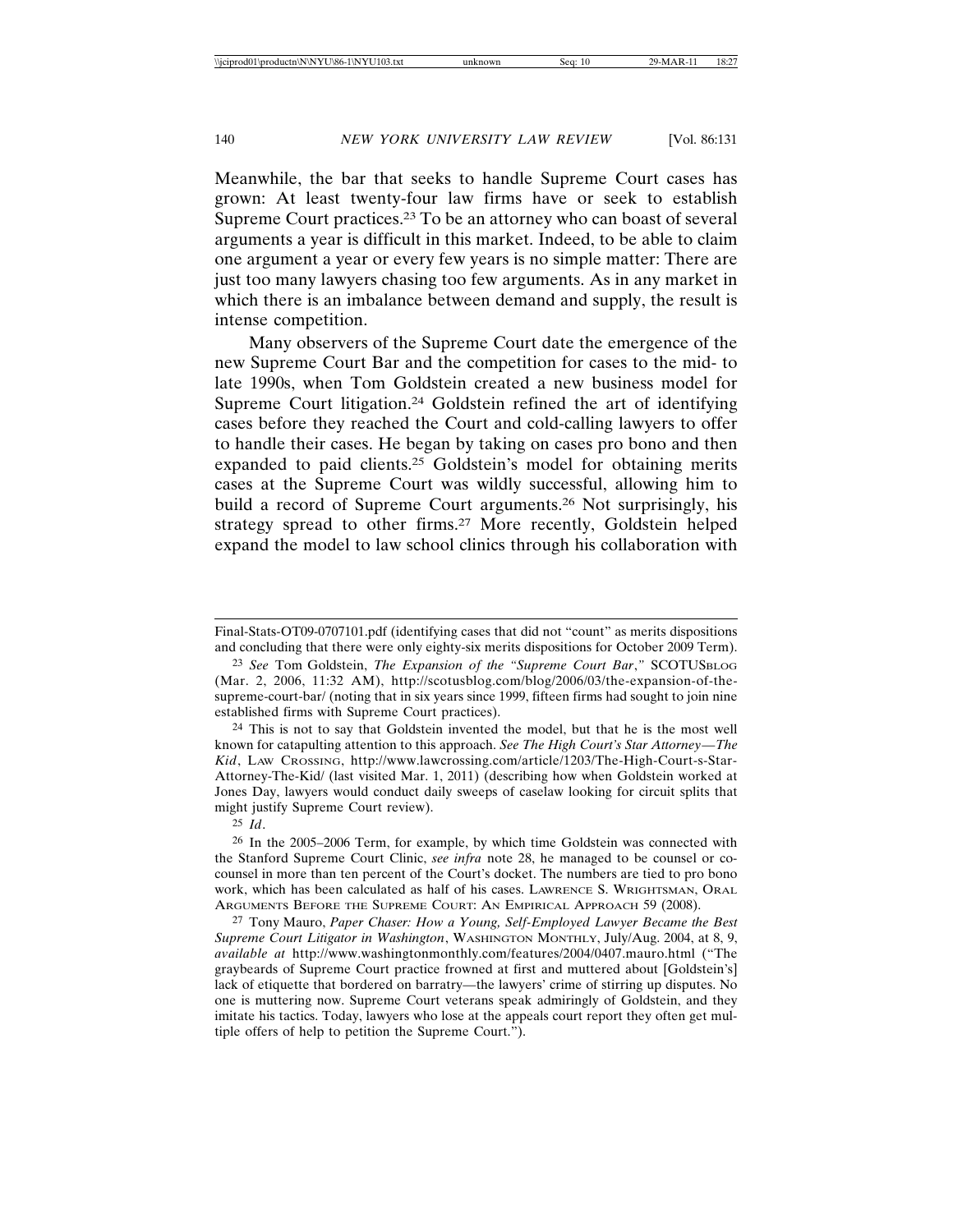Stanford Law School.28 These clinics, like the firm practices, have spread to other schools.29

Goldstein's early success resulted in part from the fact that he was the most public and aggressive lawyer to use these tactics.<sup>30</sup> Today, as the number of specialized Supreme Court practices has increased, and as they have been joined by law school clinics that specialize in Supreme Court matters,<sup>31</sup> the competition is more fierce.32 Firms and clinics that follow the entrepreneurial model by making calls to lawyers who have lost circuit cases may discover that they have substantial competition. Often, the lawyer who has lost a case that presents a circuit split may hear from several firms on the

30 *See* WRIGHTSMAN, *supra* note 26, at 59–60 (describing Goldstein's approach).

31 Several law schools have established clinics that specialize in Supreme Court practice. *See, e.g.*, *Supreme Court Clinic*, NORTHWESTERN UNIVERSITY SCHOOL OF LAW, http:// www.law.northwestern.edu/legalclinic/appellate/supreme-court.html (last visited Mar. 1, 2011); *Supreme Court Clinic*, THE UNIVERSITY OF TEXAS SCHOOL OF LAW, http://www. utexas.edu/law/clinics/supremecourt/ (last visited Mar. 1, 2011); *Supreme Court Clinic*, UNIVERSITY OF PENNSYLVANIA LAW SCHOOL, http://www.law.upenn.edu/clinic/scc/ (last visited Mar. 1, 2011); *Supreme Court Clinic*, YALE LAW SCHOOL, http://www.law.yale.edu/ academics/supremecourtclinic.htm (last visited Mar. 1, 2011); *Supreme Court Litigation Clinic*, STANFORD LAW SCHOOL, http://www.law.stanford.edu/program/clinics/supreme courtlitigation/Overview (last visited Mar. 1, 2011); *Supreme Court Litigation Clinic*, UNIVERSITY OF VIRGINIA SCHOOL OF LAW, http://www.law.virginia.edu/html/academics/ practical/scotus\_clinic.htm (last visited Mar. 1, 2011). New York University School of Law ran a Supreme Court clinic for two academic years. *See, e.g.*, *Supreme Court Litigation Clinic Wins Amicus Victory in One Case, Persuades Court To Hear Oral Arguments in Another*, NEW YORK UNIVERSITY SCHOOL OF LAW, http://www.law.nyu.edu/news/ SUPREME\_COURT\_LIT\_CLINIC\_VICTORY (last visited Mar. 1, 2011) (describing work of clinic). Harvard Law School has a "winter clinical" offering in Washington, D.C. *See Supreme Court Clinic*, HARVARD LAW SCHOOL, http://www.law.harvard.edu/ academics/clinical/clinics/supremecourt.html (last visited Mar. 1, 2011).

32 Telephone Interview with Richard J. Lazarus, Justice William J. Brennan, Jr. Professor of Law & Faculty Dir. of the Supreme Court Inst., Georgetown Univ. Law Ctr. (June 19, 2009). The competition extends to successful litigants in the circuit courts who may face a petition for writ of certiorari from the opposing side. In one case argued in the 2008 Term, for example, a member of the new Bar identified a party who had won in the circuit court as a potential respondent before the Supreme Court and reached out to the party in anticipation that the other side would petition for a writ of certiorari. When the petition was filed, he handled the brief in opposition. Once the case was granted, "lots of" pro bono practices lined up to handle the case. *See* Tony Mauro, *Former Blogger Makes High Court Debut*, LEGAL TIMES (Oct. 22, 2008), http://www.law.com/jsp/scm/PubArticle SCM.jsp?id=1202425437216 (describing lawyer's strategy for becoming representative on Supreme Court case by anticipating certiorari petition from other side).

<sup>28</sup> *Stanford Clinic Shakes Up the Supreme Court Bar*, STANFORD LAW SCHOOL, http:// www.law.stanford.edu/news/details/3204/Stanford%20Law%20Clinic%20Shakes%20Up% 20Supreme%20Court%20Bar/ (last visited Mar. 1, 2011).

<sup>29</sup> *See* Lazarus, *supra* note 1, at 1502 (describing growth of law school Supreme Court clinics).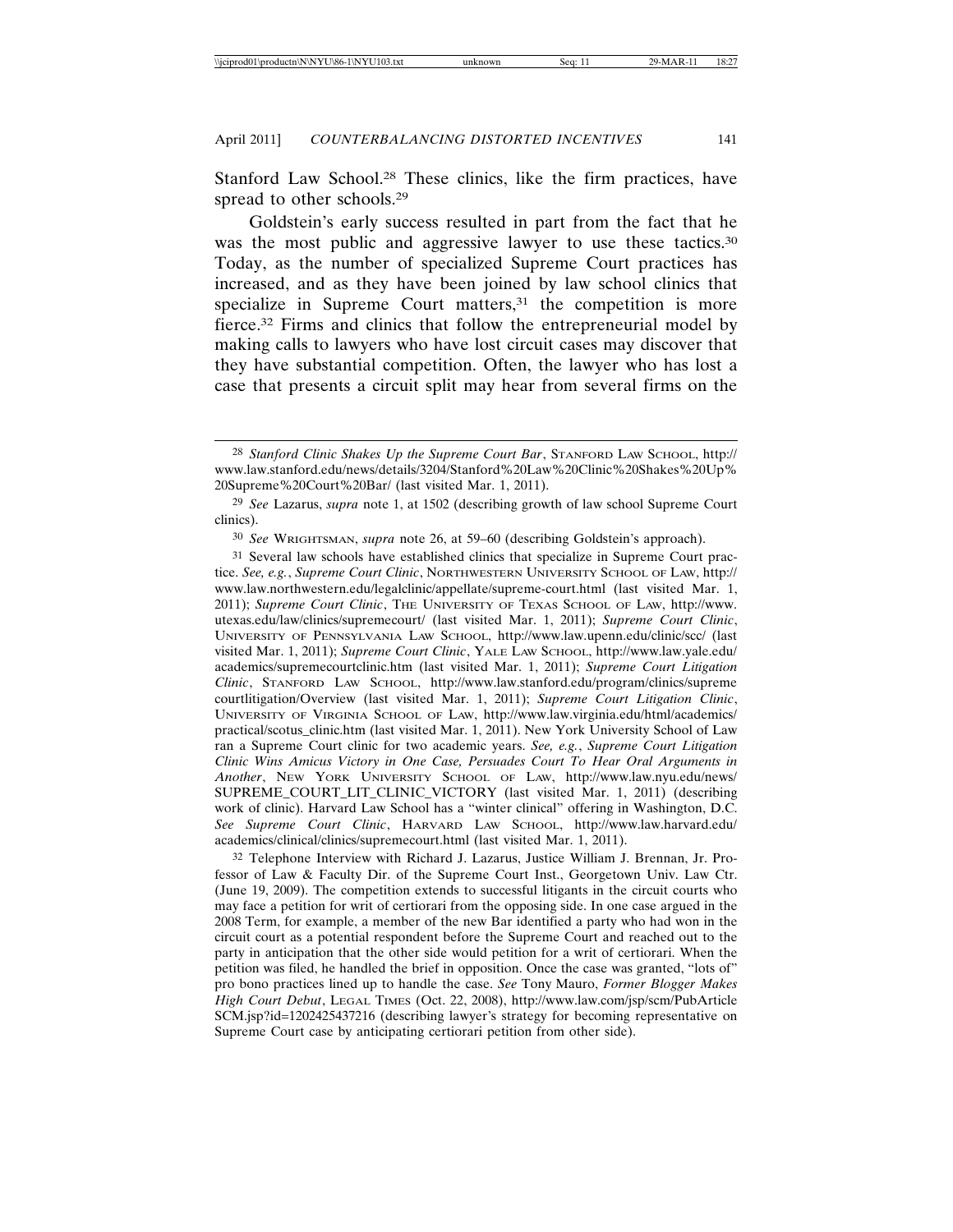same day, or within a few days, offering to take the case for free to the Supreme Court.33

Law school clinics add to the competition since each clinic hopes to build a docket of Supreme Court matters.34 The clinics also help facilitate the competition by searching for cases that have a chance to be taken by the Court. Students in at least some of these clinics scrutinize decisions of the courts of appeals and state courts to locate cases that create conflicts in the lower courts. Some clinics openly explain that they "troll" for cases and that they act extremely quickly. As one student at the Virginia clinic explained: "There are a lot of people interested in these cases, so it's important to stay on top of monitoring the circuits and the states . . . . You really have to check every day."35

In this competitive market, pro bono cases are prized.36 It may be very difficult to convince a paying client to allow a lawyer who is new to the forum to handle a case, so pro bono cases provide an opportunity for lawyers to have their first argument before the Court.37 But the allure of pro bono arguments is not limited to new attorneys: Even a seasoned Supreme Court litigator may seek to show both recent and extensive experience arguing before the Court.38 In the 2008 Term, for

<sup>33</sup> *See, e.g.*, Telephone Interview with Stephen R. Felson, Attorney, Law Office of Stephen R. Felson (June 11, 2010) (describing cold calls from multiple attorneys when certiorari in one of his cases was granted); Telephone Interview with Angela L. Pitts, Assistant Fed. Defender, Ark. Fed. Pub. Defender (July 13, 2010) (describing calls from four lawyers within two days of circuit court loss).

<sup>34</sup> *See, e.g.*, STANFORD LAW SCHOOL, *supra* note 31 ("The clinic has compiled a record at both the certiorari and merits stages that would be the envy of any appellate practice. Over the past six years, the clinic has represented parties as lead counsel in over three dozen cases on the merits, winning a substantial majority of those cases.").

<sup>35</sup> Mary Wood, *Supreme Court To Hear Law School Clinic Case* Watson, VIRGINIA LAW (Mar. 26, 2007), http://www.law.virginia.edu/html/news/2007\_spr/supctclinic.htm; *see also Supreme Court Clinic*—*Course Description*, UNIVERSITY OF PENNSYLVANIA LAW SCHOOL, http://www.law.upenn.edu/clinic/scc/description.html (last visited Mar. 1, 2011) (providing that students "will research and identify promising cases for Supreme Court review").

<sup>&</sup>lt;sup>36</sup> Other scholars have noted how pro bono policies at law firms may be affected by a firm's financial interests, even in situations in which firms are not competing for a slice of a small docket. *See, e.g.*, Deborah L. Rhode, *Rethinking the Public in Lawyers' Public Service: Pro Bono, Strategic Philanthropy, and the Bottom Line*, 77 FORDHAM L. REV. 1435, 1442–46 (2009) (arguing that self-interest may lead firms to prioritize quantity of work over quality, demand credit for and control of projects undertaken with public interest organizations, and select cases based on firm interest rather than social impact); Deborah L. Rhode & Scott L. Cummings, *Managing Pro Bono: Doing Well by Doing Better*, 78 FORDHAM L. REV. 2357, 2430–31 (2010) (arguing that ranking systems may lead law firms to prioritize quantity of pro bono work over quality, cost effectiveness, and social impact).

<sup>37</sup> *See* Mauro, *supra* note 32 (describing use of trolling to obtain first argument in Supreme Court).

<sup>38</sup> *See, e.g*., *Robert A. Long*, COVINGTON & BURLING LLP, http://www.cov.com/rlong/ (last visited Mar. 1, 2011) (stating that Long has argued sixteen cases before Supreme Court); *Patricia Ann Millett*, AKIN GUMP STRAUSS HAUER & FELD LLP, http://www.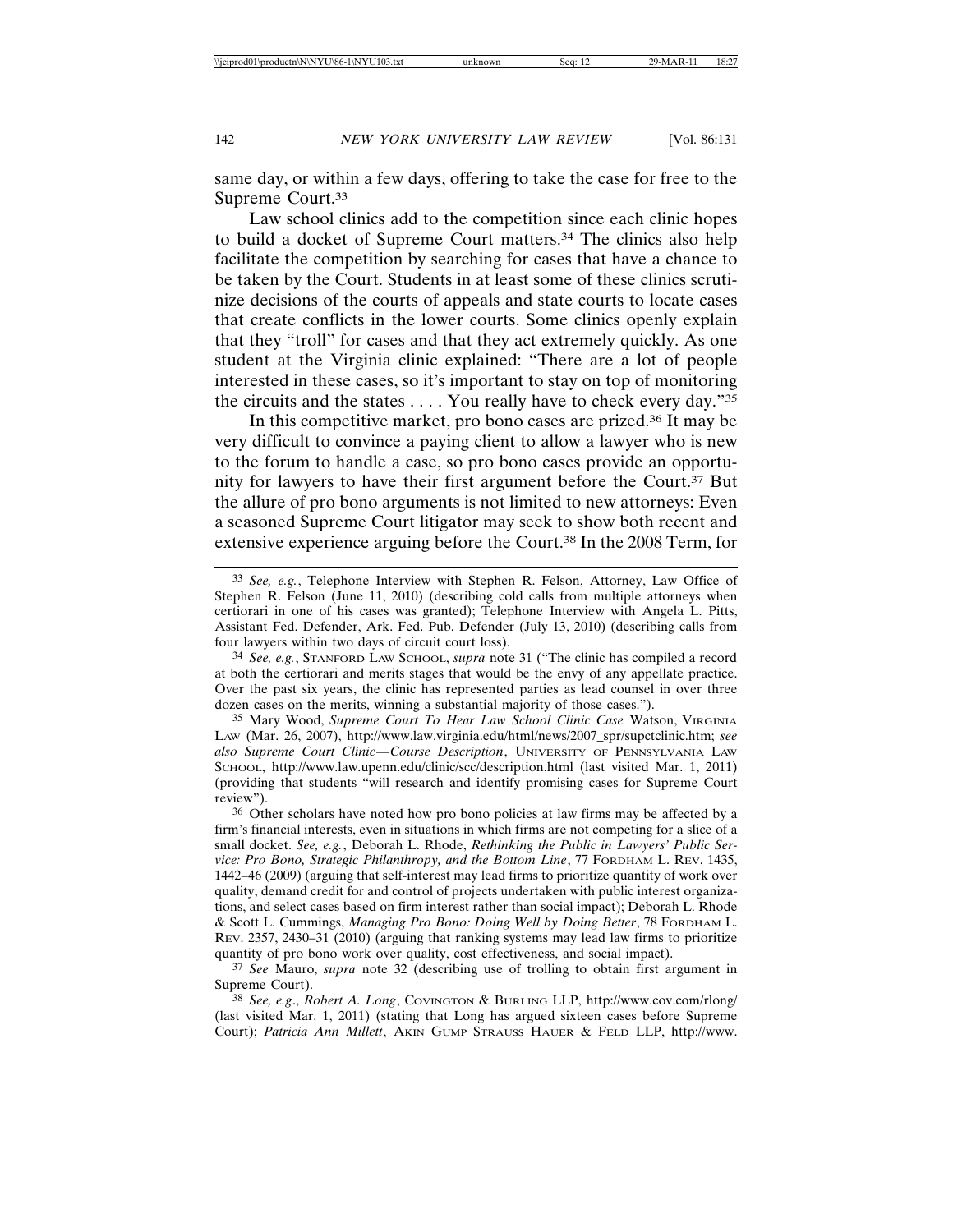example, Mayer Brown handled nine cases in which the Supreme Court granted certiorari and argued seven cases. Four of the seven arguments were handled pro bono. Thus, pro bono cases made up almost half of the firm's merits cases and more than half of the arguments.39 For a firm that advertises that it handles an average of four arguments in the Supreme Court per Term, the pro bono contribution is significant.40 Some clinics boast that they rival the results of these private law appellate practices.41

Not all pro bono cases are potential candidates for representation by specialized Supreme Court practices. Private law firms typically face significant conflicts of interest in cases where one of the parties is

39 In the 2008 Term, Mayer Brown handled nine cases in which the Court granted certiorari. Polar Tankers, Inc. v. City of Valdez, 129 S. Ct. 2277 (2009) (representing oil company); Caperton v. A.T. Massey Coal Co., 129 S. Ct. 2252 (2009) (representing coal company); CSX Transp., Inc. v. Hensley, 129 S. Ct. 2139 (2009) (representing railroad company); Harbison v. Bell, 129 S. Ct. 1481 (2009) (representing petitioner on death row); Philip Morris USA, Inc. v. Williams, 129 S. Ct. 1436 (2009) (representing Philip Morris); Negusie v. Holder, 129 S. Ct. 1159 (2009) (representing asylum applicant); Fitzgerald v. Barnstable Sch. Comm*.*, 129 S. Ct. 788 (2009) (representing petitioner seeking remedy for sexual harassment against school); Arizona v. Johnson, 129 S. Ct. 781 (2009) (representing criminal defendant); Altria Group, Inc. v. Good, 129 S. Ct. 538 (2008) (representing Philip Morris with case argued by co-counsel Ted Olson of Gibson Dunn). For summaries of Mayer Brown's involvement in 2008 Supreme Court cases, see *Cases Handled by Mayer Brown LLP During the 2008 U.S. Supreme Court Term*, MAYER BROWN LLP, http://www. appellate.net/about/sc2008cases\_Final.pdf (last visited Mar. 1, 2011). Two of these cases, *Altria Group* and *CSX Transportation*, did not provide an opportunity for argument by partners at Mayer Brown. *Id.* at 1–2. Four of the remaining seven cases, *Arizona v. Johnson*, *Fitzgerald v. Barnstable School Committee*, *Negusie v. Holder*, and *Harbison v. Bell*, appear to be pro bono cases based on the probable financial inability of the parties to pay for counsel. All four of those cases are listed on the website of the Yale Supreme Court Clinic, which served as co-counsel with Mayer Brown. *Supreme Court Clinic: Cases*, YALE LAW SCHOOL, http://www.law.yale.edu/academics/10299.htm (last visited Mar. 1, 2011).

40 *See* MAYER BROWN, *supra* note 18 ("Mayer Brown's more than 55 appellate lawyers have argued over 200 cases before the United States Supreme Court, representing either parties or *amici* in approximately 15 cases each Term for the past several years, and arguing an average of four per Term.").

41 *See* STANFORD LAW SCHOOL, *supra* note 31 ("The [Stanford Supreme Court Litigation Clinic] has compiled a record at both the certiorari and merits stages that would be the envy of any appellate practice. Over the past six years, the clinic has represented parties as lead counsel in over three dozen cases on the merits, winning a substantial majority of those cases.").

akingump.com/pmillett/ (last visited Mar. 1, 2011) (stating that Millett, co-head of Akin's Supreme Court practice, has argued twenty-eight cases before Supreme Court); *Theodore B. Olson*, GIBSON, DUNN & CRUTCHER LLP, http://www.gibsondunn.com/lawyers/tolson (last visited Mar. 1, 2011) (stating that Olson has argued fifty-six cases before Supreme Court); *Carter G. Phillips*, SIDLEY AUSTIN LLP, http://www.sidley.com/ourpeople/ detail.aspx?attorney=123 (last visited Mar. 1, 2011) (stating that Phillips has argued sixtyseven cases before Supreme Court); *Charles A. Rothfeld*, MAYER BROWN LLP, http:// www.mayerbrown.com/lawyers/profile.asp?hubbardid=R714743018 (last visited Mar. 1, 2011) (stating that Rothfeld has argued twenty-five cases before Supreme Court, including three cases in 2008).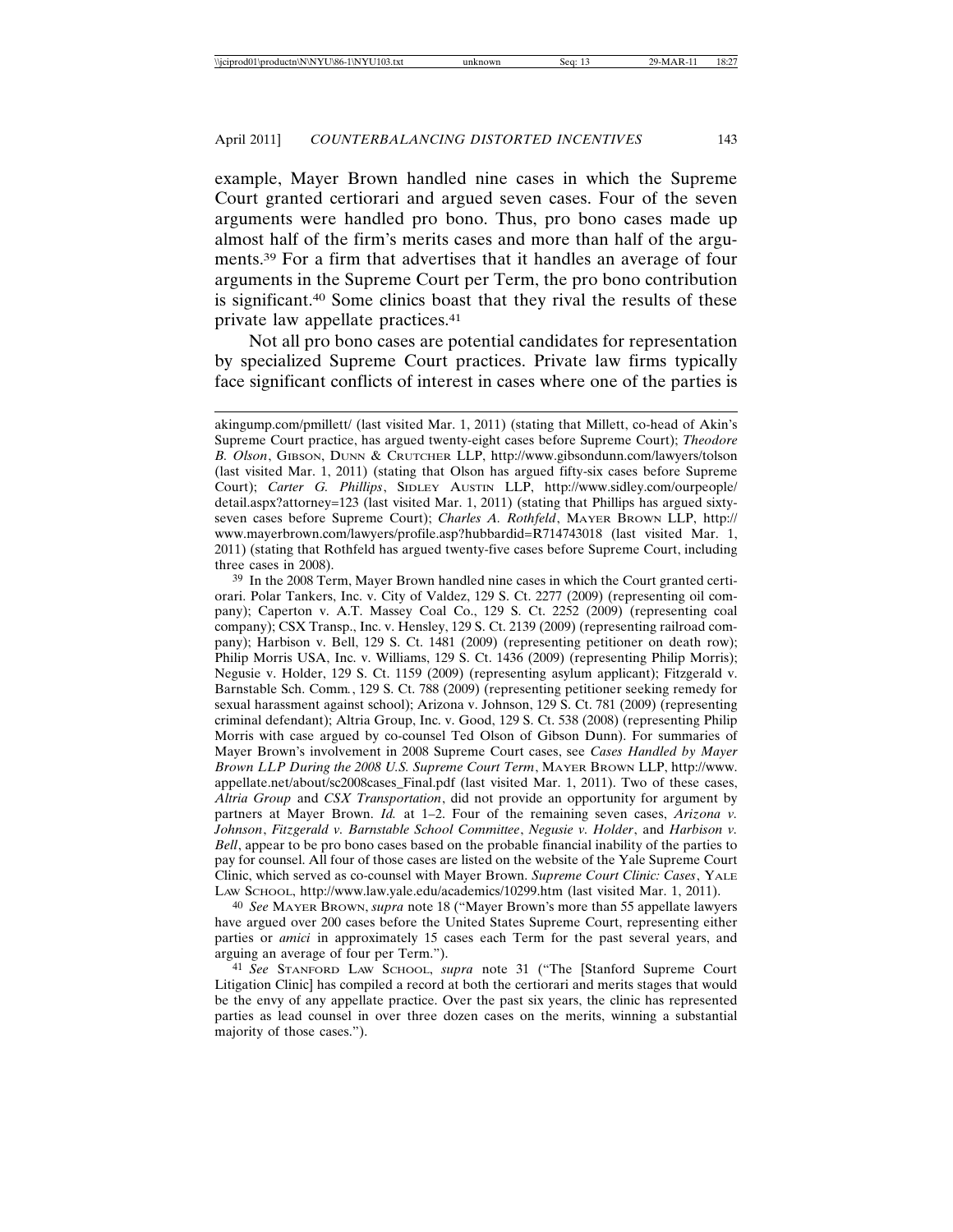a private company. For example, private firms that represent employers in employment litigation will not take on a pro bono case that involves an employee.42 As a result, the most intense competition centers on cases that do not raise such conflicts. These cases typically involve challenges to government action, for example on issues related to criminal law, immigration, and other matters where the government is one of the parties.43 Many of the law school clinics face the same restrictions because they are taught by adjunct faculty from law firms who handle the arguments arising from the clinic cases.44 As a result, the law school clinics, which offer firms resources for tracking down potential cases and have their own need to ensure a sufficient Supreme Court docket, have added to the competition for the kinds of cases that do not create conflicts with paid clients.45

As the Supreme Court Pro Bono Bar grows, lawyers are increasingly aware that the Bar offers a route to free representation for clients who have lost below. One private practitioner describes how he received cold calls from multiple Supreme Court Pro Bono practices when certiorari was granted in one of his cases.<sup>46</sup> A couple of years later, he turned to some of those same firms when he lost a case in the circuit and was able to obtain pro bono assistance for his client.47

The bottom line is that the supply of lawyers seeking Supreme Court merits cases is growing and is generating serious competition for cases. These practices constantly scrutinize recent cases to identify

<sup>42</sup> *See* Lazarus, *supra* note 1, at 1560.

<sup>43</sup> *See, e.g.*, Petition for Writ of Certiorari, Aronov v. Napolitano, 130 S. Ct. 1571 (2010) (No. 09-325) (petitioning on fee issue in naturalization cases); Petition for Writ of Certiorari, Hensley v. United States, 130 S. Ct. 1284 (2010) (No. 09-480) (petitioning on sentencing issue).

<sup>44</sup> For example, the Northwestern clinic works with Sidley Austin, NORTHWESTERN UNIVERSITY SCHOOL OF LAW, *supra* note 31; the Penn clinic, with Paul Hastings, UNIVERSITY OF PENNSYLVANIA LAW SCHOOL, *supra* note 31; the Texas clinic, with Kellogg, Huber, Hansen, Todd, Evans & Figel, *Supreme Court Clinic To Represent Members of South Dakota Tribe at U.S. Supreme Court*, UNIVERSITY OF TEXAS SCHOOL OF LAW (Apr. 10, 2008), http://www.utexas.edu/law/news/2008/ 041008\_plains\_bank\_vs\_long\_family.html; and the Yale clinic, with Mayer Brown, *Supreme Court Clinic Faculty*, YALE LAW SCHOOL, http://www.law.yale.edu/academics/10300.htm (last visited Mar. 1, 2011).

 $45$  Not all clinics are linked to firms with major corporate clients. Goldstein, Howe & Russell is a small practice that handles many cases with Stanford and Harvard. *Kevin Russell*, SCOTUSBLOG, http://www.scotusblog.com/author/kevin%20russell (last visited Mar. 1, 2011). As this Article was going to press, Tom Goldstein, a founder of the firm, has now rejoined it after leaving Akin, Gump. GOLDSTEIN, HOWE & RUSSELL, P.C., http:// www.howerussell.com (last visited Mar. 1, 2011). Because of the firm's size and client base, it can handle consumer, employment discrimination, and many other issues that other law school clinics and pro bono practices would avoid.

<sup>46</sup> Telephone Interview with Stephen R. Felson, *supra* note 33.

<sup>47</sup> *Id.*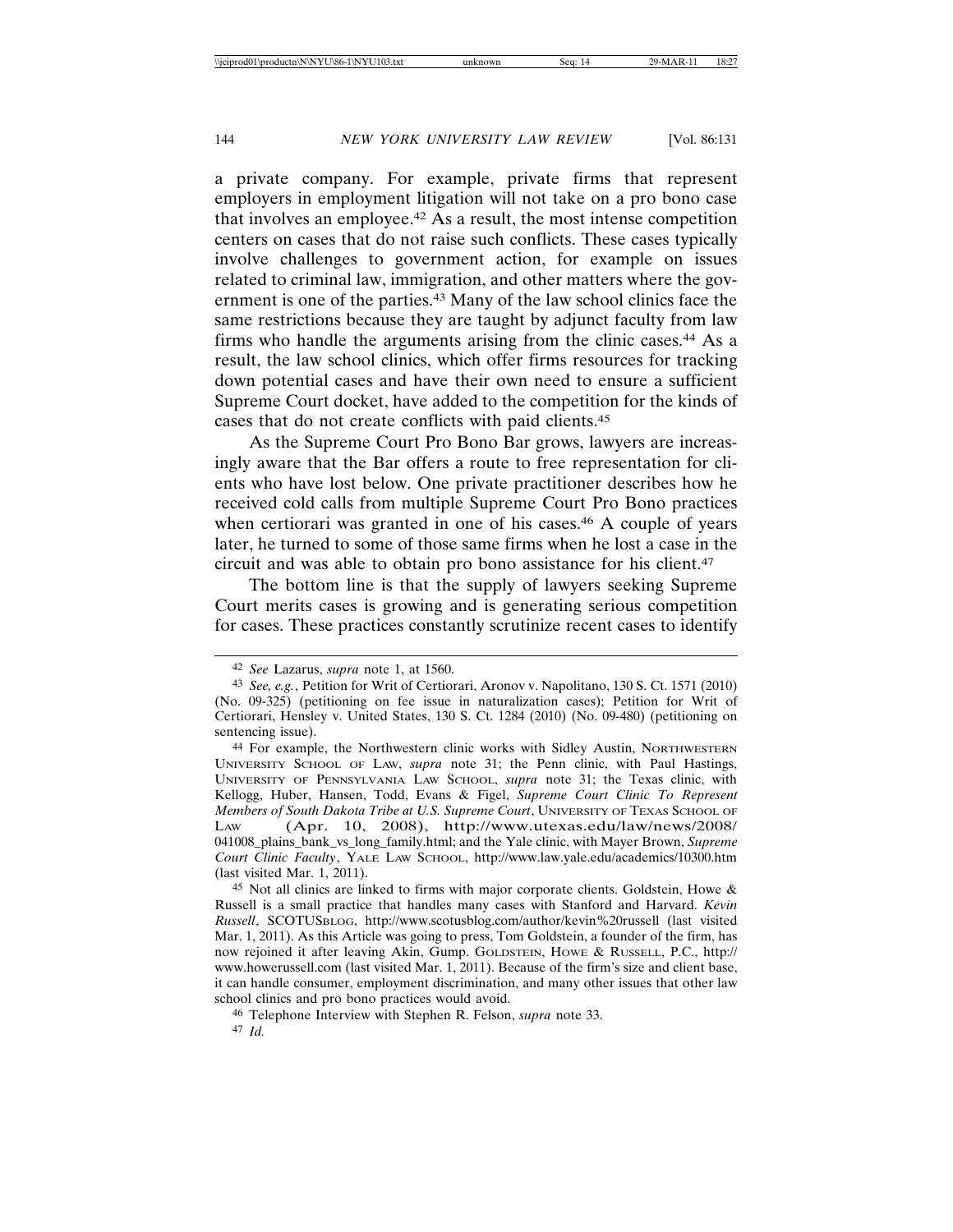possible candidates for Supreme Court review and actively search for and take on Supreme Court clients.48 Meanwhile, individual lawyers are increasingly aware that they can access a supply of free resources if they pursue Supreme Court review but not if they seek other remedies for their clients.

II

# IMPLICATIONS OF THE COMPETITIVE SUPREME COURT PRO BONO BAR FOR CLIENT-CENTERED REPRESENTATION

The competition for Supreme Court cases has a wide array of implications. Lawyers are more available to take cases to the Supreme Court for free, improving accessibility to that Court for a wide range of litigants. Furthermore, some of these lawyers have special expertise in the Supreme Court.49 But the competition for handling cases on the merits also creates problematic incentives. Competing lawyers have an interest in securing representation in a way that will allow the firm both to obtain a grant of certiorari and ultimately receive credit for handling the case on the merits. In addition, they have an incentive to focus on the Supreme Court as a forum for resolving the client's problem. These incentives can have predictable consequences for the litigation choices such lawyers make for clients, the degree to which they work closely with lawyers who have substantive expertise in the areas of the law that are targets for Supreme Court litigation, and the development of the law that is related to Supreme Court pro bono litigation.

#### *A. Implications for Case Analysis and Strategy*

Competition for cases that may be heard by the Supreme Court on the merits creates a disincentive to the new Supreme Court bar to engage in full case analysis prior to accepting a case for representation. Because of the intense competition for cases, a firm that waits to investigate legal and factual issues related to the wisdom of pursuing Supreme Court review risks losing the case. The result is a truncated process for deciding whether Supreme Court review is the best course of action.

<sup>48</sup> *See supra* notes 33, 47 and accompanying text (describing solicitation of clients by Supreme Court pro bono lawyers); *supra* note 35 and accompanying text (describing Supreme Court clinics trolling for cases).

<sup>49</sup> *See* Lazarus, *supra* note 1, at 1524–25 (describing expertise offered by repeat players in Supreme Court litigation).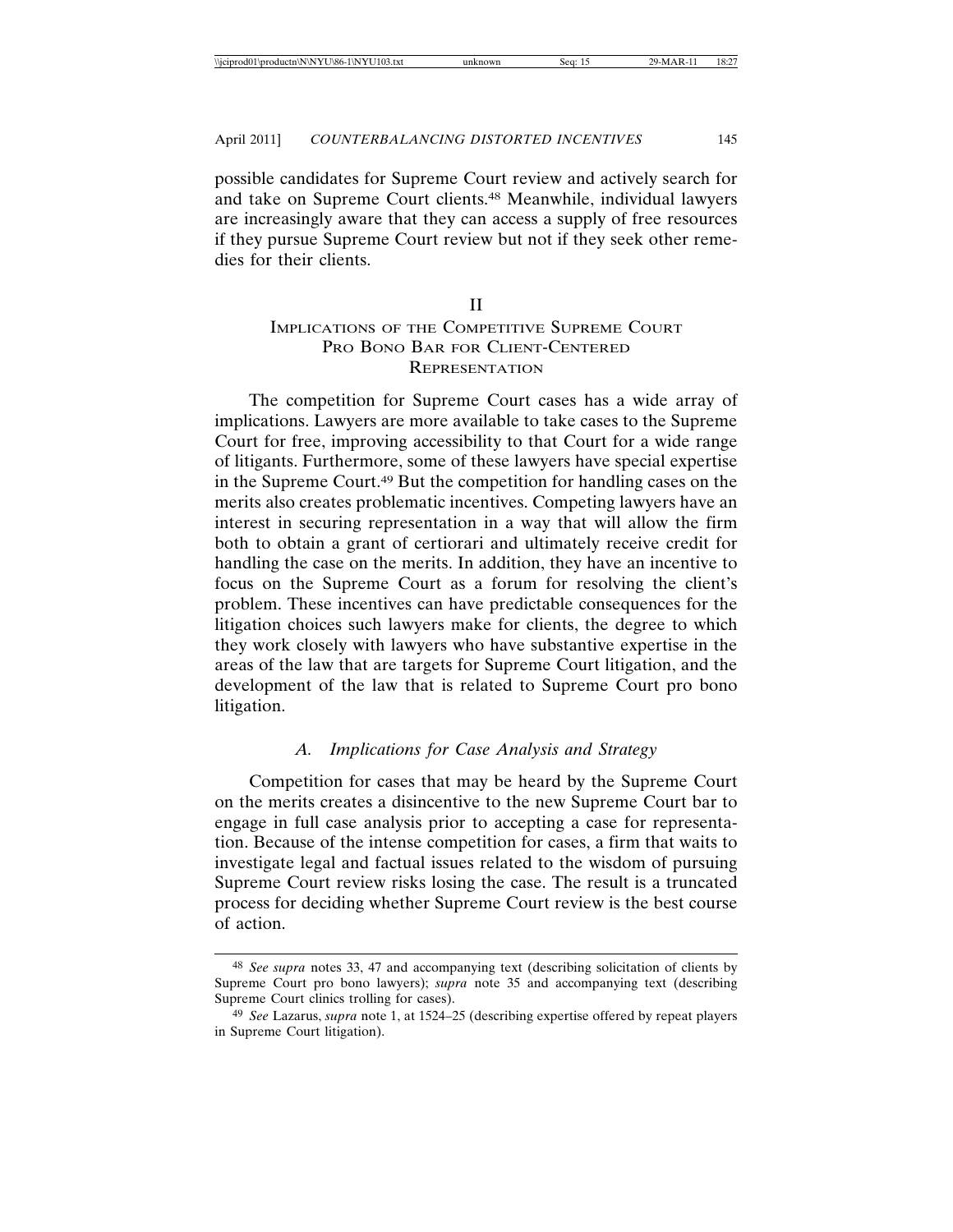Ordinarily, it would seem obvious that a lawyer cannot responsibly counsel a client about a course of legal action without careful assessment of the client's objectives, alternative mechanisms for achieving those objectives, and the likelihood of success in pursuing each mechanism.50 But the nature of the competitive certiorari practice discourages full case analysis and counseling at the early stages of Supreme Court representation. At the petition stage, the likelihood of obtaining review in any given case is not great. If the firm is seeking to maximize certiorari grants, it has an incentive to file many plausible petitions, so that there is a better chance of a grant of review. As a result, at the early stage of the representation, the lawyer can be expected to focus on the factors that make a grant of review more likely. These factors include whether there is a genuine split in the circuits and whether there is an important question of federal law.51

The resulting lack of attention to full case analysis at the petition stage may seem unimportant. Since the firm is offering its services for free, the potential petitioner (and his or her lawyer) may feel that there is nothing to lose. But Supreme Court review often presents risks or little prospect of gain for clients. First, there may be alternative litigation strategies other than Supreme Court review that would better achieve the client's objectives. Second, pursuing Supreme Court review, if unsuccessful, may reduce the likelihood of success under subsequent advocacy options. Third, pro bono attorneys' pursuit of Supreme Court review may lead them to ignore or discount settlement options that would better serve the interests of their clients.

## *1. Analysis of Alternative Courses of Action*

In many cases, Supreme Court review is not the only possible advocacy strategy for a client. There may be alternative advocacy strategies within the case, through separate litigation or through nonlitigation advocacy.

Within the same litigation, one standard alternative is to seek further review by the lower court. In federal court, for example, one can

<sup>50</sup> *See, e.g.*, ABA SECTION OF LEGAL EDUC. & ADMISSIONS TO THE BAR, REPORT OF THE TASK FORCE ON LAW SCHOOLS AND THE PROFESSION: NARROWING THE GAP, at Ch. 5, § 6 (1992) (identifying fundamental lawyering skills, including canvassing options and counseling client about alternative approaches).

<sup>51</sup> *See* SUP. CT. R. 10 (listing considerations for grant of certiorari, including split among circuit courts, split among state courts of last resort, and presence of important federal question of law); Amanda Frost, *Overvaluing Uniformity*, 94 VA. L. REV. 1567, 1569 (2008) (describing importance of circuit conflicts in determining docket of Supreme Court).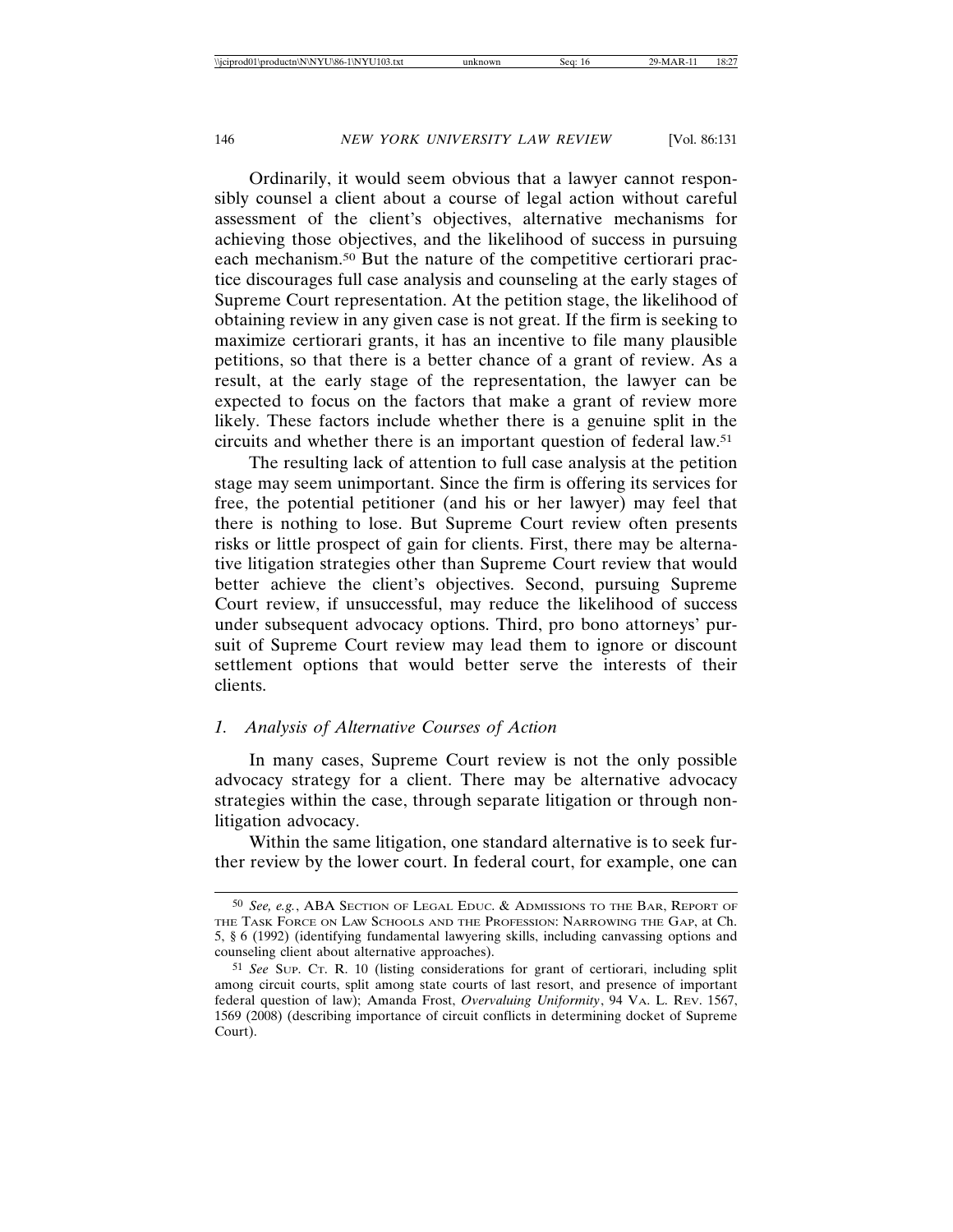petition for rehearing either by the panel<sup>52</sup> or by the circuit court en banc.53 Although it might be difficult to persuade a panel to reverse its analysis, it may be possible to identify aspects of the case that would lead the panel to decide, for example, that remand is appropriate under its legal analysis.54 As for en banc review, the very fact that there is a split in the circuits might lead the particular circuit to be more willing to hear the case en banc and decide whether the panel came down on the right side of the split.55 A rehearing petition in federal court also means greater delay in the case, which might be beneficial for coordination of litigation<sup>56</sup> and which may otherwise serve client interests.

In addition, there may be alternative forms of litigation available. In a criminal case, the client may be able to seek relief through a writ of habeas corpus or another post-judgment remedy.57 In an immigration case, the client might be able to pursue reopening before the agency.58 In an injunctive case, a client might be able to seek an injunction at a later stage after there is further evidence on the consequences of not providing injunctive relief.59 The pro bono lawyer must weigh the costs and benefits of these alternatives to determine if one of them is more likely to be helpful to the client than seeking Supreme Court review.<sup>60</sup>

55 Under Federal Rule of Appellate Procedure 35(b)(1)(B), litigants can invoke the circuit split as a basis for rehearing en banc. If a circuit chooses to hear an issue en banc, the existence of the circuit split creates a real chance that the en banc court may reverse the panel and decide to follow other circuits or that the petition for rehearing en banc will otherwise provide relief to the party. *See, e.g.*, Fernandez-Ruiz v. Gonzales, 466 F.3d 1121, 1127–32 (9th Cir. 2006) (rehearing en banc and reversing panel opinion in part based on views of two "sister circuits"); Discipio v. Ashcroft, 417 F.3d 448, 450 (5th Cir. 2005) (reversing panel opinion following change in government's position prompted by petition for rehearing en banc).

56 *See infra* Part II.B (discussing benefits of collaboration).

57 *See generally* I RANDY HERTZ & JAMES S. LIEBMAN, FEDERAL HABEAS CORPUS PRACTICE AND PROCEDURE §§ 2–4 (5th ed. 2005) (providing general overview of habeas actions).

58 *See generally* IRA J. KURZBAN, IMMIGRATION LAW SOURCEBOOK 1046–49 (11th ed. 2008) (describing reopening procedure).

59 *See generally* 11A CHARLES ALAN WRIGHT & ARTHUR R. MILLER, FEDERAL PRACTICE AND PROCEDURE § 2942 (1995) (describing equitable principles that govern issuance of injunctive relief).

60 Non-litigation options may also be available. In a criminal case, there may be a chance at clemency, which, while remote, could be diminished by litigation that yields a

<sup>52</sup> FED. R. APP. P. 40.

<sup>53</sup> *Id.* 35(b).

<sup>54</sup> *See, e.g.*, Manjiyani v. Ashcroft, 343 F.3d 1018, 1020 (9th Cir. 2003) (granting request to supplement record on rehearing, granting panel rehearing, and ordering remand); Mata v. Johnson, 105 F.3d 209, 210 (5th Cir. 1997) (granting panel rehearing, reversing procedural default conclusion in light of government concession, and remanding for further proceedings).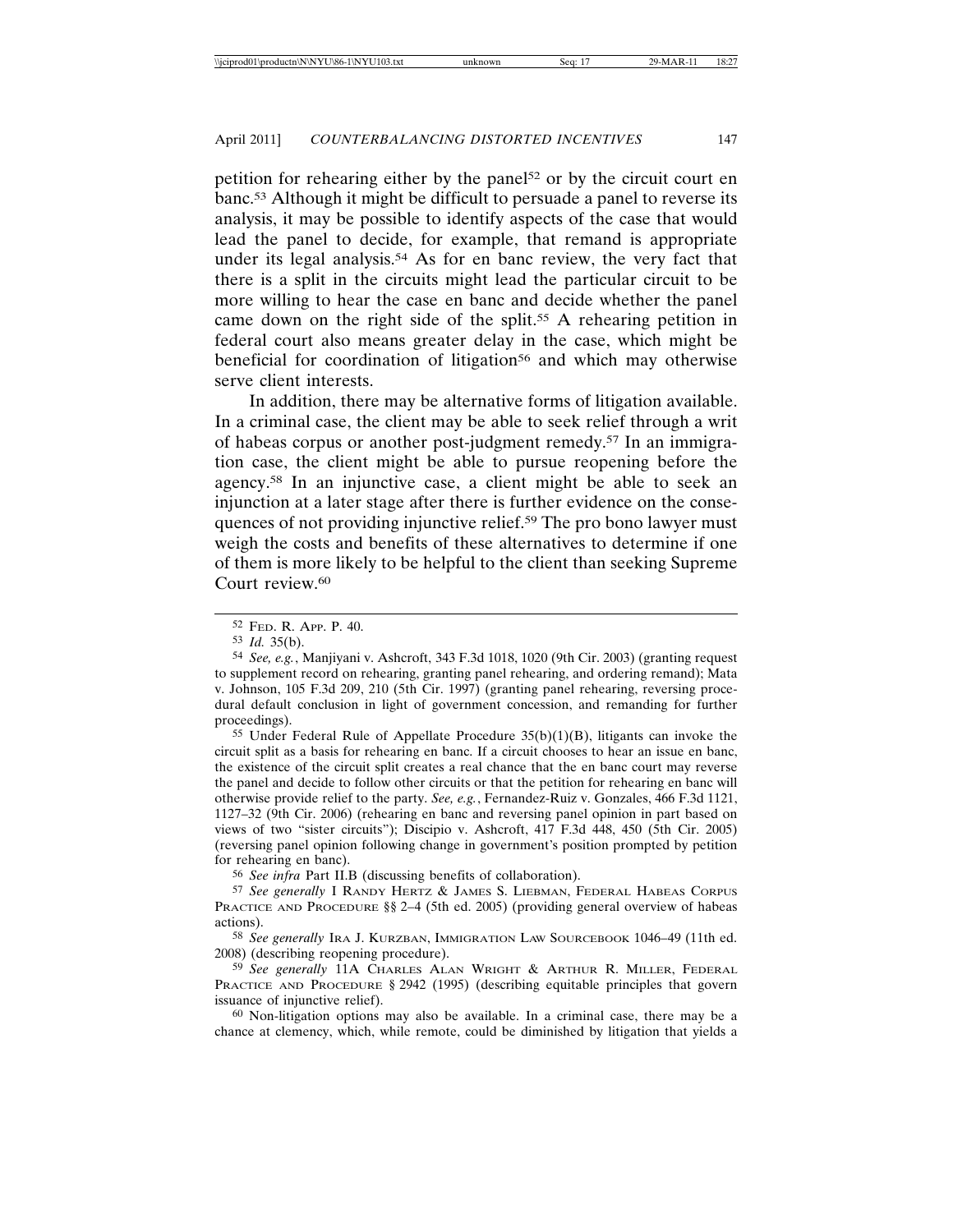Choosing the best advocacy strategy requires complex analysis of the institutional constraints on each forum and the costs and benefits of different approaches. Some considerations include the standard of review, the set of legal and factual questions that the forum can adjudicate, the factual record that would be before the forum, any predisposition of the court toward the particular type of case, and the power the court would have to shape the rules applicable to the case. In addition, each of these dimensions—the relevant legal and factual issues, the factual record, the predisposition of the court, and the authority of the court—would shape the narratives available to the lawyers litigating the case and the judges issuing a decision. Careful lawyering would counsel in favor of canvassing each of these dimensions before settling on a strategy.

Consider, for example, the options faced by the defendant in *Montejo v. Louisiana* at the time that his lawyers sought a writ of certiorari.61 Montejo faced the death penalty after losing his direct appeal to the Louisiana Supreme Court.62 He could seek relief through Supreme Court review or collateral relief through a habeas action.<sup>63</sup> In theory, he could first seek Supreme Court review of some claims, and later seek habeas review of other claims.64 Close case analysis, however, would have suggested ways in which a Supreme Court petition could compromise what could later be achieved through habeas.

The principal legal issues in *Montejo* revolved around the police conduct before and after Montejo's first appearance in court, where he was appointed counsel. The police approached Montejo and brought him to a police station. Montejo claimed that he was pulled from his car at gunpoint, thrown to the ground, and handcuffed at this first encounter, whereas the police claimed that the initial trip to the police station was voluntary. Montejo testified that he asked to have a lawyer present and was told that the police "would not recommend

62 State v. Montejo, 974 So. 2d 1238, 1265 (La. 2008), *vacated sub nom.* Montejo v. Louisiana, 129 S. Ct. 2079 (2009).

63 *See* HERTZ & LIEBMAN, *supra* note 57, §§ 2–4 (discussing habeas corpus review).

64 *See id.* § 2.4b (discussing similarities and differences between direct appellate review and habeas review).

statement of facts from the court that is unfavorable to the client. In an immigration case, there may be administrative options that likewise could be prejudiced by any adverse judgment by a court. *See, e.g.*, *infra* Part III.B.1 (discussing consular processing).

<sup>61</sup> 129 S. Ct. 2079 (2009). Montejo was represented by the Capital Appeals Project in New Orleans and a firm providing pro bono service. *See* Petition for Writ of Certiorari, *Montejo*, 129 S. Ct. 2079 (No. 07-1529) (listing counsel). While there is no reason to think that this particular case resulted from trolling for cases, *see supra* note 35 and accompanying text (discussing trolling), the case serves as a useful vehicle for examining the kind of sophisticated case analysis that is unlikely to happen at an early stage when lawyers are focused on Supreme Court review.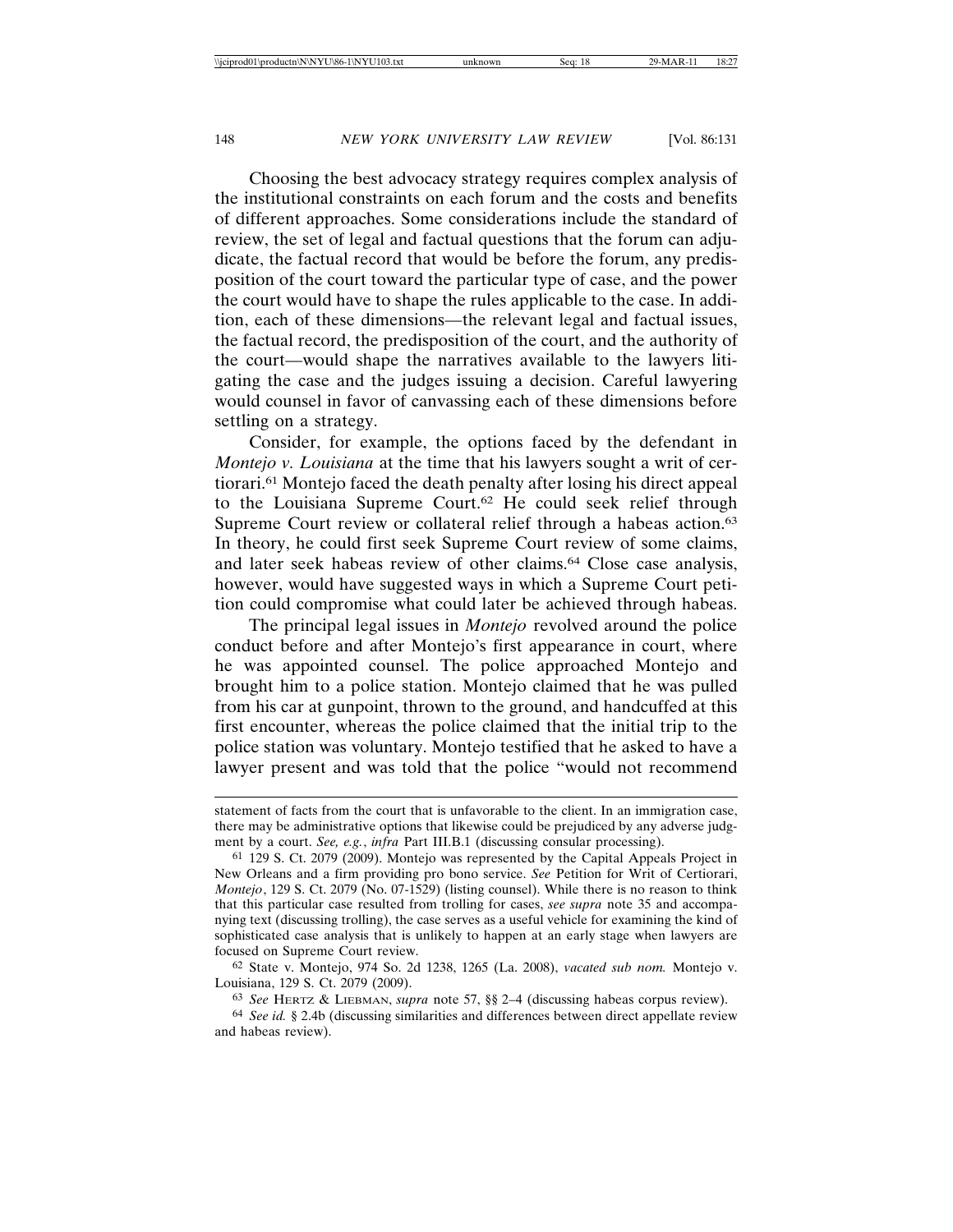that."65 The police proceeded to question Montejo for six-and-a-half hours and then again for an hour in the middle of the night. After Montejo invoked the right to counsel on videotape, the officers sought to persuade him to revoke his request for a lawyer. After he agreed to allow the questioning to continue, the video was turned off.66 When the taping resumed, Montejo was "visibly upset" according to the Supreme Court of Louisiana.67 Montejo offered a new version of the crime, and the police subsequently charged him with first degree murder.68

After being held in custody for another three days, Montejo was taken before a Louisiana state court where he was appointed counsel and denied bail.69 At the hearing, Montejo remained silent.70 Immediately after the court hearing, the police returned to question Montejo. Montejo said that he had a lawyer.<sup>71</sup> The police told him: "No, you don't . . . I checked, you don't have a lawyer appointed to you."72 The officers then gave him a new set of *Miranda* warnings and persuaded him to accompany them on a car ride. During the car ride, the officers provided Montejo with pen and paper, and he wrote a letter apologizing to the wife of the victim.73 At trial, Montejo testified that the officers dictated the contents of the letter.74

In court, Montejo's lawyer objected to the introduction of the letter. He argued that the statements that Montejo made to the police following his appearance in court should be suppressed.75 The judge denied the motion and admitted the letter into evidence.76 Montejo

They asked me if I would come with them to go clear up where I threw the gun at. So I said, Well, and I don't, I don't, I don't really want to go with you. He said, Do you have a lawyer? I said, yeah, I got a lawyer appointed to me. He said, No, no, you don't. I said, Yeah, I think I got a lawyer appointed to me, and I guess that's where I messed up, when I said I think I got a lawyer appointed to me.

*Montejo*, 974 So. 2d at 1261–62.

74 *Id.*

75 Joint Appendix at 6–7, *Montejo*, 129 S. Ct. 2079 (No. 07-1529) (showing motion to suppress); *id.* at 76–83 (showing transcript of suppression hearing pertaining to Montejo's letter).

76 *Montejo*, 974 So. 2d at 1249–50.

<sup>65</sup> Petition for Writ of Certiorari, *supra* note 61, at 3.

<sup>66</sup> *Id.* at 4–5.

<sup>67</sup> *Montejo*, 974 So. 2d at 1247.

<sup>68</sup> Petition for Writ of Certiorari, *supra* note 61, at 6.

<sup>69</sup> *Id*.

<sup>70</sup> Montejo v. Louisiana, 129 S. Ct. 2079, 2083 (2009).

<sup>71</sup> Petition for Writ of Certiorari, *supra* note 61, at 7. Montejo testified at trial that when the police approached him:

<sup>72</sup> *Id.* at 1262. The Louisiana court did not make factual findings on the reliability of Montejo's account. *Id.* at 1262 n.69.

<sup>73</sup> Petition for Writ of Certiorari, *supra* note 61, at 8.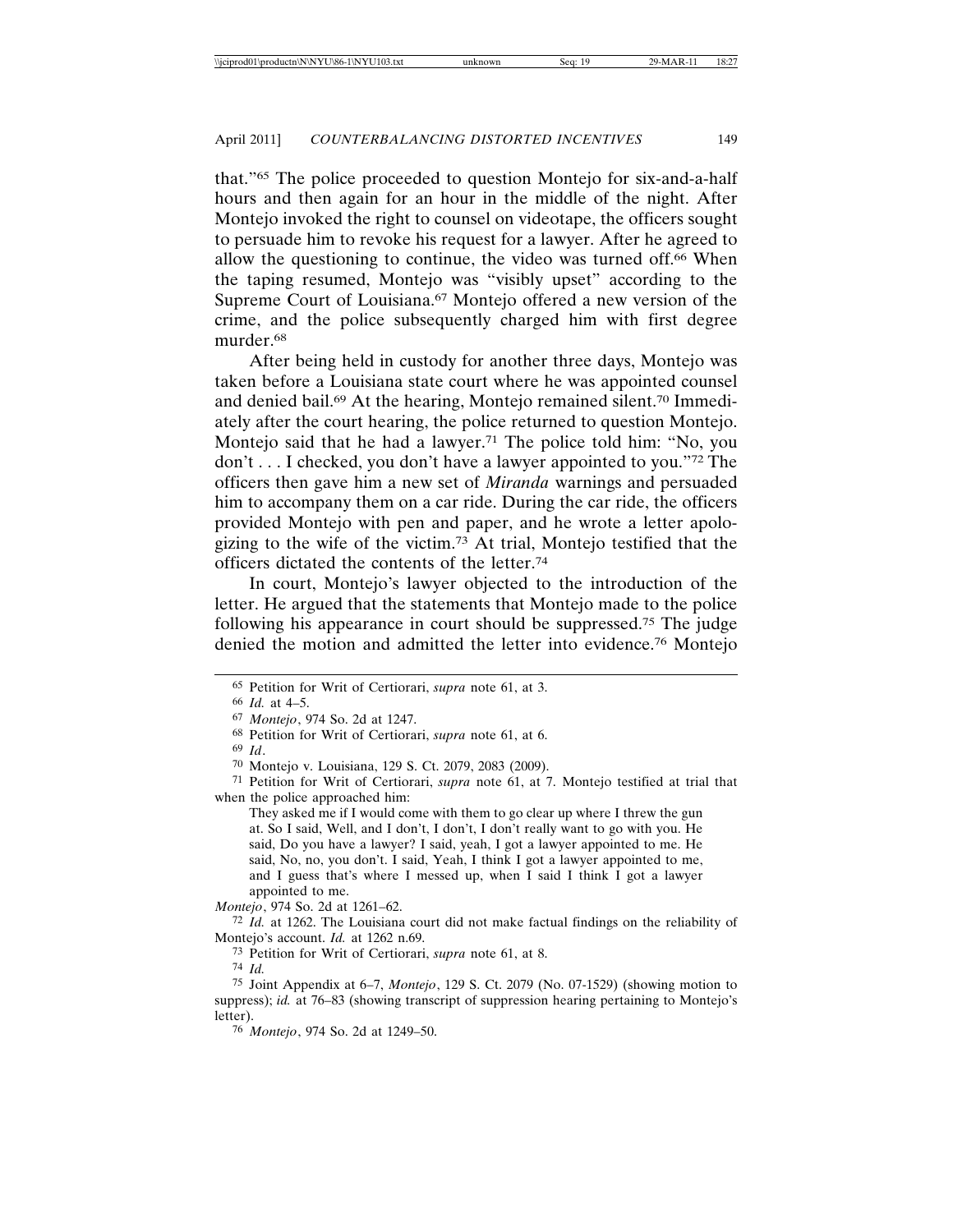was convicted of murder and sentenced to death.<sup>77</sup> On appeal, the Supreme Court of Louisiana affirmed Montejo's conviction and death sentence. It ruled that *Michigan v. Jackson*<sup>78</sup> barred police contact following appointment of counsel only in cases where the defendant affirmatively acted to accept the appointment. The court concluded that because Montejo had stood silent in court, the assignment of counsel did not bring his case under the purview of *Michigan v. Jackson*. 79

Following the Louisiana Supreme Court's decision, Montejo had at least two choices. He could petition to the Supreme Court directly or he could pursue a collateral challenge through habeas corpus relief.80 His lawyers may or may not have considered these options, but they are worth exploring because they illustrate how the decision to seek certiorari requires a careful review of the record and the practical advantages and disadvantages of alternative strategies.

Pursuing Supreme Court review allowed Montejo to proceed on a standard of review that was more favorable. The Supreme Court would decide whether the Louisiana Court issued a correct ruling as a matter of federal constitutional law.81 A habeas court, in contrast, would decide whether the Louisiana court's rulings were unreasonable as a matter of clearly established federal law at the time of the state court proceeding.82 But the standard of review is only one of many issues that shape the choice of litigation vehicles. For Montejo, what mattered was the overall package of considerations that would determine which forum was more likely to overturn his death sentence.

The Supreme Court offered a constrained forum to address legal and factual issues. The Court selects cases that it considers important and that often involve a well-defined split in lower court authority.83 The issue Montejo's lawyers presented to the Court—and which

81 *See id.* § 2.4b ("In conducting independent review on direct appeal, the Supreme Court would rely primarily on its existing constitutional precedents, consistent with the degree of freedom to deviate from those precedents that it exercises under applicable prudential doctrines, mainly *stare decisis*.").

82 *See id.* § 2.4b (citing 28 U.S.C. § 2254(d) (2000)) (discussing habeas review under Antiterrorism and Effective Death Penalty Act of 1996).

83 *See supra* note 51 (listing factors that make Supreme Court grant of review more likely).

<sup>77</sup> *Id.* at 1250.

<sup>78</sup> 475 U.S. 625 (1986).

<sup>79</sup> *Montejo*, 974 So. 2d at 1260–61.

<sup>80</sup> *See* Hertz & Liebman, *supra* note 57, § 5.1 (stating that federal habeas corpus petitioner is not required to file petitions for writ of certiorari). Montejo may have also had claims that he had not previously litigated in the state courts, such as ineffective assistance of counsel, which he could bring in a state post-conviction proceeding.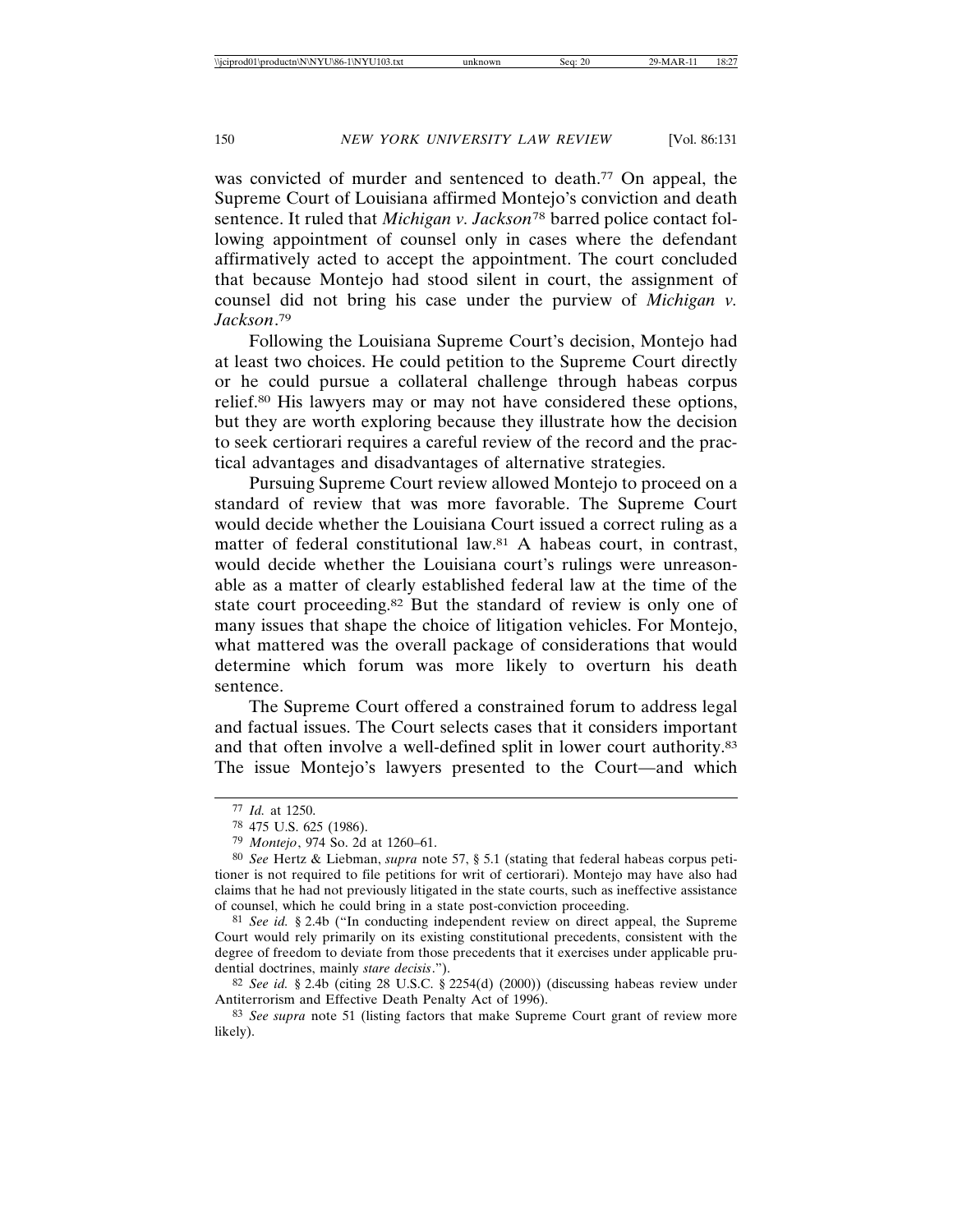resulted in a grant of certiorari—fits that mold. The question was: "When an indigent defendant's right to counsel has attached and counsel has been appointed, must the defendant take additional affirmative steps to 'accept' the appointment in order to secure the protections of the Sixth Amendment and preclude police-initiated interrogation without counsel present?"84 Stripped from this question was any suggestion that Montejo's statements to the police after he was in court constituted "affirmative steps to 'accept' the appointment." In addition, under the petition's framing of the question, the pattern of police conduct prior to the court appearance and how it might have affected Montejo's later interactions with the police were irrelevant to the rule the Court was being asked to adopt. Instead, as presented, the legal question was whether the mere appointment of counsel by the court would trigger the *Jackson* rule irrespective of the nature of the police conduct.

In contrast, in a habeas action, Montejo would have sought to fit his case into the governing precedent in the Fifth Circuit, where his case would be heard. That precedent was *Montoya v. Collins*. 85 The *Montoya* court rejected the claim that mere appointment of counsel was sufficient to trigger the *Jackson* rule.<sup>86</sup> In a habeas petition, Montejo could have preserved his argument for a bright line rule against questioning any person for whom a lawyer was appointed,<sup>87</sup> but he could not win on this argument in either the district or circuit court. Instead, he would have had to make a fact-bound claim in habeas that he had said enough to the police about his interest in counsel to invoke his rights under *Jackson.* There is some reason to think that this effort could have been successful. In *Montoya*, the Fifth Circuit had said that its holding "does not require a defendant to utter

<sup>84</sup> Petition for Writ of Certiorari, *supra* note 61, at 2.

<sup>85</sup> 955 F.2d 279 (5th Cir. 1992).

<sup>86</sup> *Id.* at 283.

<sup>87</sup> If the habeas action had lost, and Montejo had appealed to the circuit and then the Supreme Court, he would have been able to present the claim that the *Montoya* rule was unjustified under *Jackson*. This claim would have faced all of the same difficulties Montejo faced in taking this issue up on direct review to the Supreme Court. *See infra* notes 94–96 and accompanying text (describing how Supreme Court was hostile environment for this claim). He also would have had to show that the trial court ruling was an "unreasonable application" of a Supreme Court precedent. 28 U.S.C.  $\S$  2254(d)(1) (2006). Although this made the habeas action a more difficult path for pursuing the claim, it would have been possible to prevail had the Court agreed with the underlying merits. *See, e.g.*, Abdul-Kabir v. Quaterman, 550 U.S. 233, 244–64 (2007) (upholding habeas claim on ground that trial court had not adopted reasonable application of Supreme Court precedent even though trial court had followed rule adopted by at least one circuit court). Had the Court been inclined to uphold *Jackson*, it might well have found that the *Montoya* rule was an unreasonable application of *Jackson*. *See* Montejo v. Louisiana, 129 S. Ct. 2079, 2083–84 (2009) (finding line drawn by Louisiana court in limiting *Jackson* to be "troublesome").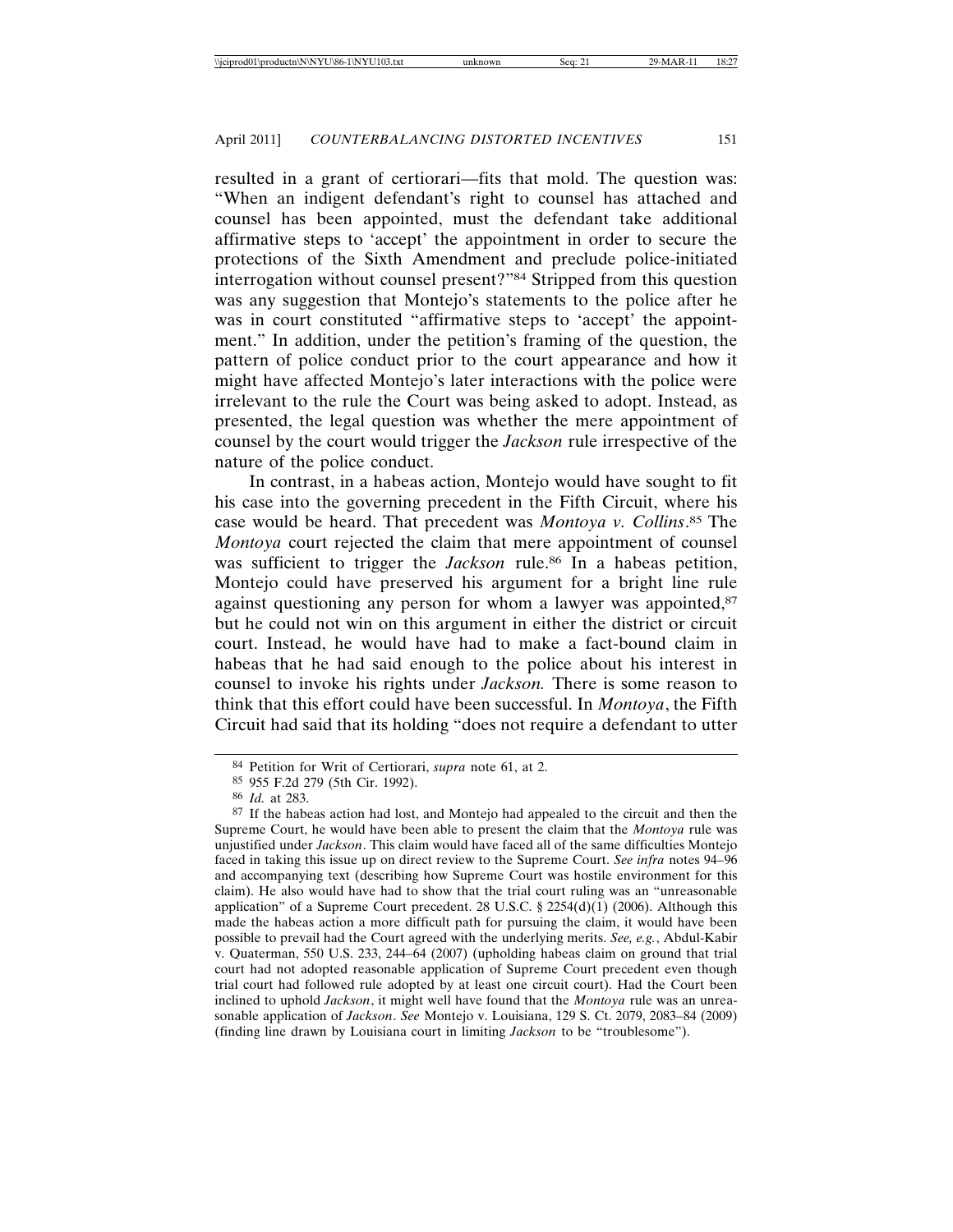the magic words 'I want a lawyer,' in order to assert his right to counsel" under *Jackson*. 88 It required only that a defendant act in a way "that informs a reasonable person of the defendant's 'desire to deal with the police only through counsel.'"89 In a habeas petition, Montejo could have presented facts about how the police had rebuffed his assertions that he had counsel after going to court.90 He also could have drawn on the history of police conduct in the case, which involved repeated efforts to get Montejo to waive his right to counsel prior to going to court.<sup>91</sup>

In terms of the factual record, both Supreme Court and habeas review would be largely limited to the existing record.92 In other cases, however, the possibility of further fact finding through habeas may be an additional consideration in deciding on the best course of action.93

As to the predisposition of the court, Supreme Court review presented serious risks. Justice Kennedy had signaled previously that he believed that the very precedent that Montejo sought to enforce— *Michigan v. Jackson*—had been wrongly decided.<sup>94</sup> Furthermore, Justice Kennedy had made clear that if he were to support continued application of *Jackson*, it would be under a reading that rejected the legal rule sought by Montejo's lawyers.95 It is hard to see how Montejo's lawyers expected to get five favorable votes on the merits for the question on which they obtained certiorari.<sup>96</sup> Although courts

 $92$  28 U.S.C. § 2254(e)(1) (2006) ("In a proceeding instituted by an application for a writ of habeas corpus by a person in custody pursuant to the judgment of a State court, a determination of a factual issue made by a State court shall be presumed to be correct.").

93 For example, in *Lee v. Kemna*, 534 U.S. 362 (2002), the defendant sought a continuance because important witnesses had left the courtroom. The trial court denied the continuance and the defendant was convicted. In a subsequent habeas action, counsel submitted affidavits from the missing witnesses explaining that they had been told by a court officer that their testimony would not be needed that day. The federal district court held that these affidavits could not be considered because they had not been presented to the state court. On appeal, the Supreme Court reversed. *Id.* at 368–75. The Court cited the affidavits in its opinion, *id.* at 373 n.6, 387, showing the value of presenting additional facts through a habeas action.

94 Texas v. Cobb, 532 U.S. 162, 174–77 (2001) (Kennedy, J., concurring).

95 *Id*. at 176 ("Even if *Jackson* is to remain good law, its protections should apply only where a suspect has made a clear and unambiguous assertion of the right not to speak outside the presence of counsel . . . .").

96 Justice Kennedy would likely be the swing vote. *See* Robert Barnes, *Justice Kennedy: The Highly Influential Man in the Middle*, WASH. POST, May 13, 2007, at A1 ("Kennedy has been the pivotal vote on every death penalty case decided by the [C]ourt [in the 2006 term].").

<sup>88</sup> 955 F.2d at 283.

<sup>89</sup> *Id.* (quoting Michigan v. Jackson, 475 U.S. 625, 626 (1986)).

<sup>90</sup> *See supra* notes 71–72 and accompanying text.

<sup>91</sup> Reply Supplemental Brief for Petitioner at 11–12, *Montejo*, 129 S. Ct. 2079 (No. 07- 1529).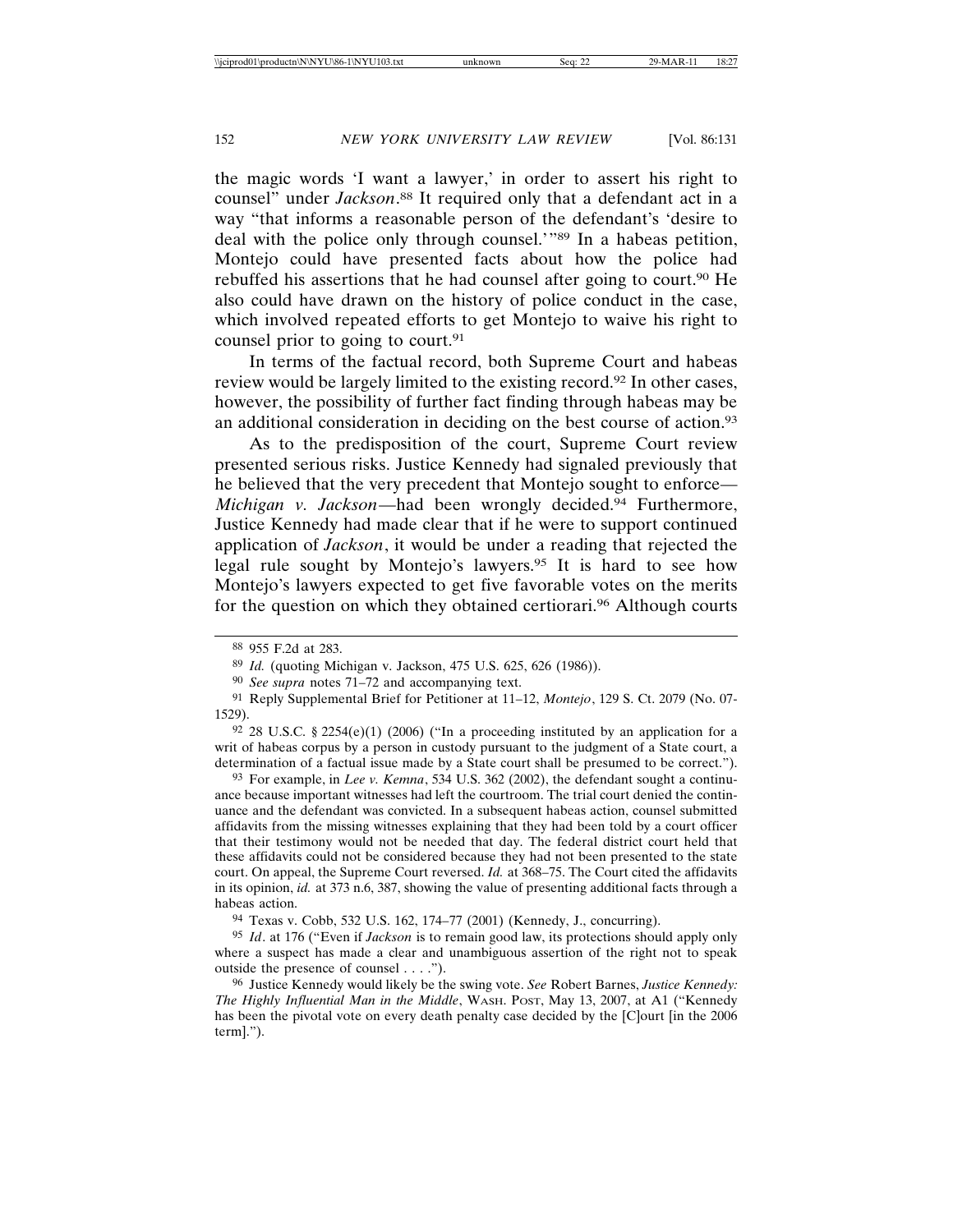in the Fifth Circuit may not have been the most hospitable forum, it seems plausible that a federal habeas petition would have given Montejo a somewhat better chance for a favorable merits ruling under the existing *Jackson* and *Montoya* precedent than would Supreme Court review.

Turning to the rules of the game, the Supreme Court was a very different forum. It had the power to overturn or greatly curtail *Jackson.* In habeas, in contrast, prior Supreme Court precedent would have been binding.<sup>97</sup> Montejo would have been able to argue, under *Jackson*, that the facts of his case, including his repeated expressions of interest in counsel,98 precluded the police from continuing to seek waivers of the right to counsel after counsel was appointed by the court.

Montejo's lawyers took his case to the Supreme Court. They successfully argued that the Court should take the case because there was a split in the lower courts on how to apply *Michigan v. Jackson*. 99 At argument, however, it became clear that *Michigan v. Jackson* could not be distinguished.100 The Court proceeded to order supplemental briefing on the ongoing validity of the *Jackson* precedent.101 That invitation spurred a rash of amicus filings, including one by the United States urging that *Jackson* be overturned.102 The Court proceeded to overturn it.103 Once *Jackson* was overturned, Montejo lost the ability to argue that the facts of his case fit into the *Jackson* precedent.104

It is of course always hard to say exactly how things would have turned out had Montejo's lawyers not chosen Supreme Court review. But closer case analysis and consideration of the likelihood of success on the claims that the Supreme Court could be expected to hear might

102 Brief for the United States as Amicus Curiae in Support of Overruling *Michigan v. Jackson*, *Montejo*, 129 S. Ct. 2079 (No. 07-1529).

103 *Montejo*, 129 S. Ct. at 2089–91.

<sup>97</sup> *See supra* note 81.

<sup>98</sup> *See supra* notes 65, 71–72 and accompanying text.

<sup>99</sup> Petition for Writ of Certiorari, *supra* note 61, at 2–3.

<sup>100</sup> *See* Transcript of Oral Argument at 22–26, Montejo v. Louisiana, 129 S. Ct. 2079 (2009) (No. 07-1529) (discussing whether *Jackson* should be overruled).

<sup>101</sup> *See Docket No. 07-1529*, SUPREME COURT OF THE UNITED STATES, http://www. supremecourt.gov/Search.aspx?FileName=/docketfiles/07-1529.htm (last visited Mar. 1, 2011) (providing parties until April 14, 2009 to brief whether *Michigan v. Jackson* should be overruled).

<sup>104</sup> The remand proceedings have been disastrous for Montejo. The Louisiana Supreme Court has concluded that Montejo procedurally defaulted on a claim under *Edwards v. Arizona*, 451 U.S. 477 (1981). State v. Montejo, 40 So. 3d 952, 971–73 (La. 2010), *cert. denied*, 131 S. Ct. 656 (2010). The Louisiana Supreme Court further ruled that admission of the letter was harmless error. *Id.* at 975–80. Had Montejo's lawyers proceeded through a habeas action in the first place, there would have been no occasion for these questions to be presented to the Louisiana Supreme Court.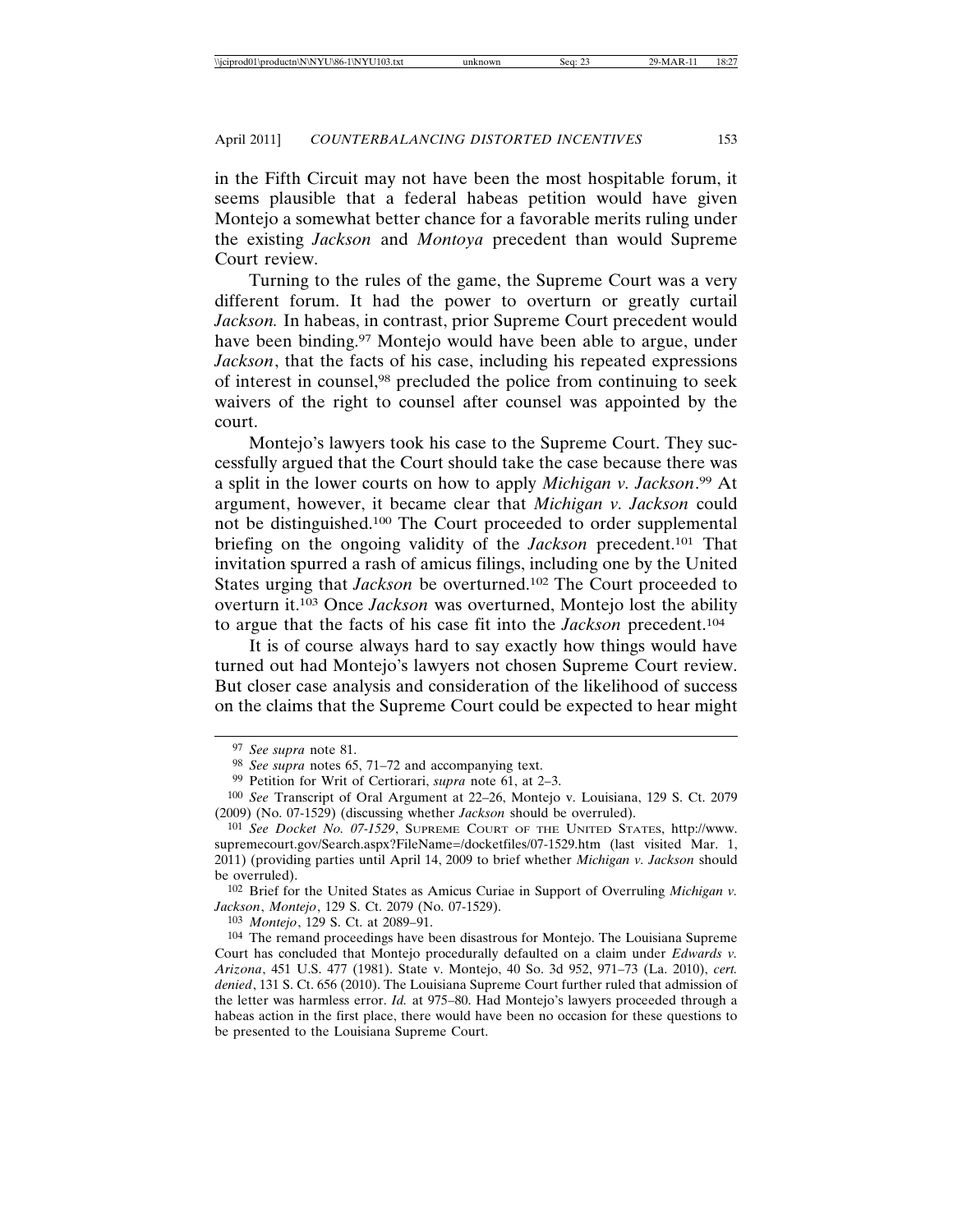have shown that the cert-worthy issue (namely the split on how far *Jackson* extended) could serve as an invitation to the Supreme Court to think about whether it wished to continue to abide by *Jackson*. The broader point is that the legal issues in cases rarely look the same when they are in front of the Supreme Court in part because the Court is not as concerned as lower courts about the implications of its dicta, and because it has the power to overturn its precedents. Furthermore, the Supreme Court's job is to resolve important issues.105 It is far less likely to be interested in a fact-bound resolution of an individual case that does not resolve the split that provided the reason why the Court took the case in the first place. As a result, for the individual client who has other options, the Supreme Court frequently will be a risky forum in which to pursue a claim. Other options, which may seem less attractive at first, can become more so when these risks are considered.

The incentive to pursue a grant of certiorari can also lead to truncated analysis of issues that will not be prominent in any Supreme Court litigation. Because Supreme Court litigation will center on the kinds of legal questions that attract grants of certiorari, there may be little consideration of other aspects of the case that would bear on the client's ultimate ability to obtain relief.

In some situations, close case analysis may reveal that resolution of the legal issue underlying the split would be of no benefit to the potential client due to some other legal or factual question that would serve as a bar to relief. To identify such an obstacle requires thinking through what might happen in remanded proceedings and evaluating whether the individual will be able to meet the standards that will apply.

For example, in immigration cases, in response to a charge of removability, an immigrant typically applies for relief from removal. Each form of relief has several eligibility requirements. For example, cancellation of removal for lawful permanent residents is not available to a person who (1) lacks five years in the United States as a lawful permanent resident; (2) lacks continuous presence of seven years in the United States; or (3) has a conviction classified as an aggravated felony.106 The circuits have diverged significantly on how to interpret the term "aggravated felony."107 In many of these cases, however, the

<sup>105</sup> SUP. CT. R. 10 (stating grounds for granting writ of certiorari).

<sup>106</sup> 8 U.S.C. § 1229b(a) (2006).

<sup>107</sup> *See, e.g.*, Carachuri-Rosendo v. Holder, 130 S. Ct. 2577 (2010) (resolving split in circuits regarding whether second drug possession conviction is aggravated felony); Leocal v. Ashcroft, 543 U.S. 1 (2004) (resolving split in circuits regarding whether conviction for driving under influence is aggravated felony).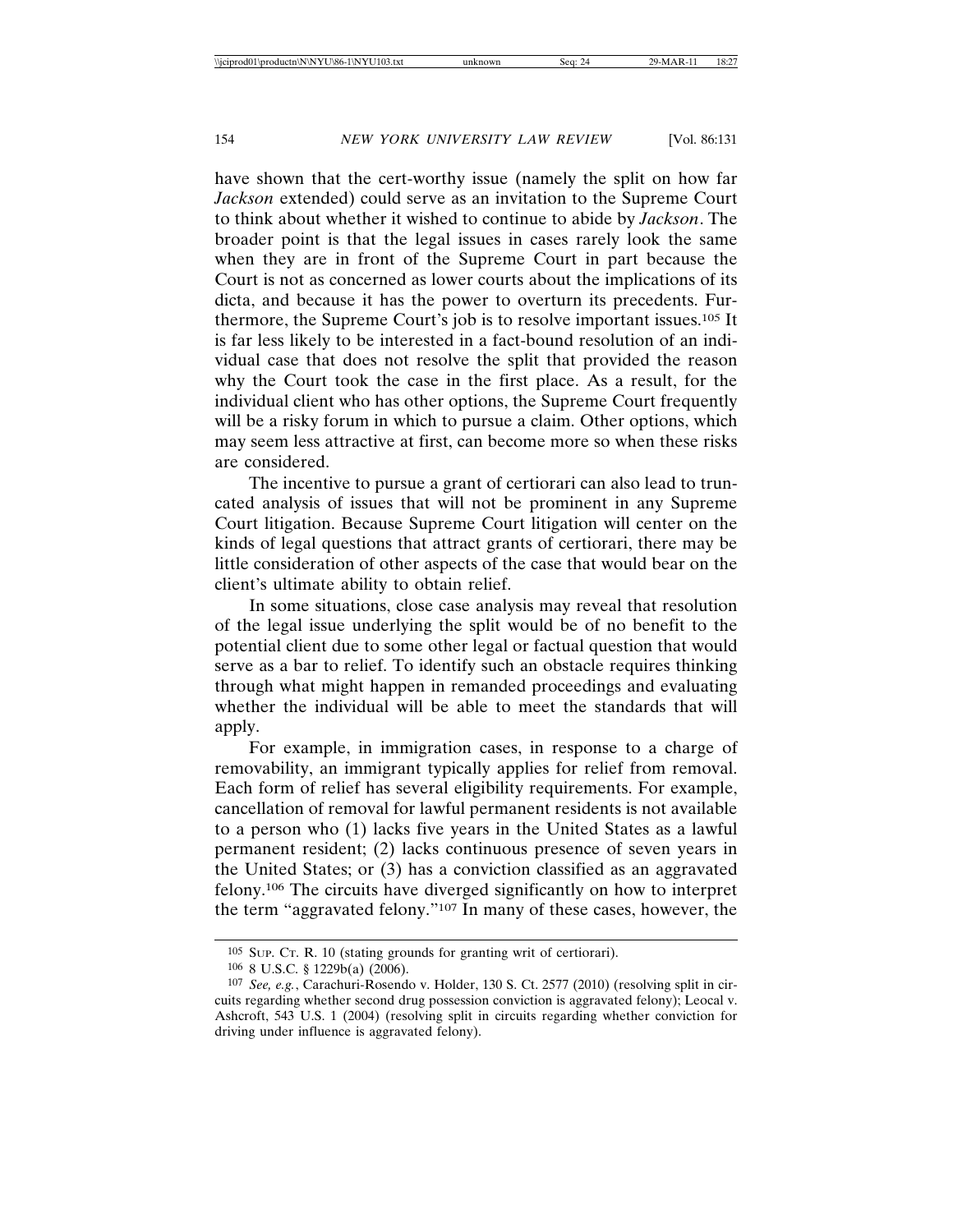courts have not considered whether the person otherwise meets the other qualifications for cancellation of removal. In any remand proceedings, the other criteria can serve as a bar to relief.108 Litigation that overturns the application of one bar to relief is of cold comfort to the client who faces a separate bar.

Finally, apart from the value of a possible Supreme Court victory, a client may face other consequences that are difficult to quantify. For example, Supreme Court review may draw attention to the client's situation through the intensive media scrutiny that cases receive at the Supreme Court stage. Once such scrutiny is unleashed, its results cannot be buried. Careful attention to these and other client interests allows the client to fully consider the implications of proceeding in the Supreme Court.

All of these aspects of case analysis and consultation are time consuming. It takes time to obtain and review the record, get up to speed on unfamiliar areas of substantive and procedural law, and meet with clients to understand their objectives. One can expect a firm that is rushing to sign on a case to shortchange these forms of analysis in favor of case research that clarifies a cert-worthy split.

### *2. Analysis of Risks to Future Advocacy*

In some situations, the institutional framework that sets out the substantive rules and procedures for considering specific questions of law allows the litigator to pursue different advocacy options in sequence. For example, Supreme Court review in a criminal case can be followed by a habeas action. Similarly, Supreme Court review of a legal question in an immigration case can be followed by immigration court proceedings on remand on the same or related forms of relief from deportation.109 In these sequential situations, it may appear that pursuing Supreme Court review adds another cost-free advocacy option.

Careful case analysis, however, requires considering how pursuit of one option might affect possibilities under subsequent avenues. Some consequences may include: having an issue sent back on remand to a less hospitable forum; having an issue decided in a way that a later court is unlikely or unable to reconsider; or simply having a deci-

<sup>108</sup> For example, if the charging document (the Notice to Appear) was issued within seven years of the person's arrival in the United States, the period of continuous residence is deemed to have ended, and thus the person cannot establish the requirements for cancellation of removal. 8 U.S.C. § 1229b(d)(1) (2006).

<sup>109</sup> *See* Ali v. Achim, 468 F.3d 462, 473 (7th Cir. 2006), *cert. dismissed*, 552 U.S. 1085 (2007) (denying claim for Withholding of Removal and remanding on claim concerning Convention Against Torture).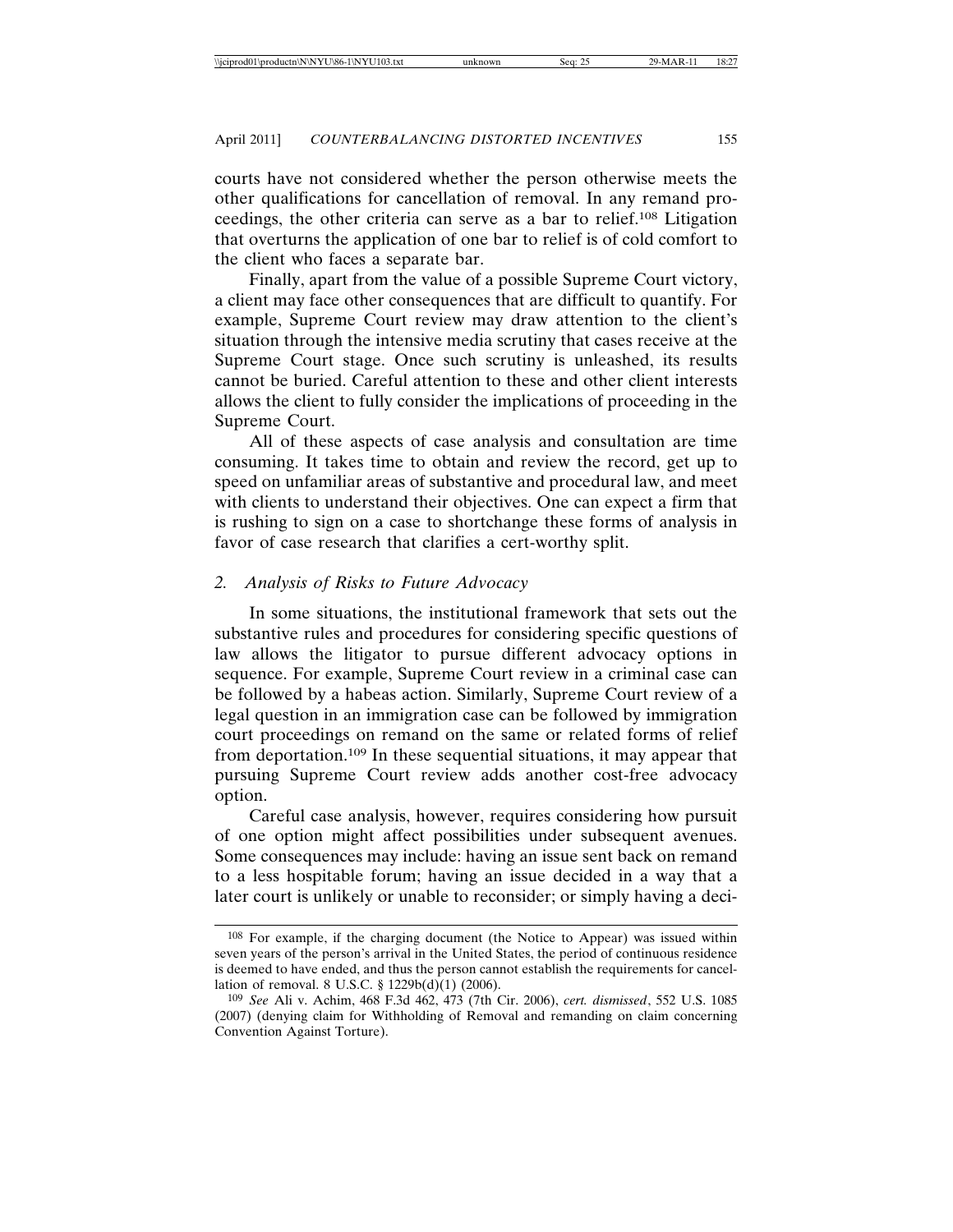sion that depicts the facts in a way that prejudices a later court's understanding, even if new evidence is technically admissible in the subsequent proceeding.

*Montejo* serves as a good example of these risks. Had Montejo pursued a habeas action, his case would have been heard in district court with a possible appeal to the court of appeals and the Supreme Court.110 These proceedings would have been based on the rulings initially made by the Louisiana Supreme Court on Montejo's direct appeal. But because his case was heard by the Supreme Court on direct appeal, it was sent back on remand to the Supreme Court of Louisiana, a predictably hostile forum to which it otherwise would not have returned.<sup>111</sup> Because Montejo's case was remanded to the Louisiana Supreme Court, that court was in a position to determine whether admission of the challenged letter was harmless error. The Court ruled that it was harmless, thereby upholding Montejo's conviction.112 Had Montejo's lawyers first proceeded through a habeas action, there would have been no occasion for the harmless-error question to be presented to the Louisiana Supreme Court.

In some cases, Supreme Court review may restrict or close off options for further litigation. In a criminal case, for example, the decision of whether to seek Supreme Court review or pursue habeas relief should be affected by whether the Supreme Court option will lead to a narrower reading of the issues that were preserved in the state case. If so, pursuit of Supreme Court review will actually constrict the range of arguments that can later be raised on behalf of the defendant. In *Clark v. Arizona*, for example, the defendant petitioned directly to the Supreme Court from the state court judgment rather than pursuing habeas relief.113 His lawyer raised a series of challenges to the imposition of the death penalty. When his case was considered by the Supreme Court, the majority ruled that some aspects of those challenges were procedurally barred because they were not raised below.114 A district court on habeas would have had to consider this same question of procedural default,<sup>115</sup> but the lower federal courts and particularly the Ninth Circuit—may have been more open to hearing those aspects of claims that the Supreme Court concluded

<sup>110</sup> *See* HERTZ & LIEBMAN, *supra* note 57, § 35 (providing overview of procedure for appeal in habeas corpus proceeding).

<sup>111</sup> *See supra* note 104 (discussing case on remand).

<sup>112</sup> State v. Montejo, 40 So. 3d 952, 975–80 (La. 2010).

<sup>113</sup> Clark v. Arizona, 548 U.S. 735, 746–47 (2006).

<sup>114</sup> *Id.* at 762 (concluding that Clark's lawyers had not adequately presented challenge to trial court's restriction of observation evidence).

<sup>115</sup> *See* HERTZ & LIEBMAN, *supra* note 57, § 23.1–.4 (discussing "exhaustion of state remedies" doctrine).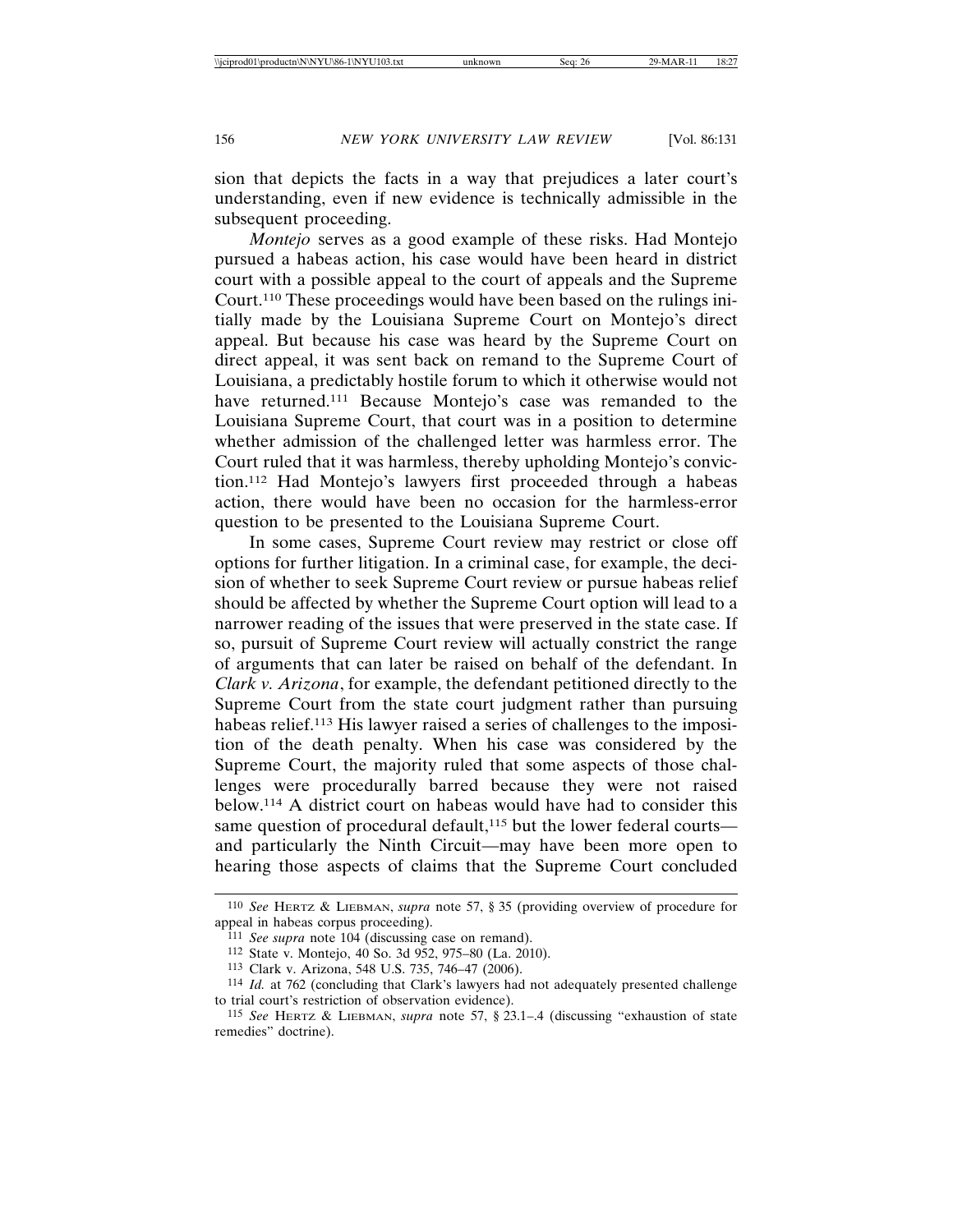were procedurally barred. That habeas alternative disappeared once the question was presented to the Supreme Court and the Court concluded that parts of Clark's claims were procedurally barred.

#### *3. Implications for Settlement*

A case taken for the purpose of a merits brief or an argument before the Court also presents tensions with the attorney's duties with respect to settlement. Attorneys have a general duty to seek settlements that are favorable to their clients. This duty clearly prevails over any competing interest that a lawyer might have in obtaining trial experience, oral advocacy experience, or any other form of experience.116 But settlements do not happen unless at least one of the parties evaluates the possibility of settlement and approaches to settlement that may be satisfactory to the other side.

The possibility of settlement can arise at any stage of a case. Settlement may be pursued during the certiorari process, perhaps by seeking settlement before a filing is due. Similarly, settlement may be pursued when the certiorari papers are pending but before the Court rules on the petition. Settlement may also arise at later stages, including after argument.

Consider the case of *Arave v. Hoffman.*117 Hoffman presented the not-unusual situation in which counsel takes an issue before the Supreme Court while other issues in the case remain to be litigated in other courts. In *Hoffman*, the defendant filed a federal habeas corpus petition challenging his state capital conviction and death sentence on numerous grounds. The federal district court rejected some of his claims, left other issues unresolved, and granted relief on two claims, which required a new sentencing trial in the state courts. Both parties appealed to the Ninth Circuit, but the State subsequently withdrew its appeal.118 As a result, Hoffman was due to have a new sentencing hearing regardless of how the court of appeals resolved the issue before it. The Ninth Circuit rejected several of Hoffman's contentions but held that his trial counsel had been ineffective in assuring him that he would not get the death penalty if he went to trial and thus persuading him to reject a life-sentence plea offered by the prosecu-

<sup>116</sup> *See, e.g.*, Kevin C. McMunigal, *The Costs of Settlement: The Impact of Scarcity of Adjudication on Litigating Lawyers*, 37 UCLA L. REV. 833, 860 (1990) (discussing how interest of young lawyers in obtaining trial experience can interfere with ethical duties to accept good settlement).

<sup>117</sup> 455 F.3d 926 (9th Cir. 2006), *vacated as moot*, 552 U.S. 117 (2008).

<sup>118</sup> *Id.* at 930–31. The district court heard the habeas petition after initially rejecting it and being overturned by the Ninth Circuit Court of Appeals. *Id.* at 930.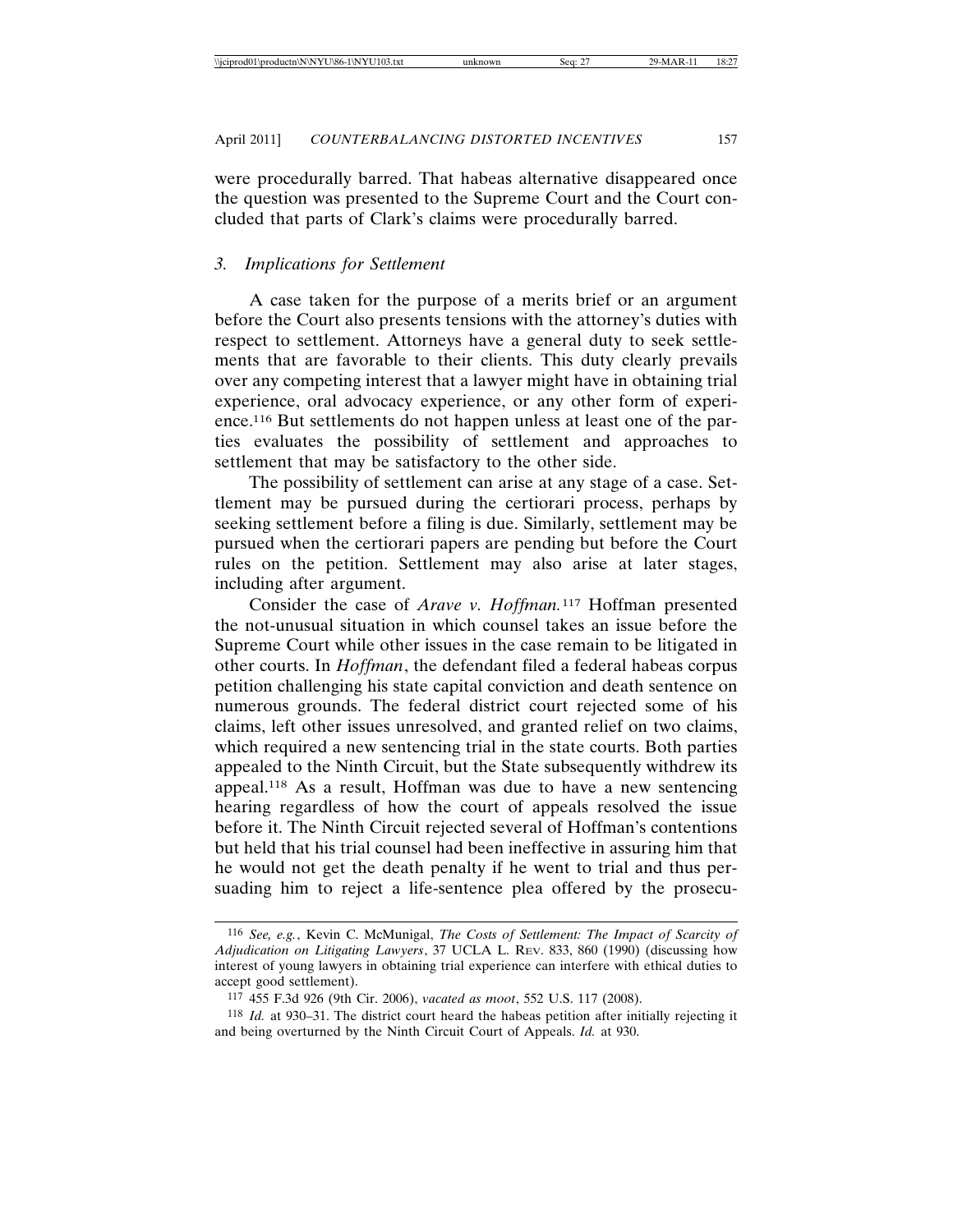tion.119 As a remedy for this ineffectiveness, the Ninth Circuit held that Hoffman was entitled to have the prosecution's plea offer reinstated.120 The State of Idaho sought certiorari, arguing that the Ninth Circuit had required defense counsel to "be prescient" about developments in the law and that Hoffman had not suffered any prejudice.<sup>121</sup> The Court granted certiorari and added one more question for briefing: "What, if any, remedy should be provided for ineffective assistance of counsel during plea bargaining negotiations if the defendant was later convicted and sentenced pursuant to a fair trial?"<sup>122</sup> The fact that this question was added indicated that Hoffman's counsel faced the prospect of arguing before a hostile court and that any decision might include highly prejudicial language about the client that could affect later proceedings in the district court and the state courts.

Meanwhile, the pending Supreme Court proceedings had serious ongoing consequences for Hoffman. He was incarcerated under harsh conditions solely as a result of his status as a condemned inmate.123 Had he been back before the trial court for resentencing, he would not have been subject to these conditions.

After considering the totality of his situation and consulting with counsel, Hoffman agreed that his best course of action was to proceed promptly with the resentencing proceedings in the trial court and not to pursue the more extensive relief that the Ninth Circuit had given him.<sup>124</sup> Hoffman's federal habeas counsel withdrew the claim for reinstatement of the original plea offer and moved the Supreme Court to vacate the decision of the Ninth Circuit and dismiss the case as moot. The State of Idaho joined the motion, and it was granted.125 In subsequent proceedings before the trial court, the prosecution dropped its request for the death penalty.126

124 Telephone Interview with Joan M. Fisher, Counsel to Maxwell Hoffman before the Supreme Court, Assistant Fed. Defender, Fed. Defender's Office for the E. Dist. of Cal. (July 13, 2010).

125 *Arave*, 552 U.S. at 117.

126 Withdrawal of Notice of Intent To Seek Death Penalty, State v. Hoffman, No. CR-4843 (Idaho 3d Jud. Dist. Ct. Apr. 17, 2008) (on file with the *New York University Law Review*). Joan Fisher, Maxwell Hoffman's Supreme Court counsel, noted that local prosecutors made the prosecution decisions at the trial court level. Telephone Interview with Joan M. Fisher, *supra* note 124.

<sup>119</sup> *Id.* at 939–41.

<sup>120</sup> *Id.* at 945.

<sup>121</sup> Petition for Writ of Certiorari at i–ii, Arave v. Hoffman, 552 U.S. 117 (2008) (No. 07- 110) (describing question presented as requiring prescience on part of defense counsel).

<sup>122</sup> *Arave*, 552 U.S. at 1008.

<sup>123</sup> Respondent's Motion To Vacate Decision Below and Dismiss the Cause as Moot at 3, *Arave*, 552 U.S. 117 (No. 07-110).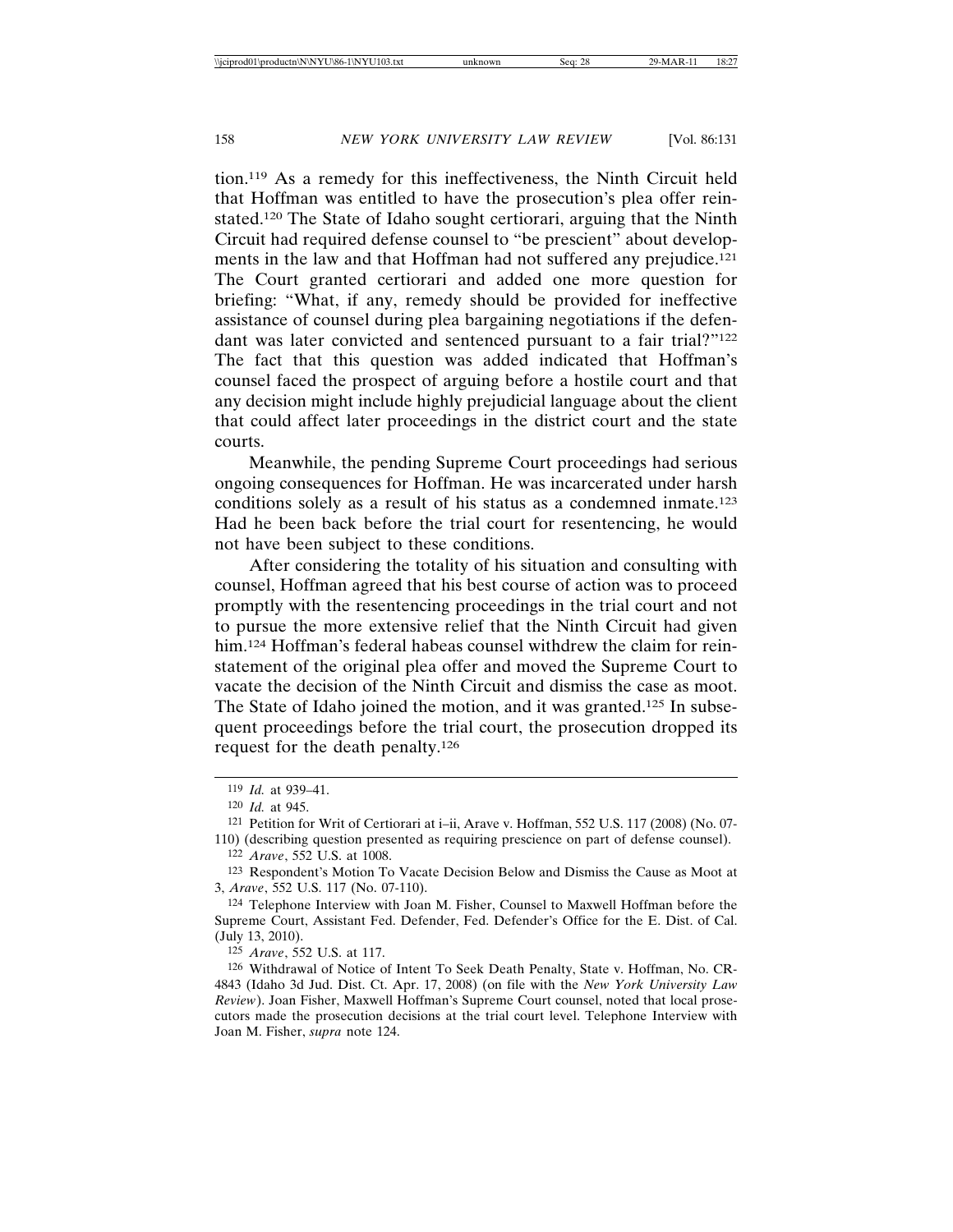The *Hoffman* case illustrates how settlement options may remain available even after a grant of certiorari. In *Hoffman*, counsel worked with experts from around the country to explore her client's options. She understood her responsibility to be solely to her client but benefitted from the insights and suggestions of other experts whose judgment she trusted.127

It is impossible to say whether the same outcome would have happened with counsel that had an incentive to prioritize arguments before the Supreme Court. Given the high intensity of the competition for arguments,128 there is good reason to fear that, once a firm or an attorney gets a case, it will be loathe to invest in the pursuit of settlement options that, if successful, would require the firm to give up what it tried so hard to secure. This may be especially true before merits briefing since the firm cannot claim a litigation success. That is not to say that these tensions cannot be overcome, but that they are powerful forces that can shape behavior.129

# *B. Implications for Collaboration To Identify Best Vehicles and Arguments*

Just as a client benefits from careful consideration of non–Supreme Court approaches, a client can benefit from the collaborative process of consulting with other attorneys to identify better vehicles and arguments. The competition for Supreme Court cases, however, can strain these forms of collaboration. Firms seeking merits cases may be reluctant to coordinate to find the best vehicle for an issue since they risk losing the chance at handling the case on the merits. They may also avoid investing in a merits strategy until a grant of certiorari in a case they can call their own.

When lawyers coordinate, they can evaluate different vehicles for advancing a legal claim while preserving the rights of each litigant. Because the Court typically takes cases that are likely to recur,130 it is

<sup>127</sup> Telephone Interview with Joan M. Fisher, *supra* note 124.

<sup>128</sup> *See supra* Part I (discussing competition for Supreme Court pro bono cases).

<sup>129</sup> Despite the pressures to show experience before the Court, settlements are possible. The first possible merits case for the University of Texas's Supreme Court Clinic was settled. *Capital Punishment Clinic Assists in* Panetti *Case Before U.S. Supreme Court*, THE UNIVERSITY OF TEXAS SCHOOL OF LAW (Apr. 18, 2007), http://www.utexas.edu/law/news/ 2007/041807\_panetti.html; *Newly Formed Supreme Court Clinic Persuades U.S. Supreme Court To Hear Case*, THE UNIVERSITY OF TEXAS SCHOOL OF LAW (Jan. 10, 2007), http:// www.utexas.edu/law/news/2007/011007\_supremecourt.html.

<sup>130</sup> *See* Brief for Respondent in Opposition at 15–18, Ferguson v. Holder, 130 S. Ct. 1735 (2010) (No. 09-263) (arguing that diminishing frequency of issue is grounds for denial of writ of certiorari); *see also* SUP. CT. R. 10 (indicating Court should accept certiorari on "important" issues of law).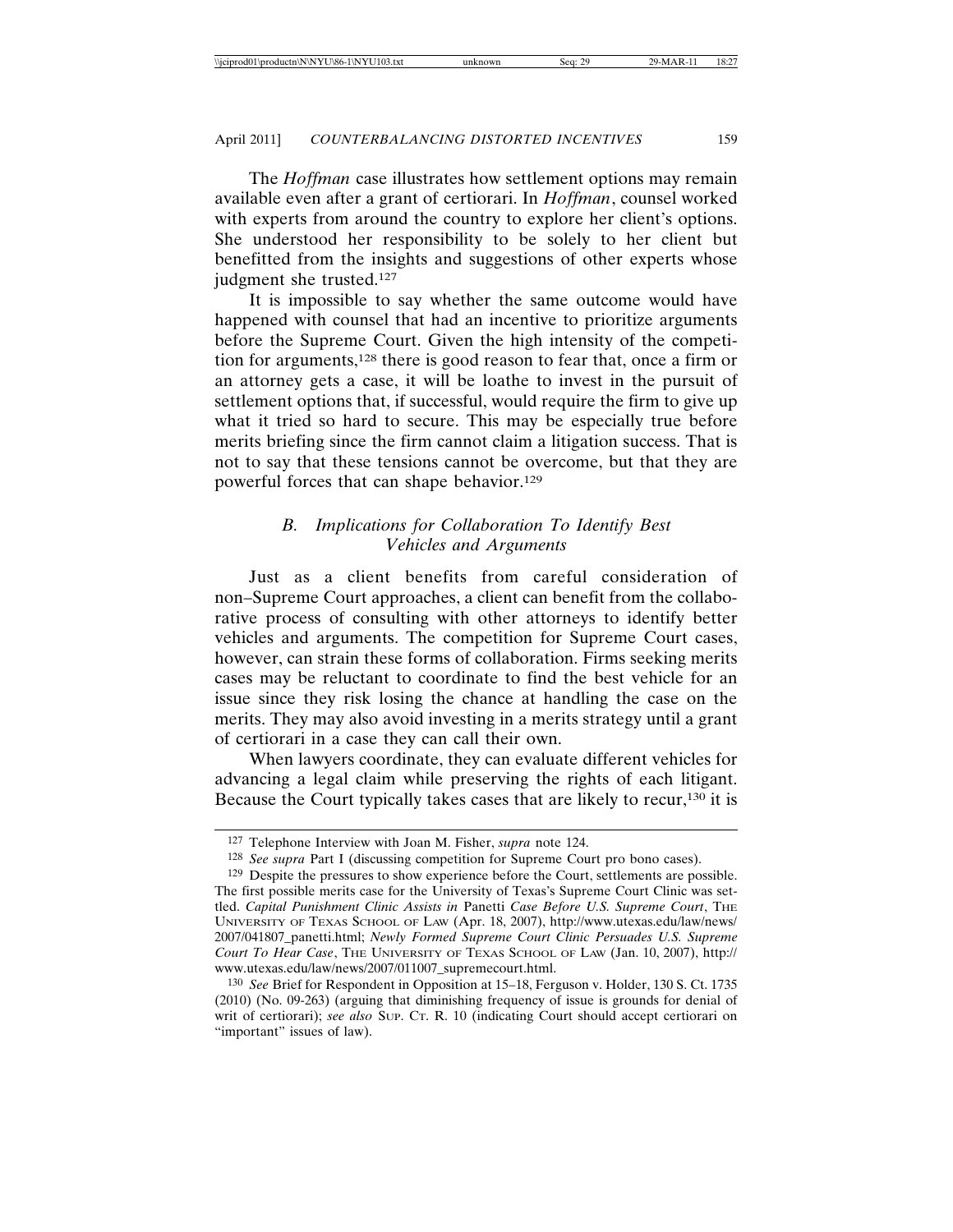common for there to be many possible vehicles. While one case takes the lead, others that raise similar issues can be held either at the Supreme Court or in lower courts to be disposed of in light of the Supreme Court's decision.<sup>131</sup> In these situations, it is possible to protect the interests of all individual litigants. Lawyers who coordinate do not care whether *their* case goes forward as the lead case. Instead, they are concerned about the case going forward that presents the issue in the best possible context.

A particular vehicle may be better suited for Supreme Court consideration for a variety of reasons. A case may have more sympathetic facts, have facts that are better tied to the legal issues, or present the issues in a way that allows for a better story of the implications of the proposed legal rule. Lawyers who coordinate will try to learn what other cases are available as potential vehicles; they will assess the relative merits of having one of these cases presented as the front-runner for Supreme Court review; and they will adjust their strategies in order to advance that goal. Although hardly an exact science, lawyers can hope to maximize their chances of a favorable outcome by anticipating the strengths and weaknesses of different vehicles.

But collaboration takes time and requires an interest in investing in the case regardless of which case is ultimately granted certiorari and who will argue it. If a firm is focused on having a writ of certiorari granted in its case, it may have less interest in canvassing other possible vehicles or working with other lawyers at an early stage. Indeed, coordination is in direct tension with the dynamics of the market for pro bono Supreme Court cases. Coordination requires subordination of one's interest in a merits argument if the alternative vehicles will be handled by another firm. As a result, law firms that are competing for cases may actually disserve their clients, who are best served by assuring that there is sufficient time to identify the best vehicle to present their common claim, regardless of who gets the glory of the merits case and the argument.

<sup>131</sup> For example, one week after the Court's decision this Term in *Carachuri-Rosendo v. Holder*, 130 S. Ct. 2577 (2010), the Court remanded eighteen cases to be disposed of in light of that decision. *See, e.g.*, Alexis v. Holder, 130 S. Ct. 3462 (2010); Alvarez v. Holder, 130 S. Ct. 3461 (2010); Beckford v. Holder, 130 S. Ct. 3463 (2010); Cardona-Lopez v. Holder, 130 S. Ct. 3452 (2010); Escobar v. Holder, 130 S. Ct. 3451 (2010); Fernandez v. Holder, 130 S. Ct. 3451 (2010); Garbutt v. Holder, 130 S. Ct. 3460 (2010); Garza-Gonzalez v. United States, 130 S. Ct. 3456 (2010); Lopez-Mendoza v. Holder, 130 S. Ct. 3463 (2010); Ramirez-Solis v. Holder, 130 S. Ct. 3463 (2010); Reyes-Hobbs v. United States, 130 S. Ct. 3467 (2010); Rodriguez v. United States, 130 S. Ct. 3457 (2010); Rodriguez-Diaz v. Holder, 130 S. Ct. 3463 (2010); Simmons v. United States, 130 S. Ct. 3455 (2010); Smith v. United States, 130 S. Ct. 3466 (2010); Watson v. United States, 130 S. Ct. 3455 (2010); Williams v. United States, 130 S. Ct. 3464 (2010); Young v. Holder, 130 S. Ct. 3455 (2010).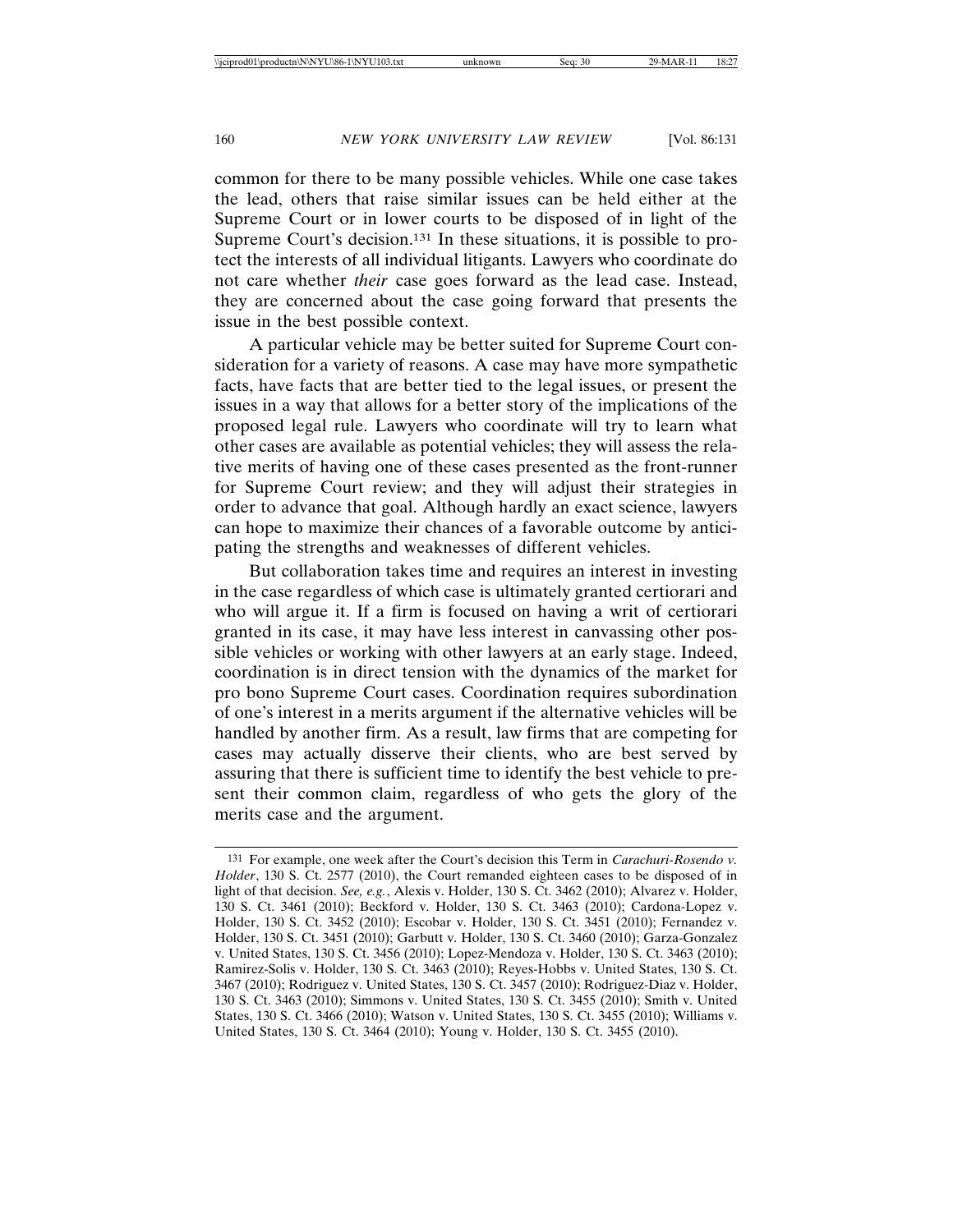Consider the choices faced by the petitioner in *Dolan v. United States*. <sup>132</sup> *Dolan* concerned a provision of the Mandatory Victim's Restitution Act of 1996133 that required that restitution be set within ninety days of sentencing in a federal criminal case.134 The question in *Dolan* was whether this statutory language prohibited courts from setting restitution after the expiration of the ninety-day statute of limitations.135 The Court decided the case 5-4, with an unusual line-up of Justices. Justice Breyer, writing for the majority, ruled against the defendant and was joined by Justices Alito, Ginsburg, Sotomayor, and Thomas. Justice Breyer rooted his decision in the overall objectives of the statute and the Court's conclusion that mandatory statutory language may be overridden in other contexts.136 Chief Justice Roberts wrote the dissenting opinion, joined by Justices Kennedy, Scalia, and Stevens. Chief Justice Roberts argued that the statute provided very limited authority for awarding restitution beyond the sentencing date.137 The unusual arrangement of Justices suggests that it may have been possible to tip the case in favor of the defendant.

At the time Dolan's lawyers were drafting their petition for writ of certiorari, there was at least one other similar case, *United States v. Balentine*, 138 that fell within the time limit for petitioning for a writ of certiorari. Had the lawyers collaborated, they could have evaluated which one of these cases was likely to present a better context in which to consider whether the congressional policy objectives of the MVRA should override the apparently mandatory nature of the statute's language.

Comparing the underlying facts in each case, *Balentine* presented a less horrific crime scene. In *Balentine*, the defendant was a teller who went to the bank after hours, stole money from the bank, and drove off with her boyfriend. According to the criminal complaint, she was arrested within two weeks of the crime with most of the money.<sup>139</sup> The facts in *Dolan* were more gruesome. As the government later stated in its opposition to Dolan's petition for writ of certiorari: "[P]etitioner picked up a hitchhiker . . . . The two men began to argue, and petitioner assaulted the hitchhiker, leaving him on the side of the

<sup>132</sup> 130 S. Ct. 2533 (2010).

<sup>133</sup> Pub. L. No. 104-132, 110 Stat. 1227 (codified as amended in scattered sections of 18 U.S.C.).

<sup>134</sup> 18 U.S.C. § 3664(d)(5) (2006).

<sup>135</sup> Petition for Writ of Certiorari at i, *Dolan*, 130 S. Ct. 2533 (No. 09-367).

<sup>136</sup> *Dolan*, 130 S. Ct. at 2539–41.

<sup>137</sup> *Id.* at 2545–46 (Roberts, C.J., dissenting).

<sup>138</sup> 569 F.3d 801 (8th Cir. 2009), *cert. denied*, 130 S. Ct. 3452 (2010).

<sup>139</sup> Criminal Complaint, United States v. Balentine, No. 4:05-CR-00122-WRW-01, 2008 WL 1699225 (E.D. Ark. Apr. 9, 2008).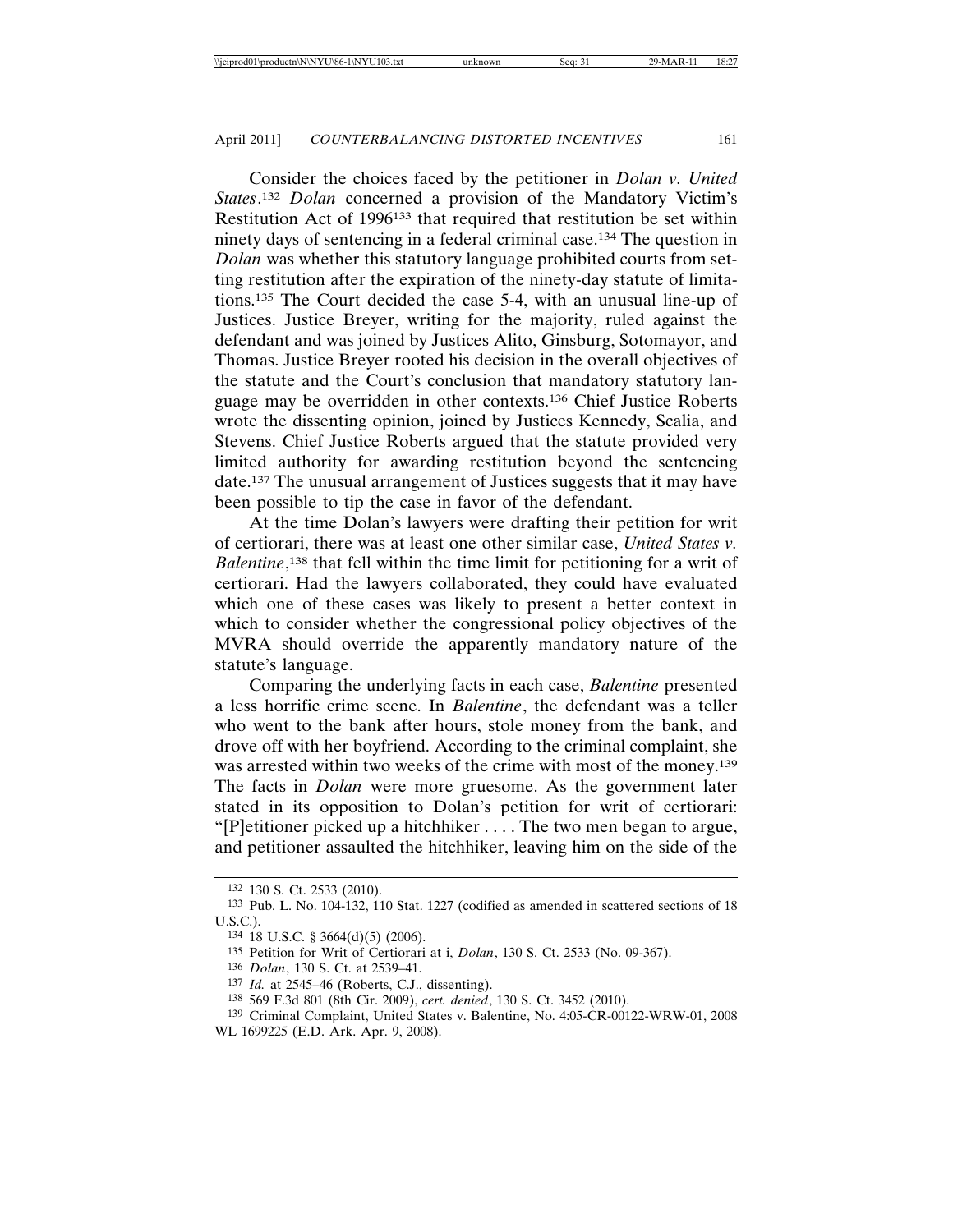road, bleeding and unconscious, where a police officer discovered him. The victim sustained serious injuries, including a broken nose, wrist, leg, and ribs."140

Turning to the role of restitution in compensating for losses, the story becomes more complicated. In *Balentine*, the bank was a clear victim. However, it was an institutional victim, which had recouped most, although not all, of its losses by the time of the restitution order.141 In *Dolan*, there was a very needy and injured victim,142 but there was no proof that that victim had suffered monetarily. In the later restitution proceedings, the government argued instead for restitution for an unpaid hospital bill that would otherwise be paid for by the government.143 Nonetheless, the facts in *Dolan* served as a reminder of needy victims for whom the legal issue presented a stark choice. As the circuit court stated, in a critical summary of Dolan's argument, if he were to prevail "[b]ecause the district court failed to carry out its mandatory duty by the deadline, [Dolan's] victim (and the victim's third party insurer) [would] get nothing."144

The two cases also presented a somewhat different picture of district court procedures in the absence of time limits. In *Dolan*, the sentencing hearing was conducted on July 30, 2007, but because the court did not yet have the information on the medical expenses, it left the amount of the restitution to be calculated at a later date. The probation office provided the calculations within the ninety-day deadline, but the court did not hold the hearing until more than three months after the statutory deadline.145 In *Balentine*, the court considered the issue of restitution at the time of sentencing. There was a dispute about one aspect of the restitution award, which led the court to ask the government to submit invoices to support that aspect of the award. The court also told the defendant that it would order the restitution at a later time but never did so.146 Meanwhile, Balentine filed an unsuccessful appeal of her sentence and served her complete sentence in prison.147 After her release, the probation office required her

<sup>140</sup> Brief for United States in Opposition at 2, *Dolan*, 130 S. Ct. 2533 (No. 09-367).

<sup>141</sup> *Balentine*, 569 F.3d at 802 n.2.

<sup>142</sup> *See* Brief for United States at 3, *Dolan*, 130 S. Ct. 2533 (No. 09-367) (describing injuries, need for future surgery, possible lost wages, and unpaid hospital bills).

<sup>143</sup> Petition for Writ of Certiorari, *supra* note 135, at 4.

<sup>144</sup> United States v. Dolan, 571 F.3d 1022, 1025 (10th Cir. 2009), *aff'd*, 130 S. Ct. 2533 (2010).

<sup>145</sup> *Dolan*, 571 F.3d at 1024–25.

<sup>146</sup> *Balentine*, 569 F.3d at 802.

<sup>147</sup> Petition for Writ of Certiorari at 3, Balentine v. United States, 130 S. Ct. 3452 (2010) (No. 09-6760) (on file with the *New York University Law Review*).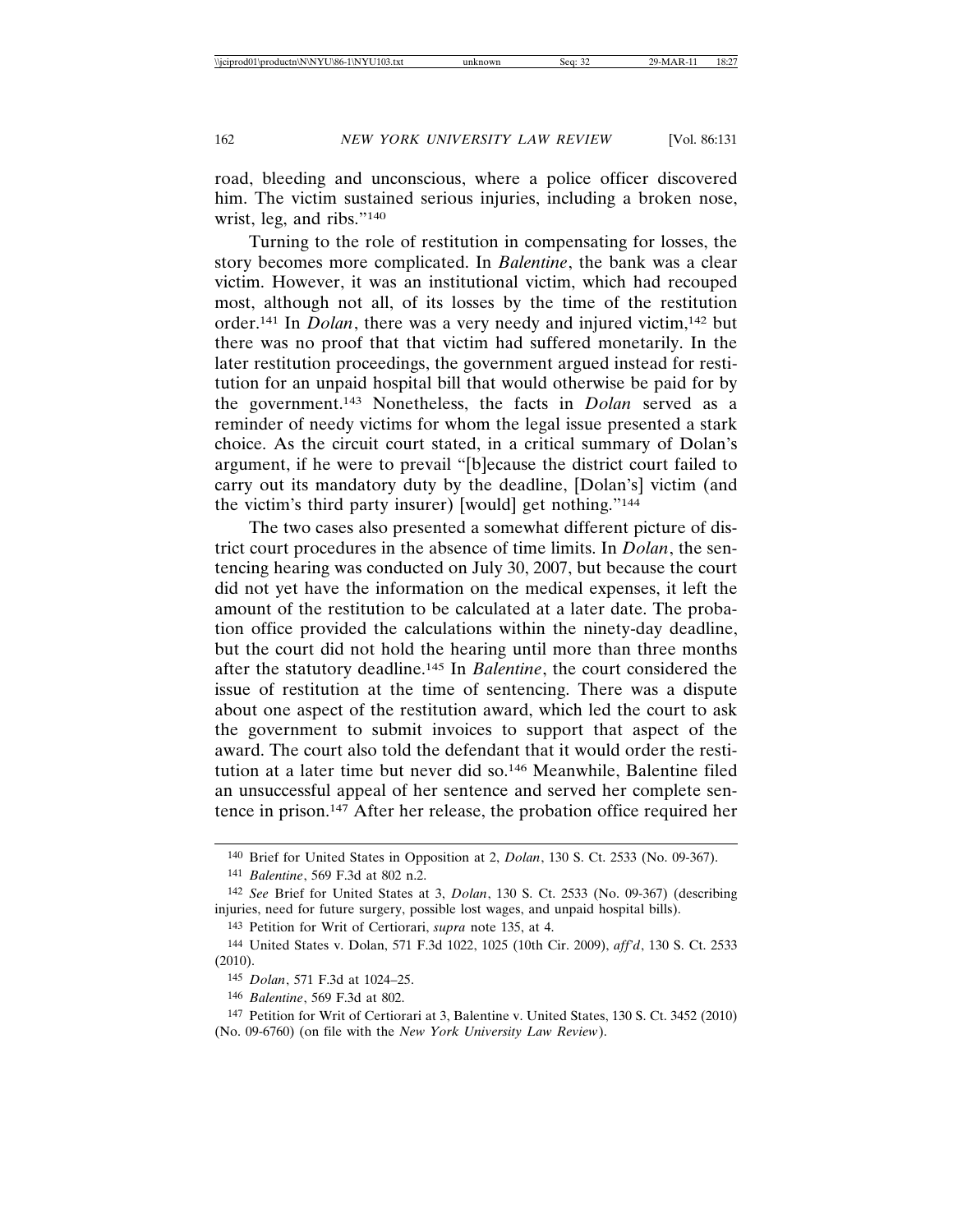to pay restitution. She objected to being asked to pay restitution without a restitution order.<sup>148</sup>

Reasonable lawyers might have disagreed about which of these cases provided a better vehicle to present the issues to the Court. Dolan's lawyers were of the view that the extreme nature of the circuit court's ruling in their case made it a good candidate for a grant of certiorari.149 But looking ahead to the case on the merits, *Balentine* offered several advantages. The delay was very extreme; the crime, although serious, was not gruesome; and the victim was a bank that was well situated to pursue an alternative civil remedy.

It appears that there never was a collaborative effort to evaluate whether one case was a better vehicle. Dolan's pro bono lawyers called the federal defender who represented Balentine to find out whether she would keep the case and when she planned to file her petition.150 The federal defender also received calls from three other lawyers interested in taking over Balentine's case.151 In the call with one of Dolan's lawyers, the federal defender representing Balentine recalls briefly discussing the merits of the two cases. Once it was clear that the she would not give up the case, however, the federal defender reports that Dolan's lawyers did not appear to have any further interest in discussing the case with her, and she did not hear from Dolan's lawyers again.152 Meanwhile, as an institutional matter, the federal defenders have a history of working with other lawyers but not giving up control of their Supreme Court cases.153 Rather than working together for the benefit of both clients, the pro bono lawyers in *Dolan* and the federal defender in *Balentine* went their separate ways.154

<sup>148</sup> *Balentine*, 569 F.3d at 802.

<sup>149</sup> Telephone Interview with Jeffrey L. Fisher, Assoc. Professor of Law & Co-Dir. of the Supreme Court Litig. Clinic, Stanford Law Sch. (July 13, 2010).

<sup>150</sup> *Id.*; Telephone Interview with Angela L. Pitts, *supra* note 33.

<sup>151</sup> Telephone Interview with Angela L. Pitts, *supra* note 33. In addition to her conversation with the Stanford Supreme Court Litigation Clinic, which represented Dolan, Balentine's lawyer remembers offers to handle the case from two Washington, D.C., firms, as well as the Virginia Supreme Court Clinic. *Id.*

<sup>152</sup> *Id.* 153 *Id.*

<sup>154</sup> This lack of coordination is similar to what happened in a case the previous year. In the 2008 Term, the Supreme Court considered and decided a case concerning the reach of the criminal sentencing enhancement for aggravated identity theft. When the Court took the case, it was presented with two possible vehicles, both from the Eighth Circuit. The first was a precedent decision. United States v. Mendoza-Gonzalez, 520 F.3d 912 (8th Cir. 2008), *rev'd*, 129 S. Ct. 2377 (2009). The second was a subsequent unpublished decision. United States v. Flores-Figueroa, 274 F. App'x 501 (8th Cir. 2008), *rev'd*, 129 S. Ct. 1886 (2009). The litigation had a happy ending from the standpoint of the defense community, with a 9-0 victory for the petitioners. But the process of seeking certiorari shows a lack of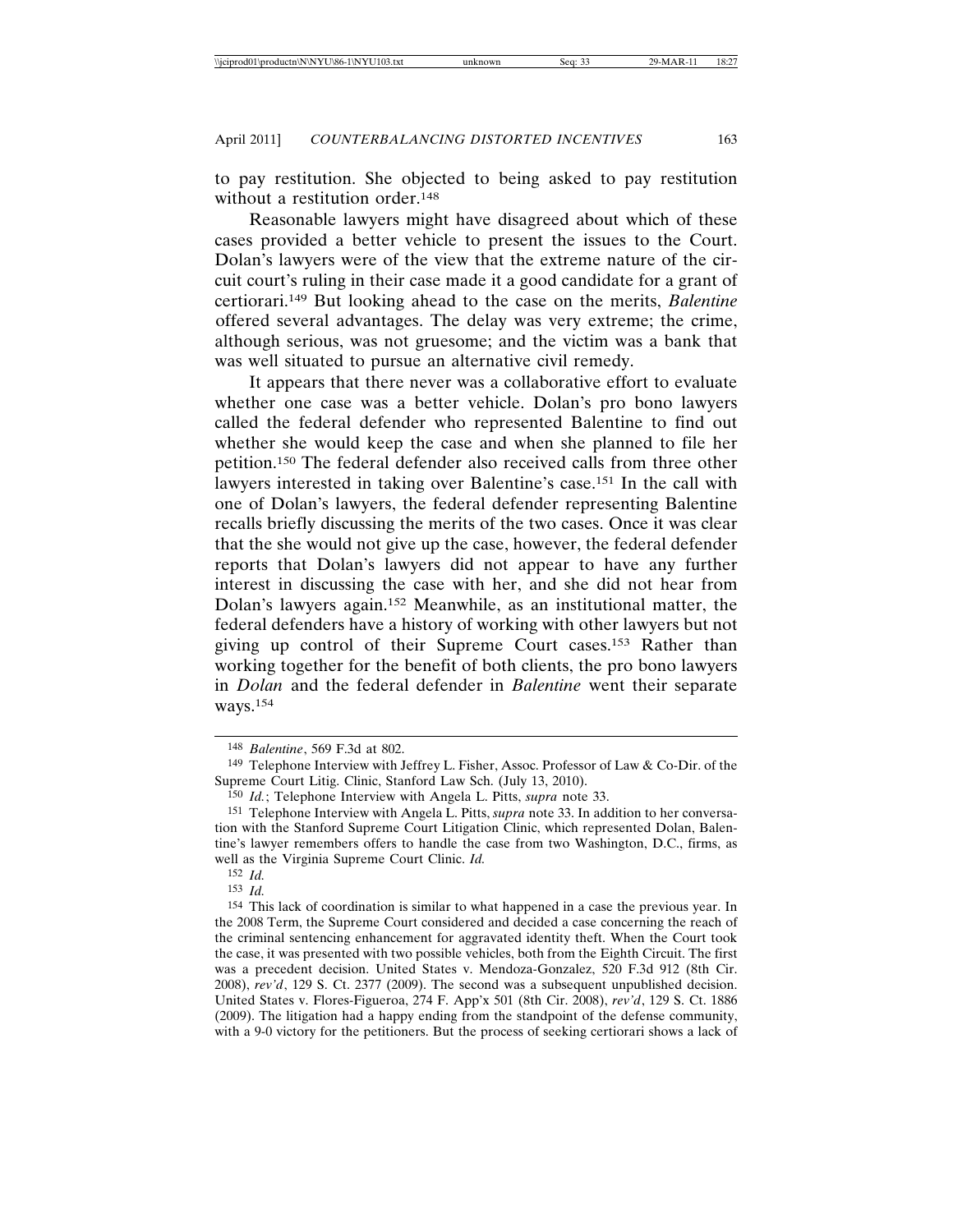Furthermore, the decision on when and how to file a petition for writ of certiorari in *Dolan* limited the ongoing opportunity to work collaboratively with other lawyers. Dolan's lawyers filed the petition in *Dolan* within ninety days without any extensions.155 That decision meant that the lawyers had less time to seek out other possible vehicles.156 If other vehicles would have presented a more advantageous context for deciding the issues from a defendant standpoint, that choice may have prejudiced Dolan's interests. In addition, because the petition was filed in late September, it became subject to speedier docket practices.157 Certiorari in the case was granted on January 8,

coordination in seeking a best vehicle for Supreme Court review. The first petition was filed by a federal defender in Iowa. Petition for Writ of Certiorari at 11, *Mendoza-Gonzales*, 129 S. Ct. 2377 (No. 08-5316). The second petition was filed by a Supreme Court Pro Bono practice. Petition for Writ of Certiorari at 28, *Flores-Figueroa*, 129 S. Ct. 1886 (No. 08-108). The government agreed that certiorari should be granted in *Mendoza-Gonzalez*, leaving little to be done in reply. Brief for United States at 13, *Mendoza-Gonzalez*, 129 S. Ct. 2377 (No. 08-5136) (on file with the *New York University Law Review*). In *Flores-Figueroa*, the government argued for holding the petition in light of *Mendoza-Gonzalez*. Brief for United States at 4–5, *Flores-Figueroa*, 129 S. Ct. 1886 (No. 08-108). Ironically, because the government took its position about better vehicles in the second case, only Flores-Figueroa had the advantage in making the argument for why his was the better vehicle. From a client welfare standpoint, what mattered was not which case was taken but which was more likely to be successful. It is perfectly possible that *Flores-Figueroa* was the better vehicle. But if that in fact were clear, one would hope that the lawyers for both clients would have wanted the Court to grant certiorari in that case. Had they coordinated and been able to agree, the Court would not have faced the dispute over vehicles.

155 The Tenth Circuit denied rehearing on July 6, 2009, Docket, United States v. Dolan, 571 F.3d 1022 (10th Cir. 2009) (No. 08-2104), and Dolan filed a petition for certiorari on September 23, 2009, *Docket No. 09-367*, SUPREME COURT OF THE UNITED STATES, http:// www.supremecourt.gov/Search.aspx?FileName=/docketfiles/09-367.htm (last visited Mar. 1, 2011). *See generally* SUP. CT. R. 13.1 ("Unless otherwise provided by law a petition for a writ of certiorari to review a judgment . . . entered by . . . a United States court of appeals . . . is timely when it is filed with the Clerk of this Court within 90 days after entry of the judgment.").

156 Both *Balentine* and *Dolan* concerned restitution orders that were tied to the crime of conviction. *See supra* notes 141–43 and accompanying text (discussing restitution orders in both cases). In other cases, however, restitution orders can include losses for conduct that is beyond the scope of the conviction. *See, e.g.*, Knutsen v. Gonzales, 429 F.3d 733, 735 (7th Cir. 2005) (reporting restitution order that included sum for charge that was dismissed pursuant to plea agreement); United States v. Lawrence, 189 F.3d 838, 846–48 (9th Cir. 1999) (upholding restitution order which included "losses caused by acts for which the jury did not reach a verdict"). Restitution orders may reach victims not listed in the indictment, *United States v. Dickerson*, 370 F.3d 1330, 1339 (11th Cir. 2004), and may even reach beyond the statute of limitations of the criminal statute, *id.* at 1341–43.

157 Supreme Court Rule 25.1 provides that the petitioner's brief is due forty-five days after the granting of certiorari. The Court can shorten or extend that time. SUP. CT. R. 25.5. The Court often shortens schedules when cases are to be heard the same Term as the grant. *See* Ben Winograd, *On the Docket and Briefing Schedules*, SCOTUSblog (Jan. 31, 2008, 12:30 PM), http://www.scotusblog.com/blog/2008/01/31/on-the-docket-and-briefing-schedules/#more-6537 ("[T]he briefing schedules in nearly half the oral arguments [for the year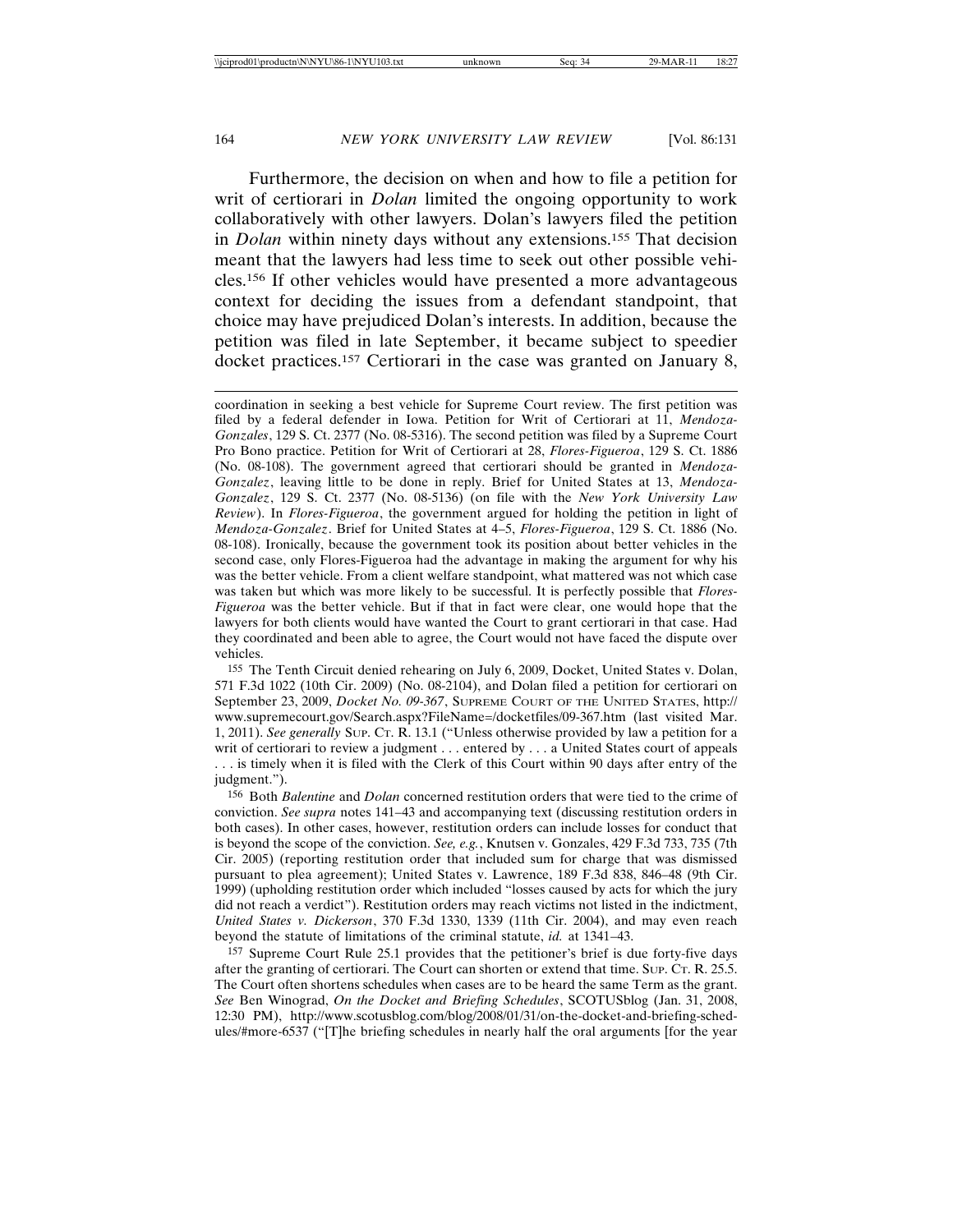2010, with briefs due on February 23. As a result, there was less time after the grant to work with and consult lawyers working in the relevant substantive and procedural areas of law.158 There was also less time to share drafts of the brief with such lawyers. It is of course also possible to develop arguments and collaborate in advance of a grant of certiorari. But for firms that file numerous petitions and handle multiple Supreme Court arguments, this work may be put to one side in favor of other Supreme Court work while waiting to see whether the Court takes the case.159

#### *C. Implications for the Development of the Law*

By taking cases to the highest court in the land, the Supreme Court Pro Bono Bar has an enormous influence on the development of the law in substantive areas that are rarely the expertise of individual Supreme Court practitioners. As a result, the Supreme Court Pro Bono Bar presents a challenge for practice communities that seek to influence the law and its interpretation. Although practice communities might prefer to pursue non-litigation solutions or to delay litiga-

studied] were shorter than envisioned by the Court's own rules."). The practical problem for the Court is that it operates on a seasonal schedule with a three-month recess, and all arguments are conducted by the end of April. As a result, cases heard in the spring are likely to have the shortest schedules. *See id.* ("[I]t is almost inevitable that attorneys arguing in the winter and spring will enjoy less preparation time than those arguing in the fall."). In *Dolan*, the briefing schedule following any grant of certiorari depended on when the case would be conferenced by the Court, which in turn depended on when the opposing party filed its response to the petition. *See* SUP. CT. R. 15.3 (stating any brief in opposition must be filed, absent extensions, within thirty days of case being placed on docket); SUP. CT. R. 15.5 (stating Clerk must distribute petition to Court for consideration within ten days after brief in opposition is filed). The timing would have been more relaxed had the opposing party sought additional time and pushed the case over to the following Term of the Court. But the timing also would have been more relaxed had the petition been filed later so that the response was due even later; in that case, there would have been no possibility of a certiorari grant for that Term and the corresponding short briefing schedule to accommodate the Court's calendar.

158 One of Dolan's lawyers reports that the team worked with a national federal defender back-up group. Telephone Interview with Jeffrey L. Fisher, *supra* note 149.

159 For example, Akin Gump served as one of the co-counsel in *Dolan*. Akin Gump is listed as counsel on ten petitions for writ of certiorari between July and October of 2009. Petition for Writ of Certiorari, Dolan v. United States, 130 S. Ct. 2533 (2010) (No. 09-367); Petition for Writ of Certiorari, People of Bikini v. United States, 130 S. Ct. 2340 (2010) (No. 09-499); Petition for Writ of Certiorari, Ferguson v. Holder, 130 S. Ct. 1735 (2010) (No. 09-263); Petition for Writ of Certiorari, Unus v. Aarons, 130 S. Ct. 1137 (2010) (No. 09-294); Petition for Writ of Certiorari, Office of Alaska Governor v. EEOC, 130 S. Ct. 1054 (2010) (No. 09-384); Petition for Writ of Certiorari, Phengsengkham v. United States, 130 S. Ct. 810 (2009) (No. 09-526); Petition for Writ of Certiorari, Magwood v. Culliver, 130 S. Ct. 624 (2009) (No. 09-158); Petition for Writ of Certiorari, Cardinal v. Metrish, 130 S. Ct. 534 (2009) (No. 09-109); Petition for Writ of Certiorari, USI MidAtlantic, Inc. v. William A. Graham Co., 130 S. Ct. 503 (2009) (No. 09-262); Petition for Writ of Certiorari, Kelley v. Florida, 130 S. Ct. 397 (2009) (No. 09-53).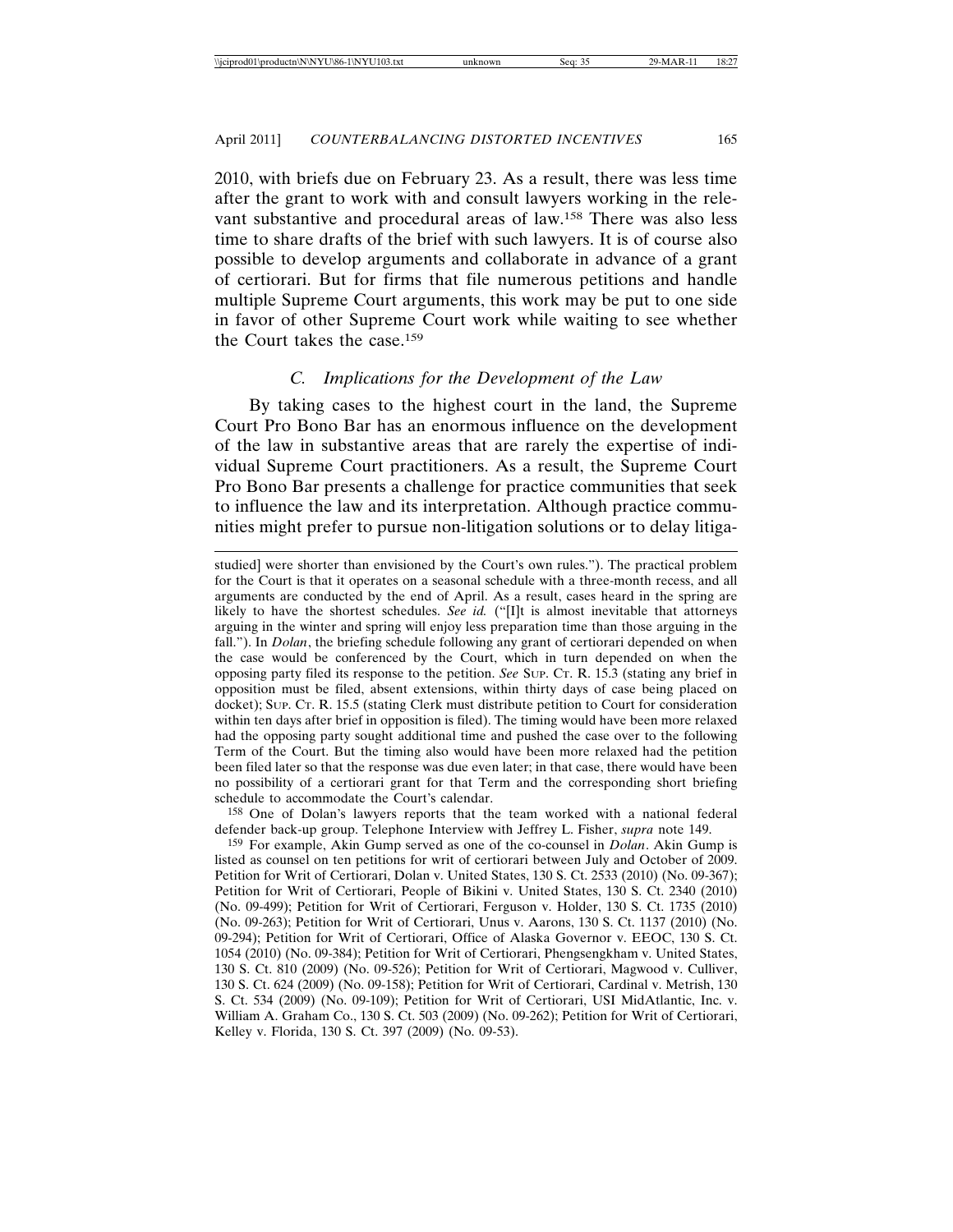tion on particular issues, they cannot afford to ignore the ways in which the Supreme Court Pro Bono Bar may set the agenda and shape the law in their fields.

### *1. Implications for Timing and the Balance Between Litigation and Non-litigation Forms of Advocacy*

The Supreme Court Pro Bono Bar, like any lawyer who takes a client's case to the Supreme Court, can affect when an issue is presented to the Court. Practice communities that have a strategy for slower reform that is less reliant on the courts may have their plans upended by individual Supreme Court advocates. While this has always been true to some extent, the participation of many highly credentialed lawyers and law firms in this process makes the prospects for earlier Supreme Court review more likely.160

Consider the highly publicized case of *Perry v. Schwarzenegger*, challenging Proposition 8, which bars California from recognizing same-sex marriages.161 *Perry* was taken on by a powerhouse team of Supreme Court litigators—David Boies and Ted Olson<sup>162</sup>—against the wishes of the major gay rights advocacy groups.163 These groups favored a strategy of building the case for gay marriage state-by-state through a combination of public education, legislative efforts, and targeted litigation.164 Their approach has now been superseded by the Boies-Olson litigation. Indeed, because this case is being handled by Boies and Olson, it is more likely to lead to Supreme Court review.165

By bringing suit in *Perry*, the Boies-Olson team preempted discussion of the best timing for broad constitutional litigation. If the case reaches the Supreme Court, the Court will consider the constitu-

164 Cummings & NeJaime, *supra* note 8, at 1251–69 (describing preferred strategy of gay rights advocates).

<sup>160</sup> *See* Lazarus, *supra* note 1, at 1516 tbl.2, 1522–32 (arguing Court is more likely to accept certiorari on petitions prepared by experienced Supreme Court advocates and showing that increasing percentage of granted certiorari petitions are prepared by experienced Supreme Court advocates).

<sup>161</sup> 704 F. Supp. 2d 921, 928 (N.D. Cal. 2010).

<sup>162</sup> *Id.* at 926.

<sup>163</sup> *See, e.g.*, Michael A. Lindenberger, *Olson's Gay-Marriage Gambit: Powerful, but Risky*, TIME (June 4, 2009), http://www.time.com/time/nation/article/0,8599,1902556,00. html (reporting that gay rights advocates are apprehensive about testing conservativedominated judiciary on issue of same-sex marriage); Stephanie Mencimer, *Gay Rights Groups to Ted Olson: Thanks, but No Thanks*, MOTHERJONES (May 28, 2009, 9:21 AM), http://www.motherjones.com/politics/2009/05/gay-rights-groups-ted-olson-thanks-nothanks (reporting that gay rights organizations fear that *Perry* loss could be "a major setback not just to the gay marriage movement but to other established gay rights governing adoption and foster care, employment discrimination, and other matters.").

<sup>165</sup> *See* Lazarus, *supra* note 1, at 1516 tbl.2, 1522–32 (arguing Court is more likely to accept certiorari on petitions prepared by experienced Supreme Court advocates).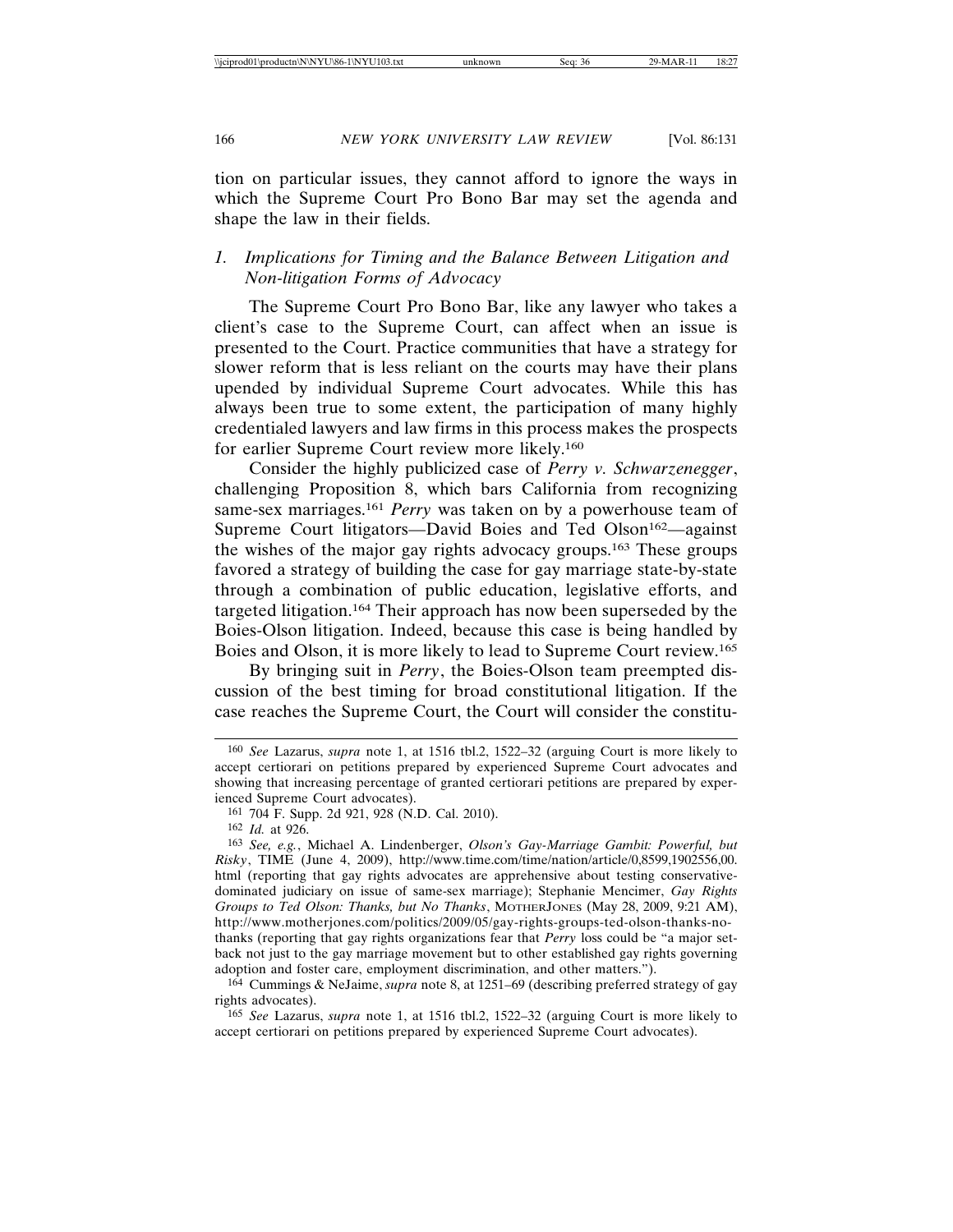tionality of a ban on gay marriage against the backdrop of the law and conditions as they exist at the time the case is decided and not at a future date when more states may embrace gay marriage in the courts and at the ballot box.

In *Perry*, as of the time of this writing, there is a sweeping district court decision upholding the right of gay couples to marry.166 As this case proceeds on appeal, the court of appeals will face the choice of whether to uphold that decision, and if so, on what grounds. Litigators can influence the Ninth Circuit decision by the way they draft their briefs and argue the case. Commentators who favor a state-by-state approach167 have suggested that the best outcome would be for the court of appeals to decide the case on narrower grounds that are limited to the State of California.168 However, a litigator who wants the case to reach the Supreme Court might prefer a strategy that encourages the court of appeals to decide the case on broader grounds.169

This kind of debate about when and whether to pursue Supreme Court review is hardly new. William Rubinstein has written about the fascinating struggles of Thurgood Marshall to control lawyers who wanted to go to the Supreme Court earlier and on different theories than he thought were best.170 In light of the recognized shortcomings of litigation, many practice communities and public interest organizations have worked hard to develop mechanisms to achieve consensus on advocacy strategies.171 Through practice-based meetings, lawyers gather to discuss legal theories and the context in which they might

169 *Cf.* SUP. CT. R. 10 (stating that in deciding whether to accept certiorari, Court should consider whether case presents important issue of federal law).

170 *See* William Rubinstein, *Divided We Litigate: Addressing Disputes Among Group Members and Lawyers in Civil Rights Litigation*, 106 YALE L.J. 1623, 1627–31 (1997) (discussing Marshall's attempts to find best theory and case to challenge racially restrictive covenants, efforts to coordinate other attorneys through collaborative conferences, and need to adapt to attorney who refused to follow strategy).

171 *See id.* (discussing Marshall's efforts); *see also infra* notes 338–42 and accompanying text (describing collaborative efforts by practice communities).

<sup>166</sup> *Perry*, 704 F. Supp. 2d at 991 ("Proposition 8 both unconstitutionally burdens the exercise of the fundamental right to marry and creates an irrational classification on the basis of sexual orientation.").

<sup>167</sup> *See* Cummings & NeJaime, *supra* note 8, at 1251–69 (describing state-by-state approach of gay rights advocates).

<sup>168</sup> *See Kenji Yoshino Examines Proposition 8 Case in NYU Law Podcast Interview*, NYU LAW (Aug. 17, 2010), http://www.law.nyu.edu/news/YOSHINO\_PROP8\_PODCAST (advocating that Ninth Circuit decide issue on narrow grounds that California cannot discriminate between those who married before and after Proposition 8, but agreeing with interviewer that "Boies and Olson are raring for a fight" at Supreme Court). Whatever happens in *Perry*, the decision to pursue a strategy geared to the Supreme Court was a serious gamble that had the potential to cause long-term damage to the interests of the plaintiffs and those similarly situated.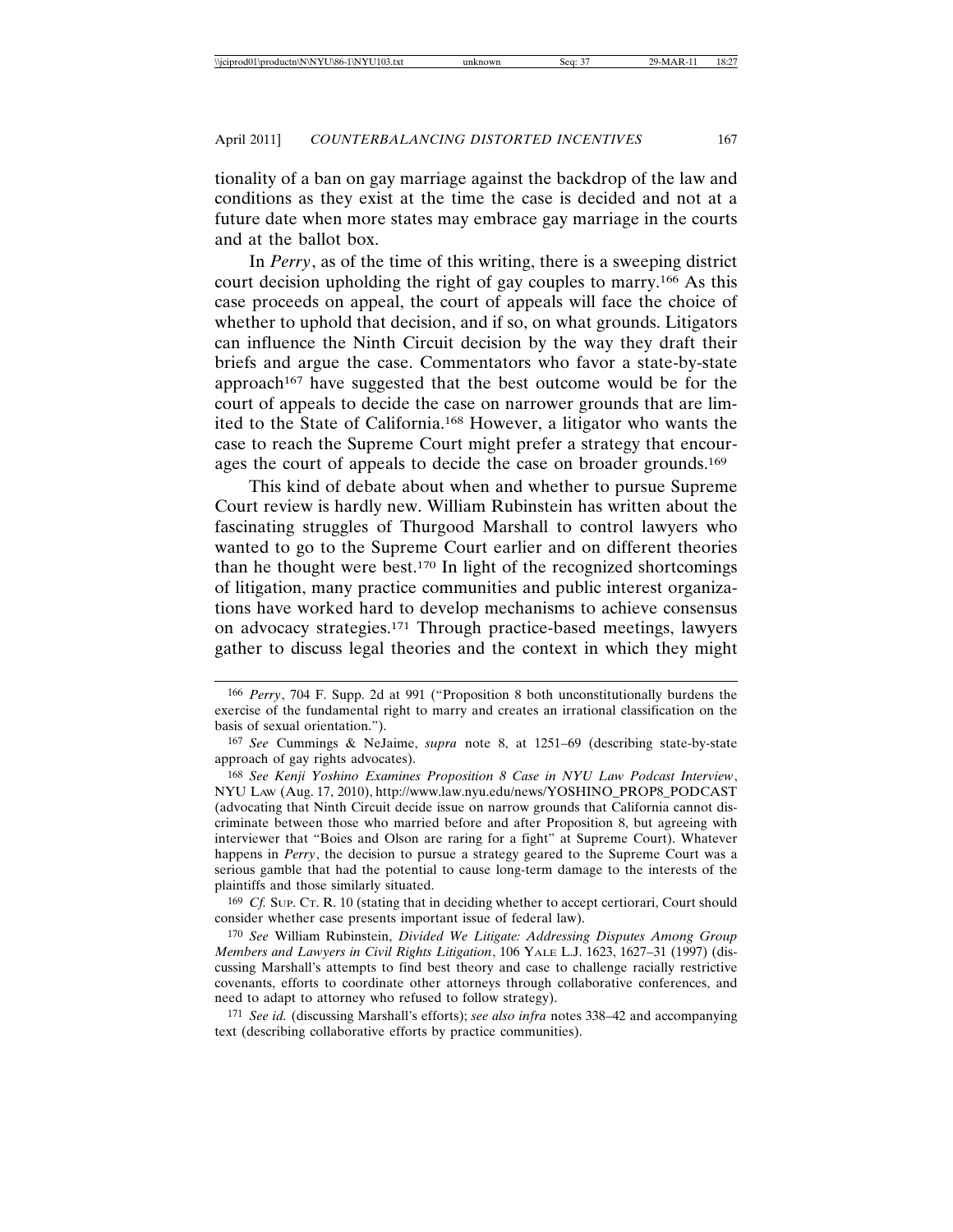have the best chance of influencing legal developments in a way that they see as advantageous.

These broader practice area concerns may not match the individual interests of a litigant who is being offered pro bono services. But even in these situations, the client can benefit from a lawyer who works with the practice community. Consider *Montejo*172: Close case analysis may have suggested that Montejo's interest converged with the broader interests of the criminal defense practice community. The potential (and later realized) consequence of overturning *Jackson* was bad for Montejo and bad for other defendants.

More generally, thinking about the potential adverse consequences of a Supreme Court ruling for the client and others similarly situated can affect a client's initial choices about a case. These risks include not only losing the relief that the individual is seeking, but also being responsible for a decision that could set back the law on an issue that the client cares about. In *Perry*, for example, potential plaintiffs considering all of the potential risks of litigation undertaken with an eye to the Supreme Court might choose not to participate despite their powerful interest in marrying in their own state. They might, for example, have decided that they can take the less desirable route of marrying in a state that recognizes gay marriage while advocates pursue the state-by-state approach.173 This solution, while less desirable than the outcome sought through litigation, might be more desirable to potential plaintiffs who are presented with the risks of an adverse result and the strong views of the community of advocates devoted to achieving long-term success on these issues. At the very least, one would presume that a lawyer pursuing a litigation route would have provided the clients with an opportunity to meet with gay rights advocates so that they could better understand the competing strategic analyses of how to secure a right to gay marriage.174

<sup>172</sup> *See supra* notes 61–79 and accompanying text (explaining facts and procedural posture of *Montejo*).

<sup>173</sup> *See* Cummings & NeJaime, *supra* note 8, at 1251–69 (describing state-by-state approach of gay rights advocates).

<sup>174</sup> In an article in the *New Yorker*, Margaret Talbot discusses the decisionmaking leading up to the *Perry* lawsuit. She describes Olson discussing the case with his wife, mother, son, and daughter, but not with seasoned gay rights organizations. *See* Margaret Talbot, *A Risky Proposal*, THE NEW YORKER, Jan. 18, 2010, at 40, 44. Olson determined that he was on the "right side" and that the case was "an intellectually challenging venture." *Id.* In a forum at New York University School of Law, David Boies stated that the *Perry* lawyers discussed the litigation with gay rights groups that were opposed to the lawsuit. David Boies, Chairman, Boies, Shiller & Flexner LLP, *The Forum at N.Y.U. School of Law: Same-Sex Marriage: Whether, When and How*, NYU SCHOOL OF LAW (Apr. 21, 2010), http://law.nyu.edu/news/FORUM\_LGBT (responding to question asked by Author). But it remains unclear whether the individual litigants had a full sense of the degree to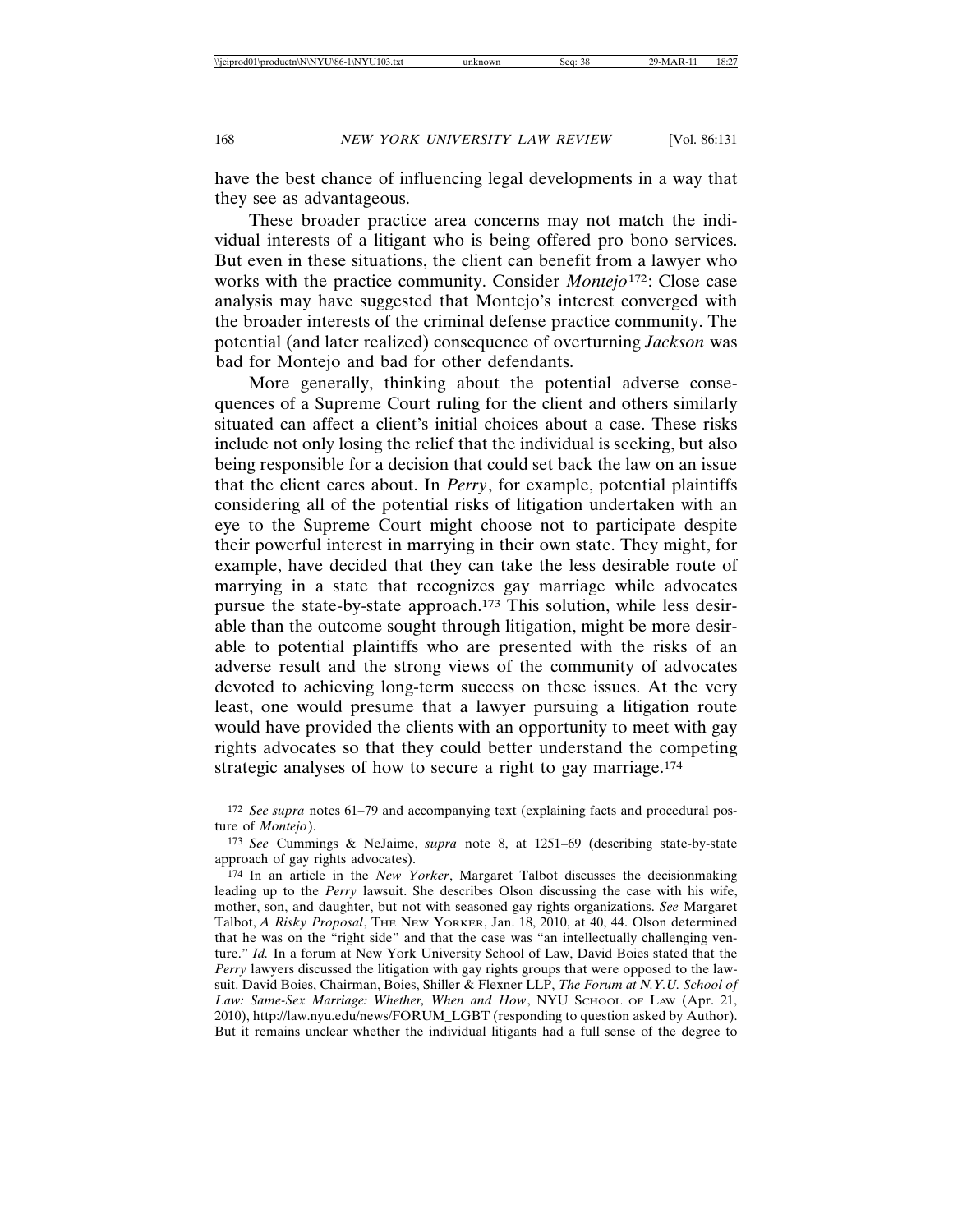As another example, consider the recently-decided case of *Jerman v. Carlisle*. 175 In hindsight, this case was a great success for the practice community. It achieved a 7-2 victory for the rights of consumers in debt collection actions.<sup>176</sup> But the decision of whether to pursue Supreme Court review should be evaluated from the standpoint of the time when the decision was made to file the petition to the Court. *Jerman* involved debt collection practices and the availability of statutory damages. Based on the summary judgment papers, it appears that the defendants sent a foreclosure notice that improperly suggested that Jerman was required to file written objections to the debt.177 Jerman hired a lawyer who informed the defendants that the debt was paid in full.178 The foreclosure action was then dismissed.179 Jerman filed suit under the Federal Fair Debt Collection Practices Act (FDCPA),<sup>180</sup> challenging the notice that had been used to start the foreclosure proceeding.181 She charged that the notice improperly stated that objections had to be made in writing,182 which violates the FDCPA.183 Under the federal statute, if she showed that the debt practice was illegal, she would be able to seek \$1000 in statutory damages even if she failed to sustain any specific damages.184 Jerman originally filed as a class representative, but the district court dismissed the class allegations, finding that the defendants could raise a defense that they made a bona fide error on an issue of law in requiring written objections.185 Jerman filed an appeal, which lost, demonstrating a clear split in the circuits.186 Her lawyer then contacted a Supreme Court Pro Bono practice that had approached him

which gay rights groups objected to the lawsuit or the risks that their names would be forever attached to a case with the potential to set back the rights of gays.

177 Motion for Summary Judgment at 2, Jerman v. Carlisle, 502 F. Supp. 2d 686 (N.D. Ohio 2007) (No. 06-cv-01397); Plaintiff's Opposition to Motion for Summary Judgment at 10, *Jerman*, 502 F. Supp. 2d 686 (No. 06-cv-01397).

178 Jerman v. Carlisle, 538 F.3d 469, 471 (6th Cir. 2008), *rev'd*, 130 S. Ct. 1605 (2010). 179 *Id*.

180 15 U.S.C. § 1692 (2006).

181 *See id.* § 1692k(a) (detailing liability of debt collectors).

182 Plaintiff's Opposition to Motion for Summary Judgment, *supra* note 177, at 10.

183 *Id.* at 10–11. Because this question was not raised on appeal, the Supreme Court expressed no view, *Jerman*, 130 S. Ct. at 1610 & n.3, and instead addressed the question of whether the FDCPA's bona fide error defense,  $\S$  1692k(c), applies to mistakes of law, 130 S. Ct. at 1624.

 $184 \text{ }\frac{8}{3} 1692k(a)(2)(A)$  (setting debt collector liability as sum of actual damages and "such additional damages as the court may allow, but not exceeding \$1,000").

185 Jerman v. Carlisle, 502 F. Supp. 2d 686, 694 (N.D. Ohio 2007), *aff'd*, 538 F.3d 469 (6th Cir. 2008), *rev'd*, 130 S. Ct. 1605 (2010).

186 *See* Jerman, 130 S. Ct. at 1610 (acknowledging circuit split).

<sup>175</sup> 130 S. Ct. 1605 (2010).

<sup>176</sup> *Id.* at 1608.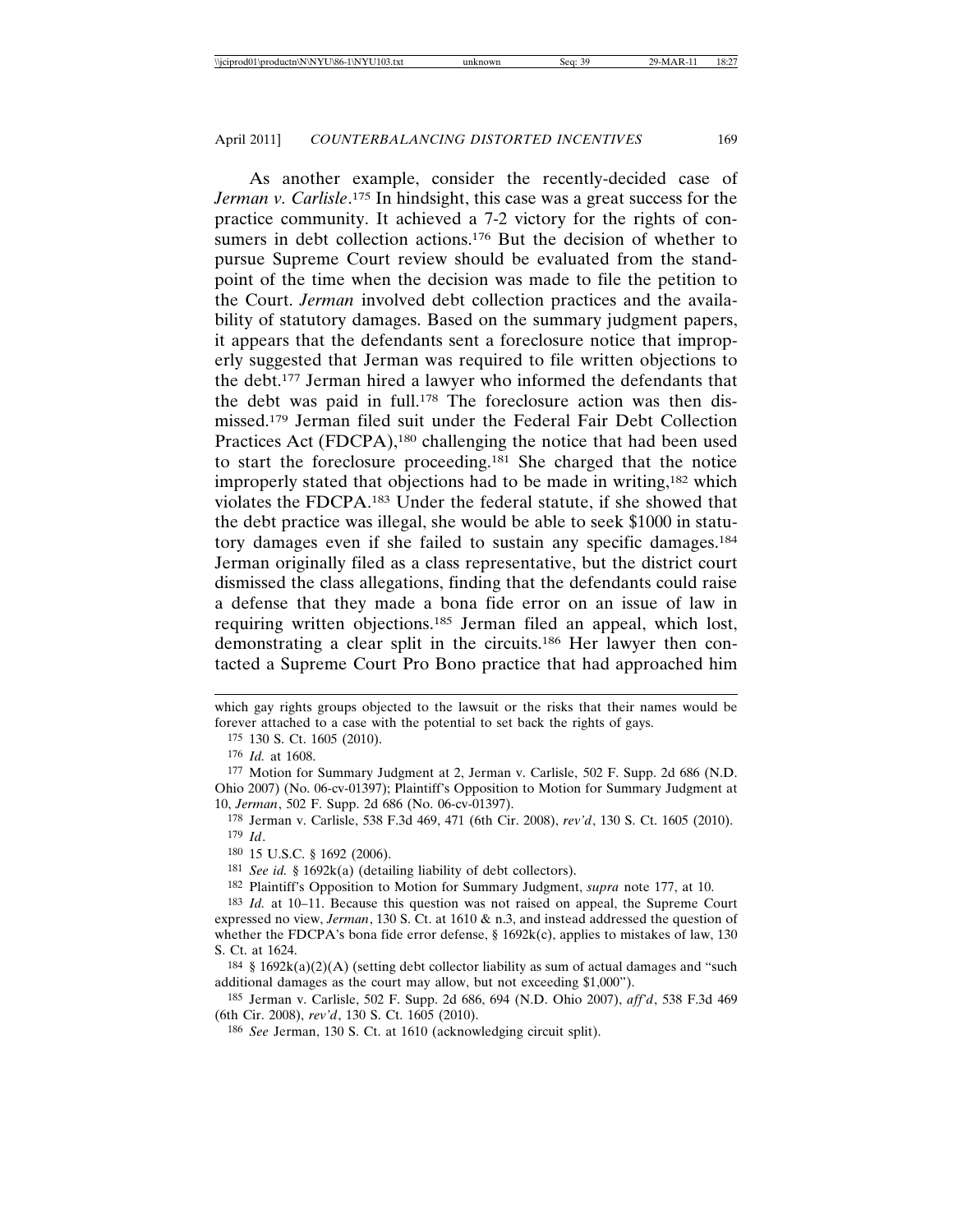on an earlier case.187 The Court granted certiorari at the end of the 2008 Term.188

The issues in *Jerman* are important, especially in light of the current massive wave of foreclosures.189 Foreclosure actions that ignore proper procedures have devastating consequences, especially for those who are unrepresented. While the foreclosure action against Jerman was dismissed, the ability of law firms to hide behind a bona fide legal error defense could have significant implications for homeowners who do not hire lawyers in time to contest illegal practices. Assuming that there were no other obvious vehicles with which to take the same issue to the Supreme Court, the question for Ms. Jerman was whether to pursue her chance at a Supreme Court resolution or allow her claim to expire while the issue continued to percolate in the lower courts.

It is very possible that in contrast to Ms. Jerman, other potential petitioners in future cases would be able to show tangible harm. If that is true, then Ms. Jerman's case may not have been the most favorable vehicle for presenting the issues to the Court. In counseling Ms. Jerman about these issues, a lawyer could explain that Ms. Jerman's case is not the best for a victory in the Supreme Court. Ms. Jerman would then have to decide how to balance her possible gain of \$1,000 and the chance of a timely and successful vindication of consumer rights against the risk of making bad law on consumer protections that might otherwise reach the Court in a more favorable context. Ms. Jerman might or might not agree to go ahead with the case, but she would be more fully informed about the implications of seeking Supreme Court review.

The attorney who referred Jerman's case for Supreme Court representation believes it would have been inappropriate to have such a discussion with the client.190 As he points out, there is a duty to provide advice to a client that is not influenced by the interests of third parties.191 But keeping the client from understanding the broader context of the case prevents her from weighing the significance of those

<sup>187</sup> Telephone Interview with Stephen R. Felson, *supra* note 33.

<sup>188</sup> *See* Jerman v. Carlisle, 129 S. Ct. 2863 (2009) (granting certiorari on June 29, 2009).

<sup>189</sup> *See* David Streitfeld, *Number of Home Foreclosures Drops, but Risk of Delinquency Deepens*, N.Y. TIMES, Aug. 27, 2010, at B3 (describing mortgage delinquency and foreclosure rates and stating that even with drop in foreclosures in second quarter of 2010, up to four million households could lose their homes).

<sup>190</sup> Telephone Interview with Stephen R. Felson, *supra* note 33.

<sup>191</sup> *See, e.g.*, OHIO R. PROF'L CONDUCT 1.7(a) (2010) (stating that lawyer creates conflict of interest when there is substantial risk that lawyer's ability to carry out appropriate course of action for current client will be materially limited by lawyer's responsibilities to third party).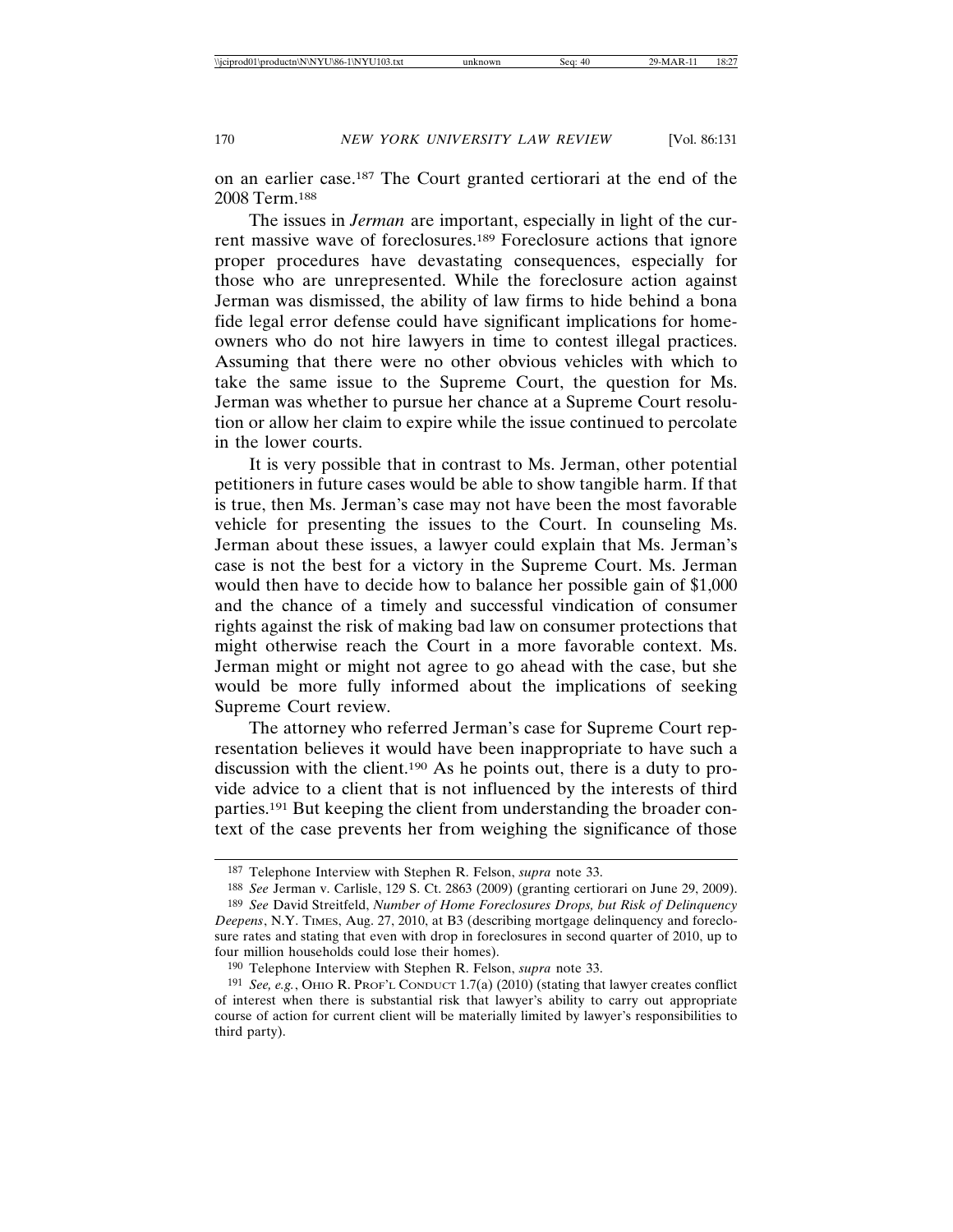interests in deciding how to proceed. Client-centered representation depends on providing the client with this choice and not assuming that the client prefers a chance at a personal victory in court even if that victory is likely to harm others.192 In the end, the gamble in *Jerman* was a success, and the Court ruled that the bona fide error defense does not apply to legal errors.193 However, the question remains whether it was the right gamble to take at the outset.

Moreover, one can also ask whether it made sense to offer free pro bono resources in this particular case. If the risks are substantial, maybe the potential gain from the litigation is insufficient. When lawyers consult with each other in advance of taking on representation, these issues can be analyzed before the firm assumes representation of the client and the choice to proceed with the litigation becomes the client's. Otherwise, the decision to take on the case serves to shape the development of the law without any input from those who practice regularly in that field.

## *2. Implications for Post–Supreme Court Advocacy*

In most areas of the law, the final judicial determination on an issue of law does not close the question. In any statutory case, the Court's resolution of the legal issue is subject to override by Congress. Furthermore, when a case involves administrative regulations, the agency may simply change them. These possibilities mean that practice communities have substantial work to do regardless of the outcome in the Supreme Court.

The Supreme Court Pro Bono Bar, however, does not sign up for the full complement of post-decision advocacy. Its job is generally over when the case is decided. If a claim wins and generates political heat, who will stop a legislative overruling? If the claim loses, who will turn to Congress? Unlike a situation in which the agenda for resolution of legal claims is set by an advocacy community, which hopefully is thinking about the issue in broader terms and is prepared for such follow-through, it is not part of the job definition of the Supreme Court Pro Bono Bar to undertake this follow-up work.

<sup>192</sup> Tamara Relis, *"It's Not About the Money!": A Theory on Misconceptions of Plaintiffs' Litigation Aims*, 68 U. PITT. L. REV. 701, 710–23 (2007) (describing empirical study where clients defined their interests in part in terms of ensuring that misconduct never happened again, while lawyers described clients' interests in monetary terms).

<sup>193</sup> 130 S. Ct. 1605, 1624 (2010). Although six Justices joined the opinion and another joined the judgment, *id.* at 1608, the dissenters made powerful arguments that show the riskiness of the Supreme Court venture. Justice Kennedy, in a dissent joined by Justice Alito, argued that the Court had adopted a questionable interpretation of the statute that aligned the law with those who would enrich themselves through litigation at the expense of lawyers who followed ethical standards. *Id.* at 1628 (Kennedy, J., dissenting).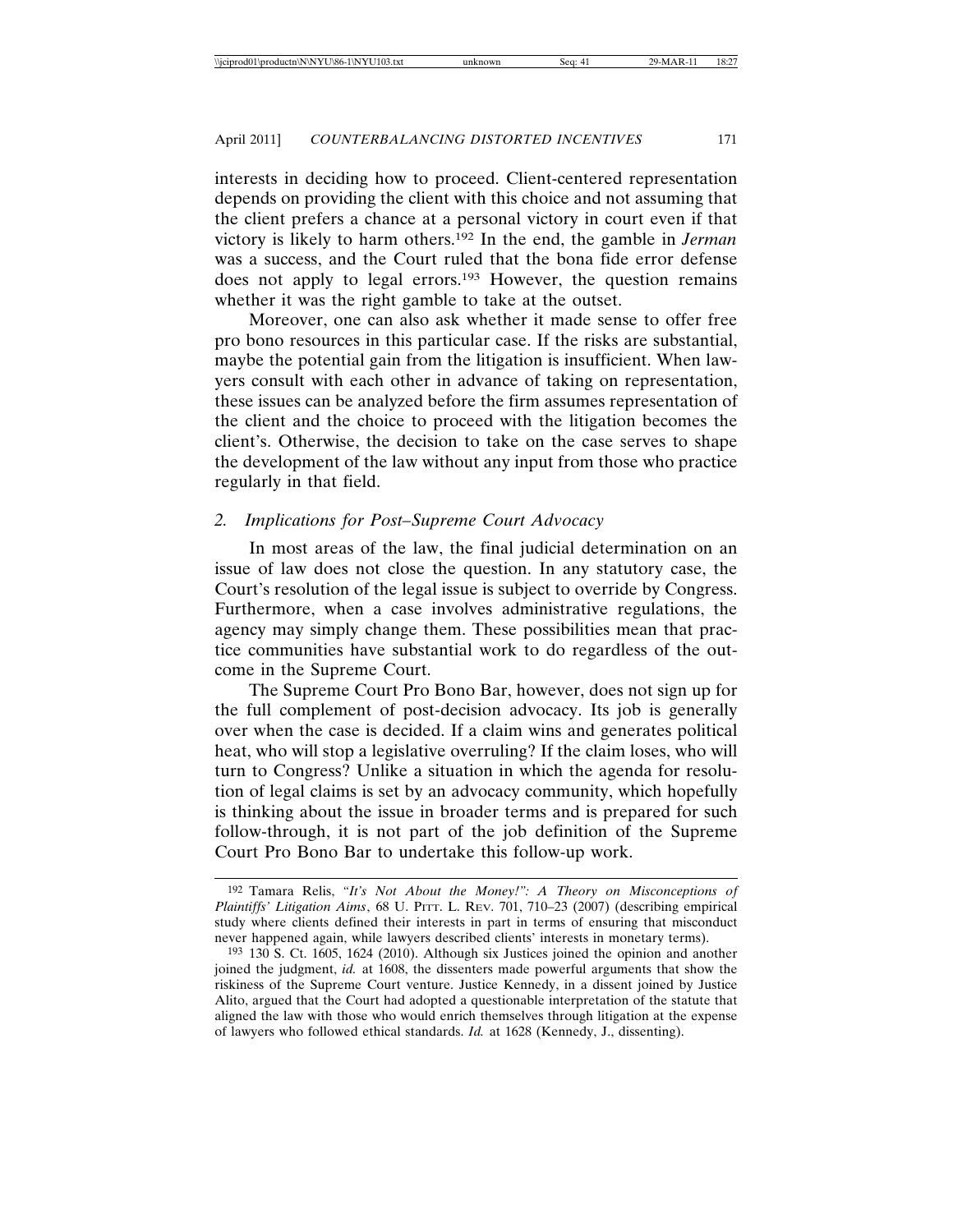The Lilly Ledbetter case illustrates the demands of post-Supreme Court advocacy.194 Ledbetter sought and obtained certiorari on tolling rules for an Equal Pay Act claim. She lost 5-4.195 After this loss, there was substantial advocacy to reverse the decision, which ultimately led to passage of the Lilly Ledbetter Fair Pay Act of 2009.196 Although the legislative change did nothing for Ms. Ledbetter, it partially overturned the rule that the Court had adopted. It did so, however, through the deployment of substantial advocacy resources.

The *Ledbetter* case became a cause célèbre and led to relatively quick congressional action.197 The case was highly sympathetic, attracted substantial media attention,198 and ultimately became a priority for legislative action. This end result required a great deal of effort on the part of many people who made the issue a priority.199 But none of the qualities that were necessary for obtaining a legislative override can be expected to be prominent in the initial selection of cases under the competitive Supreme Court Pro Bono model.

The post-*Ledbetter* advocacy campaign is not a likely result for other statutory issues. With criminal law, for example, studies show that congressional overruling is one-sided. Congress will overturn

198 *See, e.g.*, Editorial, *Clueless Court: Bias Ruling Out of Touch with Workplace*, LEXINGTON HERALD-LEADER, May 31, 2007, at A10 ("Ledbetter must live in a different world from the five Supreme Court justices who ruled against her, if not a different dimension."); Editorial, *Restoring Civil Rights*, N.Y. TIMES, Jan. 30, 2008, at A22 (describing *Ledbetter* case as "one of the most troubling" recent Supreme Court rulings that has "gutt[ed]" equal rights laws).

199 *See, e.g.*, *Legal Community—Sign On in Support: Ledbetter Fair Pay Act*, NAT'L WOMEN'S LAW CTR., http://action.nwlc.org/site/Survey?SURVEY\_ID=2240&ACTION\_ REQUIRED=URI\_ACTION\_USER\_REQUESTS (last visited Mar. 1, 2011) (urging readers to sign action letter in support of Lilly Ledbetter Act); *Success Stories: Lilly Ledbetter Fair Pay Act*, NAT'L P'SHIP FOR WOMEN & FAMILIES, http://www.nationalpart nership.org/site/PageServer?pagename=impact\_story\_fairpay (last visited Mar. 1, 2011) (celebrating passage of Act after year-long campaign). For those who work on pay equity issues, it is not clear how the *Ledbetter* case and its partial legislative fix fit into their broader campaign for pay equity. E-Mail from Sarah E. Burns, Professor of Clinical Law, N.Y. Univ. Sch. of Law and former Legal Dir. of the NOW Legal Def. & Educ. Fund, to author (Oct. 30, 2010, 18:30 EST) (on file with the *New York University Law Review*); *see also The Paycheck Fairness Act*, NAT'L WOMEN'S LAW CTR., http://www.nationalpartner ship.org/site/PageServer?pagename=issues\_fairness\_fairpay\_PFA (last visited Mar. 1, 2011) (describing ongoing advocacy for pay equity through Paycheck Fairness Act).

<sup>194</sup> Ledbetter v. Goodyear Tire & Rubber Co., 550 U.S. 618 (2007). This case was handled by the Stanford Supreme Court Clinic and Howe and Russell. *Id.* at 620.

<sup>195</sup> *Id.* at 620.

<sup>196</sup> 42 U.S.C. § 2000e-5 (Supp. 2010).

<sup>197</sup> The Lilly Ledbetter Fair Pay Act of 2007 was introduced on June 22, 2007, H.R. 2831, 110th Cong. (2007), was reported out of committee on July 18, 2007, H.R. REP. NO. 110- 237 (2007), and passed the House on July 31, 2007, 110 CONG. REC. H9226 (daily ed. July 31, 2007). The bill was the first piece of legislation signed into law by President Obama. *See* Laura Meckler, *Obama To Reverse Bush Labor Policies*, WALL ST. J., Jan. 30, 2009, at A3 (describing signing ceremony as "high-profile").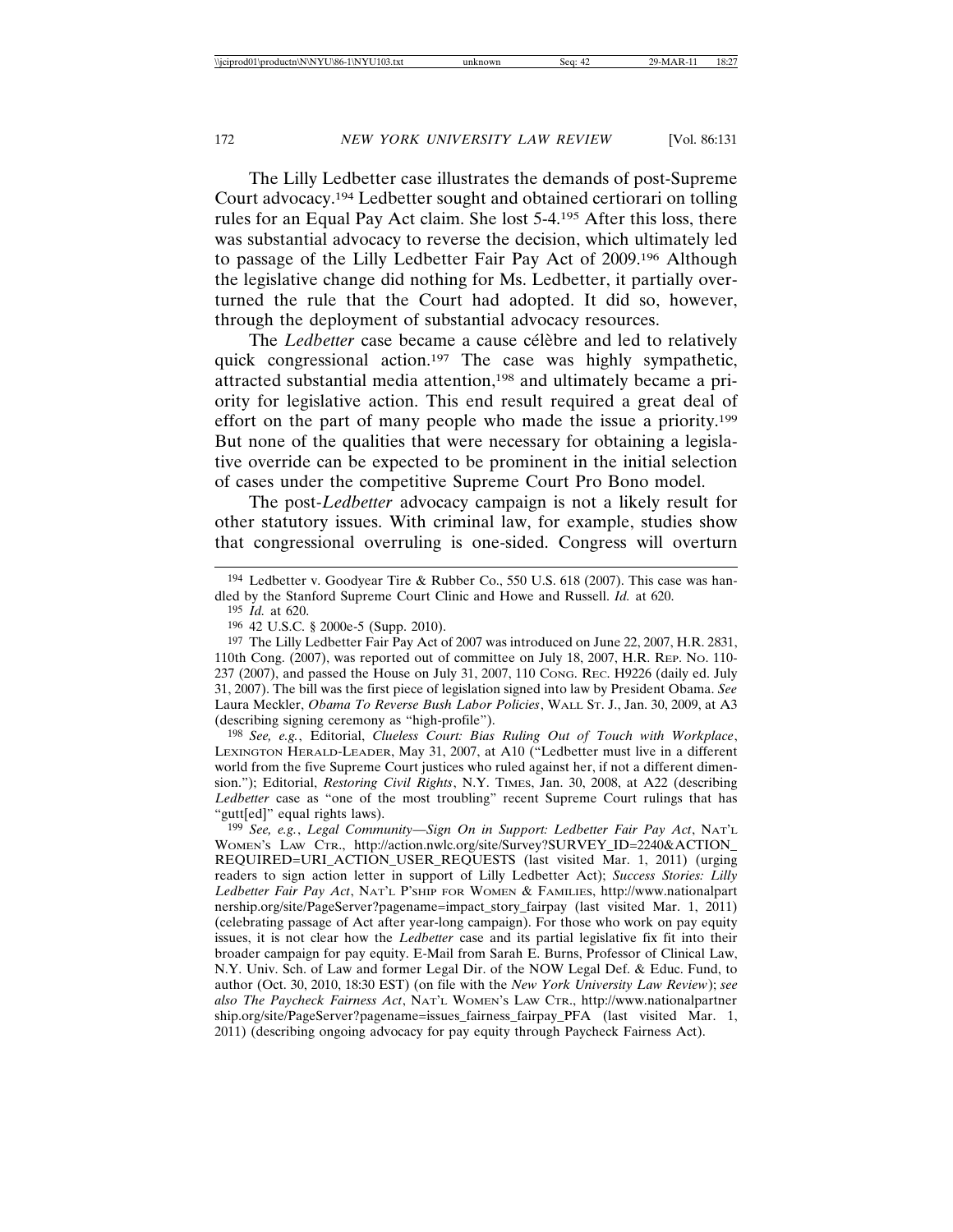decisions that are favorable to defendants but not those that are unfavorable.200 One can expect the same with many areas of law where interest groups are unlikely to be able to mobilize to overturn unfavorable rulings or to protect against reversal of good rulings. In addition, if the initial decision to take a case to the Supreme Court does not anticipate this process, the petitioner might not serve as the kind of "poster child" that Ledbetter became. Legislation is difficult, and by definition, political. What could be accomplished in the name of Lilly Ledbetter probably could not have been accomplished for just any failed Equal Pay petitioner whose case might have been pursued to resolve a circuit split.

Furthermore, even if it is possible to rally congressional attention to override or protect a Supreme Court decision, the very existence of the decision requires that someone be prepared to do the rallying. Absent coordination with the advocacy community in advance of seeking certiorari, it is impossible to know whether there will be someone there to defend a victory or pick up the pieces after a loss. A Supreme Court practice that is seeking to maximize merits cases is unlikely to play that role. It is instead likely to be on its way to the next issue when the follow-up advocacy on its past cases needs to be done.

#### III

# A CLOSER LOOK AT A SUPREME COURT PRO BONO CASE: <sup>F</sup>ERNANDEZ-VARGAS <sup>V</sup>. GONZALES

The previous sections of this Article separately examined the implications of a race for merits cases on how Supreme Court Pro Bono Practices choose cases and whether and how they assess alternative advocacy options. This section brings that discussion together by looking at a single case that was identified by a law firm and litigated in the Supreme Court. In this case, *Fernandez-Vargas v. Gonzales*, 201 both the private counsel and the practice community missed opportunities to achieve a better result for the client and others similarly situated. Seizing these opportunities might not have made a difference.

<sup>200</sup> *See* William N. Eskridge, Jr., *Overriding Supreme Court Statutory Interpretation Decisions*, 101 YALE L.J. 331, 352 (1991) ("[C]riminal defendants and suspects, as well as the poor, have had virtually no success in obtaining overrides."); *see also* Rachel E. Barkow, *The Political Market for Criminal Justice*, 104 MICH. L. REV. 1713, 1720 (2006) (noting that intervention by Congress on sentencing issues is likely to yield results that are even harsher than those in state political processes); William J. Stuntz, *The Pathological Politics of Criminal Law*, 100 MICH. L. REV. 505, 565 (2001) (noting that in criminal law, interest groups are all on one side).

<sup>201</sup> 548 U.S. 30 (2006).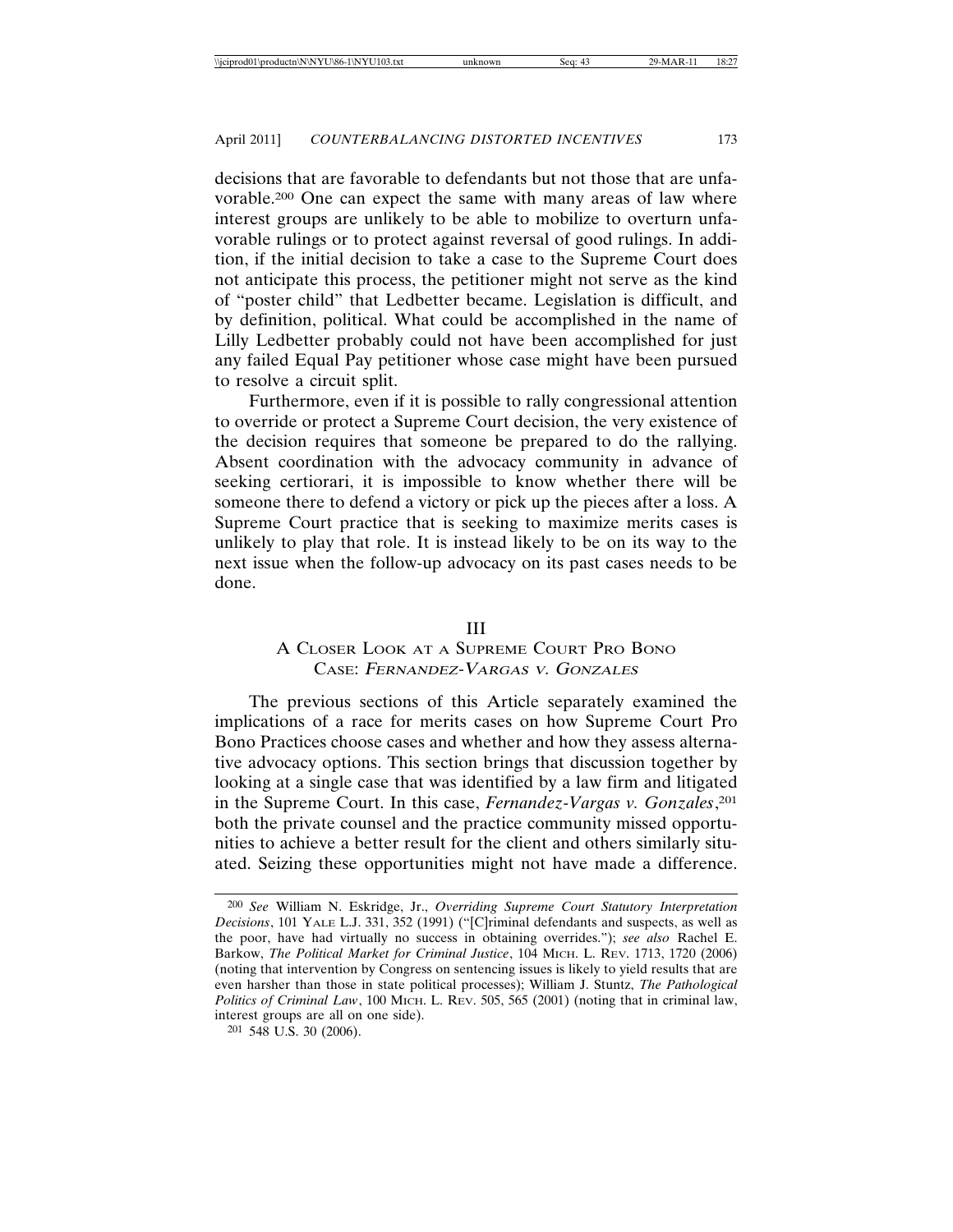But it is nonetheless valuable to consider the choices that the lawyers faced. In the spirit of reflective practice, this section looks back at what was done at various stages of the representation and asks whether there are lessons that can be drawn about how the firms and advocacy organizations could have acted differently.202

#### *A. Background*

Immigration law has long been constructed around rules that subject individuals to deportation and systems for granting relief from deportation.203 Prior to 1996, this combination of deportability and relief provisions extended to people who had been ordered deported in the past and had since reentered the country.204 In these situations, the immigrant could seek various forms of relief. One such form was adjustment of status to lawful permanent residence based on marriage to a United States citizen.205

In 1996, Congress dramatically changed the law governing removal.206 I have elsewhere chronicled the coordinated advocacy in response to the elimination of a form of relief from removal for lawful permanent residents with past convictions.207 Alongside and somewhat after this initial litigation, advocates challenged a provision in the 1996 law that changed the rules that applied when a prior deportation order was reinstated following reentry into the United States.208 These new rules eliminated review by an immigration judge and any relief for those who had previously been deported and had reentered the United States.209 Typically, these cases involved people who had been deported because they lacked immigration status, had subse-

205 8 U.S.C. § 1255(e) (1994) (repealed 1996).

<sup>202</sup> *See* Susan Bryant & Elliott S. Milstein, *Rounds: A "Signature Pedagogy" for Clinical Education?*, 14 CLINICAL L. REV. 195, 213 (2007) (describing pedagogy for learning from experience in practice).

<sup>203</sup> *See generally* INS v. St*.* Cyr, 533 U.S. 289, 293–97 (2001) (describing evolution of forms of discretionary relief from deportation).

<sup>204</sup> *See* 8 U.S.C. §§ 1252(f), 1254 (1994) (repealed 1996) (allowing for reinstatement of only some deportation orders and permitting those whose orders were reinstated to seek discretionary relief).

<sup>206</sup> Illegal Immigration Reform and Immigrant Responsibility Act of 1996, Pub. L. No. 104-208, 110 Stat. 3009-546 (codified as amended in scattered sections of 8, 18 U.S.C.) [hereinafter IIRIRA].

<sup>207</sup> Nancy Morawetz, INS v. St. Cyr*: The Campaign To Preserve Court Review and Stop Retroactive Deportation Laws*, *in* IMMIGRATION STORIES 279 (David A. Martin & Peter H. Schuck eds., 2005) (describing litigation campaign leading up to *INS v. St. Cyr*).

<sup>208</sup> *See infra* note 216 (identifying circuit court cases that challenged retroactivity of deportation reinstatement provision).

<sup>&</sup>lt;sup>209</sup> *See* 8 U.S.C. § 1231(a)(5) (2006) (providing that when order is reinstated, it "is not subject to being reopened or reviewed" and "the alien is not eligible and may not apply for any relief under this Chapter").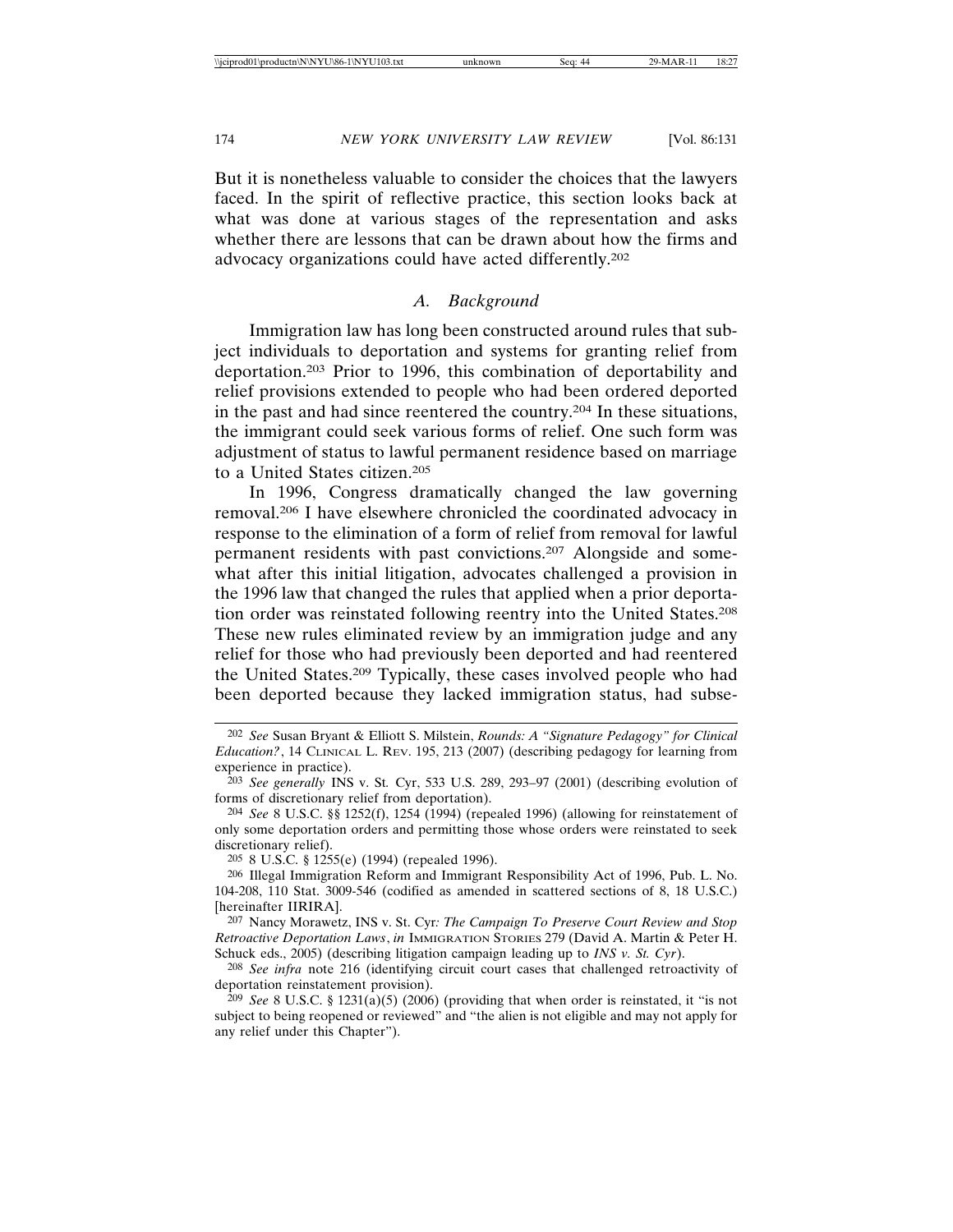quently reentered, and would have been eligible for relief under pre-1996 law either because of marriage to a United States citizen<sup>210</sup> or because they had resided in the United States for a sufficient length of time after their reentry and would suffer hardship if deported.<sup>211</sup>

There was considerable litigation about the scope of the new law eliminating both immigration court review and forms of relief for persons whose deportation orders were reinstated.212 National advocates followed this litigation and provided support to some of the lawyers.213 The Ninth Circuit, in which almost half of reinstatement orders occurred,214 held that the new rules could not be applied to those who reentered the country prior to 1996.215 Other circuits split, some agreeing with the Ninth Circuit, concluding that the new rules could not be applied to those with pre-1996 reentries, and some finding that the new rules applied so long as the individual did not have certain vested interests as of 1996 (such as an interest in "adjustment" relief due to marriage to a citizen and an application for adjustment of status to lawful permanent residence).<sup>216</sup>

212 *See infra* note 216 (identifying circuit splits regarding scope of new law).

213 Telephone Interview with Trina A. Realmuto, Co-Counsel for Petitioners in *Castro-Cortez v. INS*, Attorney, Nat'l Immigration Project of the Nat'l Lawyers Guild (Mar. 4, 2010).

214 *Id.*

215 Castro-Cortez v. INS, 239 F.3d 1040 (9th Cir. 2001) (holding that Congress did not intend for reinstatement provision to apply to individuals whose reentry occurred prior to its enactment).

216 In addition to the Ninth Circuit, the Third, Sixth, and Eighth Circuits did not require a showing of a pre-enactment application for relief. *See* Dinnall v. Gonzales, 421 F.3d 247, 250–51, 262 (3d Cir. 2005) (barring application of statute to person who married and sought adjustment after April 1, 1997, effective date of statute); Bejjani v. INS, 271 F.3d 670, 689 (6th Cir. 2001) (barring application of statute to those who reentered prior to April 1, 1997); Alvarez-Portillo v. Ashcroft, 280 F.3d 858, 866–67 (8th Cir. 2002) (barring application of statute to person who married United States citizen before 1996 but did not apply for adjustment until after April 1, 1997).

The First, Seventh, and Eleventh Circuits required evidence of a pending application. *Compare* Arevalo v. Ashcroft, 344 F.3d 1, 4 (1st Cir. 2003) (barring application of statute to person whose reentry and application for relief occurred prior to April 1, 1997), *with* Lattab v. Ashcroft, 384 F.3d 8, 13, 17 (1st Cir. 2004) (allowing application of statute to person who reentered prior to April 1, 1997, but did not file application for relief until two years later); *compare* Faiz-Mohammmad v. Ashcroft, 395 F.3d 799, 809–10 (7th Cir. 2005) (barring application of statute to person who had both reentered United States and applied for adjustment of status prior to April 1, 1997), *with* Labojewski v. Gonzales, 407 F.3d 814, 823 (7th Cir. 2005) (finding statute can be applied to individuals who reentered United States before IIRIRA's effective date but did not apply for adjustment of status until after effective date); *see* Sarmiento Cisneros v. Ashcroft, 381 F.3d 1277, 1278 (11th Cir. 2004)

 $2^{10}$  8 U.S.C. § 1255(e) (1994) (amended 2000) (providing for adjustment of status based on marriage).

<sup>211</sup> *See* 8 U.S.C. § 1254(a)(1) (1994) (repealed 1996) (providing for suspension of deportation for those with seven years of residence who could show that deportation would cause extreme hardship).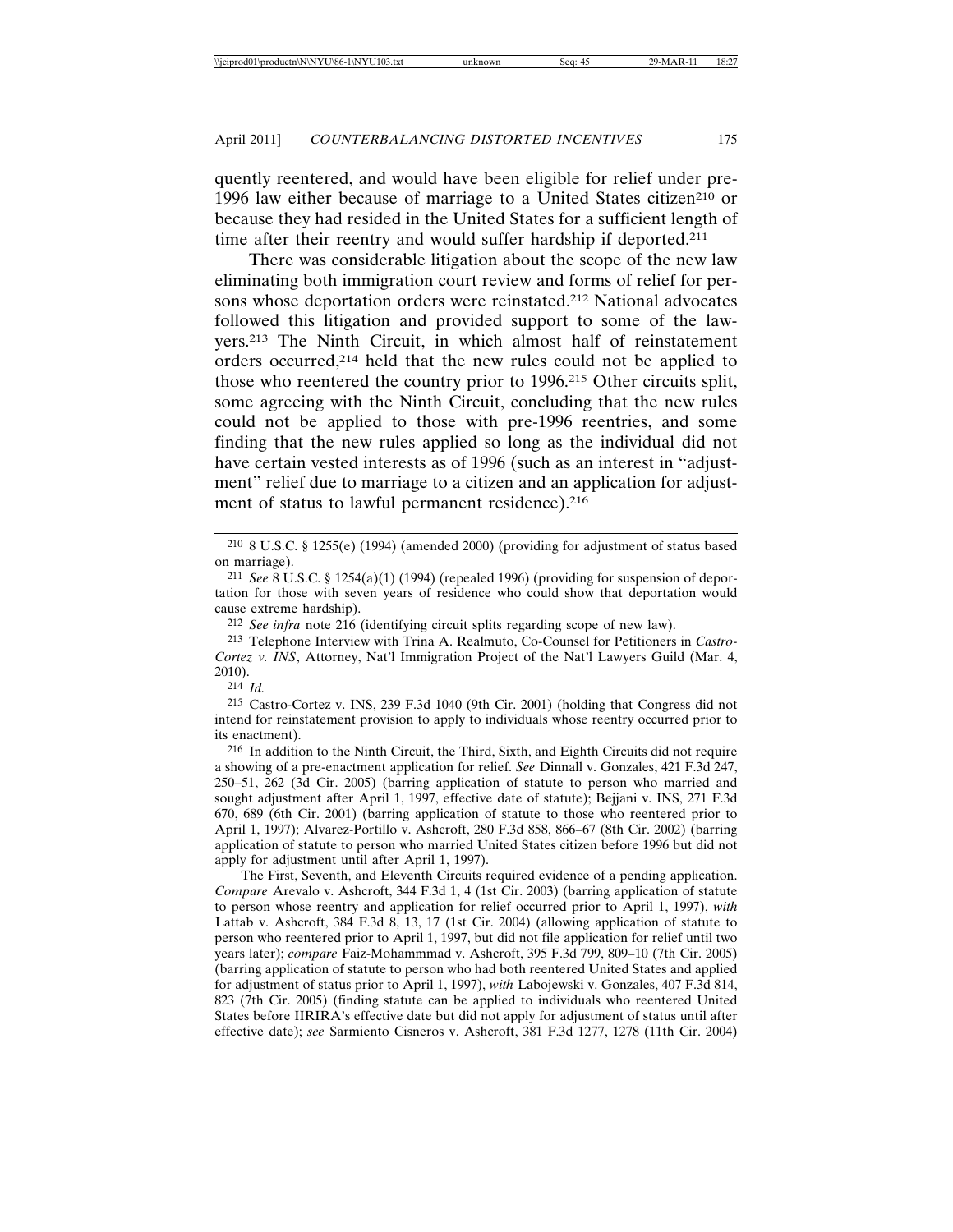The case that ultimately reached the Supreme Court concerned Humberto Fernandez-Vargas. Fernandez-Vargas first entered the United States in the 1970s. He was deported on more than one occasion, the latest of which was in 1981.217 He reentered in 1982 and remained in the United States, where he owned his own trucking company, fathered a child who was a U.S. citizen, and married the child's mother.218 Fernandez-Vargas's wife applied for her husband to become a lawful permanent resident based on their marriage.219 The couple paid the required \$1000 fee for adjusting status after having lacked legal status.220 Fernandez-Vargas was then called to the immigration agency office for an interview. Instead of obtaining lawful permanent residency, however, Fernandez-Vargas was arrested.221 The immigration agency reinstated his 1981 deportation order.<sup>222</sup>

Fernandez-Vargas's lawyer, Chris Keen, filed a petition for review to the Tenth Circuit challenging application of the reinstatement procedure to Fernandez-Vargas on the ground that he had reentered before 1996, when the reinstatement law was enacted.223 In September 2004, while his petition was pending, Fernandez-Vargas was deported.224 On January 12, 2005, the Tenth Circuit ruled that the 1996 change in the law applied regardless of the date of reentry.225

Sometime after the Tenth Circuit's decision, David Gossett at Mayer Brown contacted Chris Keen to offer to handle the case at the Supreme Court level.226 As reported by Keen, the offer was condi-

217 Fernandez-Vargas v. Gonzales, 548 U.S. 30, 35 (2006).

221 Brief for Petitioner, *supra* note 218, at 6.

<sup>(</sup>finding that statute cannot be applied to individual who reentered United States and applied for adjustment of status prior to April 1, 1997).

The Fourth and Fifth Circuits rejected retroactivity arguments where there was no showing of pre-1996 eligibility for relief, but had not reached the question whether such a showing would be sufficient to demonstrate retroactive effect. *See* Velasquez-Gabriel v. Crocetti, 263 F.3d 102, 110 (4th Cir. 2001) (allowing application of statute to person who had not applied for relief prior to April 1, 1997); Ojeda-Terrazas v. Ashcroft, 290 F.3d 292, 294, 302 (5th Cir. 2002) (allowing application of statute to person who had not applied for any form of relief prior to April 1, 1997, and did not appear to be eligible for any relief).

<sup>218</sup> Brief for Petitioner at 5, *Fernandez-Vargas*, 548 U.S. 30 (No. 04-1376).

<sup>219</sup> *Id.*

<sup>220</sup> *Id.* at 5–6. A person who has resided in the United States unlawfully but who is otherwise eligible to adjust status can pay a special \$1000 fee and avoid bars to admission based on past unlawful presence, provided the application for adjustment was filed before April 30, 2001. 8 U.S.C. § 1255(i) (2006).

<sup>222</sup> *Id.*

<sup>223</sup> *Id.* at 7; Telephone Interview with J. Christopher Keen, Counsel for Fernandez-Vargas, Managing Attorney, Keen Law Offices, LLC (July 6, 2009).

<sup>224</sup> Brief for Petitioner, *supra* note 218, at 6.

<sup>225</sup> Fernandez-Vargas v. Ashcroft, 394 F.3d 881, 891 (10th Cir. 2005), *aff'd sub nom.* Fernandez-Vargas v. Gonzales, 126 S. Ct. 2422 (2006).

<sup>226</sup> Telephone Interview with J. Christopher Keen, *supra* note 223.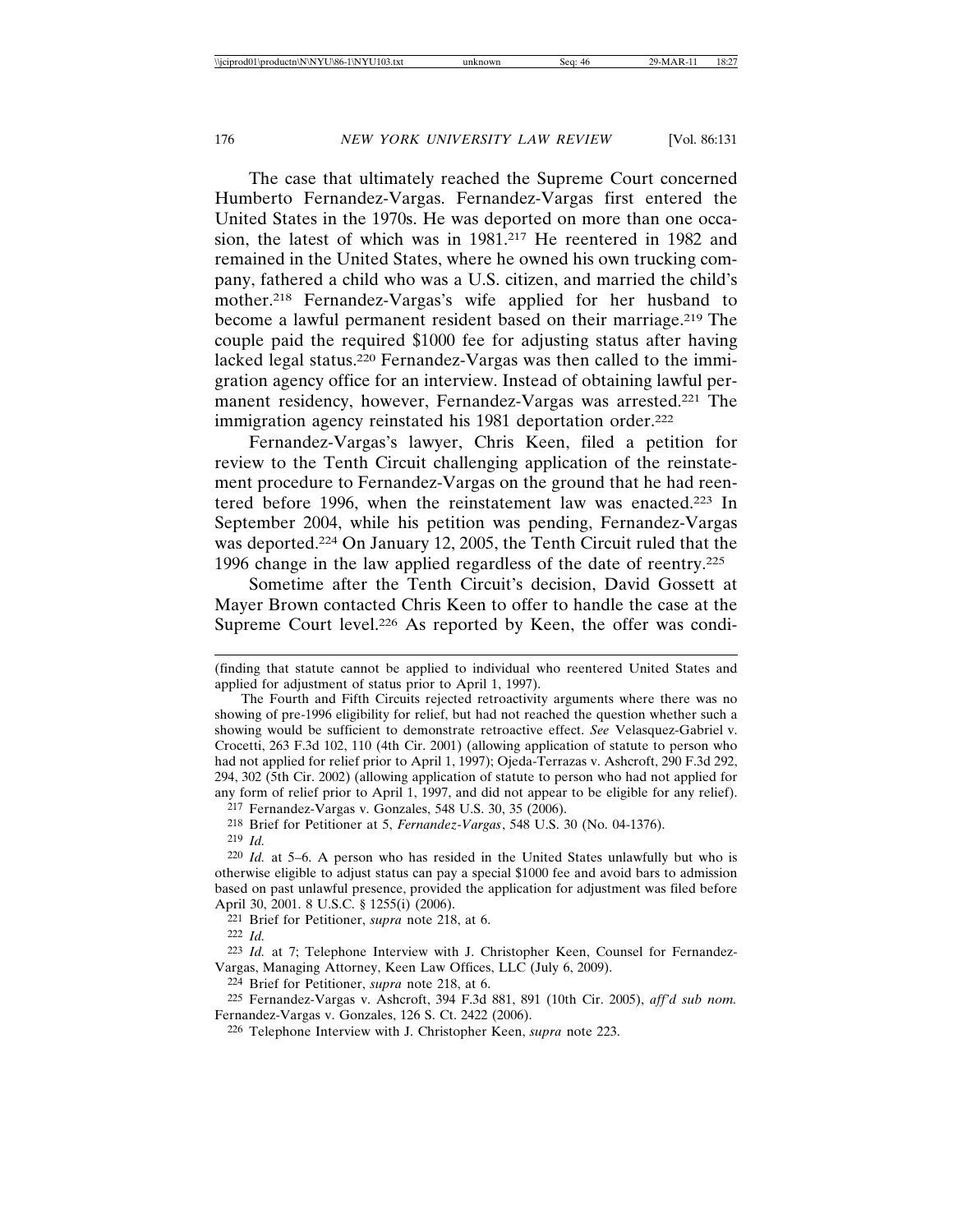tioned on Mayer Brown arguing the case. Keen saw this as an easy decision for his client. He saw a possibility for Supreme Court victory and no downside to agreeing to free representation.<sup>227</sup>

Gossett proceeded to prepare the petition. The petition was filed without any extensions.<sup>228</sup> Gossett does not recall reaching out to learn about other cases but remembers considering that Fernandez-Vargas's case was a good vehicle for testing the issues<sup>229</sup>: Gossett reasoned that Fernandez-Vargas had reentered long ago when there was more of a revolving border, he had established a business, married a U.S. citizen, and fathered a U.S. citizen.230 Looking back, Gossett doubted that it would have been appropriate to search for another vehicle.231

The lawyers do not recall why there was no petition for rehearing or rehearing en banc made to the Tenth Circuit.232 Various issues, such as timing, likelihood of success, and the views of the local lawyer could have played a role.233

Once the petition was filed, Gossett reached out to lawyers affiliated with advocacy groups to seek amicus support for the petition.234 No group was interested in filing an amicus brief*.*235 Instead, immigration advocates tried to persuade Gossett that the case should not be brought before the Court.236

Following the petition for certiorari, the government sought four extensions.237 At first, the Solicitor General's office had not assigned a lawyer to the case. Later there was some indication that the government might acquiesce in an award of certiorari.238 Ultimately, on September 27, 2005, the government filed its brief agreeing that it

234 *Id.*

236 *Id.*

<sup>227</sup> *Id.*

<sup>228</sup> The petition was filed on April 12, 2005. *Fernandez-Vargas*, 394 F.3d 881, *petition for cert. filed*, 73 U.S.L.W. 3632 (U.S. Apr. 12, 2005) (No. 04-1376). An examination of the docket reveals no extensions were requested by Fernandez-Vargas's counsel. *See Docket No. 04-1376*, SUPREME COURT OF THE UNITED STATES, http://www.supremecourt.gov/ Search.aspx?FileName=/docketfiles/04-1376.htm (last visited Mar. 1, 2011).

<sup>229</sup> Telephone Interview with David M. Gossett, Partner, Mayer Brown (July 14, 2009).

<sup>230</sup> *See supra* note 218 and accompanying text.

<sup>231</sup> Telephone Interview with David M. Gossett, *supra* note 229.

<sup>232</sup> *See supra* notes 52–56 and accompanying text (discussing petitions for rehearing).

<sup>233</sup> Telephone Interview with David M. Gossett, *supra* note 229.

<sup>235</sup> Telephone Interview with Trina A. Realmuto, *supra* note 213.

<sup>237</sup> The government's response originally was due on May 16, 2005. Extensions moved the time to reply to June 15, July 15, September 6, and finally September 27. *See Docket No. 04-1376*, *supra* note 228.

<sup>238</sup> Telephone Interview with David M. Gossett, *supra* note 229.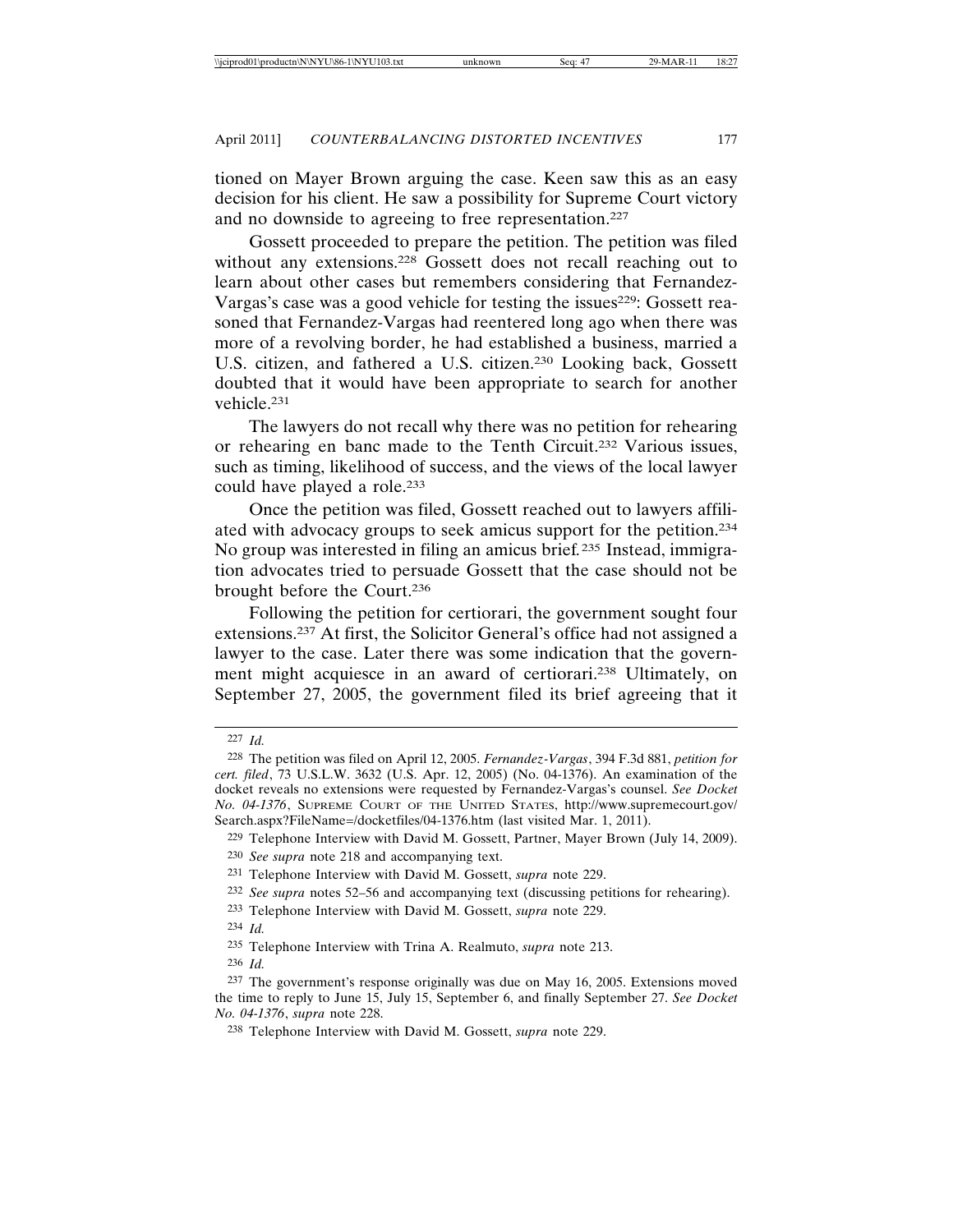would be appropriate to grant certiorari.<sup>239</sup> In the interim, it appears that Fernandez-Vargas's lawyers made no efforts to seek alternative forms of relief, such as the filing of a new application for a visa to return to the United States. In addition, advocacy groups did not prepare for the possibility of a grant of certiorari*.* Although Supreme Court counsel notified other advocates after the government's reply brief that the Solicitor General's acquiescence in an award of merits review increased the chances of a grant of certiorari*,* neither that counsel nor the immigration advocates began the process of notifying interested groups and identifying possible authors of amicus briefs.240

After certiorari was granted, immigration advocates convened to discuss possible amicus briefs. The American Immigration Law Foundation agreed to take the lead on preparing an amicus brief.<sup>241</sup> Other advocates sought authors for an amicus brief that would provide a better sense of the people affected by the issues. The timing, however, was very tight. Because the case had been granted at the end of October, the parties were operating on a briefing schedule that could not be significantly extended.242 They very quickly faced the difficulty of recruiting authors for briefs during the holiday season.243 As a result only one amicus brief was filed, and no brief presented actual examples of the range of people affected by the legal issues in the case.244

The Court heard argument on March 22, 2006.245 At the argument, Justice Breyer probed the attorneys about the practical implications of the 1996 law for the choices available to Fernandez-Vargas just after the law was enacted. Justice Breyer pondered what would

<sup>239</sup> Brief for the Respondent at 23, Fernandez-Vargas v. Gonzales, 548 U.S. 30 (2006) (No. 04-1376).

<sup>240</sup> Telephone Interview with Trina A. Realmuto, *supra* note 213.

<sup>241</sup> *Id.*; *see also* Brief of American Immigration Law Foundation et al. as Amici Curiae Supporting Petitioner, *Fernandez-Vargas*, 548 U.S. 30 (No. 04-1376) (listing American Immigration Law Foundation as lead counsel).

<sup>242</sup> The Court granted certiorari on October 31, 2005. Fernandez-Vargas v. Ashcroft, 394 F.3d 881 (10th Cir. 2005), *cert. granted*, 74 U.S.L.W. 3272 (U.S. Oct. 31, 2005) (No. 04- 1376). The amicus briefs were originally due by December 15. *See* SUP. CT. R. 25.1 (providing petitioner with forty-five days after granting of certiorari to submit brief). It is difficult to obtain an extension of the briefing schedule on a case granted in the fall. *See supra* note 157 (explaining Supreme Court briefing schedules). Fernandez-Vargas received an extension of less than a week. *See Docket No. 04-1376*, *supra* note 228 (providing extension until December 22). The clinic that I teach, the Immigrant Rights Clinic at New York University School of Law, was approached about writing a brief that would provide a broader context. We were not in a position to do so, given the timing of the case.

<sup>243</sup> Telephone Interview with Trina A. Realmuto, *supra* note 213.

<sup>244</sup> Brief of American Immigration Law Foundation et al., *supra* note 241 (presenting legal arguments in support of petitioner and presenting immigration law context of case). 245 *See Docket No. 04-1376*, *supra* note 228.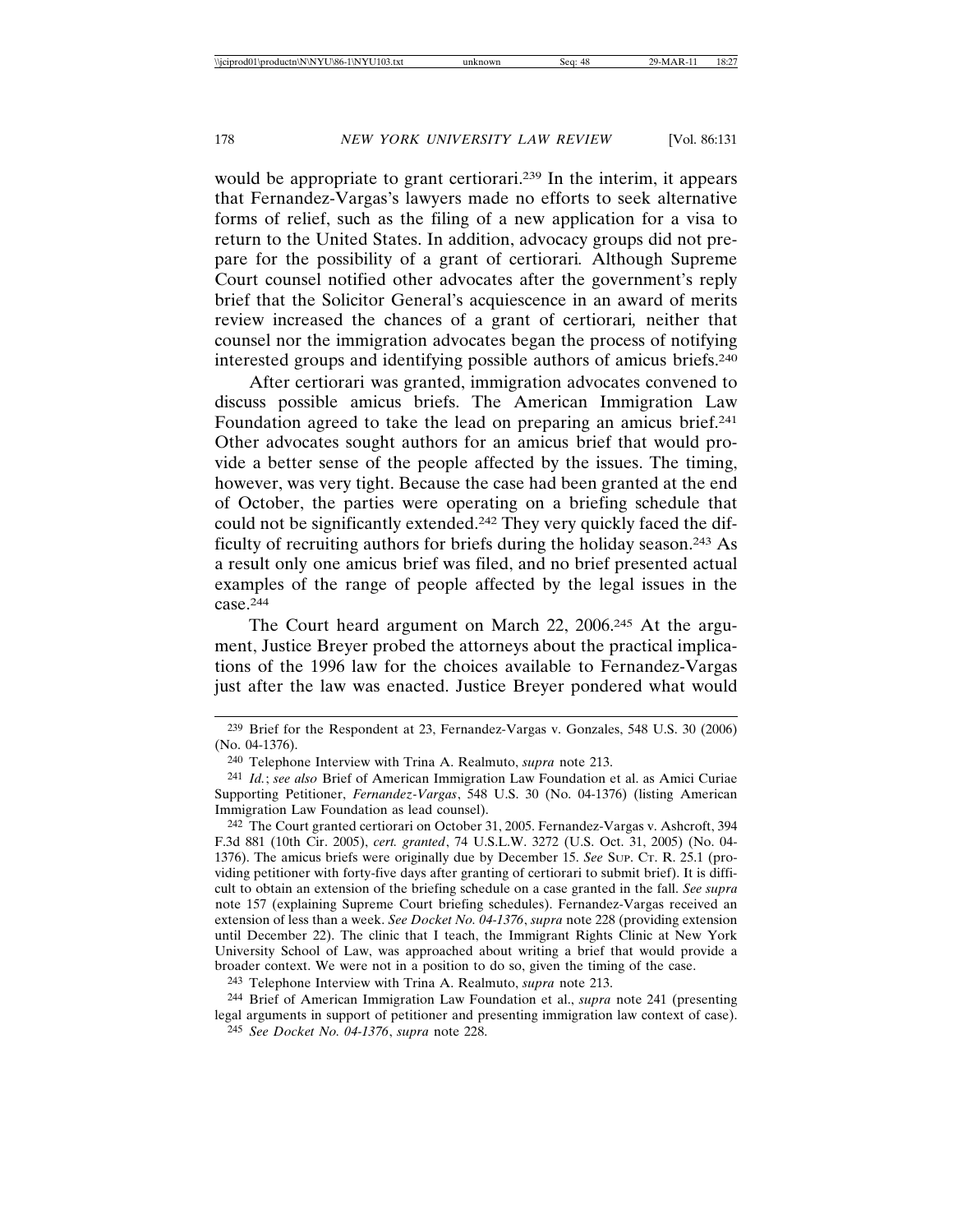have happened if Fernandez-Vargas had gone to a lawyer in 1996 and asked for advice in light of the new law. He then asked whether the best advice would have been to tell Fernandez-Vargas to return to Mexico and pursue legal options for immigrating.246 If, in fact, Fernandez-Vargas could have pursued such options, then, Justice Breyer suggested, the legal question was whether it was fair for him to face the consequences that the 1996 law imposed on his choice to stay in the United States rather than pursue a visa to return to the United States from his country of origin.247

The Court devoted quite a bit of time to Justice Breyer's question. At argument, Gossett explained that Fernandez-Vargas would have faced a five-year bar to return had he left the country in 1996.<sup>248</sup> The government debated this claim, but there was no question that Fernandez-Vargas could have eventually returned on a visa once he married the mother of his child.249

On June 22, 2006, the Court issued its opinion, authored by Justice Souter. The opinion was joined by seven Justices. Only Justice Stevens dissented. The Court found that Fernandez-Vargas was sub-

247 *Id.* at 39–40 (suggesting impermissibility of retroactive effect might be determined, in part, by harshness of consequences).

248 Gossett at first stated that the bar would have been ten to twenty years, *id.* at 22, but revised his comments during rebuttal to say that there would be a five-year bar, *id.* at 54. The five-year bar was the correct time period had Fernandez-Vargas left prior to the effective date of IIRIRA. Under pre-IIRIRA law, Fernandez-Vargas would have been inadmissible because of his prior deportation. 8 U.S.C.  $\S$  1182(a)(6)(B)(i) (1994) (repealed 1996) (stating that alien who has been deported and seeks admission within five years is excludable); 8 C.F.R. § 212.2(a) (1997) (requiring person who has been deported to stay outside country for five consecutive years); *see also* Letter from David M. Gossett, Esq., Mayer, Brown, Rowe & Maw LLP, to William K. Suter, Clerk, U.S. Supreme Court (Mar. 30, 2006) (on file with the *New York University Law Review*) (writing to correct government's interpretation of law and reiterating Fernandez-Vargas would be deemed inadmissible for five years).

249 At argument, the government asserted that Fernandez-Vargas would not have faced any presumptive bar to his return had he left the United States in 1996. Transcript of Oral Argument, *supra* note 246, at 40–42. The government later submitted a letter restating this view. Letter from Paul D. Clement, Solicitor General, U.S. Dep't of Justice, to William K. Suter, Clerk, U.S. Supreme Court (Mar. 29, 2006) (on file with the *New York University Law Review*). But after a letter from Fernandez-Vargas's lawyer explaining that there was a statutory bar to return for those who had previously been deported, *see* Letter from David M. Gossett to William K. Suter, *supra* note 248, the government conceded that Fernandez-Vargas would have faced a presumptive five-year bar to his return, Letter from Paul D. Clement, Solicitor General, U.S. Dep't of Justice, to William K. Suter, Clerk, U.S. Supreme Court (Apr. 17, 2006) (on file with the *New York University Law Review*). The government argued, however, that he would have faced fewer consequences had he left and reapplied for admission in 1996 rather than waiting to be arrested and deported under the reinstatement rule. *Id.*

<sup>246</sup> Transcript of Oral Argument at 19–23, 38–42, *Fernandez-Vargas*, 548 U.S. 30 (No. 04-1376), *available at* http://www.supremecourt.gov/oral\_arguments/argument\_transcripts/ 04-1376.pdf (last visited Mar. 1, 2011).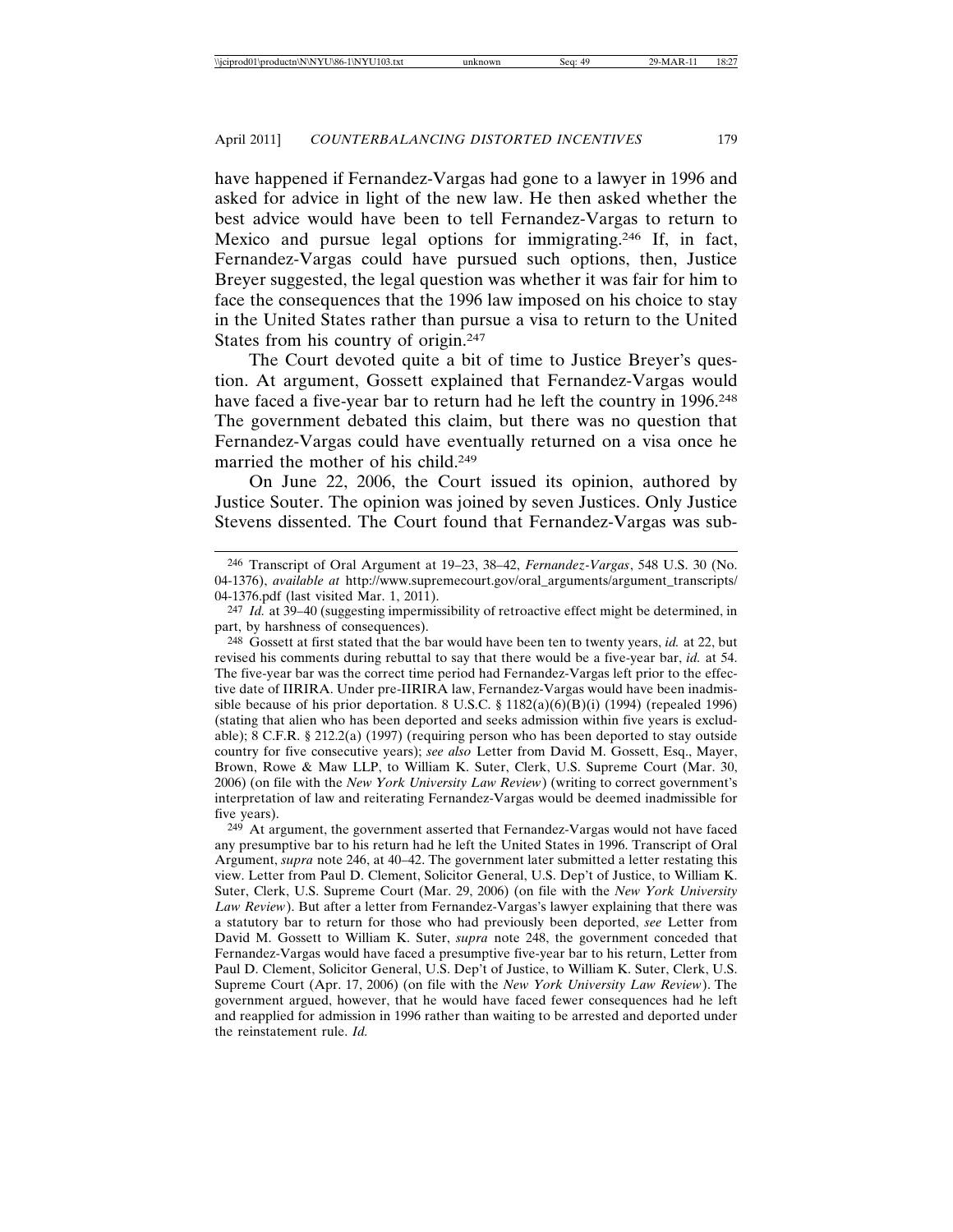ject to the 1996 law because he made the choice to continue to remain in the United States after its enactment.250

Prior to and during the Supreme Court litigation, neither Supreme Court counsel nor local counsel pursued any alternative mechanisms (besides a victory in the Supreme Court) to allow Fernandez-Vargas to rejoin his family in the United States. In particular, no one began the process of obtaining the necessary waivers to allow Fernandez-Vargas to seek a visa at the consulate.251 Supreme Court counsel recalls that this was to be handled by the local counsel,252 and local counsel recalls that he was waiting for the outcome of the Supreme Court litigation.253 In any event, it appears that such alternatives were not part of the scope of the representation taken on by Supreme Court counsel.

## *B. What Could Have Been Achieved Through Attention to Alternative Remedies and Coordination?*

It is always easier to look back than to look forward. But it is nonetheless useful to ask what might have happened had lawyers approached the case from the perspectives discussed in this Article.254 In this case, with the goal of reuniting Fernandez-Vargas in the United States with his wife and son, the question is not whether Fernandez-Vargas should have abandoned his claim, but whether there were other ways of approaching his representation that might have led to a better result for both him and others affected by the reinstatement law. The observations suggested below might have been considered and rejected. They are offered here as illustrations of the types of approaches that should be considered.

<sup>250</sup> Fernandez-Vargas v. Gonzales, 548 U.S. 30, 32, 42–43 (2006).

<sup>251</sup> As a person married to a U.S. citizen, Fernandez-Vargas was eligible for an immigrant visa. 8 U.S.C. § 1151(b)(2)(A)(i) (2006) (stating that spouses of U.S. citizens are not subject to numerical immigration limitations). He faced two potential bars to admission. The first was the five-year bar to admission for a person who has been deported. *Id.* § 1182(a)(9)(A). This bar could be waived by the Attorney General. *Id.*  $§$  1182(a)(9)(A)(iii). The second was the bar for remaining in the United States for more than a year after the effective date of the 1996 laws. *Id.* § 1182(a)(9)(B)(i)(II). This bar could also be waived. *Id.* § 1182(a)(9)(B)(v). *See generally* Jan M. Pederson, *Strategic Lawyering at Consular Posts*, *in* VISA PROCESSING GUIDE AND CONSULAR POSTS HANDBOOK: PROCESS AND PROCEDURE AT U.S. CONSULATES AND EMBASSIES 3 (Charles M. Miller, Jan M. Pederson & Douglas S. Weigle eds., 2009–10), http://www.aila.com/content/fileviewer.aspx?docid=30547&linkid=215126 (reviewing procedures for applying for visas).

<sup>252</sup> Telephone Interview with David M. Gossett, *supra* note 229.

<sup>253</sup> Telephone Interview with J. Christopher Keen, *supra* note 223.

<sup>254</sup> *See supra* Part II.A (presenting analyses that lawyer should conduct before seeking Supreme Court review).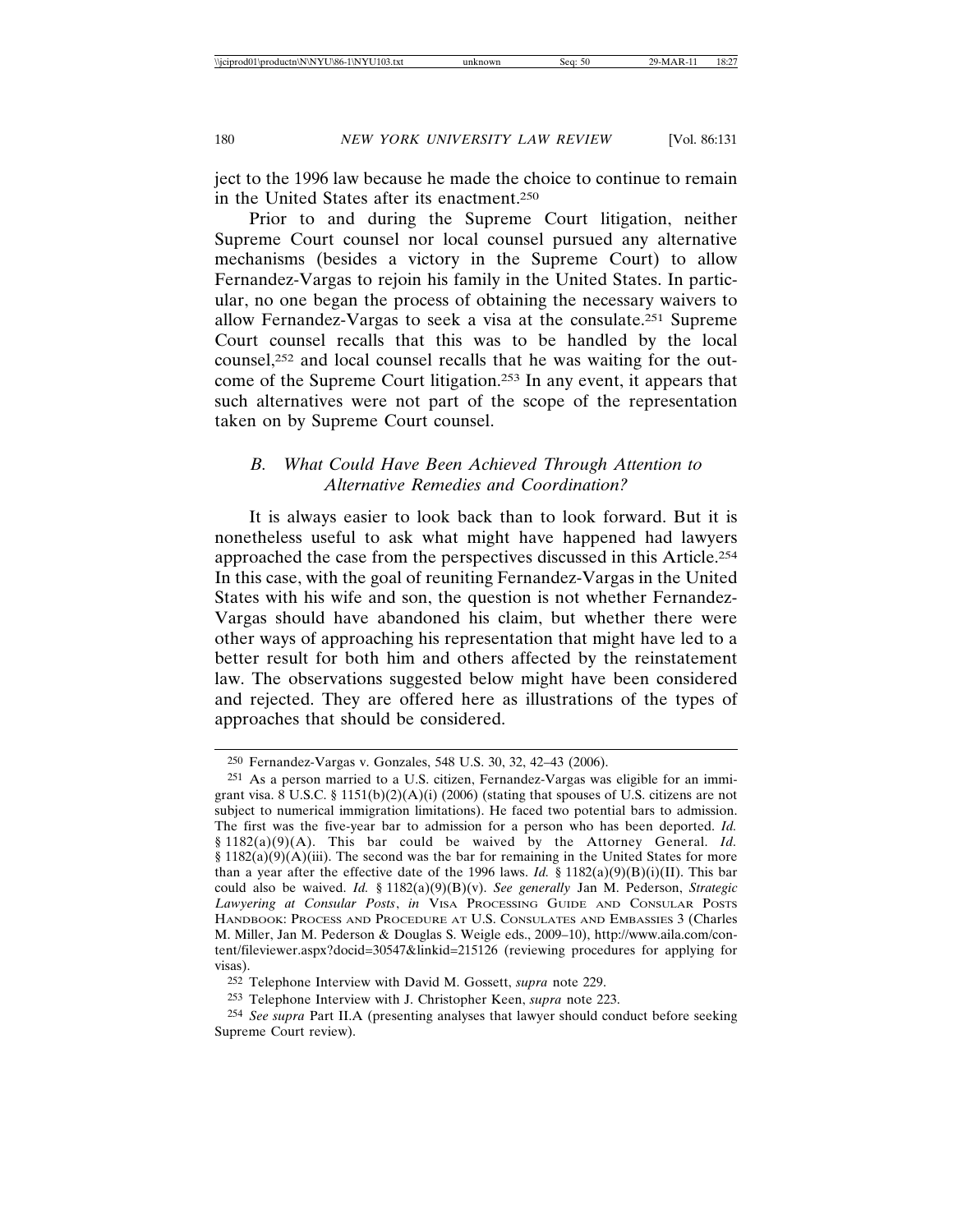#### *1. Pursuit of Waivers and Consular Processing*

Before his case was decided by the Tenth Circuit, Fernandez-Vargas had already been deported. He was free, however, to petition to re-immigrate as the spouse of a U.S. citizen. To do that, he required two waivers: One to waive his past unlawful presence, and one to waive his removal order.<sup>255</sup> Both waivers would have been challenging, but not impossible, to obtain.256 Fernandez-Vargas could have benefited from the fact of his long residence, his business, his marriage to a citizen, and his effort to rejoin his U.S citizen son.257 In addition, over time, his case gathered news attention that could have been helpful in achieving a positive resolution.<sup>258</sup>

Fernandez-Vargas's lawyers may have been skeptical about these alternatives. They require an exercise of discretion and are not easy to obtain. Furthermore, Fernandez-Vargas would not have had the opportunity to go before an immigration judge and show why discretion should be exercised, nor could he have sought judicial review.259 Nonetheless, consular processing provided a route to full relief for Fernandez-Vargas and could have allowed him to return to the United

256 Data from the State Department indicates that in 2005, there were 452 cases in which a person was found ineligible to immigrate based on a prior removal order and that in 101 (over one-fifth) of the cases the person received a waiver. Similarly, there were 6747 cases where the individual was ineligible to immigrate due to the unlawful presence bar, and in 1973 (over one-quarter) of the cases the person received a waiver. *Immigrant and Nonimmigrant Visa Ineligibilities*, U.S. DEPARTMENT OF STATE, http://www.travel.state. gov/pdf/FY05tableXX.pdf (last visited Mar. 1, 2011) (reporting preliminary data for 2005 fiscal year).

257 *See supra* notes 218–20 and accompanying text (explaining facts of case).

258 The first article about Fernandez-Vargas's case predated the grant of certiorari. *See* Dennis Romboy, *Outcast in Mexico, Outlaw in Utah*, DESERET NEWS, Oct. 9, 2005, at A01, *available at* http://www.deseretnews.com/article/615152228/Outcast-in-Mexico-outlaw-in-Utah.html (last visited Mar. 1, 2011). Coverage continued after the grant of certiorari. *See, e.g.*, Dennis Romboy, *No Home for the Holidays*, DESERET NEWS, Dec. 17, 2005, at A01, *available at* http://www.deseretnews.com/article/635169430/No-home-for-the-holidays.html (last visited Mar. 1, 2011).

259 *See* Deborah J. Notkin, *Immigrant Visa Processing and Adjustment of Status*, *in* BASIC IMMIGRATION LAW 137, 144–45 (Cyrus D. Mehta ed., 2010) (explaining that consulate visa refusals are grounded in statutes and regulations and that visa denial is "generally non-reviewable in an appellate body").

<sup>255</sup> Under the "unlawful presence" bar, a person who is present for a year without authorization faces a ten-year bar to readmission. 8 U.S.C. § 1182(a)(9)(B)(i) (2006). A person who has been deported faces a separate bar to readmission, which varies from five years to, if the person was convicted of an "aggravated felony," a lifetime bar. *Id.* § 1182(a)(9)(A). Fernandez-Vargas faced a ten-year bar due to his removal and a ten-year bar due to his unlawful presence. Both bars are subject to waivers. *Id.* § 1182(a)(9)(A)(iii) (providing for waiver of bar based on removal); *Id.* § 1182(a)(9)(B)(v) (providing for waiver of bar based on unlawful presence).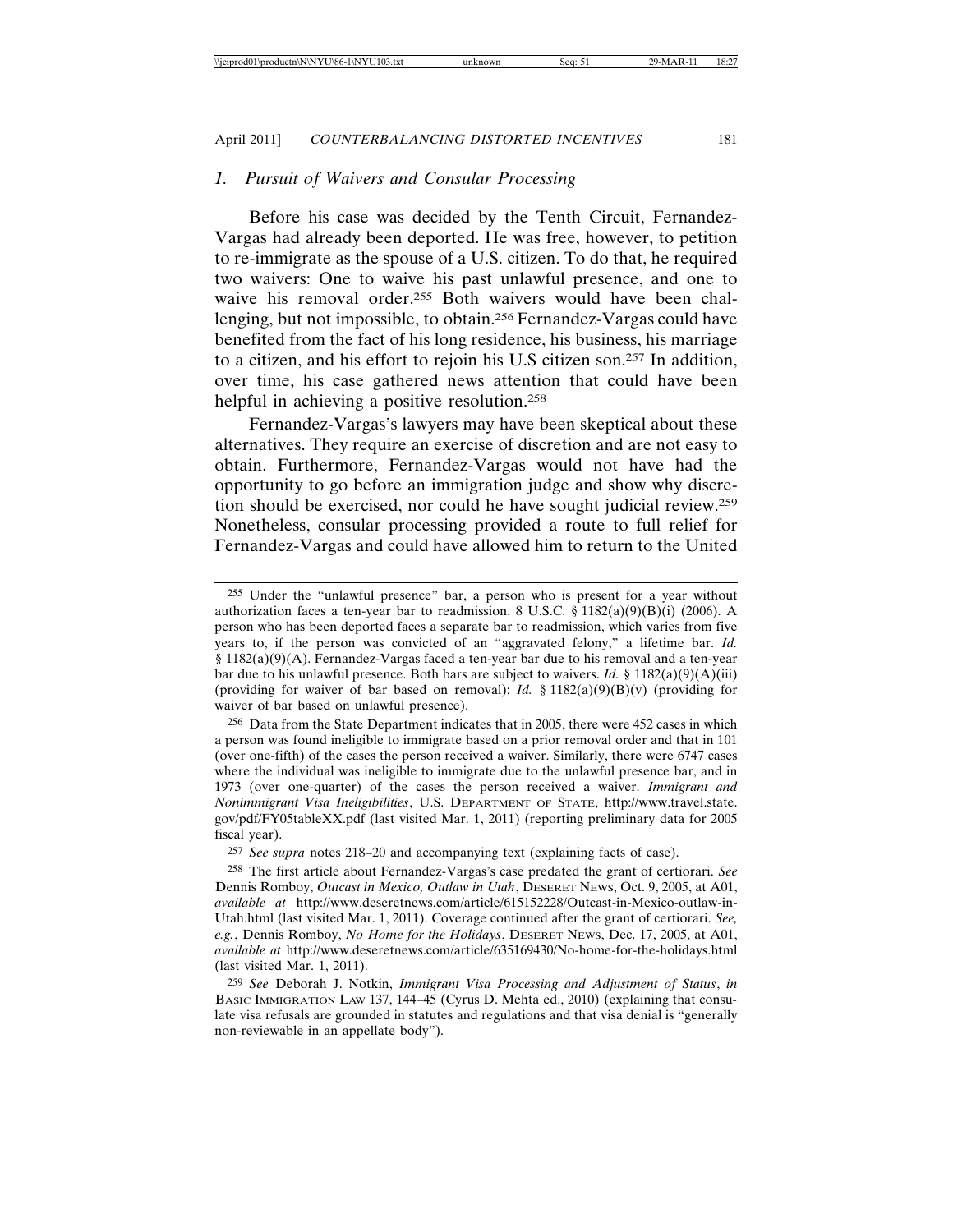States.260 Consular processing could have been pursued from the start of the case, throughout the many extensions sought by the government, and during the merits phase of the case. It also might have provided a method for settling the case in a way that was advantageous to Fernandez-Vargas. Furthermore, had it failed, by demonstrating the difficulty of obtaining a visa after leaving the United States, the failure could have been used to show the real consequences of applying the reinstatement rule retroactively.261 The market dynamics of Supreme Court Pro Bono practice raise the possibility that the lawyers were inattentive to these alternatives because they did not fit with their firm's objectives in taking on the case. It is also possible that the issues were not explored fully because they involved technical aspects of immigration practice with which the lawyers were unfamiliar.

#### *2. Pursuit of Rehearing and Rehearing En Banc*

Counsel also could have sought rehearing or rehearing en banc before the court of appeals.262 This strategy would have had several advantages. First, it would have presented the Tenth Circuit with the sophisticated arguments that would later be made to the Supreme Court. In addition, it would have provided more time to pursue consular processing<sup>263</sup> and more time to identify additional similar cases and develop a strategy for deciding which case to forward as the best vehicle.264

It is possible that there were disadvantages to rehearing or rehearing en banc. Rehearing can lead a court to bolster a past opinion. It will also cause delay. If Supreme Court litigation was Fernandez-Vargas's best chance at rejoining his family, then he may well have opted against rehearing. But the choice was complicated

263 *See supra* Part III.B.1 (discussing consular processing).

<sup>260</sup> *See, e.g.*, Nancy Morawetz, Book Review, 58 J. LEGAL EDUC. 587, 592 (2008) (describing immigration case where consulate, not federal court, granted relief and concluding that "the fact that lawyers must pursue all fora and that the one that is least hospitable may prove to be the one that provides a route to the client's success, is a lesson that is valuable for all law students").

<sup>261</sup> Other forms of relief were also possible. Although rarely granted, Congress sometimes passes private bills for individual immigrants. *See, e.g.*, Priv. L. No. 108-4, 118 Stat. 4028–29 (2004) (providing permanent resident status for Durreshahwar Durreshahwar, Nida Hasan, Asna Hasan, Anum Hasan, and Iqra Hasan); Priv. L. No. 108-3, 118 Stat. 4026–27 (2004) (providing permanent resident status to Richi James Lesley). *See generally* Kati L. Griffith, *Perfecting Immigration Legislation: Private Immigration Bills and Deportable Lawful Permanent Residents*, 18 GEO. IMMIGR. L.J. 273 (2004) (describing historical role of private bills and recent limitations due to congressional rules for handling such bills).

<sup>262</sup> *See supra* notes 52–56 and accompanying text (discussing petitions for rehearing).

<sup>264</sup> *See supra* Part II.B (discussing how collaboration amongst firms with similar cases can identify which case presents most strategically advantageous context for litigation).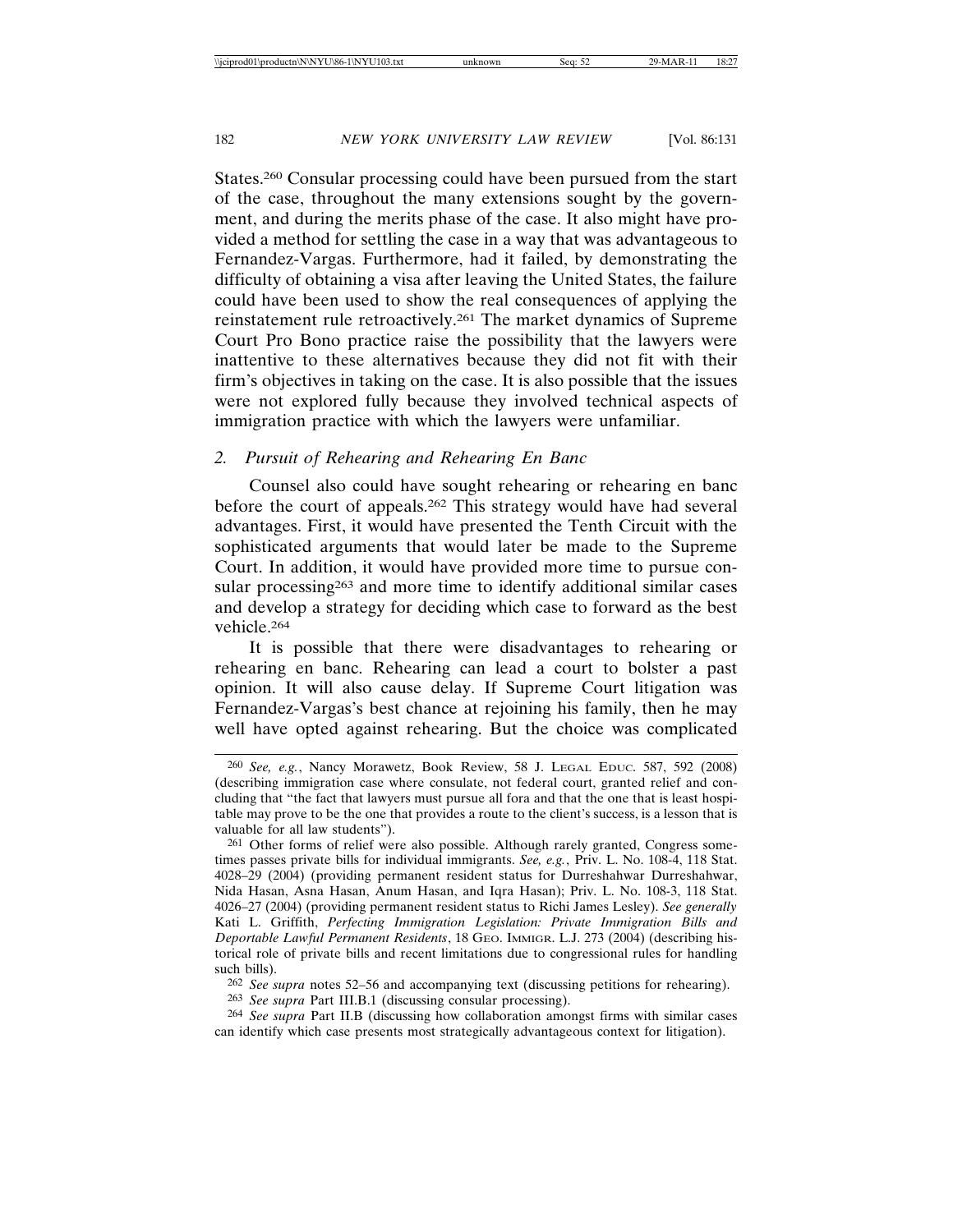and required an assessment of the likelihood of success in obtaining different remedies and the risks of proceeding more swiftly at the Supreme Court.

The market dynamics of the Supreme Court Pro Bono practice could have played a role in discouraging exploration of these options. If the firm wanted to assure that its case would be the lead case if certiorari was granted, it may not have wanted to wait for an en banc ruling.

## *3. Pursuit of an Extension of Time To Seek Certiorari*

Like a rehearing petition, an application to extend the time to seek certiorari has advantages and disadvantages. It creates some level of delay. At the same time, it allows for further case analysis, further development of the legal arguments, and inquiry into other cases that might better present the legal issues. Once again, if the firm wanted to position its case as a lead case before the Court, it may not want to delay filing for a writ of certiorari.

#### *4. Coordination*

Through coordination with other lawyers and advocacy groups,  $265$ Fernandez-Vargas's lawyers could have learned about other cases raising the same legal issues before filing the petition for certiorari. Such coordination could have allowed the lawyers to find a better vehicle while they protected their client's rights through rehearing requests and a petition to hold the case for another disposition. In addition, coordination may have helped in understanding alternative strategies being used by other practitioners. Finally, coordination would place counsel in touch with the community of lawyers working on the issues. This could have been helpful for drafting amicus briefs when the case was ultimately granted or providing case stories for those working on such briefs.

Coordination would have required time and resources. The fact that some circuits had barred the use of reinstatement for those with pre-1996 reentries limited the pool of available cases that could serve as vehicles.266 In the circuits where similar issues were raised, all of the relevant cases may not have been accessible through standard computerized research tools, but it would have been possible to learn about specific cases through case research and networking. In similar situations, lawyers might work with advocacy groups or inquire about cases on listservs. They might also contact key litigators in specific

<sup>265</sup> *See supra* Part II.B (presenting benefits of collaboration).

<sup>266</sup> *See supra* note 216 (describing circuit split).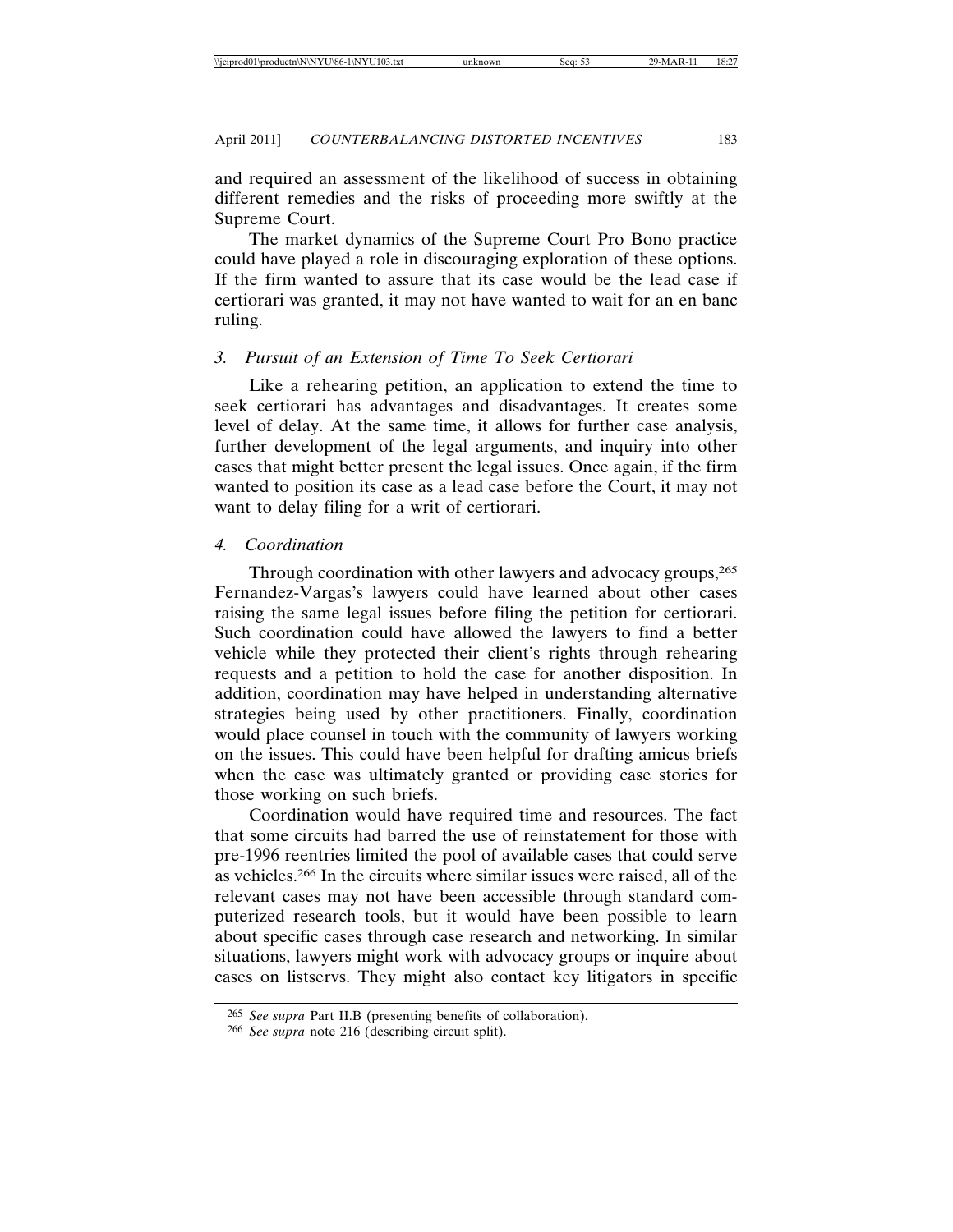jurisdictions who have a reputation for handling more complex immigration law cases. In this way, it could have been possible to better understand the alternative vehicles. In addition, such networking could help to develop a deeper understanding of the real world effects of the rule so as to assist in amicus efforts and better answer questions at any eventual argument.267

But for a firm seeking to take the lead, such coordination with other lawyers and consideration of cases that would be handled by other firms could defeat the chance of handling the main case before the Court on the merits. The firm therefore might not have been interested in such alternatives.

Had there been greater efforts at coordination, what might the lawyers have found? Not surprisingly, they would have found more cases, which could have been analyzed to evaluate whether they better presented the key legal issues in the case. If they did, the lawyers could have provided Fernandez-Vargas the choice to have his case lag behind these other cases.

One case that raised the same issues as *Fernandez-Vargas* was *Gehring v. Gonzales*. <sup>268</sup> *Gehring* trailed *Fernandez-Vargas* in the court system, but had *Fernandez-Vargas* been delayed through a rehearing petition or extensions of the time to seek certiorari,269 the cases could have been more closely aligned. In addition, regardless of which case went forward first, *Gehring* could have provided a valuable lens through which the Court might have better understood the real consequences of retroactive application of the 1996 reinstatement law.

Gehring first arrived in the United States in 1983.270 A year later she began living with a man with whom she had four children.271 In 1994 she was deported. She returned immediately so that she could be with her four U.S. citizen children, who were then aged, approximately, two, four, eight, and ten.272 In 2001, she married Herman Gehring, a U.S. citizen, who petitioned for his wife to start the process for lawful permanent residency.273 The agency approved the marriage petition.274 At the final interview for awarding lawful permanent resi-

<sup>267</sup> In *Fernandez-Vargas*, this effort was limited to some extent by the fact that many immigration advocates were unenthusiastic about the prospect of Supreme Court review. *See supra* note 236 and accompanying text.

<sup>268</sup> 235 F. App'x 998 (5th Cir. 2007).

<sup>269</sup> *See supra* Part III.B.2–3 (presenting strategies available to Fernandez-Vargas).

<sup>270</sup> Brief of Petitioner at 5, *Gehring*, 235 F. App'x 998 (No. 05-60124) (on file with the *New York University Law Review*).

<sup>271</sup> *Id.*

<sup>272</sup> *Id.* at 5, 7–8.

<sup>273</sup> *Id*. at 5, 8–9.

<sup>274</sup> *Id.* at 9.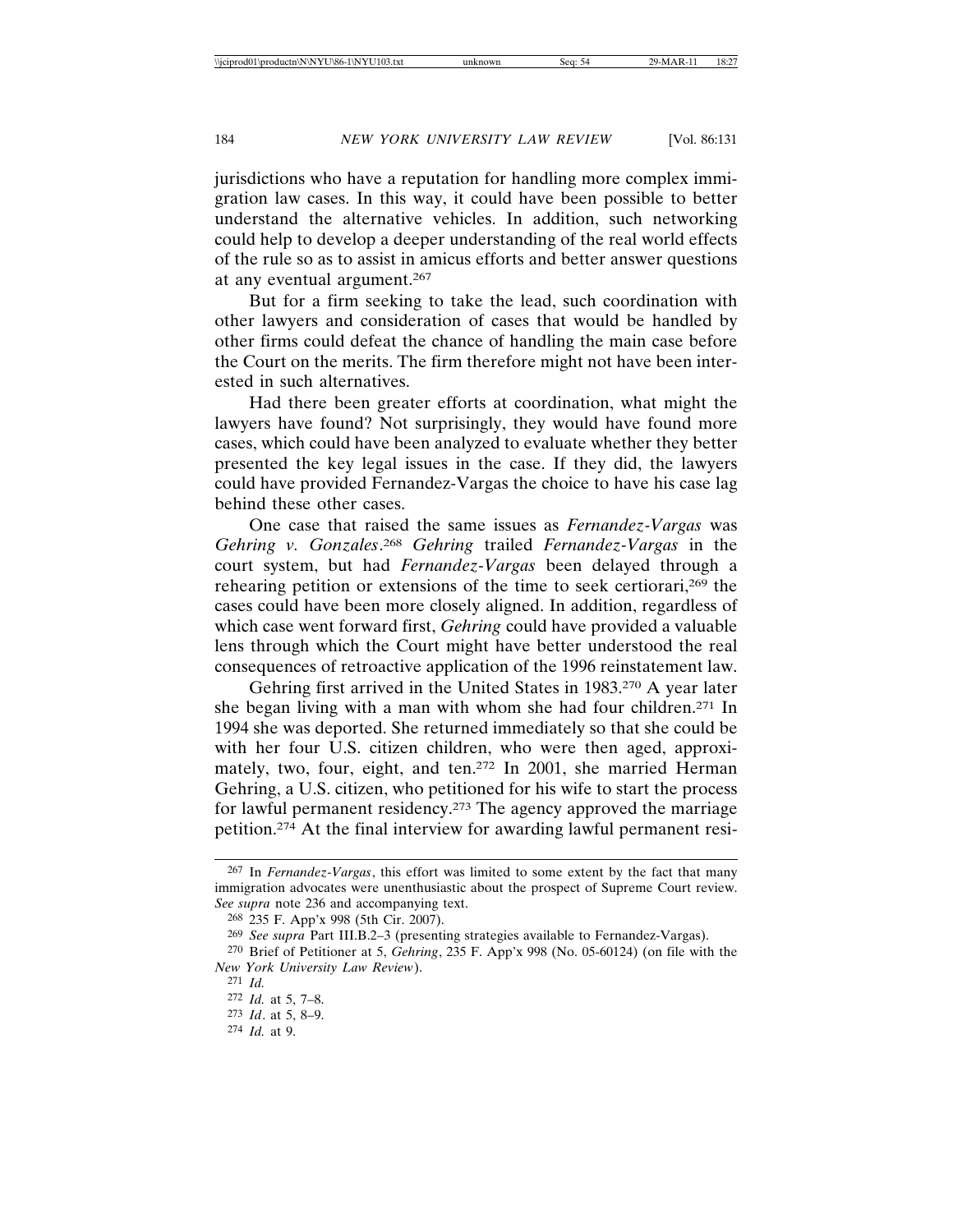dency status, however, the agency reinstated the old removal order and arrested Gehring.275 Gehring's lawyer filed both a petition for review and a habeas petition. These filings were made a month after the court of appeals decision in Fernandez-Vargas's case.276

In her brief to the court of appeals, Gehring provided a sympathetic story about her original removal order.277 After her arrest in 1993, she reported to the immigration office and was assigned a date to appear before an immigration judge.278 As a person with seven years of residence, she was eligible to apply for suspension of deportation, which would have permitted her to obtain permanent residency if she showed that her deportation would cause extreme hardship.279

Gehring did not drive. She therefore arranged with the father of her children to drive her to the hearing.280 He failed to do so, however, apparently because they were estranged and because he was hoping that she would be deported so that he and his new girlfriend could get custody of Gehring's older children.<sup>281</sup> Gehring sought assistance from a lawyer but was told (erroneously) that there was nothing that could be done.282 Thus, the deportation order that later served as the basis for reinstatement remained unchallenged. When the order was reinstated many years later under the post-1996 law, Gehring was barred from going to immigration court to challenge the legality of her old order or otherwise seek relief.283

The Fifth Circuit held Gehring's case pending the decision of *Fernandez-Vargas* by the Supreme Court.284 But had *Fernandez-Vargas* proceeded more slowly, it is possible that *Gehring* would have

<sup>275</sup> *Id.* at 10.

<sup>276</sup> *Id.* at 3 (stating habeas corpus action was filed on January 27, 2005, and petition for review to court of appeals was filed on February 24, 2005). The Tenth Circuit issued its decision in *Fernandez-Vargas* on January 12, 2005. Fernandez-Vargas v. Ashcroft, 394 F.3d 881 (10th Cir. 2005), *aff'd sub nom.* Fernandez-Vargas v. Gonzales, 548 U.S. 30 (2006).

<sup>277</sup> The brief explains that some of these facts were not in the administrative record because of the statutory limitation on that record but were included in the habeas petition. Brief of Petitioner, *supra* note 270, at 4 n.2.

<sup>278</sup> *Id.* at 6.

<sup>279</sup> *See* 8 U.S.C. § 1254(a)(1) (1994) (repealed 1996) (providing for suspension of deportation for those with seven years of residence who can show that deportation would cause extreme hardship).

<sup>280</sup> Brief of Petitioner, *supra* note 270, at 6–7.

<sup>281</sup> *Id.* at 7.

<sup>282</sup> *Id.* Gehring received an in absentia order because she failed to attend her hearing. *Id.* She could have filed a motion to reopen this order on the ground that she was not at fault in failing to appear for her hearing. *See* 8 C.F.R. § 3.23 (1994) (providing authority for reopening decisions).

<sup>283</sup> *See* 8 U.S.C. § 1231(a)(5) (2006) (barring relief for those whose removal orders are reinstated).

<sup>284</sup> Docket, *Gehring*, 235 F. App'x 998 (No. 05-60124) (suspending briefing in light of grant of certiorari in *Fernandez-Vargas v. Gonzales*).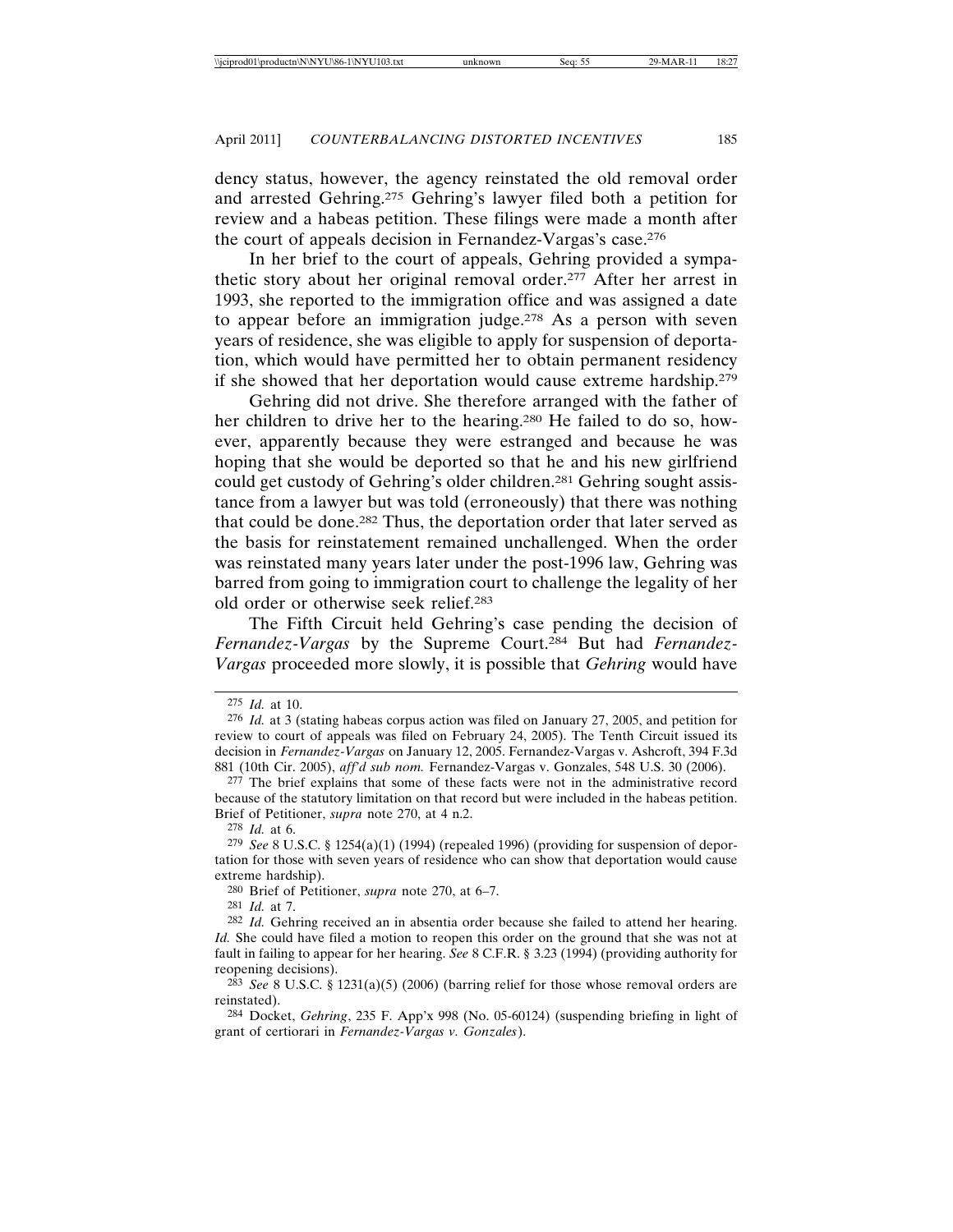caught up and served as a vehicle for Supreme Court review, which might have been better for her and better for Fernandez-Vargas.

#### *5. Planning Amicus Filings*

*Fernandez-Vargas* also appears to be a case in which the lawyers missed opportunities to plan early for amicus briefs. By the time certiorari was granted, the lawyers faced a tight fall briefing schedule that left little time to identify interested amici, locate illustrative cases, and identify authors for amicus briefs.

This amicus situation was avoidable. Any case in which a party seeks certiorari ought to involve a strategy for taking the next steps if certiorari is granted. This is all the more true when a case is pushed into the fall and is subject to the shorter briefing schedules that the Court issues at that time.285

Certainly, by the time the government acquiesced in certiorari*,* it was highly likely that the Court would grant merits review.286 At that time, it would have made sense to begin immediately to work on briefs that could explain how the laws operated retroactively in practice.287 Had advocates started their work at that time, they would have had four additional weeks to plan for amicus briefs, and Fernandez-Vargas's counsel would have avoided the difficulty of recruiting authors close to the holidays. For this purpose, a case such as Gehring's could have served as a valuable portrait of the consequences of retroactive application of the law. Unlike Fernandez-Vargas, Gehring had young children to raise when she reentered the United States. Furthermore, as a woman who was estranged from the father of her children, she had no way to maintain or reestablish a relationship with them if she were in Mexico. While her return to the United States in the face of a deportation order might not be condoned, her case would illustrate why Congress might not have chosen to require the immediate departure of those who had previously reentered the United States to be with their U.S. citizen children.

<sup>285</sup> *See supra* note 157 (discussing Supreme Court briefing schedules).

<sup>286</sup> The Solicitor General's office has an extraordinary track record in obtaining a grant of certiorari when it supports review. Statistics compiled over five terms indicate that it had a ninety-seven percent success rate when it offered an opinion supporting review. *SCOTUSblog FINAL Stats OT 09*, SCOTUSBLOG, 23 (July 7, 2010), http://www.scotusblog.com/wp-content/uploads/2010/07/Final-Stats-OT09-0707101.pdf.

<sup>287</sup> *See, e.g.*, Brief for Florida Immigrant Advocacy Center et al. as Amici Curiae Supporting Respondent, INS v. St. Cyr, 533 U.S. 289 (2001) (No. 00-767) (presenting stories of individuals affected by issue in case).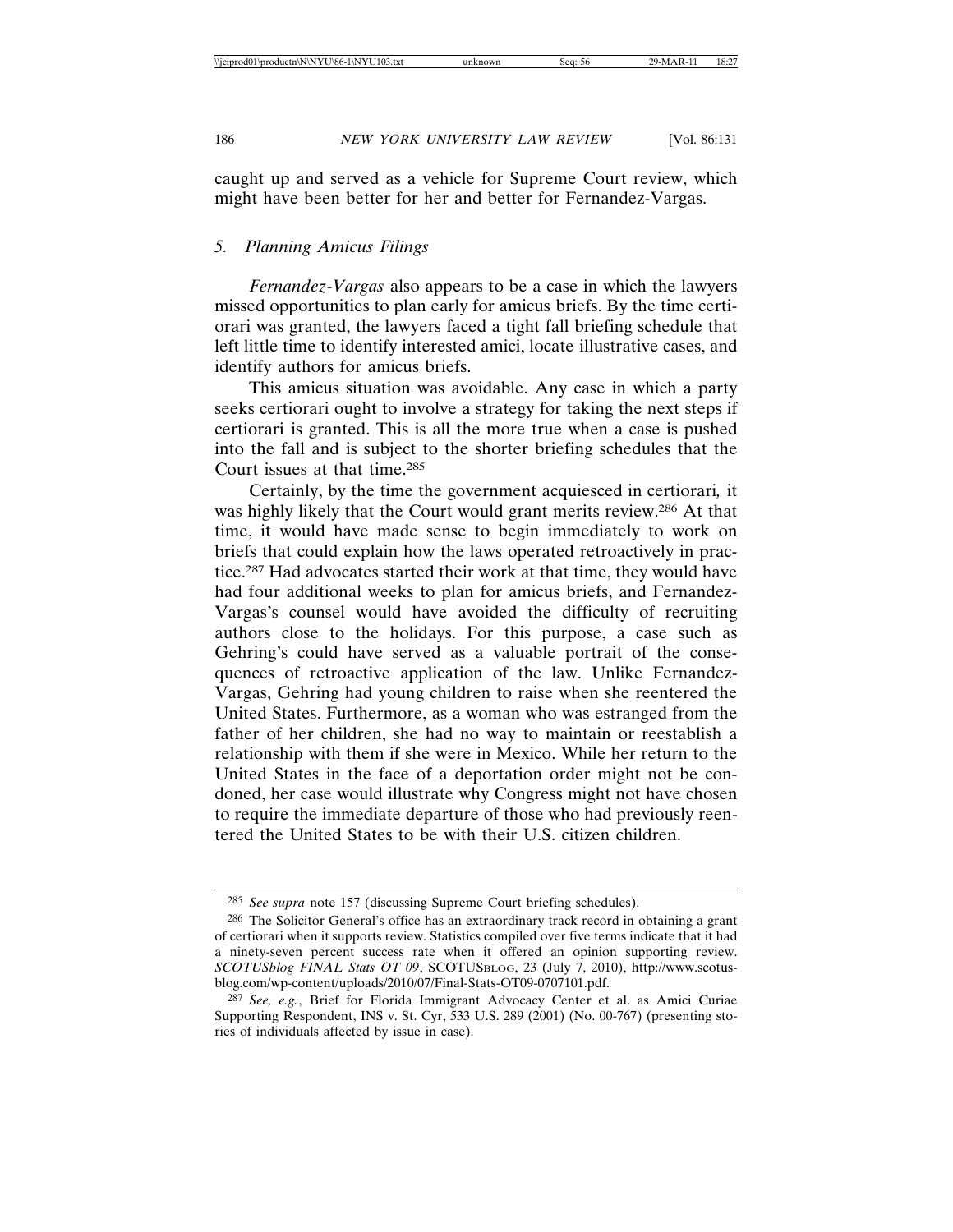## *C. Consequences of the Decision for the Development of the Law*

With *Fernandez-Vargas*, the rule in the Ninth Circuit,<sup>288</sup> which had governed almost half of reinstatement cases,<sup>289</sup> was reversed. The government, which had never sought Supreme Court review of any reinstatement case, had achieved a victory.

Unlike the Lilly Ledbetter case,290 Congress did not move into the breach. Reinstatement is one of a long list of concerns for immigration advocates, and retroactivity, by its nature, involves a diminishing set of people. Even if case stories are compelling and become increasingly so with time, the fact that the group is diminishing in size means that the issue may lack the numerical importance to policy advocates that would bring it to the top of their list of concerns. More importantly, affirmative legislation for immigrants is difficult to achieve291 and a technical reinstatement issue is unlikely to be one for which affirmative legislative correction would be achievable. On issues such as these, the Supreme Court serves as the last stop. The litigation choices in *Fernandez-Vargas* therefore live on as the law that affects the entire class of persons facing reinstatement.

# *D. Reflections on Market Pressures and Advocacy Community Responses*

It is impossible to know how the market pressures of Supreme Court practice have affected any one case. But nonetheless, one can speculate about how they might have played out.

Following the pattern of the competitive Supreme Court Pro Bono Bar, the pro bono offer in *Fernandez-Vargas* came from the firm that first identified the circuit split and then reached out to the lawyer to offer free services. The offer was conditioned on the very factor that makes Supreme Court pro bono work attractive to many firms: A guarantee that the firm could handle the argument.292 It is unclear why the case moved forward quickly, but doing so fit the firm's interest in bringing the lead case, which would mean handling the merits briefs and the argument. Nothing was done to advance alternative remedies for Fernandez-Vargas.

Meanwhile, the advocacy community was unhappy about the efforts of the Supreme Court practitioners to seek Supreme Court

<sup>288</sup> *See supra* note 215.

<sup>289</sup> *See supra* note 214 and accompanying text.

<sup>290</sup> *See supra* notes 194–99 and accompanying text (discussing Lilly Ledbetter case).

<sup>291</sup> Marisa Silenzi Cianciarulo, *Can't Live With 'Em, Can't Deport 'Em, Why Recent Immigration Reform Efforts Have Failed*, 13 NEXUS 13, 22–25 (2008) (tracing immigration reform failures in 2004, 2005, 2006, and 2007).

<sup>292</sup> *See supra* note 227 and accompanying text.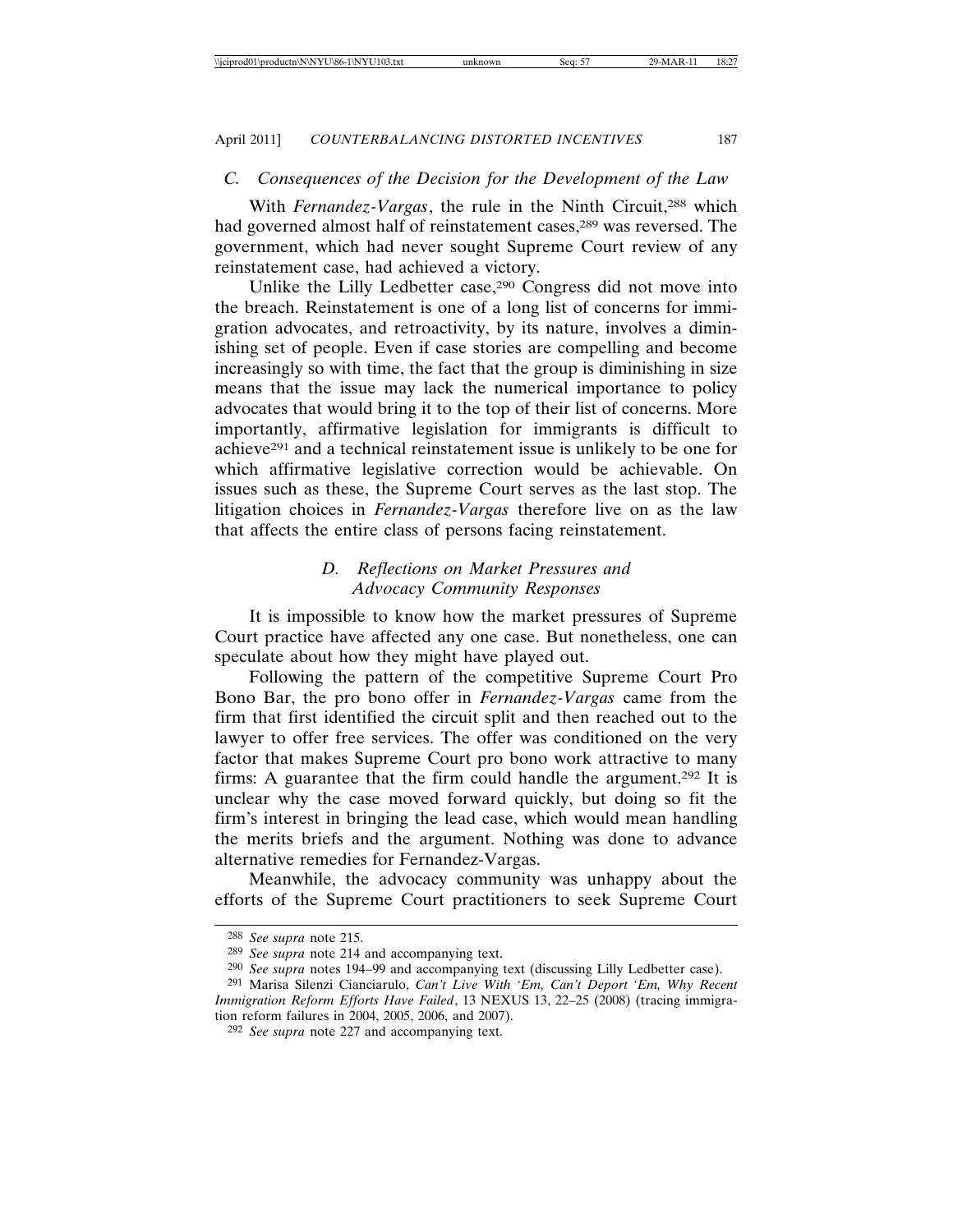review on a pro bono basis, largely because they believed there was far more to lose than to gain.293 Although advocates sought to persuade lawyers in individual cases to pursue alternative remedies for their clients, the advocates did not begin in advance to prepare for the likelihood of a grant of review, even after the Solicitor General acquiesced.294 The advocacy community was also spread thin with limited resources.295 As a result, amicus efforts were delayed, and the Court lacked the kind of briefing that could have provided a better context for deciding the issues.

Had things proceeded differently, there might have been more attention paid to alternative solutions for Fernandez-Vargas. He may have proceeded with consular processing, obtained a waiver, and been readmitted to the United States.296 Even if Fernandez-Vargas had been denied consular processing, he would have better shown the direct impact of the new law. His efforts at consular processing might also have created a basis for seeking some sort of settlement.

There may also have been better coordination and more attention paid to identifying cases that would best illustrate the legal issues from the standpoint of those affected by the application of the new reinstatement rules to persons who entered the country before the change in the law. This may have led to a slower litigation process and identification of cases such as *Gehring*.

It is foolhardy to try to predict whether specific differences in advocacy would have led to a favorable or a closer result. But it is an interesting thought experiment to think about how presentation of Gehring's case (through main or amicus filings) might have affected the kinds of answers available at argument and the stories that could have been told about the landscape against which Congress legislated.

Consider Justice Breyer's question to counsel: Namely, what would a lawyer have told an affected person who asked, "What do I do now?" at the time of the revision of the reinstatement law in 1996. In Fernandez-Vargas's case, Justice Breyer thought the answer was straightforward: The lawyer would have told Fernandez-Vargas to leave immediately and apply for a visa as soon as he and the mother of his child were married.297 This was not as easy a route as Justice

<sup>293</sup> Telephone Interview with Trina A. Realmuto, *supra* note 213.

<sup>294</sup> *Id.*

<sup>295</sup> *Id.*

<sup>296</sup> *See supra* Part III.B.1 (discussing consular processing).

<sup>297</sup> Transcript of Oral Argument, *supra* note 246, at 19–20.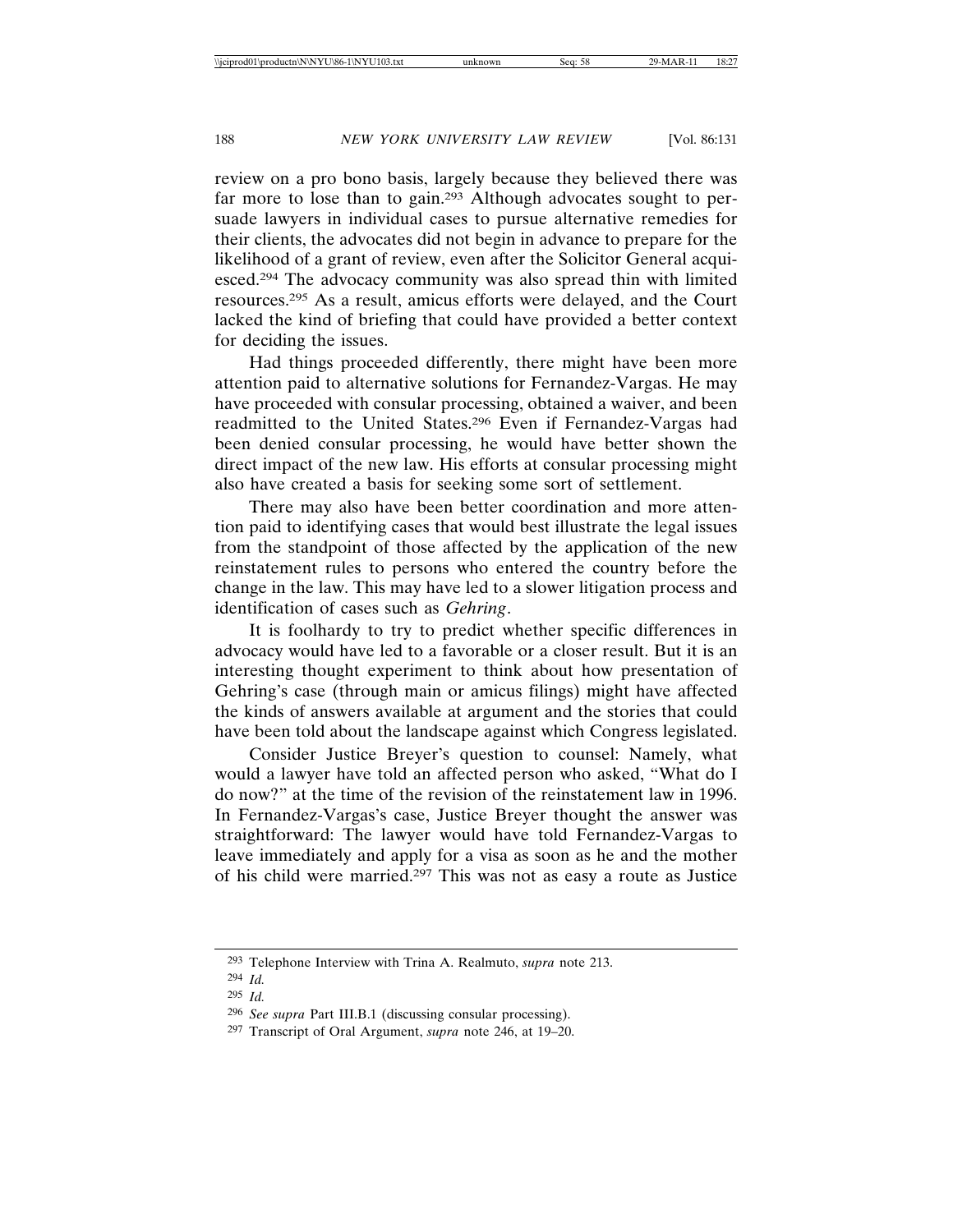Breyer thought,<sup>298</sup> but it did provide a path to reuniting Fernadez-Vargas with his family.

But what would a lawyer have told Gehring? In 1996, several years after her deportation order and reentry, Gehring was taking care of her very young children and was estranged from their father.299 Had she left for Mexico, she had no available route to reimmigrate.300 Would a lawyer have told her that she should leave for Mexico and abandon her young children to her estranged partner? Would a lawyer have instructed her to take her children with her over the father's objections? It seems far more likely that a lawyer would have informed her that the law had changed and that she could either abandon her children or wait and hope that a court would agree that this new law did not apply to her.

More importantly, regardless of this particular colloquy, the facts of Gehring's case may have made the consequences of retroactive reinstatement rules more palpable. Perhaps her case could have helped the Court understand that she would face a new "disability" in retroactivity jurisprudence jargon $301$ —if she were subjected to the new reinstatement rule. In her case, that disability was that she would have been stripped of her only route to relief that would allow her to remain with her children in the United States.

Fernandez-Vargas similarly had a U.S. citizen child<sup>302</sup> and also would have faced separation from his child if he had left in 1996. But the government was able to present a far more sunny view of what would have happened had he left: Because he later married the mother of his child, the government could argue (as it did in its postargument letters) that all Fernandez-Vargas had to do was marry his wife sooner and complete some paperwork from Mexico.<sup>303</sup> Although that was far easier said than done, it left the impression that Fernandez-Vargas had not suffered much and that retroactive applica-

<sup>298</sup> *See supra* note 248 (discussing five-year bar to reentry that Ferndandez-Vargas would have faced).

<sup>299</sup> Brief for Petitioner, *supra* note 270, at 7–8.

<sup>300</sup> A citizen child cannot petition for a parent until the child is twenty-one. 8 U.S.C. § 1151(b)(2) (1994). Gehring was estranged from her spouse; even if the spouse were a citizen, she would not have been able to obtain relief that was contingent on him filing a petition for her.

<sup>301</sup> Traditionally, retroactivity analysis looks at whether a new law serves to attach a new disability, disrupt settled expectations, or otherwise impose a new legal consequence. *See, e.g*., Landgraf v. USI Film Prods., 511 U.S. 244, 269 (1994) (citing Soc'y for the Propagation of the Gospel v. Wheeler, 22 F. Cas. 756, 767 (C.C.N.H. 1814) (No. 13,156)) (stating standard for evaluating retroactive effect).

<sup>302</sup> Fernandez-Vargas v. Gonzales, 548 U.S. 30, 35 (2006).

<sup>303</sup> Letter from Paul D. Clement to William K. Suter, *supra* note 249.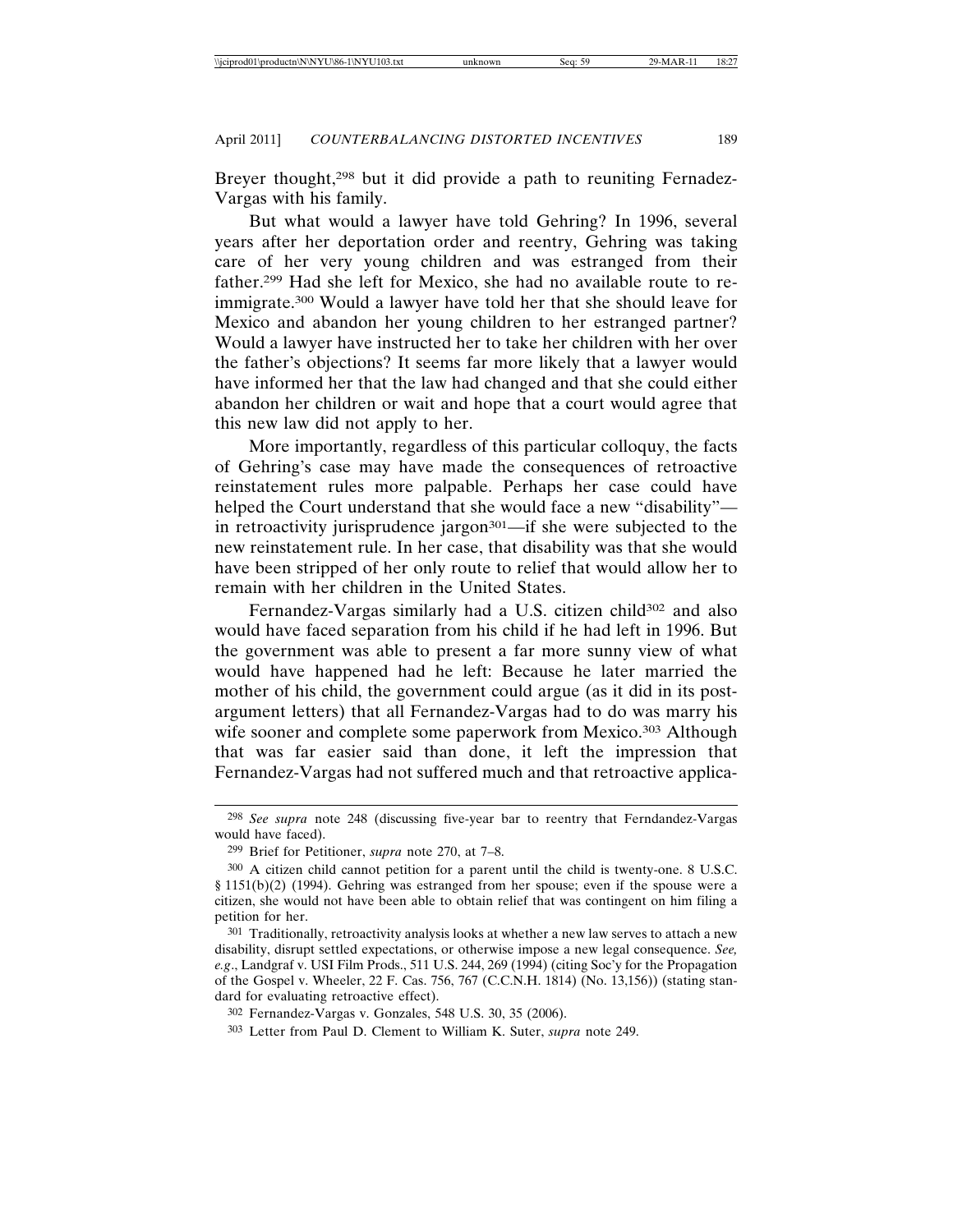tion of the reinstatement rules only hurt those who willingly flouted the law without good reason.

In addition, attention to Gehring's case would have demonstrated in very concrete terms why people reenter after removal and why they might be afforded some procedural protection. Justice Scalia called Fernandez-Vargas a "two-time loser[]" due to his prior deportation order.304 Would he have said the same thing about Gehring? In Gehring's case, she should never have been removed in the first place. But lacking an attorney and having been tricked by the father of her children, she was deported.305 At that stage she faced an impossible choice: abandon her children or return and care for them. Her reentry, while illegal, would have illustrated how reentry has long served as a self-help remedy for immigrants with legitimate defenses to their original deportation, but who lack the lawyers to present these defenses effectively. These facts could have been helpful to the Court as it considered the 1996 law. The legal question was whether Congress meant to distinguish between those who reentered prior to the new law and those who reentered afterward. Gehring's facts would have presented a reason why Congress might not have intended to reach those with prior reentries.

*Fernandez-Vargas* serves as a model of what not to do. It does not make sense to seek certiorari first without looking at alternatives for the client or the variety of vehicles that might best present the issues. Lawyers should not wait to plan amicus filings. Practice communities should not wait until certiorari is granted to plan necessary briefing. Both Supreme Court Pro Bono attorneys and practice communities can do better.

#### IV

## COUNTERBALANCING DISTORTED INCENTIVES

The market forces that drive Supreme Court Pro Bono practices are powerful, making it difficult to prescribe a solution to their potential consequences. But that does not mean that nothing can be done to mitigate their harmful effects. This section considers two groups that could play a significant role: The Supreme Court Pro Bono Bar and organized practice communities.

#### *A. Proposed Principles for Law Firm Supreme Court Practices*

This Article proposes that Supreme Court Pro Bono practices adopt protocols to counterbalance the market forces that influence

<sup>304</sup> Transcript of Oral Argument, *supra* note 246, at 19.

<sup>305</sup> *See supra* notes 280–82 and accompanying text.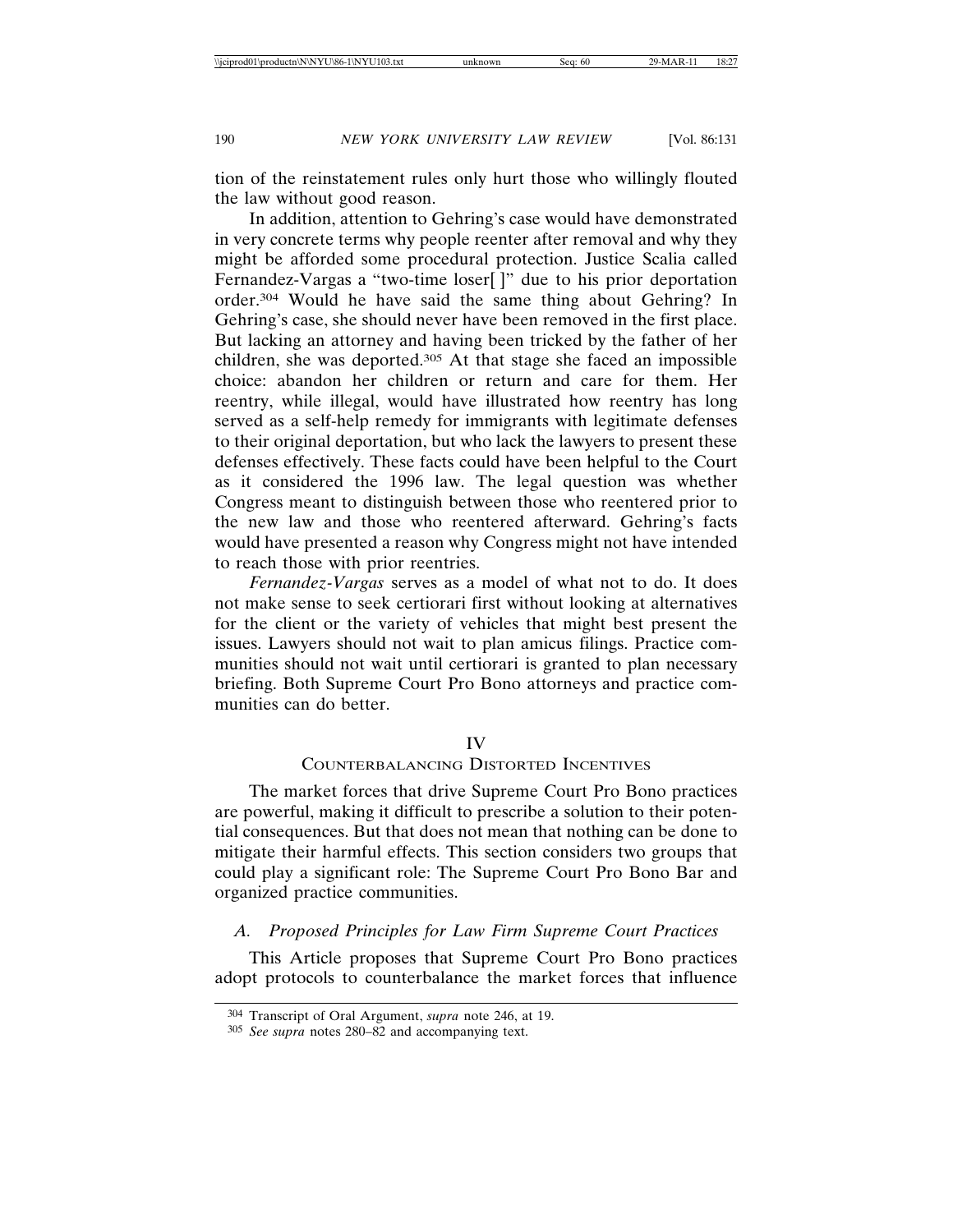their practices. Some might presume that this is a fruitless effort due to the market interest in securing merits opportunities before the Supreme Court. But there are several reasons to believe that responsible principles can prevail. First, the Supreme Court Bar is a close community that has a significant interest in its overall reputation. There are reports of unease about the nature of the "ambulance chasing" that underlies some current practices.306 Second, because firms increasingly compete against each other for cases, they are more likely to have to convince potential clients that they will be a better choice as counsel. And being a better choice will mean, for example, looking at all advocacy strategies and consulting with substantive experts rather than offering a single, Supreme Court–centered approach. Finally, much of the surge in Supreme Court work is connected to law school clinics.307 While these clinics like to trumpet their victories as a way to advance their schools' profiles,<sup>308</sup> they may also be open to thinking critically about the model of lawyering that they are advancing. With these considerations in mind, this section proposes principles that Supreme Court Pro Bono practices could adopt to mitigate the influence of their business interest in handling cases that provide merits opportunities.

#### *1. Principles for Case Selection*

Lawyers engaged in pro bono practice enjoy considerable discretion in their choice of clients. The mere fact that someone could benefit from pro bono service does not mean that the firm must take the case. The question is what standard firms use in deciding which cases to handle. In the context of the race for merits cases, it appears that a primary criterion is the likelihood that a case will yield an opportunity to brief a case on the merits before the Supreme Court or, even better, provide an opportunity for a merits argument before the Court.309

If firms instead were to evaluate the broader implications of a case, perhaps through investing resources to identify other cases and consulting with experts in the area of practice, they would approach their cases differently. The judgment about the wisdom of taking a case before the Supreme Court would require a balancing of the likelihood of success, the potential consequences of a bad outcome for the client and others similarly situated, and an evaluation of alternative remedies. One would expect that firms are familiar with this calculus

<sup>306</sup> Telephone Interview with Richard J. Lazarus, *supra* note 32.

<sup>307</sup> *See supra* notes 31–35 and accompanying text (discussing Supreme Court clinics). 308 *See supra* note 34.

<sup>309</sup> *See supra* Part I (presenting competition for Supreme Court pro bono cases).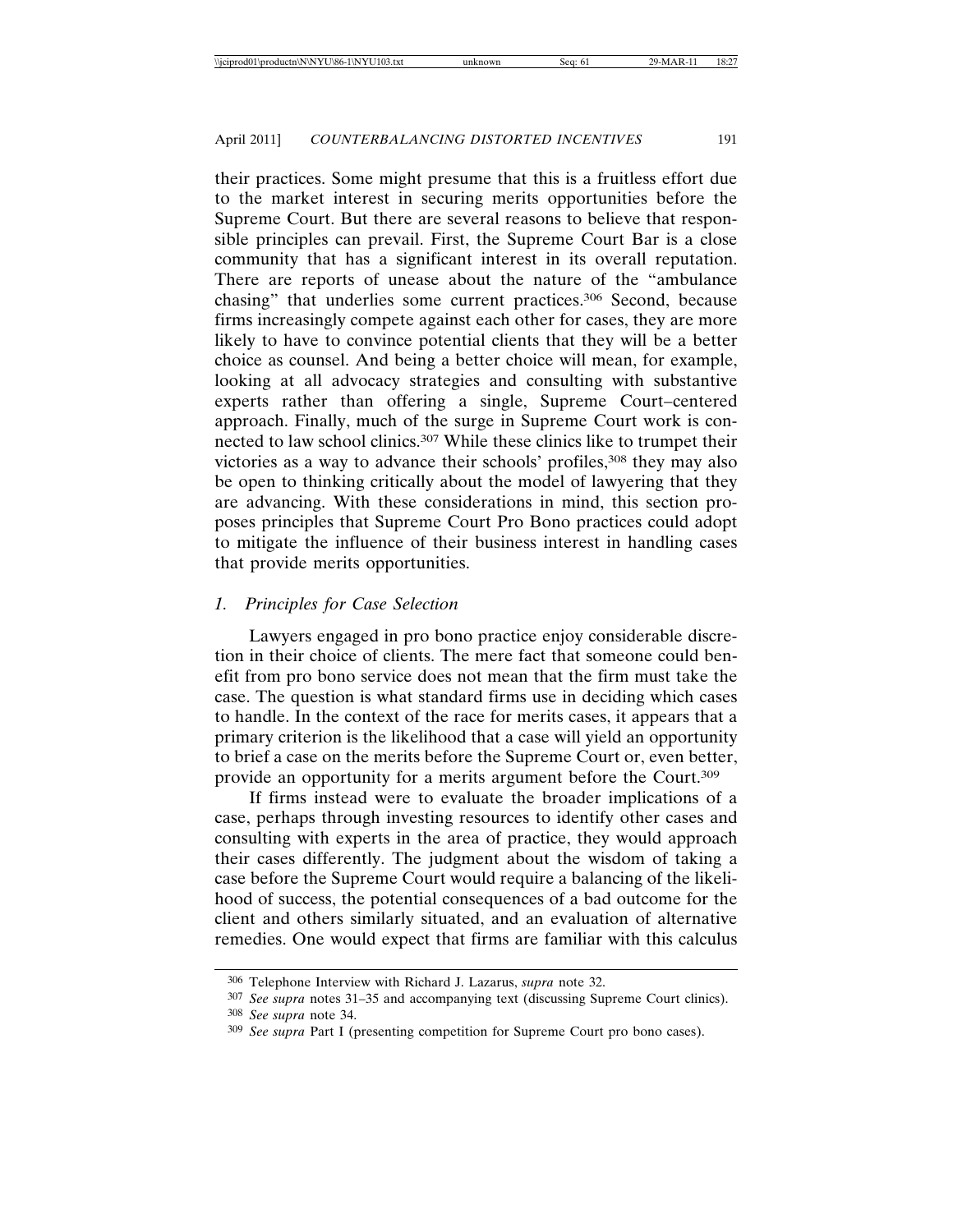in other areas of practice where their clients weigh the benefits and costs of Supreme Court review not just for a particular case, but for the legal climate that will govern other similar matters.

a. Assessment of the Likelihood of a Successful Outcome, as Opposed to the Likelihood of Obtaining Review on the Merits

While the certiorari process focuses on a grant of review, the client and the affected community will be most interested in the likelihood of a successful outcome. A case granted that leads to an argument but a bad outcome or bad dicta might be good for the lawyers who still have had the opportunity to handle a case before the Supreme Court—but it is surely not good for the client or others similarly situated.

Defenders of taking any case that can be granted might argue that the person who lost below is always better off with some small chance of success rather than leaving a bad judgment intact. But that might not be the case. As discussed in Parts II and III, pursuit of Supreme Court review could serve to harm the individual client.

b. Assessment of the Potential Consequences of Supreme Court Litigation

The consequences of an unsuccessful outcome can also vary from case to case. Almost all cases involving circuit splits will threaten existing doctrine for people in some parts of the country. But the nature of the risk will vary.

In litigation against government entities, one important question is the degree to which the government can alter the legal landscape during the course of the litigation in order to shore up its litigation position. For example, in any challenge to agency action, the agency can alter its policies either during a pending petition for certiorari or after certiorari has been granted in a case. Given general principles of *Chevron* deference,<sup>310</sup> this will tend to make the case more difficult to litigate. In immigration cases, for example, it is common for certiorari petitions to spur changes in agency policy. For example, after the petition for certiorari in *Ali v. Achim*, 311 the Board of Immigration Appeals issued a new precedent ruling that adopted the position of

<sup>310</sup> Chevron U.S.A. Inc. v. NRDC, 467 U.S. 837, 843 (1984) (setting out steps for deciding whether to defer to agency interpretation).

<sup>311</sup> 468 F.3d 462 (7th Cir. 2006), *cert. granted*, 551 U.S. 1188 (2006), *and cert. dismissed*, 552 U.S. 1085 (2007).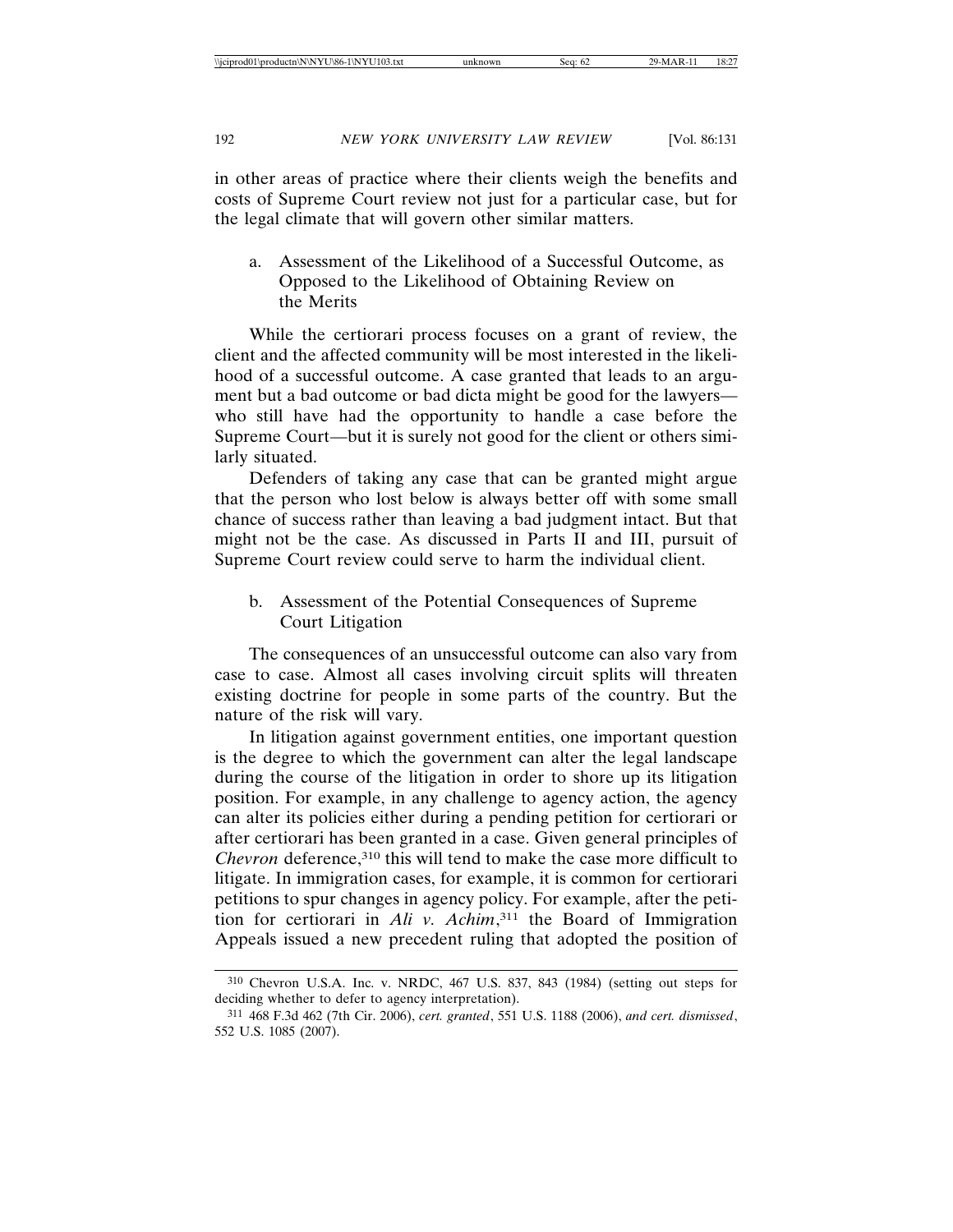the circuit court.312 Sometimes, the individual petitioner may still be able to benefit from the petition filed before the change in policy, but for a firm deciding whether to devote its pro bono resources to a case, it is appropriate to consider these broader risks.<sup>313</sup>

Similarly, some circuit splits that might justify Supreme Court review are likely to be resolved in ways that make the law worse both for the petitioner and those in the petitioner's position throughout the country. As illustrated by the discussion of *Montejo*, the Court can resolve a circuit split by overturning a precedent.314 In that case, both the petitioner and others lost the ability to argue that their cases fit within that prior precedent.

c. Assessment of the Record and the Alternatives Available to the Client

The preceding discussion goes beyond the individual case in which the firm offers representation. But there is the separate question of the proper counseling of the individual client who is approached about representation. A client who is offered free representation deserves a lawyer who fully assesses his or her options and evaluates a proper course of action. This process begins with proper case assessment, including a careful review of the record and of the alternatives available to the client.

As the discussion in Part II demonstrates, careful case analysis includes serious consideration of options other than Supreme Court review. In a criminal case, those options might include state or federal habeas proceedings and clemency proceedings. In an immigration

<sup>312</sup> N-A-M-, 24 I. & N. Dec. 336, 338 (BIA 2007) (stating agreement with position of Seventh Circuit). Although there is no way to be certain of what prompted the Board to issue a precedent decision, the timing strongly suggests that the precedent decision was designed to provide support for the government's litigation position in *Ali*. Similarly, the litigation in *Dada v. Mukasey*, 554 U.S. 1 (2008), led the agency to adopt a regulation, 8 C.F.R. § 1240.26(b)(1)(D) (2010), that in effect requires immigrants to forfeit a grant of voluntary departure if they appeal any other issue in their case, such as a denial of asylum. 73 Fed. Reg. 76,927, 76,929 (Dec. 18, 2008) (to be codified at 8 C.F.R. pts. 1240–41). These regulations were proposed shortly after the filing of the petitioner's brief in *Dada*. *See id.* at 76,927 (reporting that rule was proposed on November 30, 2007); Brief for Petitioner, *Dada*, 554 U.S. 1 (No. 06-1181) (stating filing date as November 5, 2007). The regulations were used by the government in its briefs to defend its legal position. *See* Supplemental Brief for the Respondent at 7, 9, *Dada*, 554 U.S. 1 (No. 06-1181) (citing 8 C.F.R. § 1240.26); Brief for the Respondent, *Dada*, 554 U.S. 1 (No. 06-1181) (citing 8 C.F.R. § 1240.26).

<sup>313</sup> In *Ali v. Achim*, for example, the petitioner was later able to obtain a settlement of the case. Press Release, Nat'l Immigrant Justice Ctr., NIJC and Solicitor General Reach Settlement in U.S. Supreme Court Case (Dec. 28, 2007) (on file with the *New York University Law Review*).

<sup>314</sup> *See supra* notes 103–04 and accompanying text.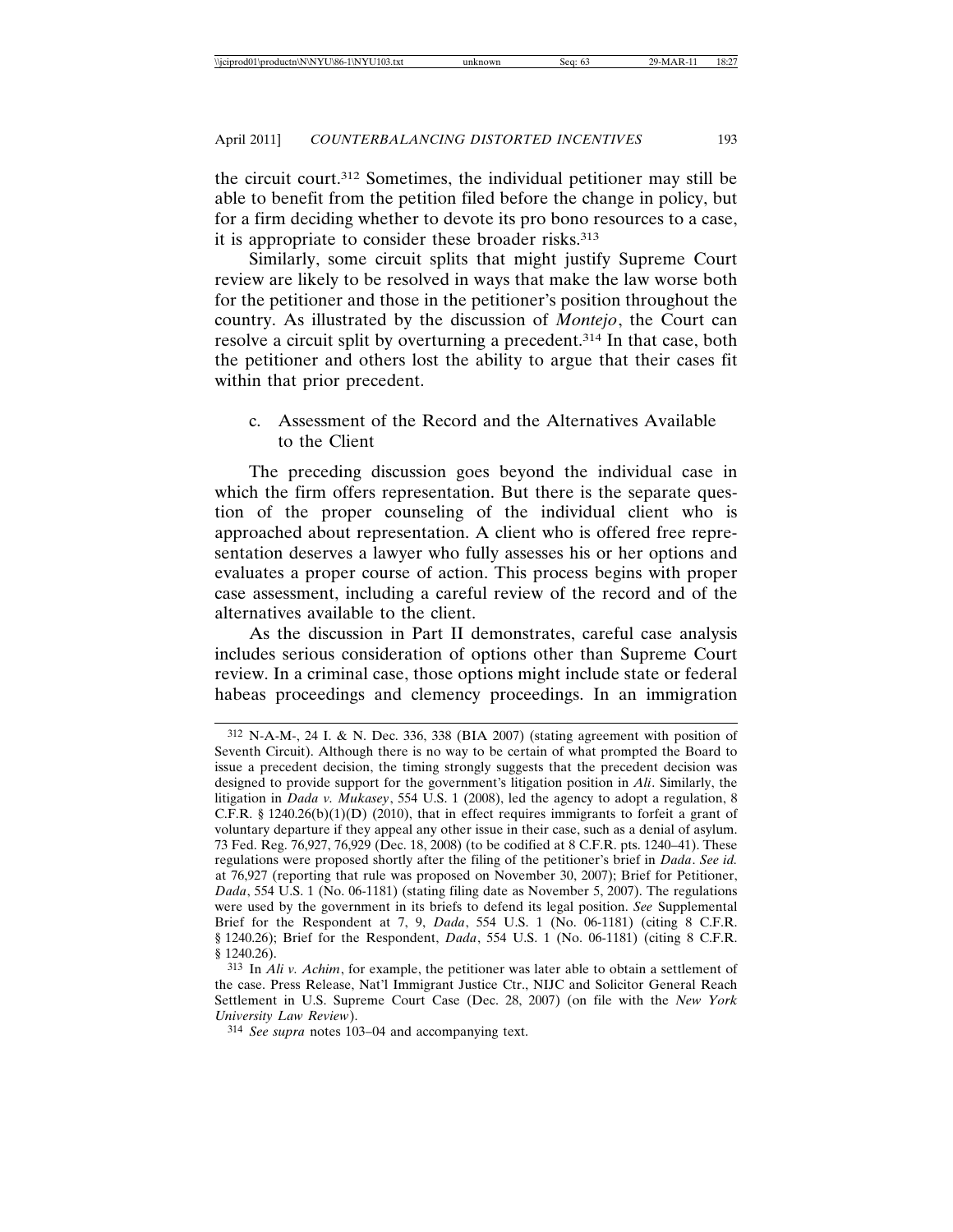case, attorneys might pursue an alternative route to a visa or other forms of relief from removal.315 In an injunctive case, subsequent efforts at injunctive relief may be beneficial.316 These options might reveal avenues that better serve the interests of the client than pursuit of Supreme Court review.317

Just as it would be wrong to offer to take a case only if it leads to trial experience (and therefore refuse to engage seriously in settlement talks),<sup>318</sup> it is wrong to condition representation on appearance before a particular forum where the lawyer would prefer to practice.319 Thus a lawyer accepting a case is obligated to pursue all appropriate avenues of relief, regardless of their implications for Supreme Court review. A lawyer who is not prepared to take on this responsibility should not undertake the representation.

## *2. Principles for Represented Clients*

Once the firm has determined that it should extend its pro bono resources, the rules change. At that stage, the firm has a duty of loyalty to the client.320 That duty does not, however, mean that it is always wise and appropriate to forge ahead in pursuit of Supreme Court review in the client's case or that it is permissible to focus solely on what can be obtained through merits review in the Supreme Court.

a. Full Case Analysis, Including an Assessment of Alternative Routes for Serving the Client's Interests and an Assessment of the Potential Consequences of Seeking Supreme Court Review

The duty to engage in full case review is even more acute once a firm takes on a case. Just because the case was taken with an expectation of seeking Supreme Court merits review does not relieve the firm

318 *See supra* note 116 and accompanying text.

<sup>315</sup> *See supra* note 58 and accompanying text.

<sup>316</sup> *See supra* note 59 and accompanying text.

<sup>317</sup> Some might argue that these remedies are difficult to obtain, but success in the Supreme Court is often difficult to obtain as well. The important point is that they should be considered. *See, e.g*., Nina Bernstein, *Paterson Rewards Redemption With a Pardon*, N.Y. TIMES, Mar. 7, 2010, at A29 (describing pardon provided to man who lacked relief from removal); Nina Bernstein, *After Governor's Pardon, Citizenship for Chinese Immigrant*, N.Y. TIMES CITY ROOM (May 28, 2010, 2:50 PM), http://cityroom.blogs.nytimes.com/ 2010/05/28/after-governors-pardon-citizenship-for-chinese-immigrant/ (describing how, following pardon, man who had been subject to removal was awarded citizenship).

<sup>319</sup> *See supra* notes 226–27 and accompanying text (stating lawyer offered to take Fernandez-Vargas's case pro bono on condition that firm would handle Supreme Court argument).

<sup>320</sup> MODEL RULES OF PROF'L CONDUCT R. 1.2 (2010) (requiring lawyer to abide by client's decisions).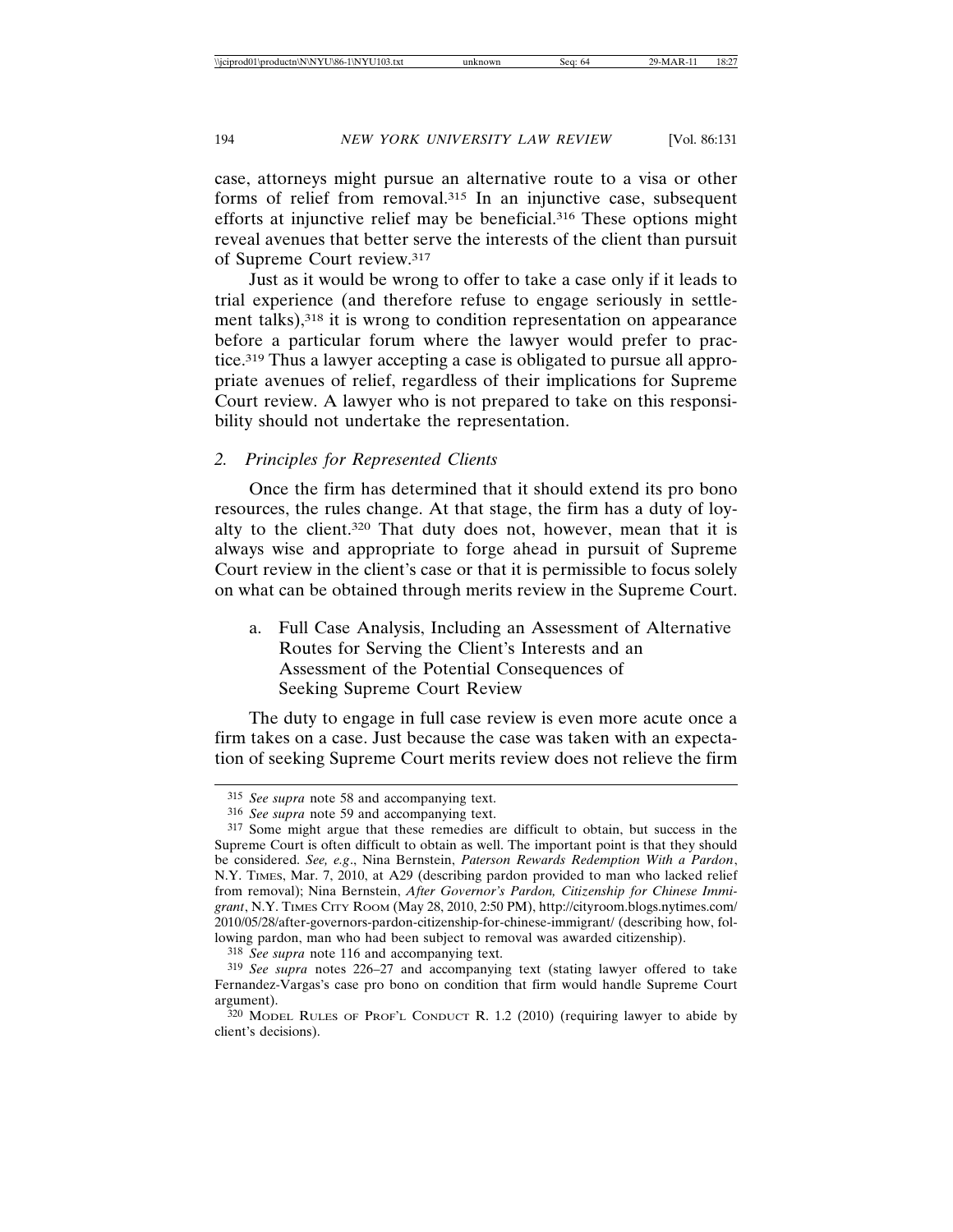of its obligation to continually assess the best interests of the client. The possibility that Supreme Court review is less advantageous for the client than alternative remedies may become apparent after commencing representation.321 For example, in a criminal case, if closer case analysis reveals that a state post-conviction motion or a habeas petition would be a better remedy than Supreme Court review, it could be filed in lieu of a petition to the Supreme Court. Similarly, the option of consular processing may have become more apparent after taking on representation in *Fernandez-Vargas* and after closer analysis of the case.322 The fact that the case was taken with an eye to Supreme Court review is not a reason to forego pursuit of these other remedies. Although this ongoing assessment of the client's interests may be difficult after a firm has won the competition for a case, it nonetheless remains the obligation of counsel.

b. Coordination, Including Efforts To Learn of Other Cases Raising Similar Issues for the Purpose of Identifying Best Vehicles

While the client's interest may be best served by a favorable resolution of the legal issue at the Supreme Court, the client rarely has reason to prefer that his or her case be the case that the Court hears on the merits. What matters to the client is a favorable outcome. Coordination with other attorneys allows for a better assessment of different vehicles for review and for an approach to amicus briefing that provides a richer context in which the Court can decide the case.

Coordination can be achieved through collaboration with centralized advocacy organizations that practice in the relevant area. These organizations may be connected to listservs or other means by which lawyers communicate. If such coordination can be beneficial to the client, there is no excuse for ignoring these mechanisms in the hope that no case will emerge that would serve as a better frontrunner for Supreme Court review and thereby deprive the firm of a choice opportunity for a merits argument.

c. Counseling, Including Providing the Client with an Assessment of the Potential Advantages and Disadvantages of Different Strategies

Client counseling requires a deep understanding of the interests of the client and the concerns that might animate litigation choices. Clients may have a wide range of concerns regarding their cases being

<sup>321</sup> See *supra* Part II.A.1 for a discussion of the litigation choices in *Montejo.*

<sup>322</sup> *See supra* Part III.B.1 (discussing consular processing).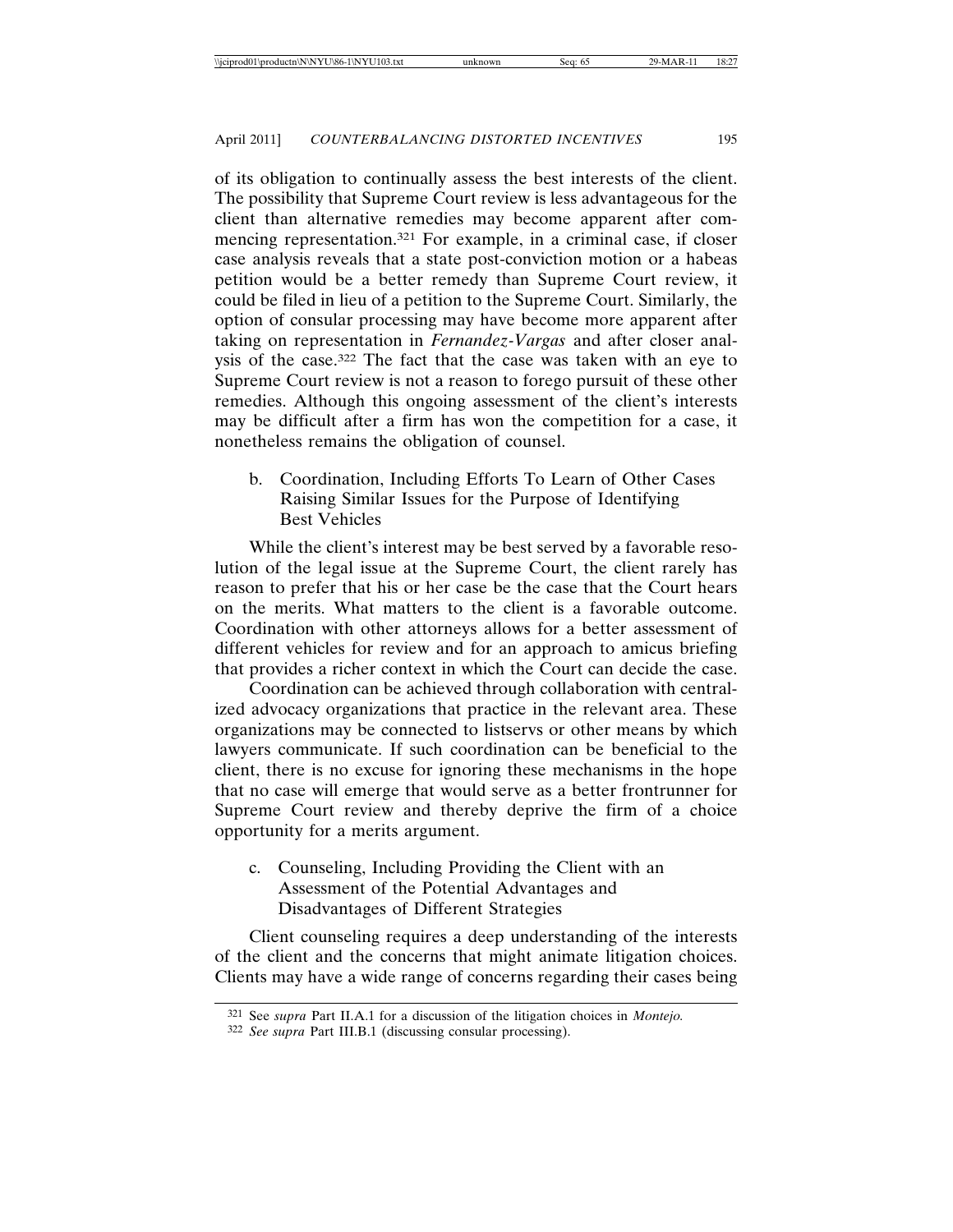center stage. For example, as discussed in reference to *Jerman*, clients may have differing views on how much they care about the statutory damages when assessed against the broader risks of Supreme Court intervention.323 It is only through a commitment to understanding these concerns that counsel can make proper choices about how to proceed in any given case.

### d. Working with Experts in Substance and Practice

Specialized Supreme Court practices tend to work on a wide range of substantive issues. They are therefore likely to take on cases for which they do not have a deep familiarity with substantive trends, procedural context, or the hurdles that commonly arise in any particular area of law. In *Fernandez-Vargas*, 324 for example, the fact that the Court was considering retroactivity issues in the context of an immigration case meant that it was important to understand how the Court approaches immigration issues and the danger that it would not follow the analysis set forth in other types of retroactivity cases.325 Similarly, it was important to understand how various bars to immigration operate and why alternative remedies were or were not available to the petitioner.326 In a death penalty case, it would be important to understand the technical substance of the case law, the practical realities of the complex procedural scheme faced by those on death row, and the hurdles that litigators have faced in the Supreme Court in that area of law.327 No specialized Supreme Court practice that operates across substantive areas can hope to develop this expertise in the few months that it works on any particular Supreme Court case. It is therefore essential to involve those who can offer that expertise in a timely way.

For example, in *Carachuri-Rosendo v. Holder*, 328 Supreme Court Pro Bono counsel and local counsel worked with national advocates before they filed the petition for writ of certiorari.329 By the time the

<sup>323</sup> *See supra* Part II.C.1.

<sup>324</sup> See *supra* Part III for a discussion of *Fernandez-Vargas*.

<sup>325</sup> *Cf.* Juliet P. Stumpf, *The Implausible Alien:* Iqbal *and the Influence of Immigration Law*, 14 LEWIS & CLARK L. REV. 231, 242–47 (2010) (arguing Iqbal's immigration status may have increased judicial deference to government).

<sup>326</sup> *Cf. supra* notes 248–49 (discussing confusion during and after argument on bars to readmission for Fernandez-Vargas).

<sup>327</sup> *See supra* text accompanying notes 110–12 (discussing practical choices for Montejo in deciding between habeas action or direct appeal).

<sup>328</sup> 130 S. Ct. 2577 (2010).

<sup>329</sup> After the decision of the circuit court, Carachuri's lawyers at the University of Houston Clinic worked with lawyers from the Immigrant Defense Project, the Immigrant Rights Clinic at New York University School of Law, the National Immigrant Justice Center, and the National Immigration Project of the National Lawyers Guild. The work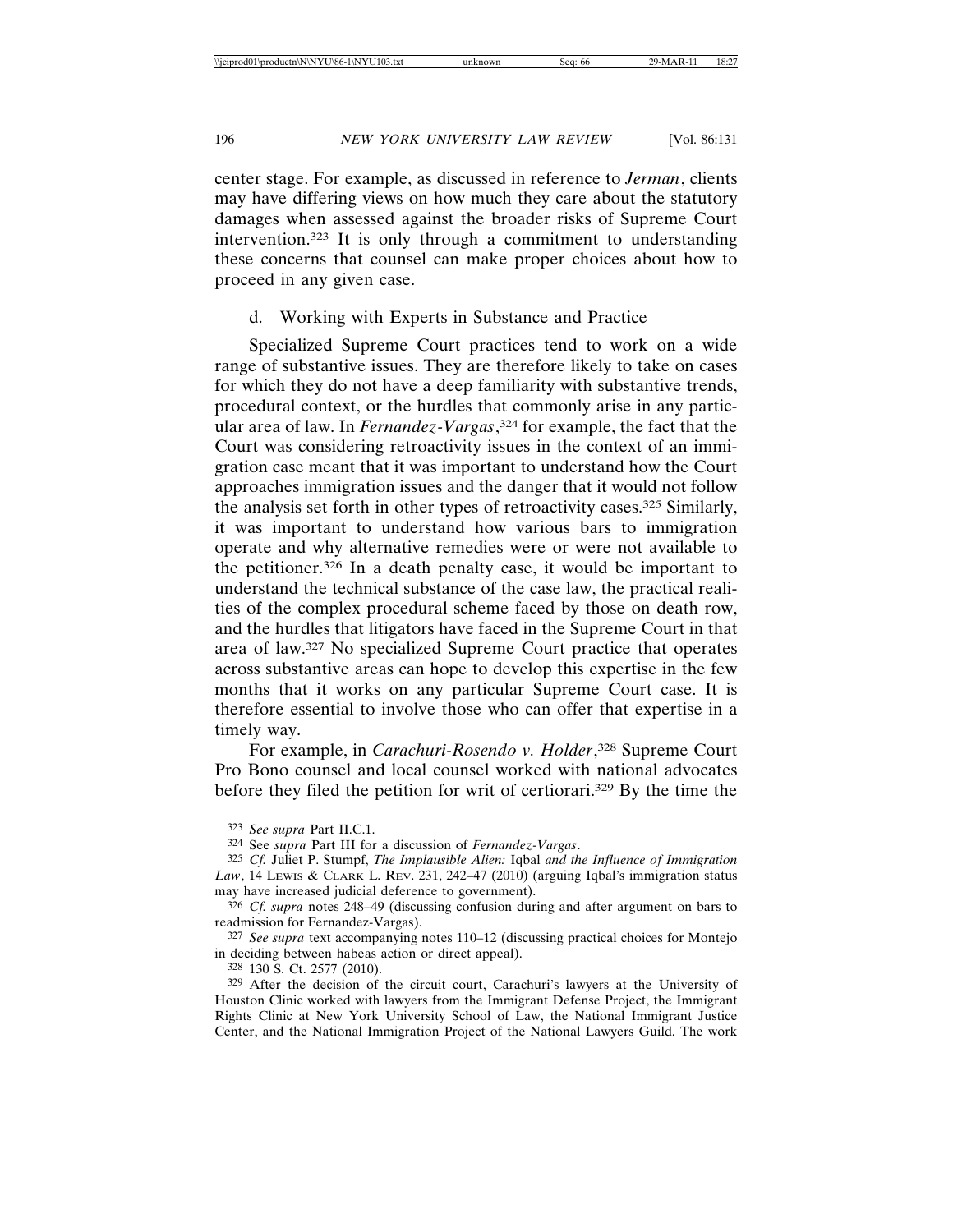Court granted the case, the lawyers had planned out a full series of amicus filings and had lined up lawyers to write the briefs. Lawyers who had worked on the legal issues for over five years were able to share arguments as well as knowledge of the different positions that the government put forward in the agency and the lower courts.330 They were also able to coordinate with other interested advocates. Meanwhile, the Supreme Court lawyers offered a fresh perspective and the critical eyes of professionals with extensive experience with the Court. This arrangement allowed for a merger of the skills and resources of the Supreme Court practitioners with the deep substantive expertise of lawyers familiar with the issues.

### *B. Proposed Strategies for Practice Communities*

While there is reason to hope that reflective Supreme Court practices will take steps to better protect clients from market pressures, practice communities that are affected by the new Supreme Court Pro Bono Bar need to develop strategies that account for the effects of this new Bar. Some practice communities have already undertaken these efforts. Others are just beginning to do so. But with education, there is reason to hope that practitioners in different communities can work together to take advantage of the resources of the new Supreme Court Pro Bono Bar to positively shape development of the law in their respective fields.

One limitation on the ability of practice communities to monitor Supreme Court work in their fields has been a lack of resources. With firms trolling for every possible split that might justify review, practice communities may lack the capacity to analyze and keep up with all of the possible issues before the Court. Ironically, this mismatch provides a potential role for either the Supreme Court Pro Bono practices or law school clinics. Instead of joining the competition, they could align themselves with underserved practice communities that are trying to manage the surge in interest in Supreme Court resolution of splits in their field.

was coordinated by the Immigrant Defense Project, which had argued as amicus in Carachuri's case before the Board of Immigration Appeals and before the Fifth Circuit. These lawyers assisted in selecting a Supreme Court expert as pro bono counsel for the Supreme Court litigation. I participated in this advocacy.

<sup>330</sup> *Carachuri* reached the Supreme Court after many years of litigation on the same and related issues. The Immigrant Defense Project had submitted briefs in many of these cases and was deeply familiar with the positions that the government had taken at various stages. *See Drug Litigation Initiative: Challenging Mandatory Deportation for Low-Level Drug Offenses*, IMMIGRANT DEFENSE PROJECT, http://www.immigrantdefenseproject.org/web Pages/drugLitigationInit.htm (last visited Mar. 1, 2011) (listing briefs submitted by Immigrant Defense Project).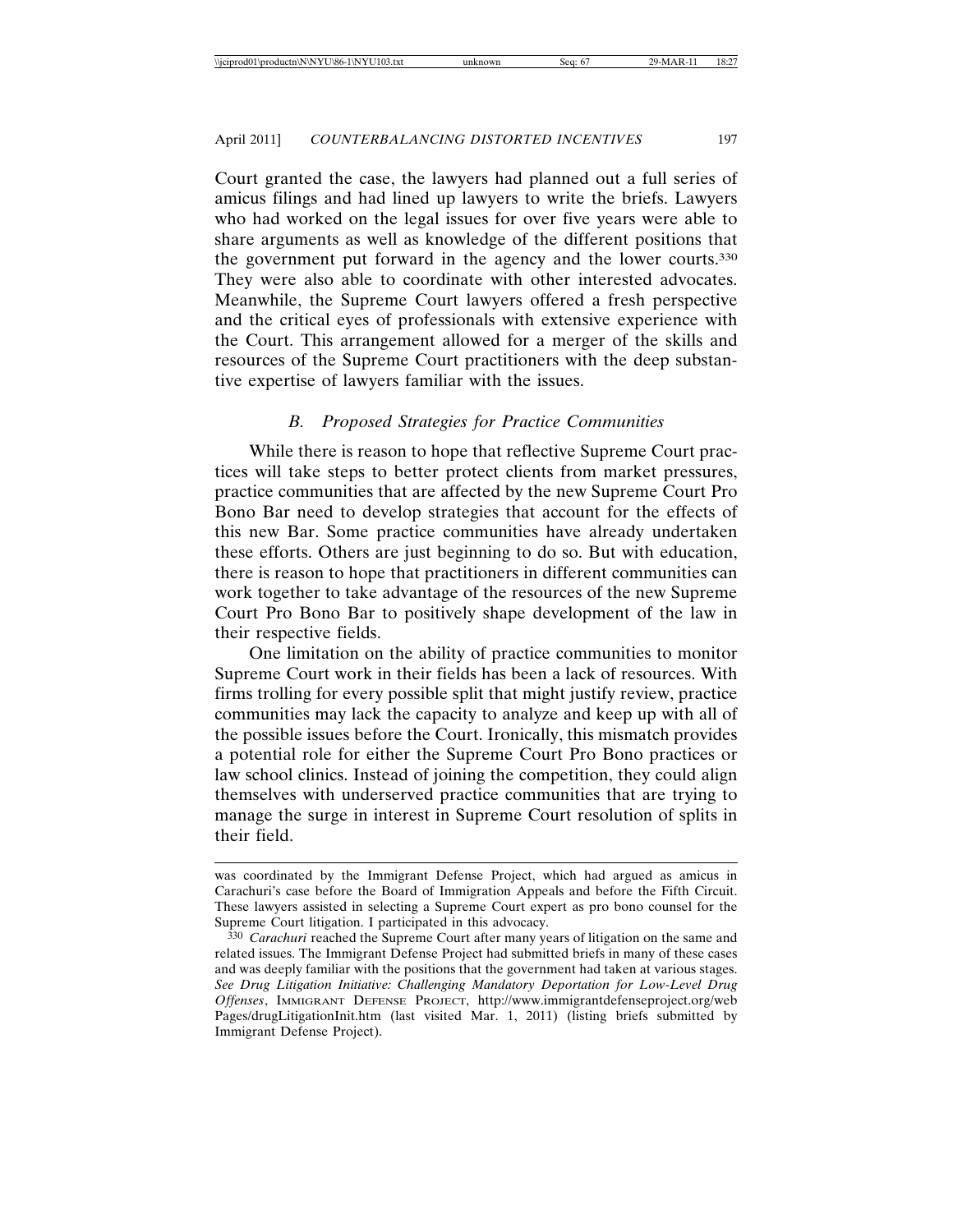# *1. The Strategic Challenge Posed by the Competitive Supreme Court Pro Bono Bar*

The phenomenon of the competitive Supreme Court Pro Bono Bar has dramatic implications for public interest practice communities. First, it is simply more likely that cases of interest to these communities will be offered to the Court for review. They are also far more likely to be presented by Supreme Court experts who understand how to shape a petition for writ of certiorari so that it will be attractive to the Court.331 And because the firms that are seeking certiorari are not part of a broader litigation effort, the cases are more likely to be pursued at the Supreme Court at an earlier stage in the litigation over any particular issue.332

Second, when cases reach the Supreme Court, there is a significant likelihood that they will be handled by lawyers who lack expertise in the substantive field and with little understanding of strategic issues faced by litigators in that field. Instead of substantive knowledge, the lawyers are likely to have general Supreme Court expertise, which, despite its value, means that there may be a reduced sense of the context in which the issues arise.333

Third, the cases selected for Supreme Court review may not have been chosen with any serious case analysis to determine whether they are appropriate choices for pro bono resources or whether Supreme Court litigation is in the best interests of the individual client.334

Fourth, there is a danger that representation by Supreme Court Pro Bono practices will not be coordinated with other strategies, such as administrative advocacy, legislative advocacy, or media work on the issue. Once a Supreme Court decision is issued in the case, the lawyers are likely to move on to their next Supreme Court matter.335

Fifth, the competitive nature of the race for cases means that practice communities may have many choices about who will handle the case before the Supreme Court but may lack the expertise necessary to select among potential counsel.

<sup>331</sup> *See supra* note 160 (citing argument that Court is more likely to accept certiorari on petitions prepared by Court experts).

<sup>332</sup> See *supra* notes 161–68 and accompanying text for a discussion of the *Perry v. Schwarzenegger* example.

<sup>333</sup> *See supra* Part IV.A.2.d (urging Supreme Court practitioners to collaborate with relevant experts).

<sup>334</sup> *See supra* Part II.A (discussing options available to lawyers).

<sup>335</sup> *See supra* Part II.C.2 (arguing Supreme Court Bar is often not prepared to advocate for issue after it is decided by Court).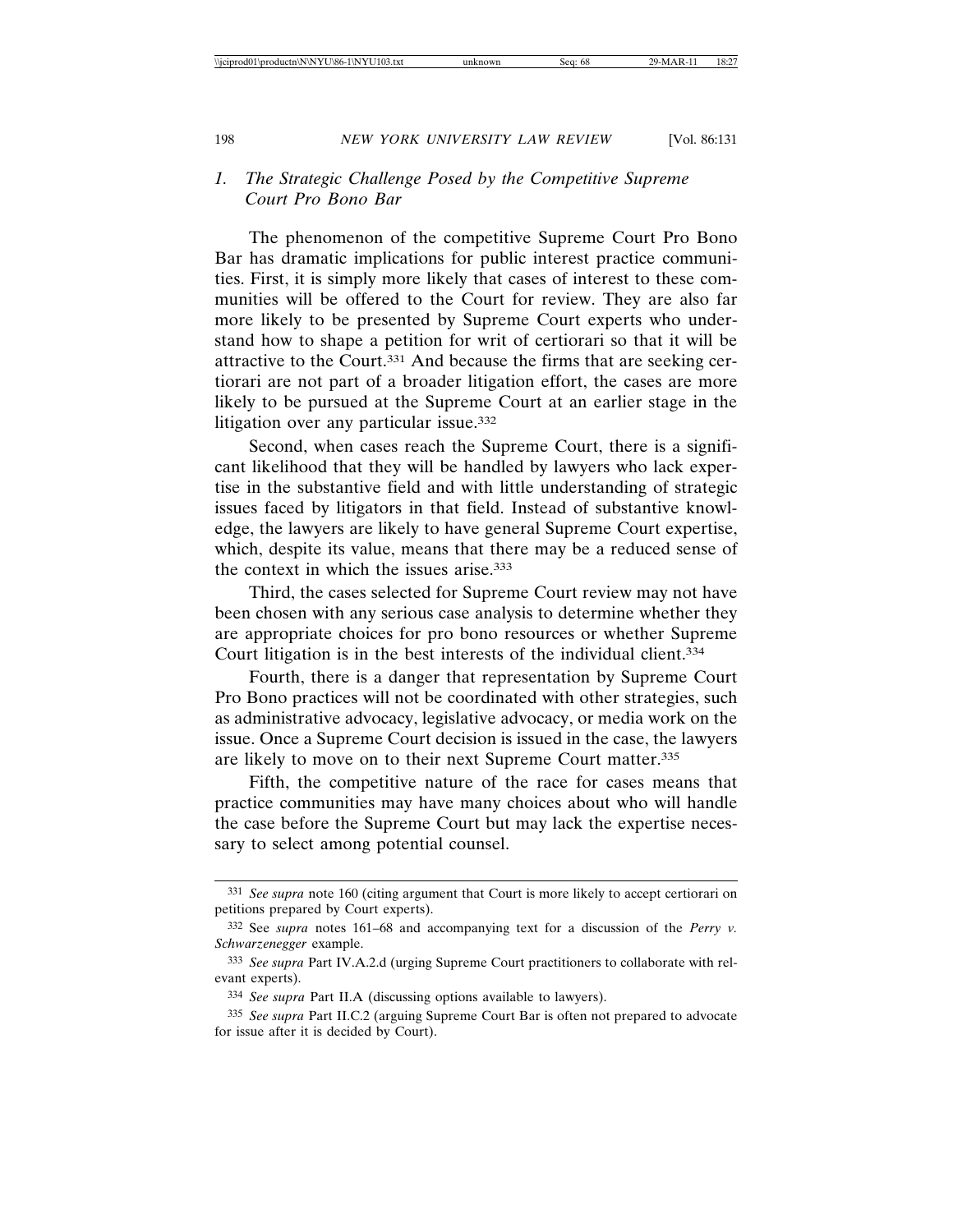Sixth, Supreme Court pro bono resources may not be offered in a way that allows them to be converted for use in other forms of advocacy or even for litigation other than before the Supreme Court.336

Finally, the challenge of managing the implications of the race to the Supreme Court will typically be placed on resource-strapped practice communities. Whereas the business community can rely on an organization such as the U.S. Chamber of Commerce, with its Litigation Center, to look out for the broader interests of that community,337 the Supreme Court Pro Bono Bar tends to work on cases where both the individual clients and the broader practice community rely on public interest organizations with limited budgets to track broader trends and coordinate litigation.

# *2. Strategic Intervention To Offset the Predictable Consequences of the Race for Supreme Court Merits Cases*

Practice communities cannot stop the race to file petitions for writ of certiorari. But to the extent that they have the resources, they can seek to offset the predictable consequences of that race.

## a. Offsetting Constricted Case Analysis

The systemic tendency of the race to the Supreme Court to constrict case analysis when petitioning for certiorari can be offset by establishing practice-area based institutions to assist local counsel in case analysis. A group dedicated to a practice area could identify the crucial questions that an attorney would have to ask to decide whether Supreme Court review is desirable in the particular case. In a criminal case, for example, practice communities can assist in evaluating whether the client would be best served by a petition for writ of certiorari or by post-conviction proceedings in a lower court. In an immigration case, the group could help analyze alternative remedies and the potential consequences of review. The individual attorney or the firm that was offering its pro bono services could then investigate these questions. Although the pro bono firm's original interest in the case may have been prompted by an interest in handling a Supreme Court case, responsible counsel should consider reasonable alternatives and pursue the path that best serves the interests of the client.

<sup>336</sup> *See supra* notes 226–27 and accompanying text (stating lawyer offered to take Fernandez-Vargas's case pro bono on condition that firm would handle Supreme Court argument).

<sup>337</sup> *See About NCLC*, U.S. CHAMBER OF COMMERCE, http://www.chamberlitigation. com/about (last visited Mar. 1, 2011) (describing work of National Chamber Litigation Center).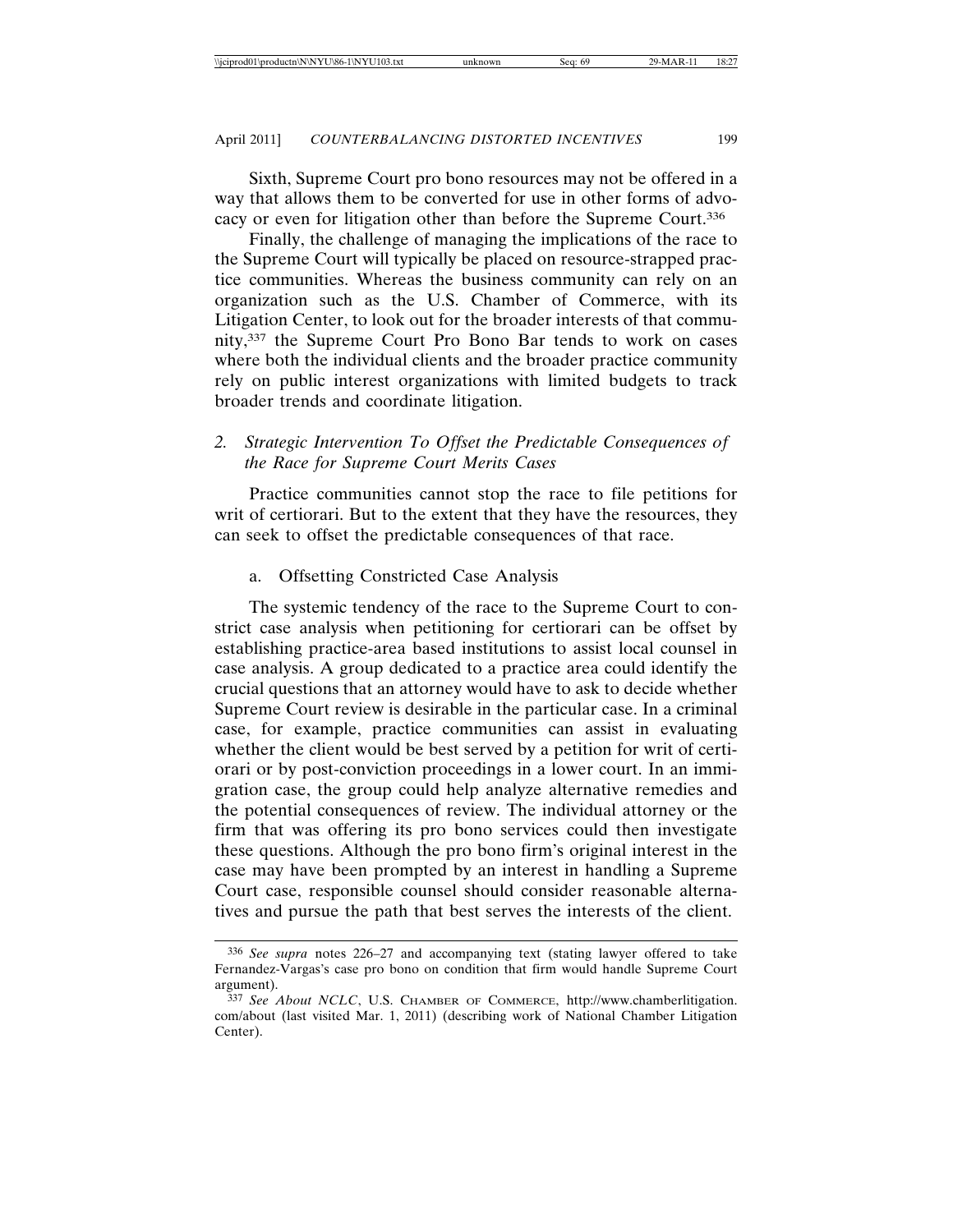Several practice communities have established such practicebased Supreme Court programs. For example, the Tribal Supreme Court Project, established in 2001, focuses on Supreme Court issues related to Native American Rights.338 Established in response to negative decisions from the Supreme Court in this area,339 the Project has staff attorneys devoted specifically to Supreme Court Native American issues.340 Similarly, in 1990, the Public Citizen Litigation Group established a Supreme Court project geared in part to identifying public interest victories in the lower courts and protecting them from being overturned by the Supreme Court.341 More recently, immigration advocacy organizations joined together in the wake of *Fernandez-Vargas* to monitor Supreme Court activity, give substantive advice when there is a grant of certiorari, and advise individual practitioners whose cases might be pursued by the Supreme Court Pro Bono Bar.342

The resources for case analysis, of course, are only useful if local counsel is aware of them and uses them. It is therefore important for any such group to reach out broadly in the practice community and encourage attorneys handling circuit level cases to make use of these resources.343

340 A Native American Rights Foundation attorney who works on the Tribal Supreme Court Project estimates that his work with the project occupies about seventy-five to eighty percent of his time. The project also works with a group of former Supreme Court clerks who have advised about the preparation of briefs in opposition. Telephone Interview with Richard A. Guest, Staff Attorney, Native Am. Rights Fund (June 22, 2009).

341 *The Alan Morrison Supreme Court Assistance Project*, PUB. CITIZEN, http://www. citizen.org/litigation/supremecourt/articles.cfm?ID=5818 (last visited Mar. 1, 2011).

342 The group, known as the Supreme Court Immigration Law Working Group, is made up of representatives of the following organizations: American Immigration Lawyers Association Amicus Committee; American Immigration Lawyers Foundation; Immigrant Defense Project; Immigrant Rights Project of the ACLU; Immigrant Rights Clinic at New York University School of Law; Immigrant Rights Clinic at Stanford Law School; Immigrant Justice Clinic at Cardozo School of Law; National Immigrant Justice Center; National Immigration Law Center; National Immigration Project of the National Lawyers Guild; and the Northwest Immigrant Rights Project. I serve as chair of the group.

343 *See, e.g.*, Nancy Morawetz, *What To Do When a Supreme Court Expert Calls?*, AM. IMMIGRATION LAWYERS ASS'N: IMMIGRATION SLIP OP. (Feb. 22, 2010), http:// immigrationslipopinion.blogspot.com/2010/02/what-to-do-when-supreme-court-expert. html (encouraging attorneys who may be headed to Supreme Court to reach out for help from advocacy organizations).

<sup>338</sup> *Tribal Supreme Court Project*, NATIVE AM. RIGHTS FUND, http://www.narf.org/sct/ supctproject.html (last visited Mar. 1, 2011) ("The Project . . . consists of a Working Group of over 200 attorneys and academics from around the nation who specialize in Indian law and other areas of law that impact Indian cases . . . .").

<sup>339</sup> *Id.* (citing Atkinson Trading Co. v. Shirley, 532 U.S. 645 (2001), and Nevada v. Hicks, 533 U.S. 353 (2001)).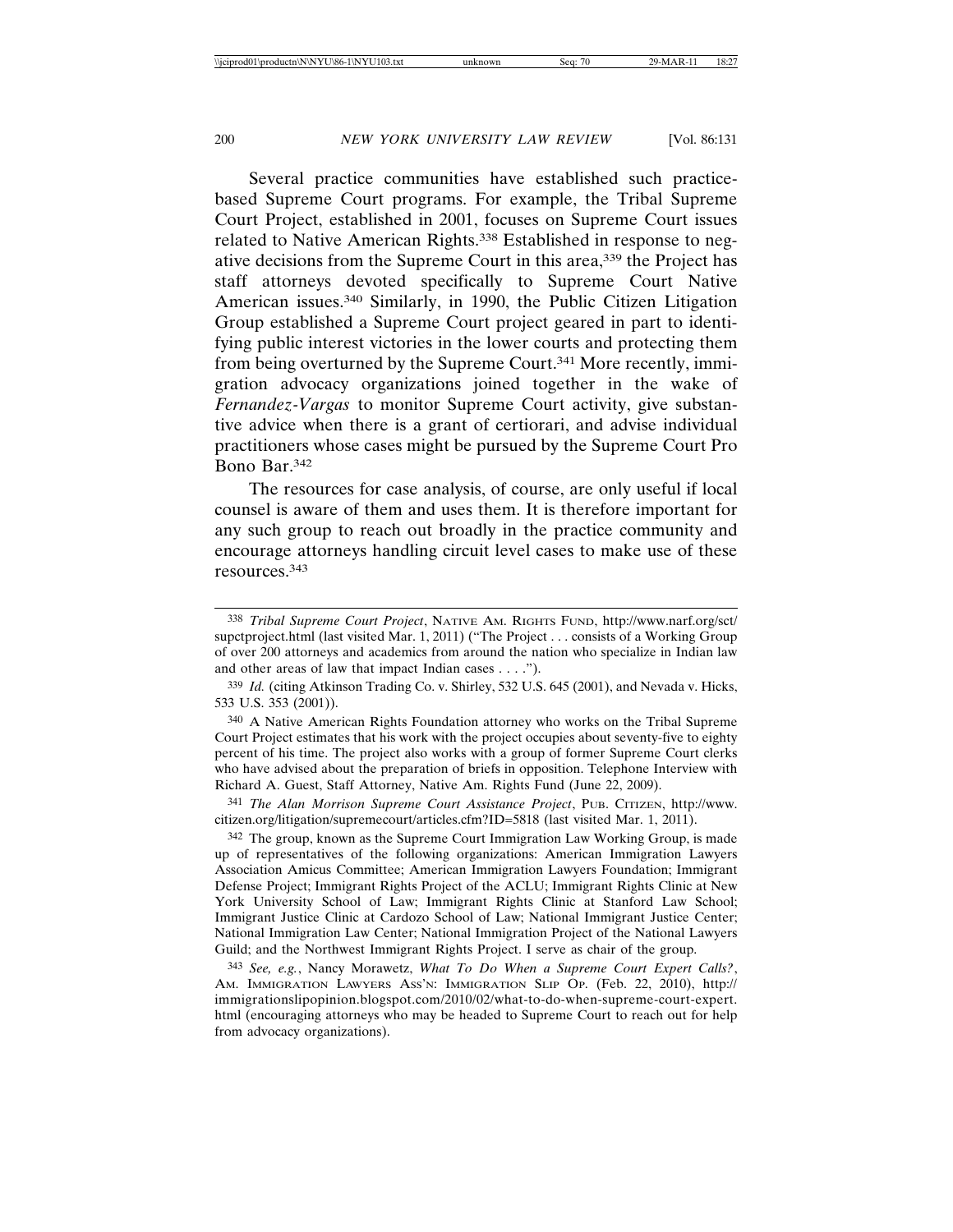#### b. Enhancing Collaboration

The race to the Supreme Court can be expected to lead to earlier review of issues. Despite the fact that a group's longer term objectives could be best served by delaying Supreme Court review, practice communities cannot afford to sit back and assume that issues will only get to the Court when they believe that the time is ripe.344 Instead they must be proactive and plan for the inevitable petitions for writ of certiorari that will be filed by those engaged in the competitive quest for merits arguments.

One approach is for practice communities to engage in techniques similar to the new Supreme Court Pro Bono Bar. This new Bar has developed mechanisms to track cases and follow splits in the circuits carefully with an eye to being counsel on the case most likely to garner a grant of certiorari.345 The practice communities can likewise track cases for the purpose of identifying issues that are likely to be targets in the race for merits cases. They can identify cases that could be good vehicles and vet the factual and procedural posture of those cases and the alternative approaches that might be available for potential petitioners. If they are able to engage in such tracking, the practice community is more likely to succeed in identifying a case like *Gehring* that could have served as an alternative vehicle for presenting the issues in *Fernandez-Vargas.*346 If such vehicles are identified, it would be far easier to have a conversation with potential counsel in a Supreme Court case about the concrete alternatives that might better serve both individual clients and the broader community affected by an issue. This type of tracking is time-intensive but could be supported by institutions, such as law school clinics, that are currently engaged in the rush for cases.347

Practice communities have opinions about issues that they consider important and priorities for which of those issues deserve an allocation of resources. It would be a remarkable coincidence for these priorities to coincide with the issues on which there is a possibility of Supreme Court review. As a result, a tracking program that seeks to anticipate possible Supreme Court grants of certiorari is likely to require the devotion of resources to issues that would otherwise be of a lower priority for the practice communities.

<sup>344</sup> See *supra* notes 161–68 and accompanying text for a discussion of the *Perry v. Schwarzenegger* example.

<sup>345</sup> *See supra* notes 32–35 and accompanying text.

<sup>346</sup> *See supra* Part III.B.4.

<sup>347</sup> *See supra* notes 31–35 and accompanying text (discussing competition for merits cases provided by law school clinics).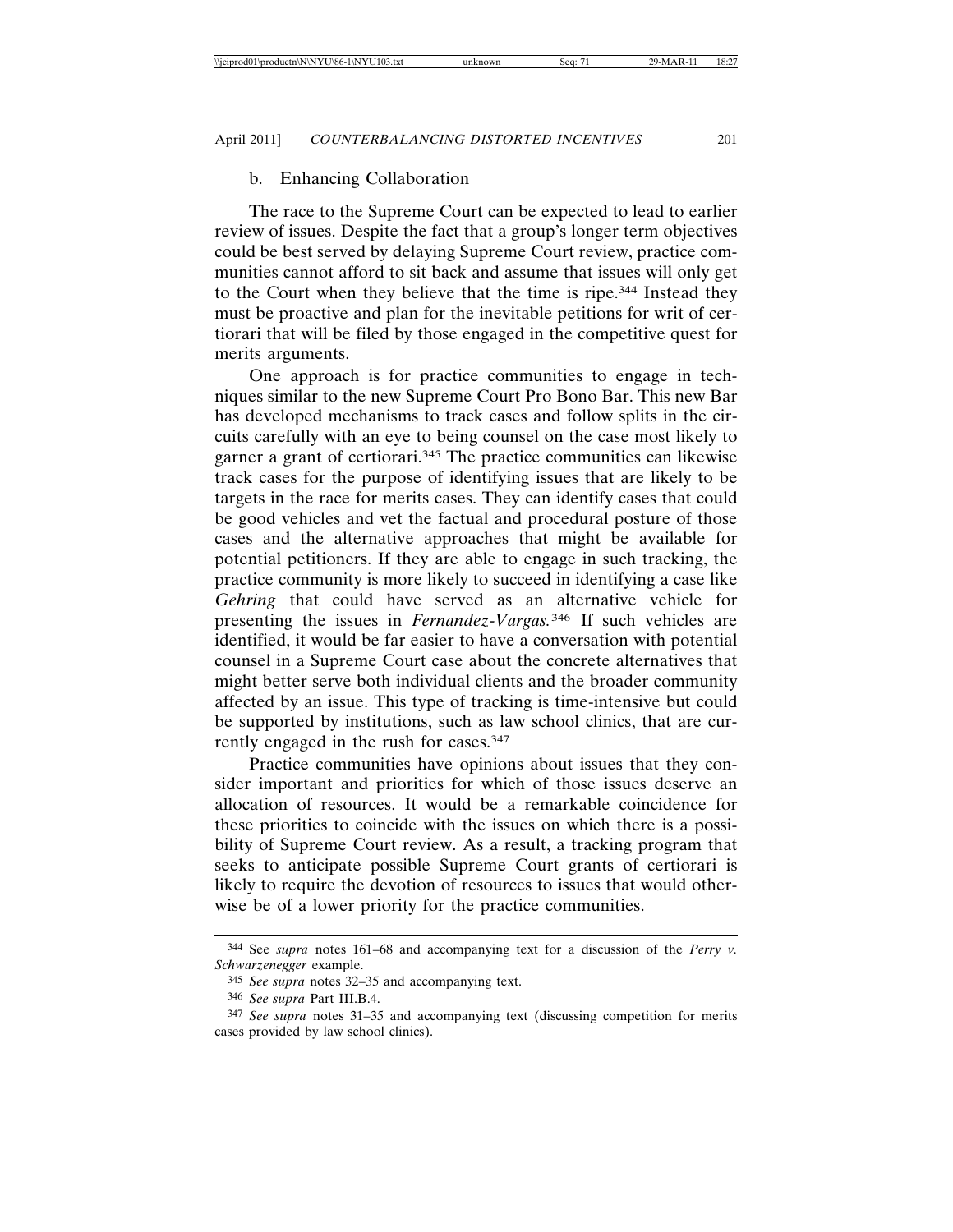Budget constraints will mean that in some circumstances, the effort to track cases is simply too costly. But practice communities may be required to divert their resources to matters that they could have ignored before the advent of the current competitive Supreme Court Pro Bono Bar. In most areas of law, Supreme Court consideration of a seemingly unimportant issue has potentially major implications for other cases because, once considered on a plenary basis, every case is an opportunity for broader statements about interpretive rules, institutional roles, the ongoing validity of established precedent, or other questions. In this setting, every case is potentially extremely important.

The many resources now being devoted by law school clinics to the race for merits cases could be of assistance. If these resources were redeployed to assist practice communities in their efforts to monitor and manage the race to the Court, practice communities would be in a better position to take on their many roles.

## c. Achieving High Quality Representation

Practice communities face several challenges in achieving the best quality representation in cases that are pursued before the Supreme Court. One is to create mechanisms for ensuring that a case benefits from both substantive expertise in the area and expertise in issues that are specific to Supreme Court practice. In addition, the best representation requires attorneys who will seriously consider approaches that will not lead to a merits argument before the Court.

The Supreme Court Pro Bono Bar has perhaps enhanced the availability of Supreme Court–specific expertise, but at times has done so at the cost of familiarity with the substantive legal terrain. Supreme Court experts may lack an understanding of problematic presumptions made by the Court in certain kinds of cases.348 They might also lack an understanding of the procedural issues that arise with a particular subject of litigation.349 They may be unable to answer questions from the Court about how things really work in an area of practice.350

<sup>348</sup> *See, e.g.*, Anthony G. Amsterdam, *Selling a Quick Fix for Boot Hill: The Myth of Justice Delayed in Death Cases*, *in* THE KILLING STATE: CAPITAL PUNISHMENT IN LAW, POLITICS AND CULTURE 148 (Austin Sarat ed., 1999) (describing Supreme Court attitude in death penalty cases).

<sup>349</sup> *See, e.g.*, Transcript of Oral Argument at 19, Dada v. Mukasey, 554 U.S. 1 (2008) (No. 06-1181) (recording question to counsel asking for estimate based on "[his] experience").

<sup>350</sup> For example, in *Fernandez-Vargas*, Justice Breyer asked questions relating to consular processing. *See supra* notes 246–49 and accompanying text (discussing Justice Breyer's suggestion that Fernandez-Vargas could have returned to Mexico and pursued legal options for reentry).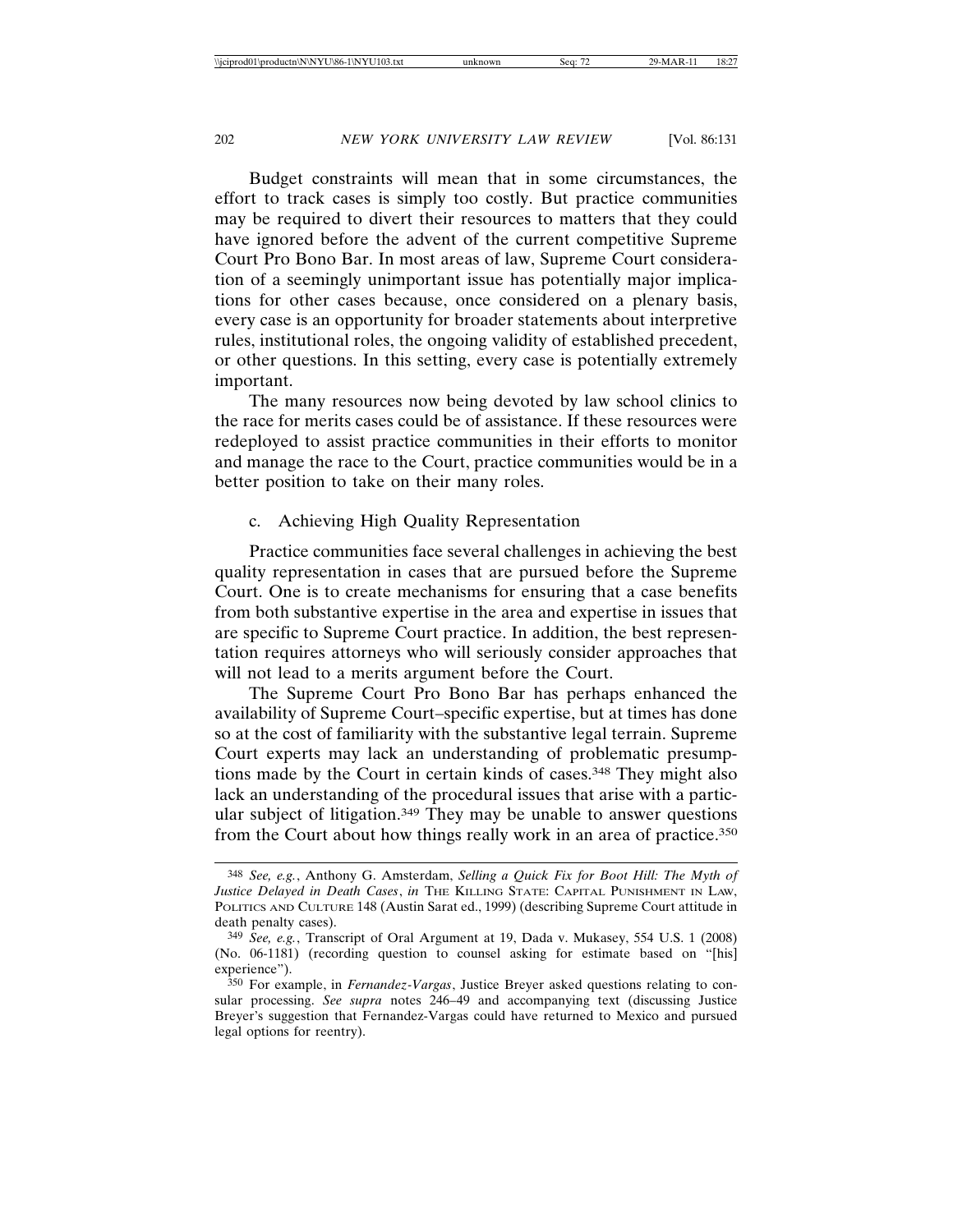Practice communities can help bridge the substantive expertise gap by working together with the Supreme Court Pro Bono Bar on briefs and overall litigation strategy or by establishing their own specialized Supreme Court Practice Bar. Practice communities can only contribute, however, if the lawyers who have ultimate responsibility for the case make it possible through strategy sessions, early sharing of drafts, and other collaborative procedures.

High quality representation also requires attention to remedies that do not follow from an argument on the merits. In some cases, it might be strategically wise to seek a remand from the Court without merits briefing and argument. In others, there may be opportunities for administrative or legislative solutions. Practice communities can assist local counsel in selecting Supreme Court counsel who will take these options seriously.

In *Robinson v. Napolitano*, for example, the petition for certiorari was ultimately dismissed because the client obtained full relief through an act of Congress.351 In selecting among potential Supreme Court counsel, the local counsel considered whether they were open to handling the petition for writ of certiorari with an eye to both Supreme Court and legislative solutions. Local counsel also considered the degree to which the various potential Supreme Court counsel would work with national advocates who had a deep familiarity with the issues and the multiple strategies in play to change the rule applied in these cases.352

## d. Anticipating and Identifying Resources in the Event of Supreme Court Plenary Review

Much as some practice communities will loathe Supreme Court review, they cannot afford to ignore the real possibility that the Court will take issues about which they are concerned. In addition, practice communities must acknowledge that at some times of the year, particularly the fall or early winter, there is little or no prospect of adjournments that would allow time to identify resources for amicus filings.353

<sup>351</sup> *See* Robinson v. Napolitano, *cert. dismissed*, 130 S. Ct. 826 (2009) (dismissing certiorari pursuant to Supreme Court Rule 46.1, which permits parties to agree to dismiss case); *see also* Kirk Semple, *A Stamp in a Passport Ends a Long Struggle for Residency*, N.Y. TIMES CITY ROOM (Dec. 22, 2009, 12:47 PM), http://cityroom.blogs.nytimes.com/tag/osserritta-robinson/ (discussing Osserritta Robinson's lawsuit and its resolution by change in federal law).

<sup>352</sup> Telephone Interview with Jeffrey Feinbloom, Partner, Feinbloom Bertisch LLP (June 30, 2010). Local counsel also considered the willingness of Supreme Court counsel to postpone the decision whether to have the case argued by someone with substantive or Supreme Court expertise. *Id.*

<sup>353</sup> *See supra* note 157 (discussing Supreme Court briefing schedules).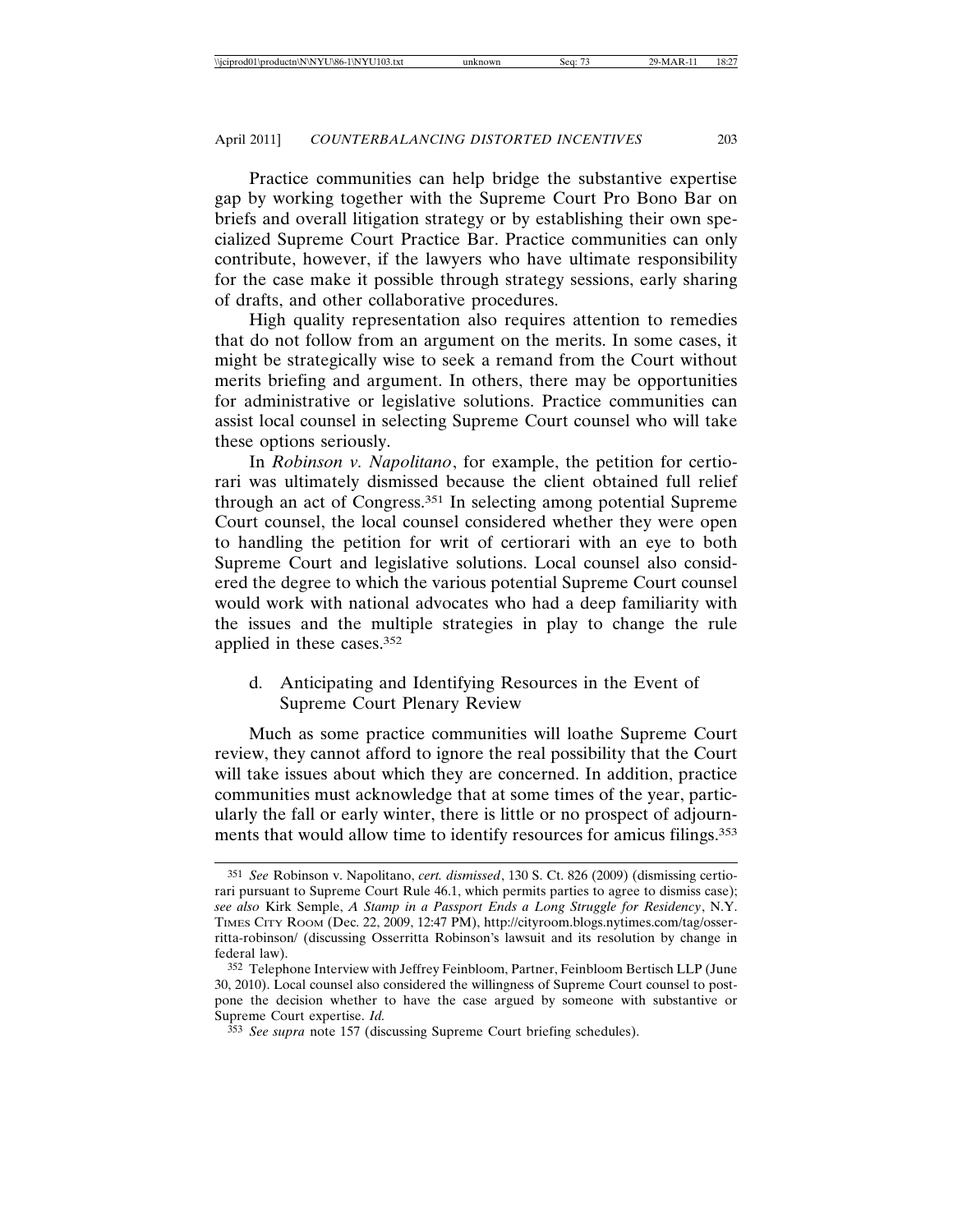Thus it is essential, to the extent resources are available, to engage in advance preparation to develop a plan in the event that certiorari is granted. No matter how unwise it might be for a firm to have taken a case, or for the lawyer to have agreed to any given arrangement, once certiorari is granted the stakes are simply too high to ignore the contribution that interested groups can make through consultation on the main briefs and the amicus process.

e. Negotiating Differences Between Group and Individual Interests

While the principal challenge facing the Supreme Court Pro Bono Bar is developing ways to curb any inappropriate influence from a firm's private interest in obtaining merits arguments, the principal challenge for practice communities is negotiating the tension between group interests in the development of the law and the individual interests of particular litigants. Although it is certainly possible that these interests will sometimes merge, they may also diverge.354 Any effort by a practice community to influence Supreme Court activity must identify and take seriously these potentially differing interests.

Because the easiest system for reconciling individual and group interests is to identify good vehicles for presenting issues, practice communities are well served by developing systems that can identify common issues in cases at the earliest possible opportunity. This underlying knowledge provides a base for assessing which cases might serve well as vehicles and for intervention at the circuit stage to prevent problematic splits from emerging in the first place.

In addition, because Supreme Court working groups that are organized by practice communities enjoy substantive expertise that will often be absent with the Supreme Court Bar, they likely will be in a position to offer advice that is geared to individual, rather than group, interest. For example, the criminal defense practice community would be best able to assess the choice between direct review in the Supreme Court and state or federal post-conviction proceedings. The immigration practice community is best positioned to evaluate alternative immigration remedies. This consultative role can allow for expert advice geared to the individual litigant's interest. Of course, since practice community organizations have an independent interest in how the law develops, they must be upfront with litigants about the role that they play.

<sup>354</sup> See *supra* notes 175–93 and accompanying text for discussion of this issue in *Jerman v. Carlisle*.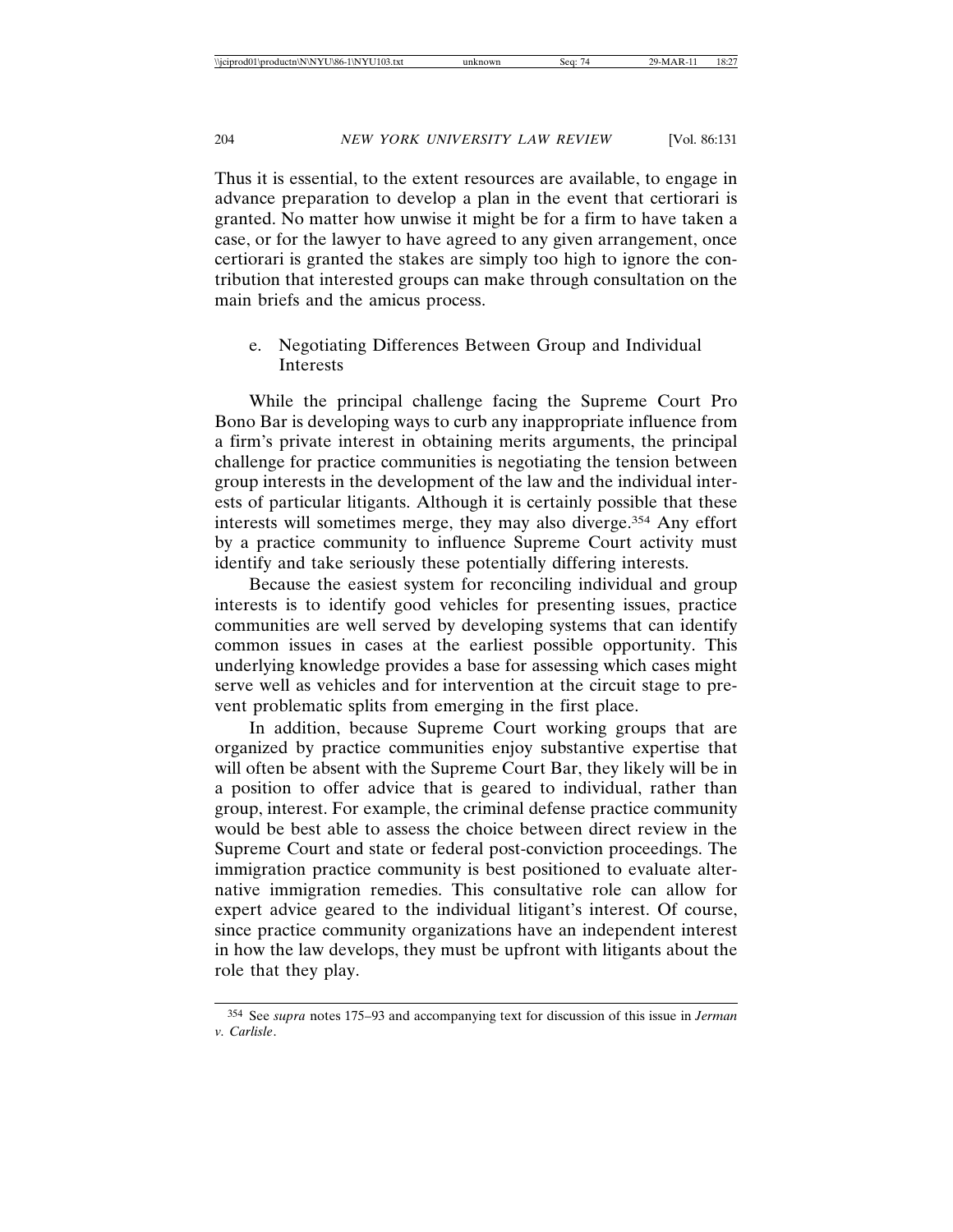f. Developing Expertise About the Supreme Court and Supreme Court Practitioners

The very fact that there are many firms seeking pro bono opportunities at the Supreme Court means that there is room for circuit court lawyers to negotiate for the best arrangement for their clients. Working with national groups, they can learn which firms will provide a real opportunity for input from substantive experts. They can find out which firms will devote the resources necessary to present the best possible case, and they can learn about the relative expertise of different practitioners who offer free services. They can also be cognizant of the rudimentary aspects of Supreme Court litigation, such as the timing of consideration of petitions and the ways in which efforts to obtain certiorari can narrow the issues in the case.

None of these proposals is presented as a panacea. Despite their best efforts, practice communities cannot avoid the possibility that pro bono counsel (or private counsel) may choose to litigate in a way that the relevant practice community deems unwise. The unfolding drama of *Perry v. Schwarzenegger* illustrates this point.355 The advocacy community working on same-sex marriage issues is well coordinated and very sophisticated,<sup>356</sup> but ultimately can only hope to influence this litigation as it progresses.<sup>357</sup> It could not stop the filing of the case or, perhaps, even speak with the plaintiffs to discuss its concerns.358 But through the involvement of the advocacy community, one can at least be assured that the lawyers in *Perry* are constantly reminded of alternatives to the litigation choices they are making in the case.

## V

## MOVING FORWARD

Just as the genie cannot be put back in the bottle, it is hard to imagine that the Supreme Court Pro Bono Bar will disappear. Instead, it is likely that the forces that have led to the competition for merits cases will continue. The dynamics of this new Bar require close attention both from the Bar itself and from the practice communities affected by its presence.

<sup>355</sup> *See supra* notes 161–69 and accompanying text.

<sup>356</sup> *See* Cummings & NeJaime, *supra* note 8, at 1269–70 (describing California meeting that "was attended by all of the major LGBT rights lawyers" that resulted in a decision to "avoid litigation").

<sup>357</sup> *See supra* note 164 and accompanying text (indicating that gay-marriage advocates generally prefer state-by-state approach).

<sup>358</sup> *See supra* note 174 (describing article which reported that Ted Olson discussed litigation with his family but not with established gay rights organizations).